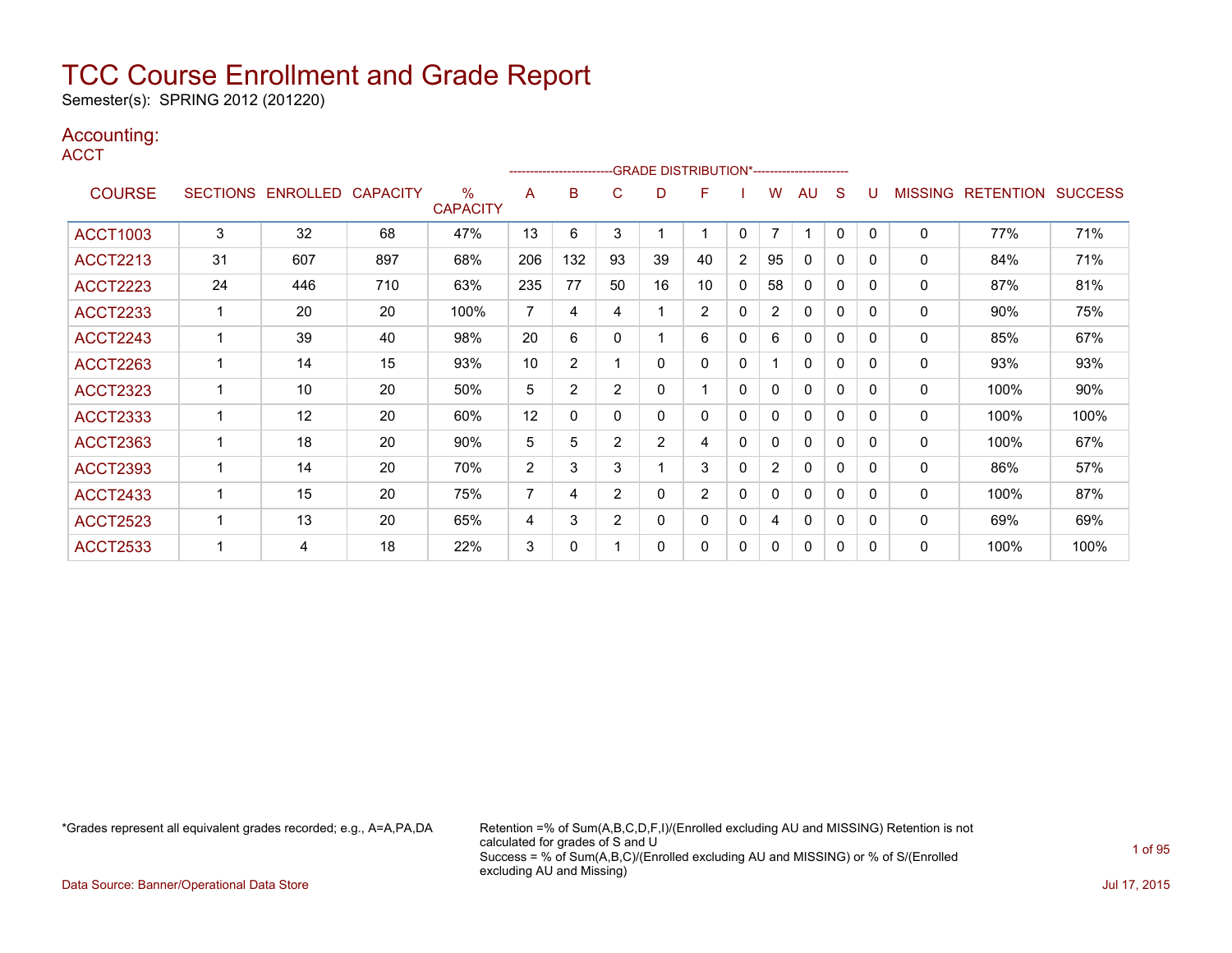Semester(s): SPRING 2012 (201220)

#### African Studies: AFRS

| AFNJ.           |                            |    |                      |  |       |          | ------------------------GRADE DISTRIBUTION*----------------------- |                |              |  |                                        |      |
|-----------------|----------------------------|----|----------------------|--|-------|----------|--------------------------------------------------------------------|----------------|--------------|--|----------------------------------------|------|
| <b>COURSE</b>   | SECTIONS ENROLLED CAPACITY |    | %<br><b>CAPACITY</b> |  | A B C | $\Box$ D |                                                                    |                |              |  | F I W AU S U MISSING RETENTION SUCCESS |      |
| <b>AFRS2343</b> |                            | 30 | 27%                  |  |       |          |                                                                    | 0 <sup>1</sup> | $\mathbf{0}$ |  | 100%                                   | 100% |

\*Grades represent all equivalent grades recorded; e.g., A=A,PA,DA Retention =% of Sum(A,B,C,D,F,I)/(Enrolled excluding AU and MISSING) Retention is not calculated for grades of S and U Success = % of Sum(A,B,C)/(Enrolled excluding AU and MISSING) or % of S/(Enrolled excluding AU and Missing)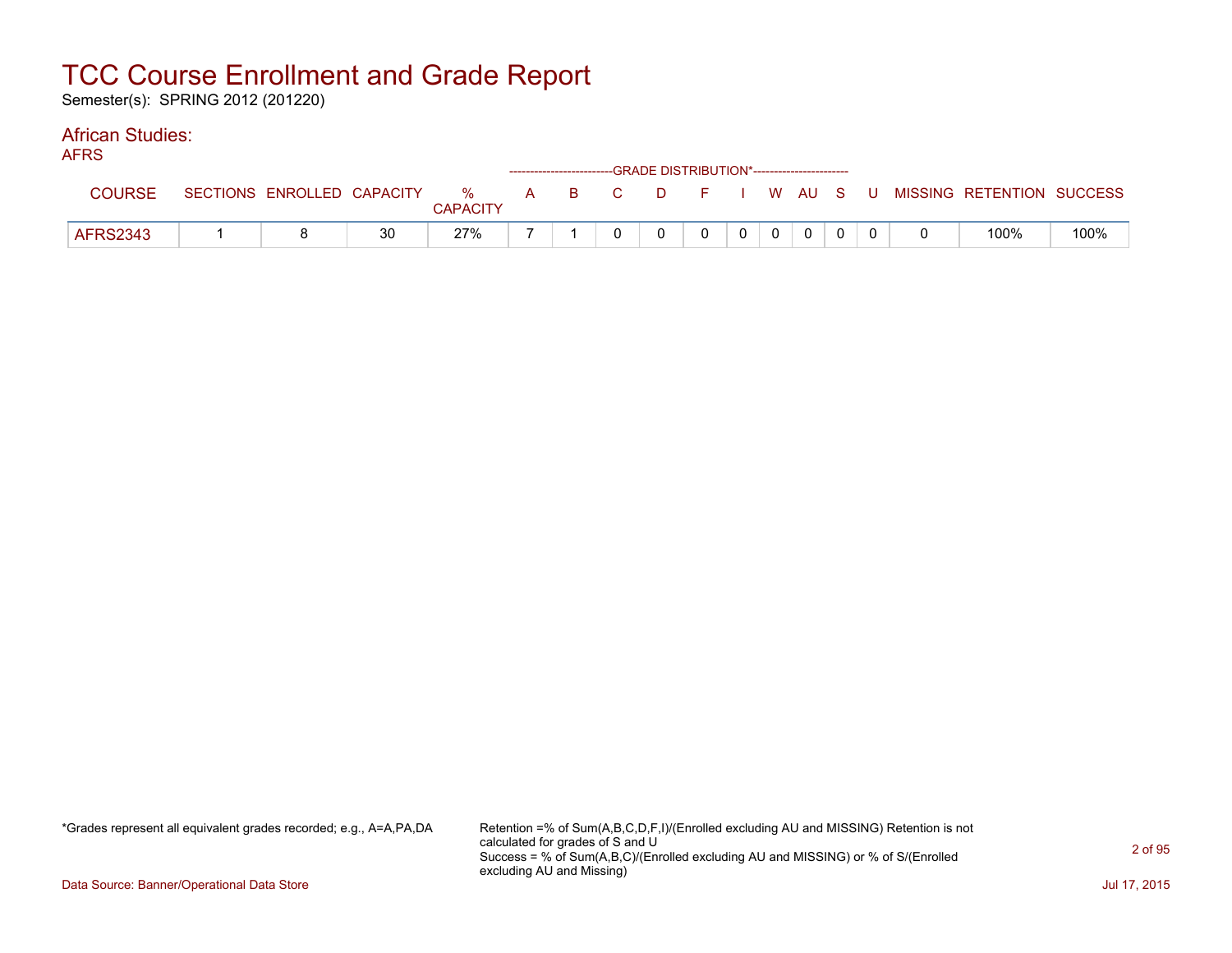Semester(s): SPRING 2012 (201220)

#### Allied Health: ALDH

| ALUN            |    |                            |     |                         |     | ------------------------GRADE DISTRIBUTION*----------------------- |    |    |    |    |          |  |                                                |     |
|-----------------|----|----------------------------|-----|-------------------------|-----|--------------------------------------------------------------------|----|----|----|----|----------|--|------------------------------------------------|-----|
| <b>COURSE</b>   |    | SECTIONS ENROLLED CAPACITY |     | $\%$<br><b>CAPACITY</b> |     |                                                                    |    |    |    |    |          |  | A B C D F I W AU S U MISSING RETENTION SUCCESS |     |
| <b>ALDH1323</b> | 16 | 436                        | 360 | 121%                    | 185 | 132                                                                | 46 | 10 | 15 | 45 | $\Omega$ |  | 90%                                            | 83% |

\*Grades represent all equivalent grades recorded; e.g., A=A,PA,DA Retention =% of Sum(A,B,C,D,F,I)/(Enrolled excluding AU and MISSING) Retention is not calculated for grades of S and U Success = % of Sum(A,B,C)/(Enrolled excluding AU and MISSING) or % of S/(Enrolled excluding AU and Missing)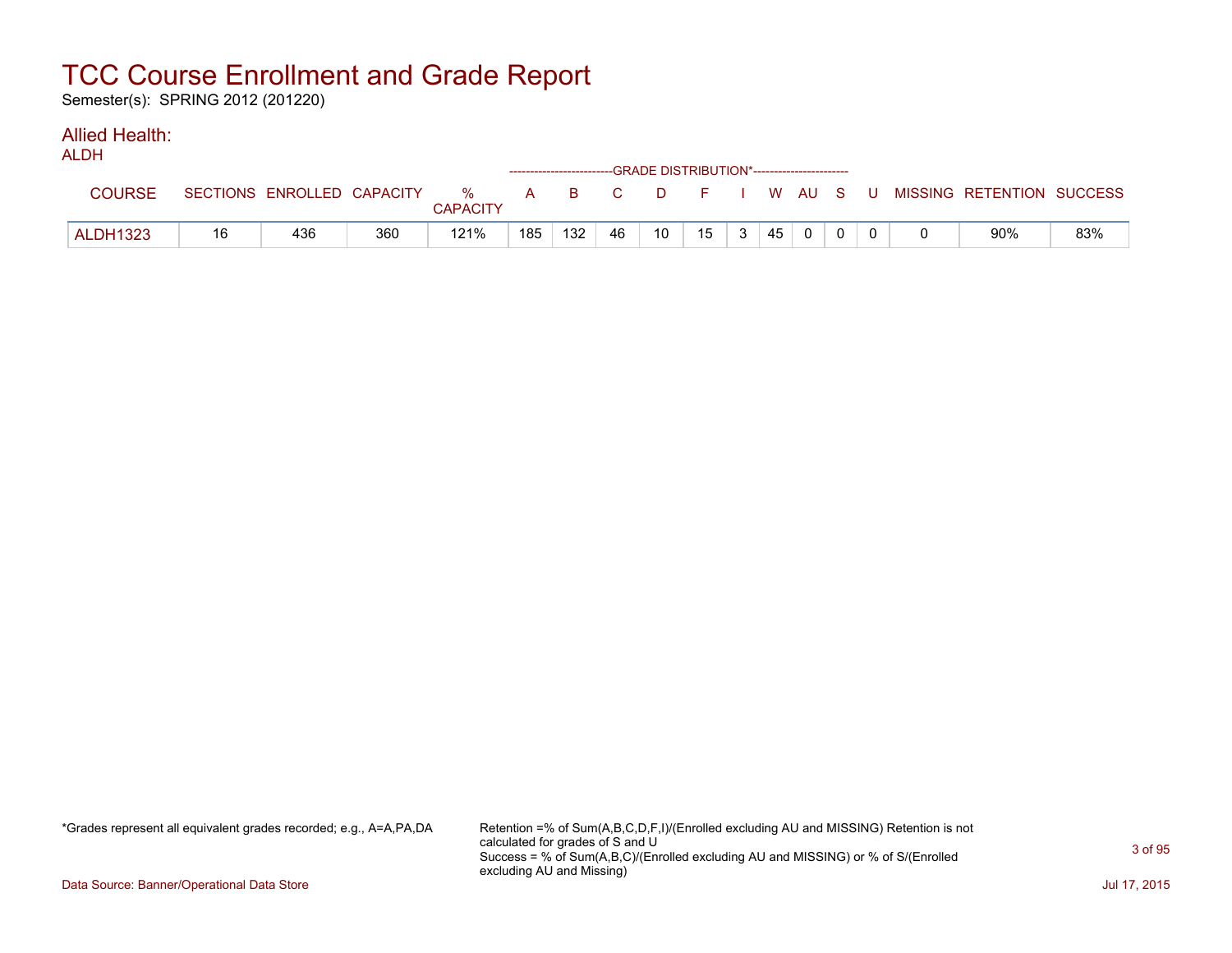Semester(s): SPRING 2012 (201220)

### Alternative Energy:

| <b>ALTE</b>     |                            |    |                      |   |       | -GRADE DISTRIBUTION*---------------------- |            |              |              |     |                           |     |
|-----------------|----------------------------|----|----------------------|---|-------|--------------------------------------------|------------|--------------|--------------|-----|---------------------------|-----|
| <b>COURSE</b>   | SECTIONS ENROLLED CAPACITY |    | %<br><b>CAPACITY</b> |   | A B C | <b>D</b>                                   | F I W AU S |              |              | . U | MISSING RETENTION SUCCESS |     |
| <b>ALTE1463</b> | 13                         | 13 | 100%                 |   |       | 0                                          |            | $\mathbf{0}$ | $\mathbf{0}$ |     | 100%                      | 92% |
| <b>ALTE1472</b> |                            | 18 | 50%                  | 4 |       |                                            |            | $\mathbf{2}$ | $\Omega$     |     | 78%                       | 56% |

\*Grades represent all equivalent grades recorded; e.g., A=A,PA,DA Retention =% of Sum(A,B,C,D,F,I)/(Enrolled excluding AU and MISSING) Retention is not calculated for grades of S and U Success = % of Sum(A,B,C)/(Enrolled excluding AU and MISSING) or % of S/(Enrolled excluding AU and Missing)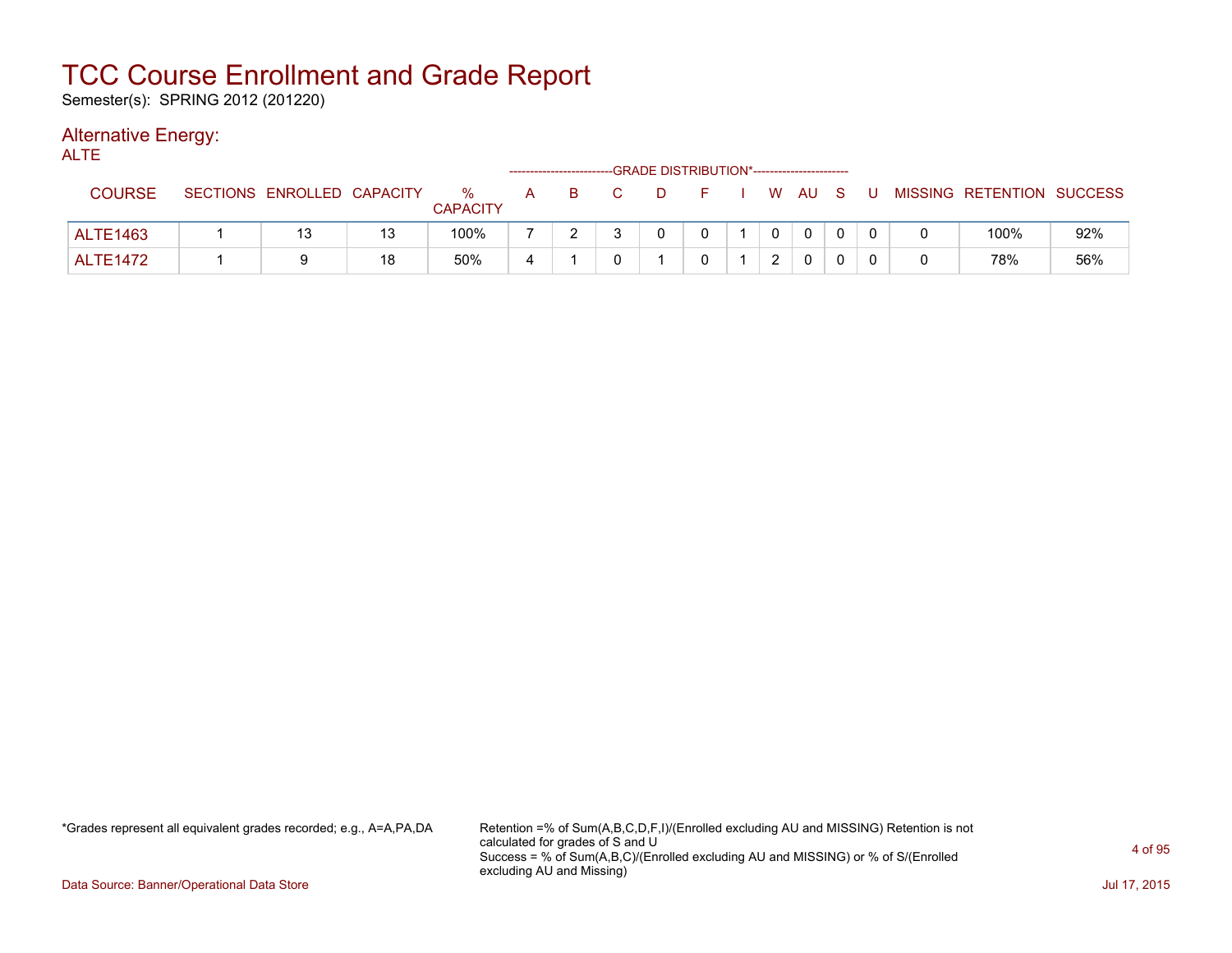Semester(s): SPRING 2012 (201220)

#### Arabic: ARBC

| ARBU            |                            |    |                         |     |              |        | ------------------------GRADE DISTRIBUTION*----------------------- |              |              |              |     |                           |     |
|-----------------|----------------------------|----|-------------------------|-----|--------------|--------|--------------------------------------------------------------------|--------------|--------------|--------------|-----|---------------------------|-----|
| <b>COURSE</b>   | SECTIONS ENROLLED CAPACITY |    | $\%$<br><b>CAPACITY</b> | A B | $\mathbf{C}$ | . D. . | F I W AU S                                                         |              |              |              | . U | MISSING RETENTION SUCCESS |     |
| <b>ARBC1103</b> |                            | 20 | 30%                     |     |              |        | $\Omega$                                                           | $\mathbf{0}$ | $\mathbf{3}$ | $\mathbf{0}$ |     | 50%                       | 50% |

\*Grades represent all equivalent grades recorded; e.g., A=A,PA,DA Retention =% of Sum(A,B,C,D,F,I)/(Enrolled excluding AU and MISSING) Retention is not calculated for grades of S and U Success = % of Sum(A,B,C)/(Enrolled excluding AU and MISSING) or % of S/(Enrolled excluding AU and Missing)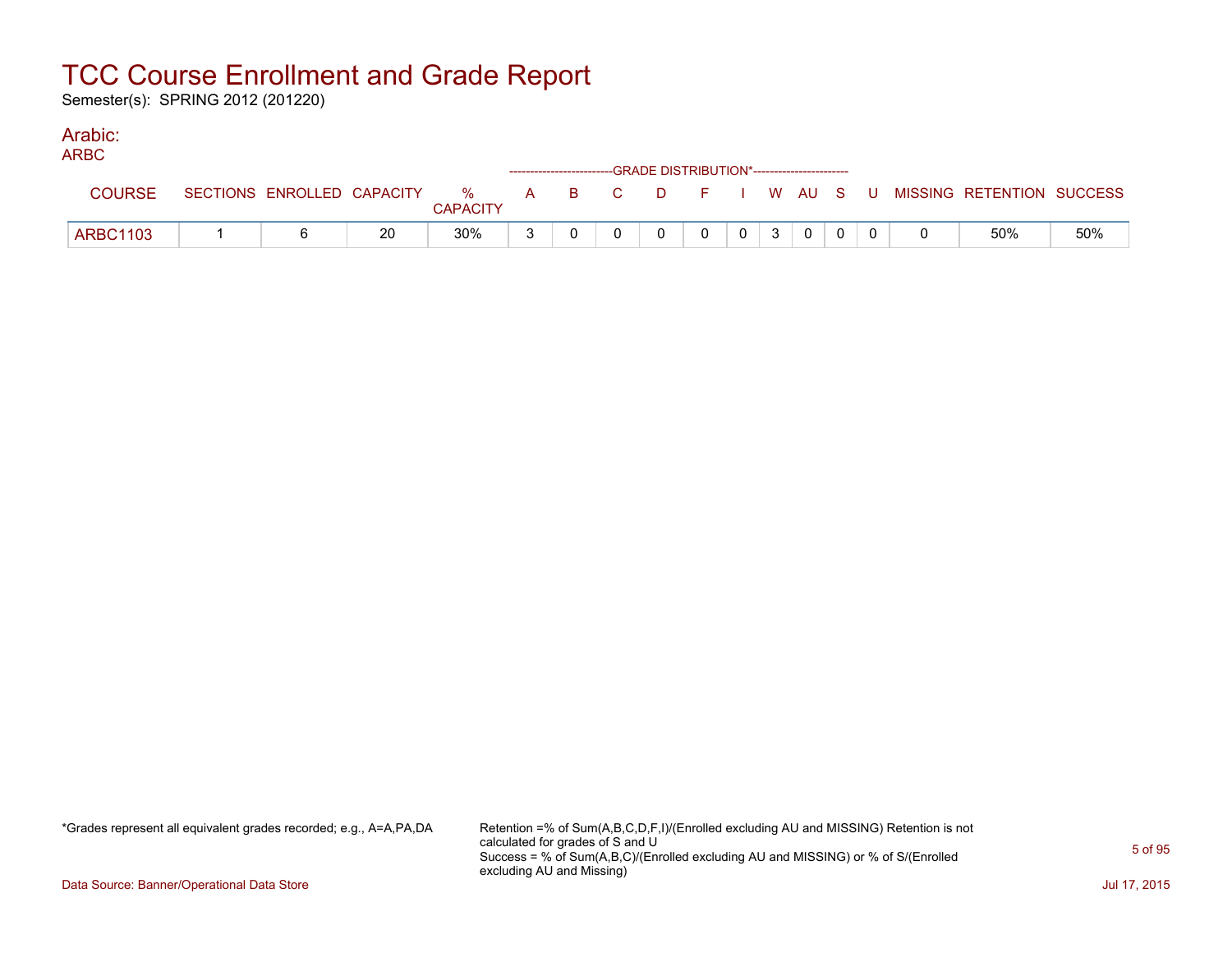Semester(s): SPRING 2012 (201220)

#### Art: ART

|                |                |                            |     |                                  |                |                |                | -GRADE DISTRIBUTION*---------------------- |                |              |                |              |              |          |              |                                  |      |
|----------------|----------------|----------------------------|-----|----------------------------------|----------------|----------------|----------------|--------------------------------------------|----------------|--------------|----------------|--------------|--------------|----------|--------------|----------------------------------|------|
| <b>COURSE</b>  |                | SECTIONS ENROLLED CAPACITY |     | $\frac{0}{0}$<br><b>CAPACITY</b> | A              | в              | C              | D                                          | F              |              | W              | AU           | S            | U        |              | <b>MISSING RETENTION SUCCESS</b> |      |
| <b>ART1013</b> | 6              | 67                         | 71  | 94%                              | 26             | 24             | 8              | 1                                          | $\overline{2}$ | 0            | 6              | 0            | 0            | 0        | 0            | 91%                              | 87%  |
| <b>ART1023</b> | $\overline{2}$ | 16                         | 17  | 94%                              | $\overline{7}$ | 5              | $\overline{2}$ | 0                                          | $\mathbf{0}$   | 0            | $\overline{2}$ | $\mathbf{0}$ | $\mathbf{0}$ | 0        | 0            | 88%                              | 88%  |
| <b>ART1033</b> | $\overline{2}$ | 4                          | 8   | 50%                              | $\mathbf 1$    | 1              | 1              | 0                                          | 0              | 0            | 1              | 0            | $\mathbf{0}$ | 0        | 0            | 75%                              | 75%  |
| <b>ART1053</b> | $\overline{2}$ | 55                         | 60  | 92%                              | 15             | 13             | 5              | 8                                          | -1             | 0            | 13             | 0            | 0            | 0        | 0            | 76%                              | 60%  |
| <b>ART1063</b> | 3              | 49                         | 75  | 65%                              | 24             | 12             | 5              | $\mathbf 1$                                | 3              | $\mathbf{0}$ | 4              | 0            | $\mathbf{0}$ | 0        | 0            | 92%                              | 84%  |
| <b>ART1083</b> | $\overline{2}$ | 18                         | 24  | 75%                              | 5              | $\overline{7}$ | 4              | 0                                          | $\mathbf{0}$   | 0            | $\overline{2}$ | 0            | $\mathbf{0}$ | 0        | 0            | 89%                              | 89%  |
| <b>ART1113</b> | 17             | 314                        | 394 | 80%                              | 155            | 67             | 32             | 12                                         | 19             | 0            | 29             | $\mathbf{0}$ | $\Omega$     | 0        | 0            | 91%                              | 81%  |
| <b>ART1123</b> | 4              | 40                         | 41  | 98%                              | 10             | 18             | 3              | $\mathbf{1}$                               | $\mathbf{0}$   | 0            | 8              | $\mathbf{0}$ | $\Omega$     | 0        | 0            | 80%                              | 78%  |
| <b>ART1133</b> | 4              | 16                         | 19  | 84%                              | 6              | $\overline{7}$ | $\mathbf{1}$   | 0                                          | $\mathbf{1}$   | $\mathbf{0}$ |                | 0            | $\mathbf{0}$ | $\Omega$ | 0            | 94%                              | 88%  |
| <b>ART2063</b> | $\mathbf 1$    | 9                          | 8   | 112%                             | 4              | 4              | 0              | 0                                          | 0              | 0            | 0              | -1           | 0            | 0        | 0            | 100%                             | 100% |
| <b>ART2073</b> | -1             | 2                          | 4   | 50%                              | 0              | 1              | $\mathbf{0}$   | 0                                          | $\mathbf{0}$   | 0            | 0              | 1            | $\mathbf{0}$ | 0        | 0            | 100%                             | 100% |
| <b>ART2083</b> | $\mathbf 1$    | 10                         | 10  | 100%                             | 2              | 4              | $\overline{2}$ | 0                                          | $\mathbf{0}$   | 0            | $\overline{2}$ | $\mathbf{0}$ | $\mathbf{0}$ | 0        | 0            | 80%                              | 80%  |
| <b>ART2093</b> | $\mathbf{1}$   | 5                          | 5   | 100%                             | $\mathbf{1}$   | 3              | $\mathbf{0}$   | 0                                          | $\mathbf{0}$   | 0            | $\mathbf{1}$   | $\mathbf{0}$ | $\Omega$     | 0        | 0            | 80%                              | 80%  |
| <b>ART2143</b> | $\mathbf{1}$   | 9                          | 10  | 90%                              | 3              | 5              | 0              | 0                                          | $\mathbf{0}$   | 0            | $\mathbf{1}$   | $\mathbf{0}$ | $\mathbf{0}$ | 0        | 0            | 89%                              | 89%  |
| <b>ART2153</b> | $\mathbf{1}$   | 5                          | 5   | 100%                             | 2              | 1              | $\overline{2}$ | 0                                          | $\mathbf{0}$   | 0            | $\mathbf{0}$   | $\mathbf{0}$ | $\mathbf{0}$ | 0        | 0            | 100%                             | 100% |
| <b>ART2223</b> | $\overline{2}$ | 19                         | 20  | 95%                              | 6              | 8              | 0              | 0                                          | 0              | $\mathbf 1$  | 4              | 0            | $\mathbf{0}$ | 0        | 0            | 79%                              | 74%  |
| <b>ART2233</b> | $\mathbf{1}$   | 4                          | 5   | 80%                              | 3              | 1              | $\mathbf{0}$   | 0                                          | $\mathbf{0}$   | 0            | 0              | $\mathbf{0}$ | $\mathbf{0}$ | 0        | $\mathbf{0}$ | 100%                             | 100% |
| <b>ART2263</b> | $\mathbf{1}$   | 10                         | 10  | 100%                             | $\overline{2}$ | $\overline{2}$ | 4              | $\mathbf 1$                                | $\mathbf{0}$   | 0            |                | $\mathbf{0}$ | $\Omega$     | 0        | 0            | 90%                              | 80%  |
| <b>ART2273</b> | $\mathbf 1$    | 3                          | 5   | 60%                              | $\overline{2}$ | 0              | 0              | 0                                          | 0              | 0            |                | 0            | $\mathbf{0}$ | 0        | 0            | 67%                              | 67%  |
| <b>ART2283</b> | -1             | 3                          | 5   | 60%                              | 3              | 0              | 0              | 0                                          | $\mathbf{0}$   | $\Omega$     | 0              | 0            | $\mathbf{0}$ | 0        | 0            | 100%                             | 100% |
| <b>ART2313</b> | $\mathbf 1$    | 9                          | 10  | 90%                              | -1             | 4              | 1              | 0                                          | -1             | 0            | $\overline{2}$ | 0            | 0            | 0        | 0            | 78%                              | 67%  |
| <b>ART2323</b> | 1              | 6                          | 5   | 120%                             | $\mathbf 0$    | 4              | 0              | $\Omega$                                   | $\Omega$       | $\mathbf{0}$ | 1              | $\mathbf 1$  | $\mathbf{0}$ | 0        | 0            | 80%                              | 80%  |

\*Grades represent all equivalent grades recorded; e.g., A=A,PA,DA Retention =% of Sum(A,B,C,D,F,I)/(Enrolled excluding AU and MISSING) Retention is not calculated for grades of S and U Success = % of Sum(A,B,C)/(Enrolled excluding AU and MISSING) or % of S/(Enrolled excluding AU and Missing)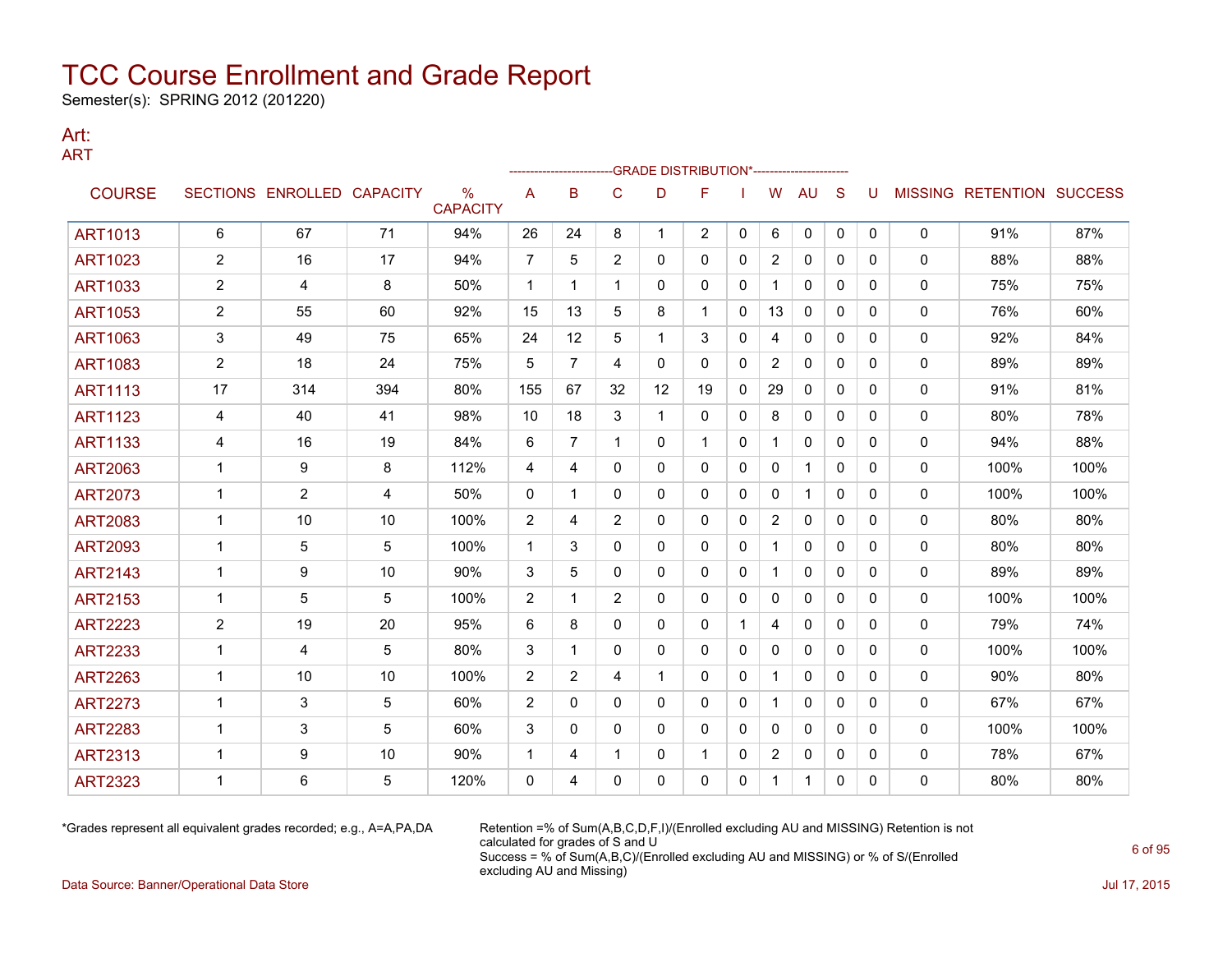Semester(s): SPRING 2012 (201220)

#### Art: ART

|                |   |                            |    |                         |                |                |                | ------------------------GRADE                DISTRIBUTION*---------------------- |   |          |                          |              |             |              |                |                  |                |
|----------------|---|----------------------------|----|-------------------------|----------------|----------------|----------------|----------------------------------------------------------------------------------|---|----------|--------------------------|--------------|-------------|--------------|----------------|------------------|----------------|
| <b>COURSE</b>  |   | SECTIONS ENROLLED CAPACITY |    | $\%$<br><b>CAPACITY</b> | A              | B              | C.             | D                                                                                | F |          | w                        | AU           | S           |              | <b>MISSING</b> | <b>RETENTION</b> | <b>SUCCESS</b> |
| <b>ART2413</b> |   | 8                          | 10 | 80%                     | 0              |                |                | 0                                                                                | 0 | $\Omega$ | $\mathbf{0}$             | 0            | $\mathbf 0$ | $\Omega$     | 0              | 100%             | 100%           |
| <b>ART2423</b> |   | 12                         | 14 | 86%                     | $\overline{2}$ | 8              | $\overline{2}$ | 0                                                                                | 0 | 0        | 0                        | 0            | $\mathbf 0$ | 0            | 0              | 100%             | 100%           |
| <b>ART2503</b> |   | 16                         | 15 | 107%                    | 13             | $\overline{2}$ |                | 0                                                                                | 0 | 0        | 0                        | $\mathbf{0}$ | $\Omega$    | 0            | 0              | 100%             | 100%           |
| <b>ART2813</b> | 2 | 24                         | 40 | 60%                     | 13             |                | 0              | 0                                                                                | 3 | 0        | $\overline{\phantom{a}}$ | 0            | $\mathbf 0$ | $\Omega$     | 0              | 71%              | 58%            |
| <b>ART2823</b> |   | 11                         | 20 | 55%                     | 8              |                | 0              | 0                                                                                | 0 | $\Omega$ | $\mathbf{2}^{\prime}$    | $\Omega$     | $\Omega$    | $\Omega$     | 0              | 82%              | 82%            |
| <b>ART2853</b> | 3 | 23                         | 24 | 96%                     | 5              | 8              | 2              | 0                                                                                |   | $\Omega$ | 6                        |              | $\Omega$    | <sup>0</sup> | 0              | 73%              | 68%            |
| <b>ART2863</b> |   | 9                          | 8  | 112%                    | 7              |                |                | 0                                                                                | 0 | 0        | 0                        | $\mathbf{0}$ | $\Omega$    | 0            | 0              | 100%             | 100%           |
| <b>ART2913</b> |   |                            | 2  | 50%                     | 0              |                |                | 0                                                                                | 0 | 0        | 0                        | 0            | 0           | <sup>0</sup> | 0              | 100%             | 100%           |
| <b>ART2991</b> |   | 9                          | 30 | 30%                     | 6              |                | 0              | 0                                                                                | 0 | 0        | $\overline{2}$           | 0            | 0           | $\Omega$     | 0              | 78%              | 78%            |
| <b>ART2993</b> | 3 | 13                         | 17 | 76%                     | 13             | 0              |                | 0                                                                                | 0 | 0        | 0                        | 0            | 0           | 0            | 0              | 100%             | 100%           |

\*Grades represent all equivalent grades recorded; e.g., A=A,PA,DA Retention =% of Sum(A,B,C,D,F,I)/(Enrolled excluding AU and MISSING) Retention is not calculated for grades of S and U Success = % of Sum(A,B,C)/(Enrolled excluding AU and MISSING) or % of S/(Enrolled excluding AU and Missing)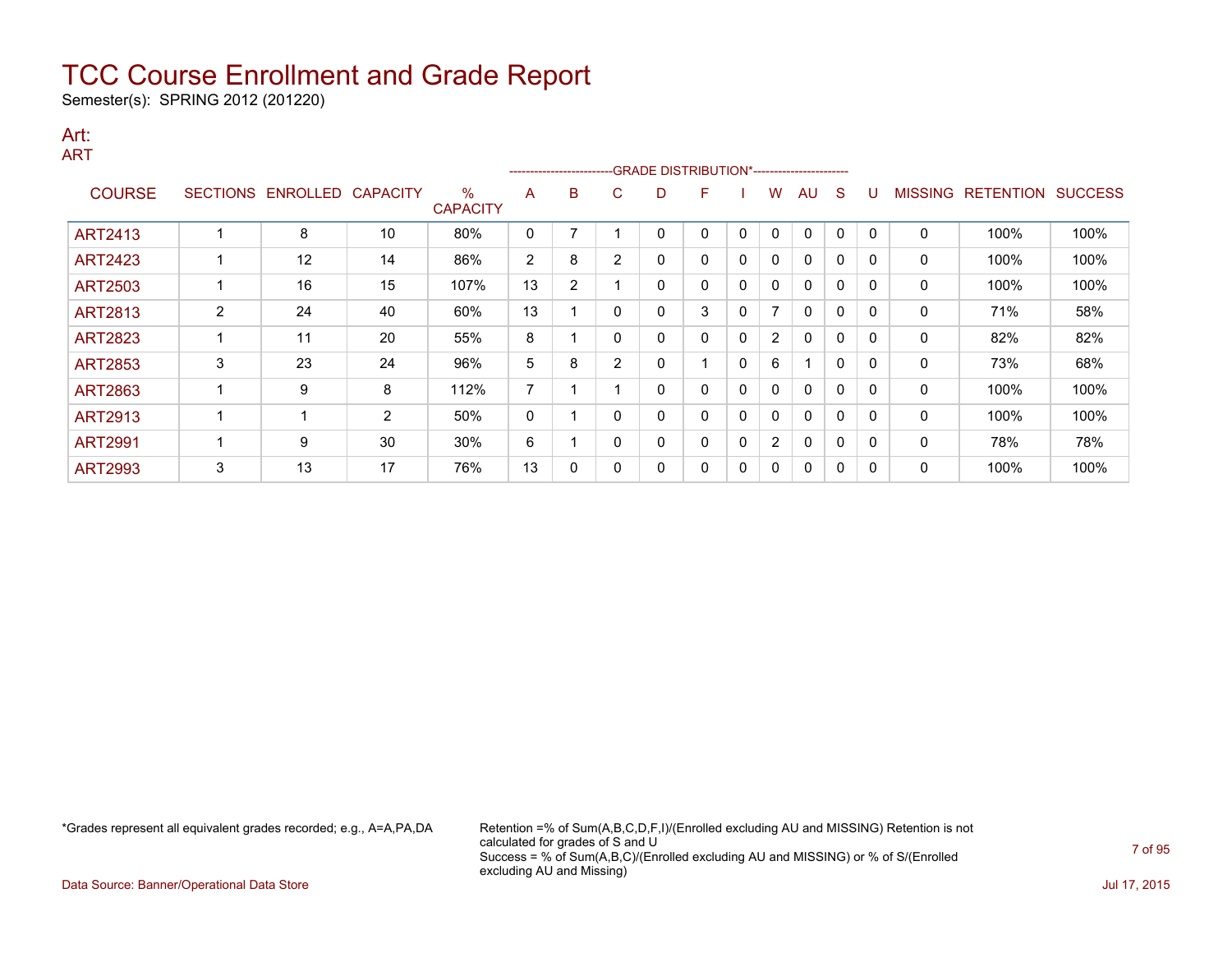Semester(s): SPRING 2012 (201220)

### Astronomy:

| <b>ASTR</b>     |    |    |                 |    |    |    | ------------------------GRADE DISTRIBUTION*----------------------- |                |                 |          |  |                                                                             |     |
|-----------------|----|----|-----------------|----|----|----|--------------------------------------------------------------------|----------------|-----------------|----------|--|-----------------------------------------------------------------------------|-----|
| <b>COURSE</b>   |    |    | <b>CAPACITY</b> |    |    |    |                                                                    |                |                 |          |  | SECTIONS ENROLLED CAPACITY % A B C D F I W AU S U MISSING RETENTION SUCCESS |     |
| <b>ASTR1104</b> | 82 | 88 | 93%             | 33 | 18 | R. | 6                                                                  | 0 <sup>1</sup> | 10 <sup>1</sup> | $\Omega$ |  | 88%                                                                         | 72% |

\*Grades represent all equivalent grades recorded; e.g., A=A,PA,DA Retention =% of Sum(A,B,C,D,F,I)/(Enrolled excluding AU and MISSING) Retention is not calculated for grades of S and U Success = % of Sum(A,B,C)/(Enrolled excluding AU and MISSING) or % of S/(Enrolled excluding AU and Missing)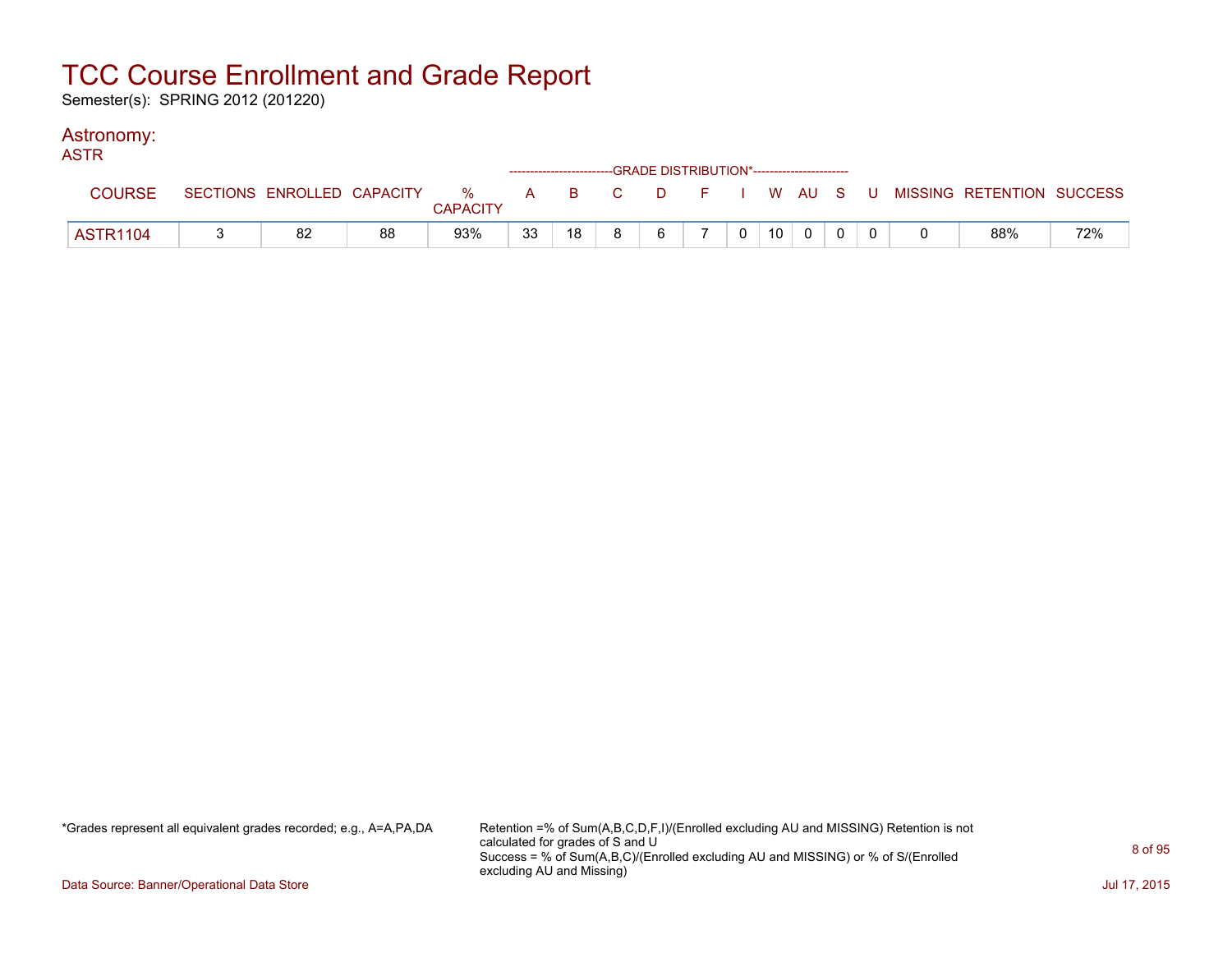Semester(s): SPRING 2012 (201220)

#### Aviation Sciences Technology: AVST

|                 |                |                   |                 |                                  |                |                |                | ------------------------GRADE                DISTRIBUTION*---------------------- |    |          |                |              |              |          |                |                  |                |
|-----------------|----------------|-------------------|-----------------|----------------------------------|----------------|----------------|----------------|----------------------------------------------------------------------------------|----|----------|----------------|--------------|--------------|----------|----------------|------------------|----------------|
| <b>COURSE</b>   |                | SECTIONS ENROLLED | <b>CAPACITY</b> | $\frac{0}{0}$<br><b>CAPACITY</b> | A              | B              | C              | D                                                                                | F  |          | W              | AU           | S            |          | <b>MISSING</b> | <b>RETENTION</b> | <b>SUCCESS</b> |
| <b>AVST1113</b> | $\overline{2}$ | 31                | 42              | 74%                              | 14             | 14             | 1              | 0                                                                                | 1. | 0        | $\mathbf{1}$   | $\mathbf{0}$ | $\mathbf{0}$ | $\Omega$ | 0              | 97%              | 94%            |
| <b>AVST1209</b> |                | 16                | 30              | 53%                              | 11             | 4              |                | 0                                                                                | 0  | $\Omega$ | 0              | $\mathbf{0}$ | $\Omega$     | 0        | $\mathbf{0}$   | 100%             | 100%           |
| <b>AVST1222</b> | $\mathbf 1$    | 15                | 30              | 50%                              | 10             | 0              | $\overline{2}$ | $\overline{2}$                                                                   | 0  | $\Omega$ | 1              | 0            | $\Omega$     | 0        | $\mathbf{0}$   | 93%              | 80%            |
| <b>AVST1239</b> | 1              | 4                 | 10              | 40%                              | $\overline{2}$ | $\overline{2}$ | 0              | 0                                                                                | 0  | 0        | 0              | 0            | 0            | 0        | 0              | 100%             | 100%           |
| <b>AVST1259</b> |                | $\overline{7}$    | 10              | 70%                              | 5              |                |                | 0                                                                                | 0  | 0        | 0              | 0            | $\Omega$     | 0        | 0              | 100%             | 100%           |
| <b>AVST1343</b> |                | 24                | 24              | 100%                             | 16             | 6              | $\Omega$       | 0                                                                                | 0  | $\Omega$ | $\overline{2}$ | $\mathbf{0}$ | $\Omega$     | 0        | 0              | 92%              | 92%            |
| <b>AVST1354</b> |                | 19                | 24              | 79%                              | 14             | 5              | 0              | 0                                                                                | 0  | 0        | $\mathbf{0}$   | 0            | $\Omega$     | 0        | 0              | 100%             | 100%           |
| <b>AVST1364</b> |                | 23                | 24              | 96%                              | 21             | $\overline{2}$ | 0              | 0                                                                                | 0  | 0        | 0              | 0            | $\Omega$     | 0        | 0              | 100%             | 100%           |
| <b>AVST1403</b> |                | 10                | 20              | 50%                              | 10             | 0              | 0              | 0                                                                                | 0  | 0        | 0              | $\mathbf{0}$ | $\Omega$     | 0        | $\mathbf{0}$   | 100%             | 100%           |
| <b>AVST2113</b> |                | 17                | 20              | 85%                              | 14             |                | 0              | 0                                                                                | 1. | 0        | 1              | 0            | $\Omega$     | 0        | $\mathbf{0}$   | 94%              | 88%            |
| <b>AVST2122</b> |                | 5                 | 20              | 25%                              | 5              | 0              | 0              | 0                                                                                | 0  | $\Omega$ | 0              | 0            | 0            | 0        | 0              | 100%             | 100%           |
| <b>AVST2132</b> | 1              | 6                 | 20              | 30%                              | 5              | $\Omega$       | 0              | 0                                                                                | 0  |          | 0              | 0            | $\Omega$     | 0        | 0              | 100%             | 83%            |
| <b>AVST2142</b> |                | $\overline{2}$    | 20              | 10%                              | $\overline{2}$ | $\Omega$       | $\Omega$       | $\Omega$                                                                         | 0  | $\Omega$ | 0              | $\mathbf{0}$ | $\Omega$     | 0        | $\mathbf{0}$   | 100%             | 100%           |
| <b>AVST2213</b> | $\mathbf{1}$   | 30                | 27              | 111%                             | 11             | 15             | 0              | 3                                                                                |    | 0        | $\mathbf{0}$   | $\Omega$     | $\Omega$     | 0        | 0              | 100%             | 87%            |
| <b>AVST2226</b> | $\overline{2}$ | 24                | 24              | 100%                             | 24             | 0              | 0              | 0                                                                                | 0  | 0        | 0              | 0            | $\Omega$     | 0        | 0              | 100%             | 100%           |
| <b>AVST2236</b> | $\overline{2}$ | 16                | 24              | 67%                              | 16             | $\Omega$       | 0              | 0                                                                                | 0  | 0        | $\Omega$       | $\mathbf{0}$ | $\Omega$     | 0        | $\mathbf{0}$   | 100%             | 100%           |
| <b>AVST2253</b> |                | 19                | 20              | 95%                              | 10             | 8              |                | 0                                                                                | 0  | 0        | 0              | 0            | $\Omega$     | 0        | $\mathbf{0}$   | 100%             | 100%           |
| <b>AVST2313</b> |                | 5                 | 20              | 25%                              | 1              | 4              | $\Omega$       | 0                                                                                | 0  | 0        | 0              | 0            | 0            | $\Omega$ | 0              | 100%             | 100%           |

\*Grades represent all equivalent grades recorded; e.g., A=A,PA,DA Retention =% of Sum(A,B,C,D,F,I)/(Enrolled excluding AU and MISSING) Retention is not calculated for grades of S and U Success = % of Sum(A,B,C)/(Enrolled excluding AU and MISSING) or % of S/(Enrolled excluding AU and Missing) Data Source: Banner/Operational Data Store Jul 17, 2015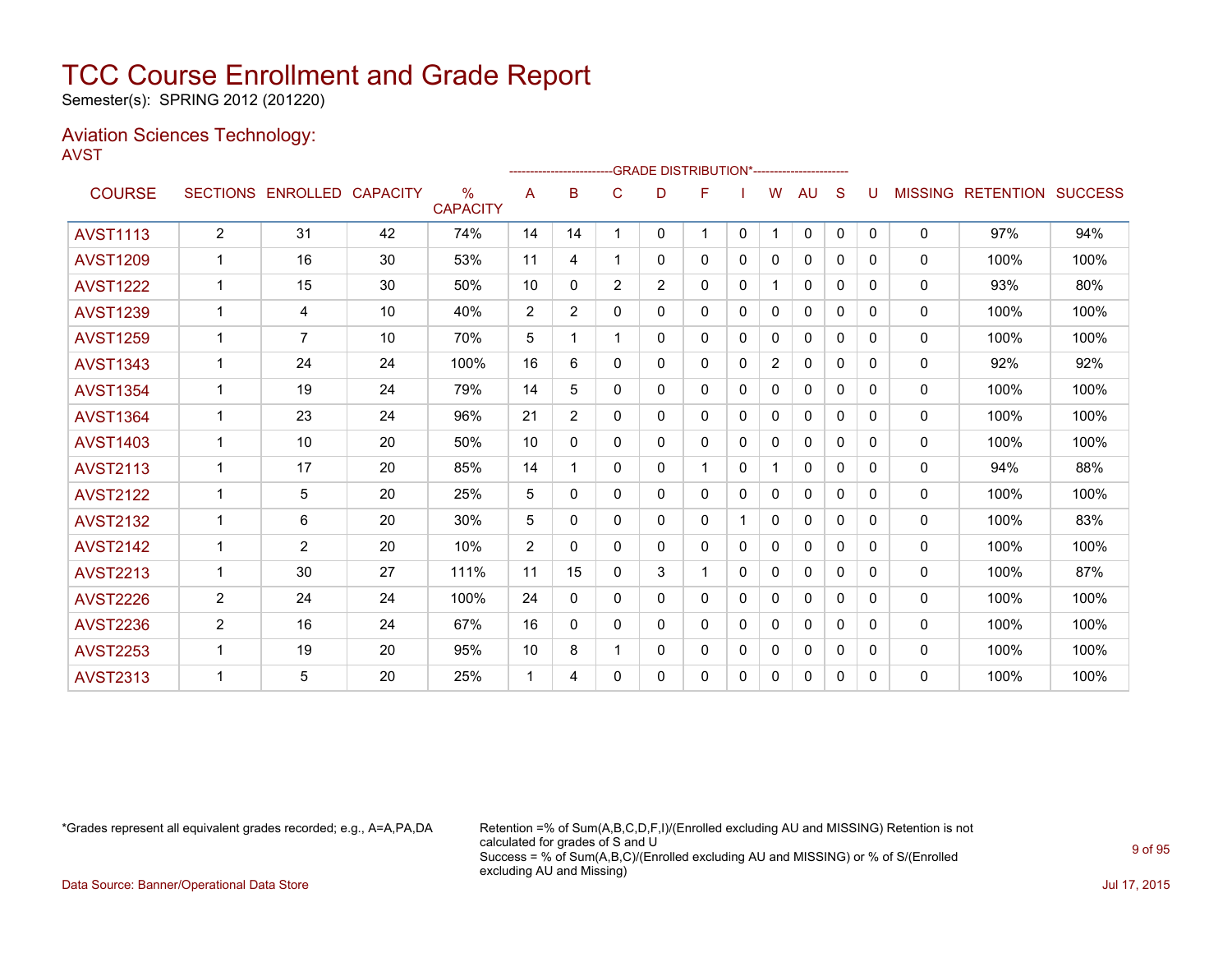Semester(s): SPRING 2012 (201220)

### Biology:

| ۰. | M.<br>۰. |  |
|----|----------|--|
|    |          |  |

|                 |                |                            |       |                         |              | ------------------------ |          |          | -- GRADE DISTRIBUTION*----------------------- |              |     |              |              |          |              |                                  |      |
|-----------------|----------------|----------------------------|-------|-------------------------|--------------|--------------------------|----------|----------|-----------------------------------------------|--------------|-----|--------------|--------------|----------|--------------|----------------------------------|------|
| <b>COURSE</b>   |                | SECTIONS ENROLLED CAPACITY |       | $\%$<br><b>CAPACITY</b> | A            | B                        | C        | D        | F                                             |              | W   | AU           | S            | U        |              | <b>MISSING RETENTION SUCCESS</b> |      |
| <b>BIOL1114</b> | 39             | 686                        | 904   | 76%                     | 166          | 182                      | 138      | 54       | 58                                            |              | 87  | $\mathbf{0}$ | $\mathbf{0}$ | $\Omega$ | 0            | 87%                              | 71%  |
| <b>BIOL1224</b> | 48             | 893                        | 1,136 | 79%                     | 212          | 210                      | 143      | 49       | 82                                            |              | 195 |              | $\mathbf{0}$ | 0        | 0            | 78%                              | 63%  |
| <b>BIOL1314</b> | 19             | 500                        | 424   | 118%                    | 160          | 125                      | 72       | 30       | 33                                            | $\mathbf 0$  | 80  | $\mathbf{0}$ | 0            | 0        | 0            | 84%                              | 71%  |
| <b>BIOL1323</b> | $\overline{2}$ | 36                         | 48    | 75%                     | 6            | 12                       | 11       |          | $\Omega$                                      | $\Omega$     | 6   | $\mathbf{0}$ | $\Omega$     | 0        | $\mathbf{0}$ | 83%                              | 81%  |
| <b>BIOL1383</b> | 57             | 1,404                      | 1,601 | 88%                     | 470          | 420                      | 187      | 86       | 129                                           | $\mathbf{0}$ | 11  |              | $\mathbf{0}$ | 0        | 0            | 92%                              | 77%  |
| <b>BIOL1404</b> | 4              | 43                         | 92    | 47%                     | 15           | 11                       | 9        | 2        |                                               | 0            | 5   | $\mathbf{0}$ | $\mathbf{0}$ | 0        | 0            | 88%                              | 81%  |
| <b>BIOL1604</b> | 8              | 92                         | 188   | 49%                     | 32           | 33                       | 6        | 3        | 5                                             |              | 12  | $\mathbf{0}$ | 0            | 0        | 0            | 87%                              | 77%  |
| <b>BIOL2123</b> | 6              | 58                         | 80    | 72%                     | 13           | 12                       | 16       |          | 5                                             | $\mathbf{0}$ | 11  | $\mathbf{0}$ | $\mathbf{0}$ | 0        | 0            | 81%                              | 71%  |
| <b>BIOL2134</b> | 26             | 561                        | 606   | 93%                     | 166          | 151                      | 77       | 31       | 28                                            | 2            | 103 | 3            | 0            | 0        | 0            | 82%                              | 71%  |
| <b>BIOL2154</b> | 22             | 403                        | 520   | 78%                     | 199          | 108                      | 45       | 5        | 9                                             | $\mathbf{0}$ | 37  | $\Omega$     | $\Omega$     | 0        | 0            | 91%                              | 87%  |
| <b>BIOL2164</b> | 19             | 416                        | 448   | 93%                     | 143          | 118                      | 69       | 14       | 21                                            |              | 50  | $\mathbf{0}$ | $\mathbf{0}$ | 0        | 0            | 88%                              | 79%  |
| <b>BIOL2213</b> | 1              | 10                         | 20    | 50%                     | $\mathbf{0}$ | 1                        | 1        |          |                                               | $\mathbf{0}$ | 6   | $\mathbf{0}$ | 0            | 0        | 0            | 40%                              | 20%  |
| <b>BIOL2313</b> | 1              | 5                          | 24    | 21%                     | 1            | $\overline{2}$           | 2        | $\Omega$ | $\mathbf{0}$                                  | $\Omega$     | 0   | $\mathbf{0}$ | $\mathbf{0}$ | 0        | $\mathbf{0}$ | 100%                             | 100% |
| <b>BIOL2991</b> |                | 10                         | 15    | 67%                     | 7            | 1                        | $\Omega$ | 0        | 0                                             | $\mathbf{0}$ | 2   | $\mathbf{0}$ | 0            | 0        | 0            | 80%                              | 80%  |
| <b>BIOL2993</b> | ٠              | 1                          | 0     |                         | 1            | 0                        | $\Omega$ | 0        | 0                                             | $\mathbf{0}$ | 0   | $\mathbf{0}$ | 0            | 0        | 0            | 100%                             | 100% |

\*Grades represent all equivalent grades recorded; e.g., A=A,PA,DA Retention =% of Sum(A,B,C,D,F,I)/(Enrolled excluding AU and MISSING) Retention is not calculated for grades of S and U Success = % of Sum(A,B,C)/(Enrolled excluding AU and MISSING) or % of S/(Enrolled excluding AU and Missing)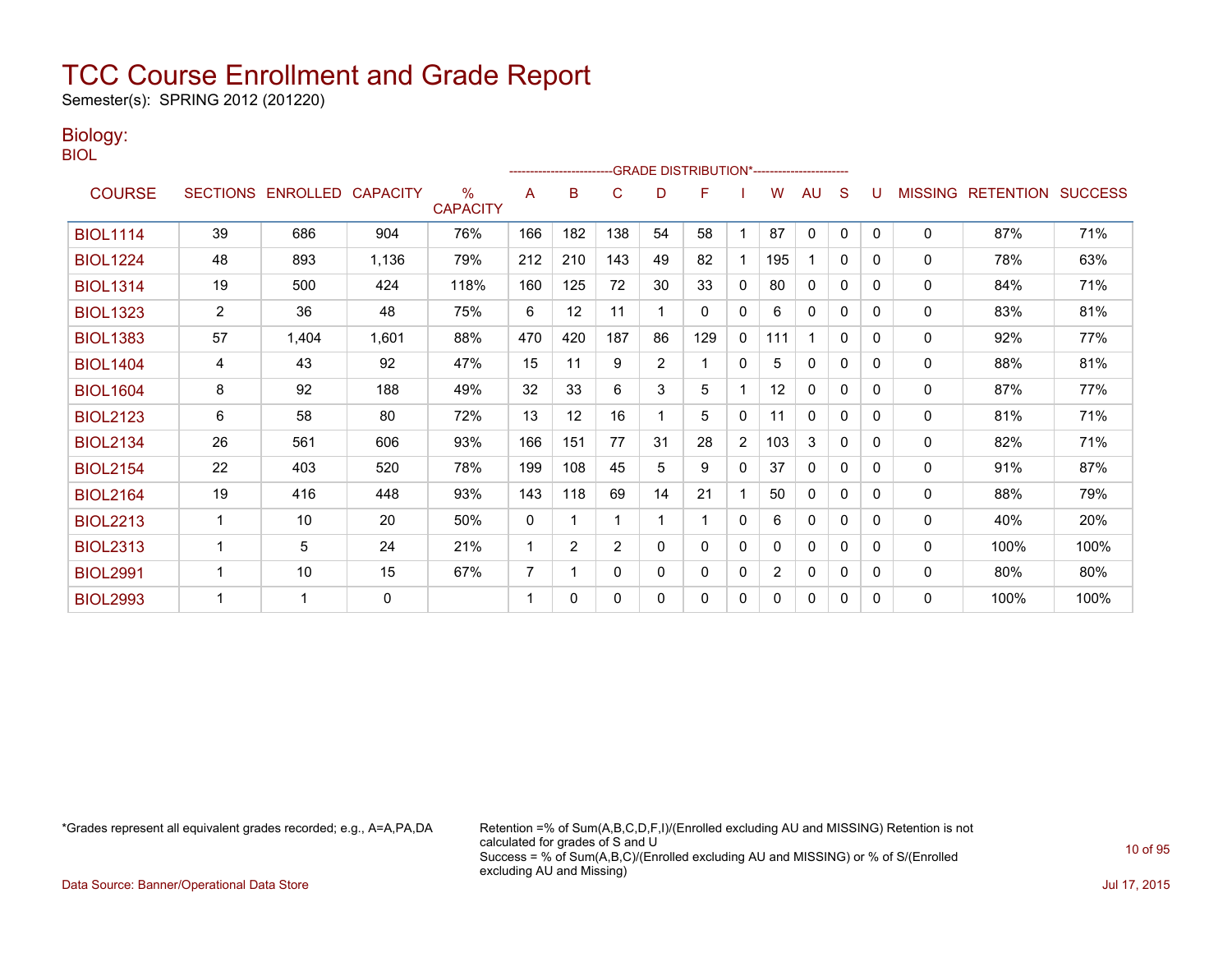Semester(s): SPRING 2012 (201220)

### Biotechnology:

BIOT

|                 |                   |                 |                         |   | --------------------------GRADE DISTRIBUTION*----------------------- |   |          |   |   |              |              |              |          |                |                  |                |
|-----------------|-------------------|-----------------|-------------------------|---|----------------------------------------------------------------------|---|----------|---|---|--------------|--------------|--------------|----------|----------------|------------------|----------------|
| <b>COURSE</b>   | SECTIONS ENROLLED | <b>CAPACITY</b> | $\%$<br><b>CAPACITY</b> | A | B                                                                    | C | D        | F |   | w            | AU           | S            |          | <b>MISSING</b> | <b>RETENTION</b> | <b>SUCCESS</b> |
| <b>BIOT1113</b> | 12                | 12              | 100%                    | 5 | 3                                                                    | ◠ | 0        |   | 0 |              | 0            |              | $\Omega$ | 0              | 92%              | 83%            |
| <b>BIOT1315</b> | 6                 | 12              | 50%                     | 5 |                                                                      | 0 | 0        | 0 | 0 | 0            | $\Omega$     | $\mathbf{0}$ | $\Omega$ | 0              | 100%             | 100%           |
| <b>BIOT1534</b> | 3                 | 12              | 25%                     | 2 |                                                                      | 0 | 0        | 0 | 0 | $\mathbf{0}$ | $\mathbf{0}$ | $\Omega$     | $\Omega$ | 0              | 100%             | 100%           |
| <b>BIOT2101</b> | 6                 | 10              | 60%                     | 5 |                                                                      |   | $\Omega$ | 0 | 0 | $\mathbf{0}$ | $\mathbf{0}$ | 0            | 0        | 0              | 100%             | 100%           |
| <b>BIOT2246</b> | 4                 | 12              | 33%                     | 2 | 2                                                                    |   | 0        | 0 | 0 | 0            | $\Omega$     | 0            | 0        | 0              | 100%             | 100%           |
| <b>BIOT2335</b> | 3                 | 12              | 25%                     | 2 |                                                                      |   | 0        | 0 | 0 | 0            | $\mathbf{0}$ | $\Omega$     | $\Omega$ | 0              | 100%             | 100%           |
| <b>BIOT2512</b> | 5                 | 6               | 83%                     | 5 | $\mathbf{0}$                                                         |   | 0        | 0 | 0 | $\Omega$     | $\mathbf{0}$ | $\Omega$     | 0        | 0              | 100%             | 100%           |

\*Grades represent all equivalent grades recorded; e.g., A=A,PA,DA Retention =% of Sum(A,B,C,D,F,I)/(Enrolled excluding AU and MISSING) Retention is not calculated for grades of S and U Success = % of Sum(A,B,C)/(Enrolled excluding AU and MISSING) or % of S/(Enrolled excluding AU and Missing)

Data Source: Banner/Operational Data Store Jul 17, 2015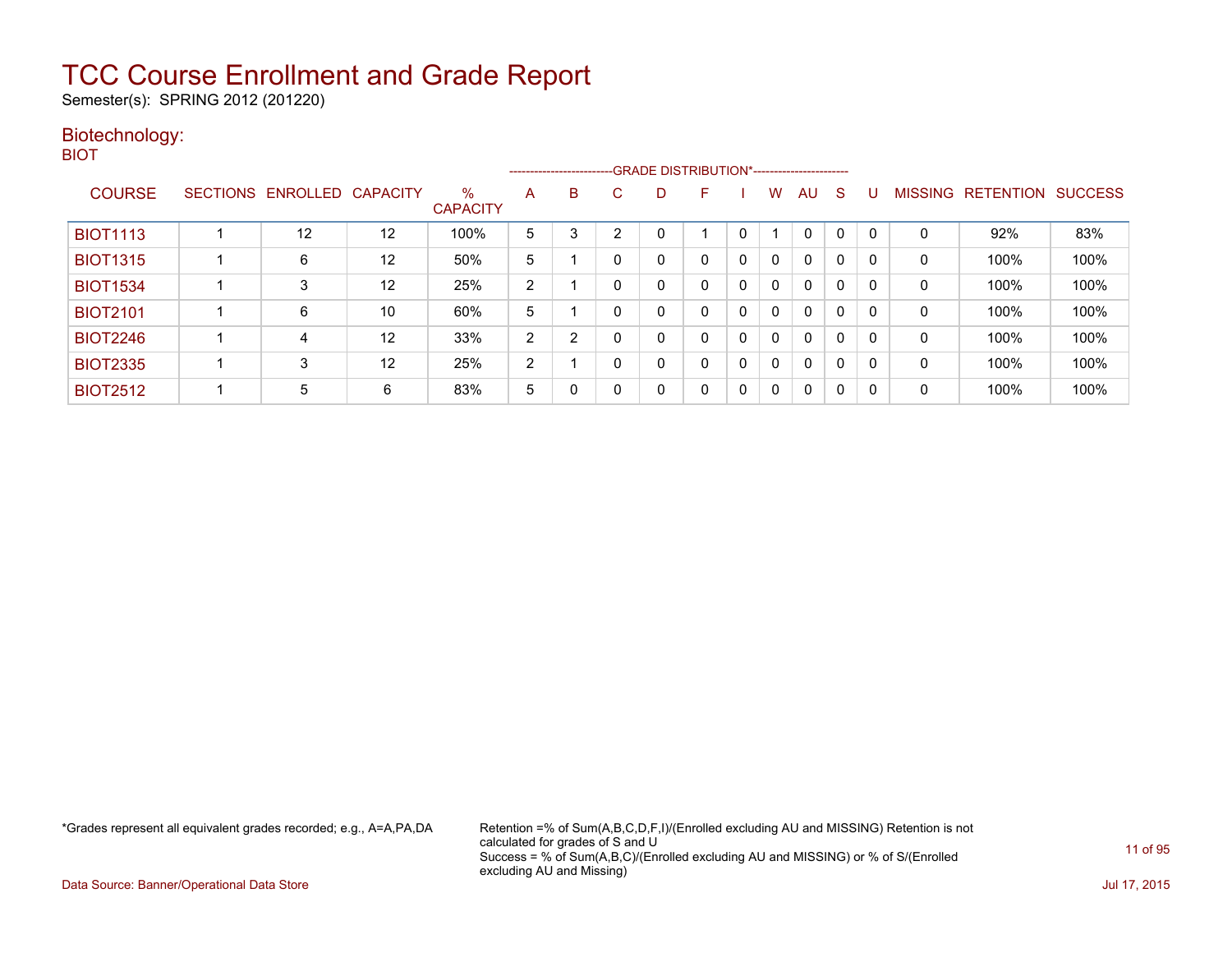Semester(s): SPRING 2012 (201220)

#### Biomedical Equipment Technolog: BMET

| -----           |                            |                         |              |   |          | ------------------------GRADE DISTRIBUTION*----------------------- |  |       |  |                           |      |
|-----------------|----------------------------|-------------------------|--------------|---|----------|--------------------------------------------------------------------|--|-------|--|---------------------------|------|
| <b>COURSE</b>   | SECTIONS ENROLLED CAPACITY | $\%$<br><b>CAPACITY</b> | $\mathsf{A}$ | B | <b>C</b> | D                                                                  |  | WAUS. |  | MISSING RETENTION SUCCESS |      |
| <b>BMET2343</b> |                            | 50%                     | ∸            |   |          |                                                                    |  |       |  | 100%                      | 100% |

\*Grades represent all equivalent grades recorded; e.g., A=A,PA,DA Retention =% of Sum(A,B,C,D,F,I)/(Enrolled excluding AU and MISSING) Retention is not calculated for grades of S and U Success = % of Sum(A,B,C)/(Enrolled excluding AU and MISSING) or % of S/(Enrolled excluding AU and Missing)

Data Source: Banner/Operational Data Store Jul 17, 2015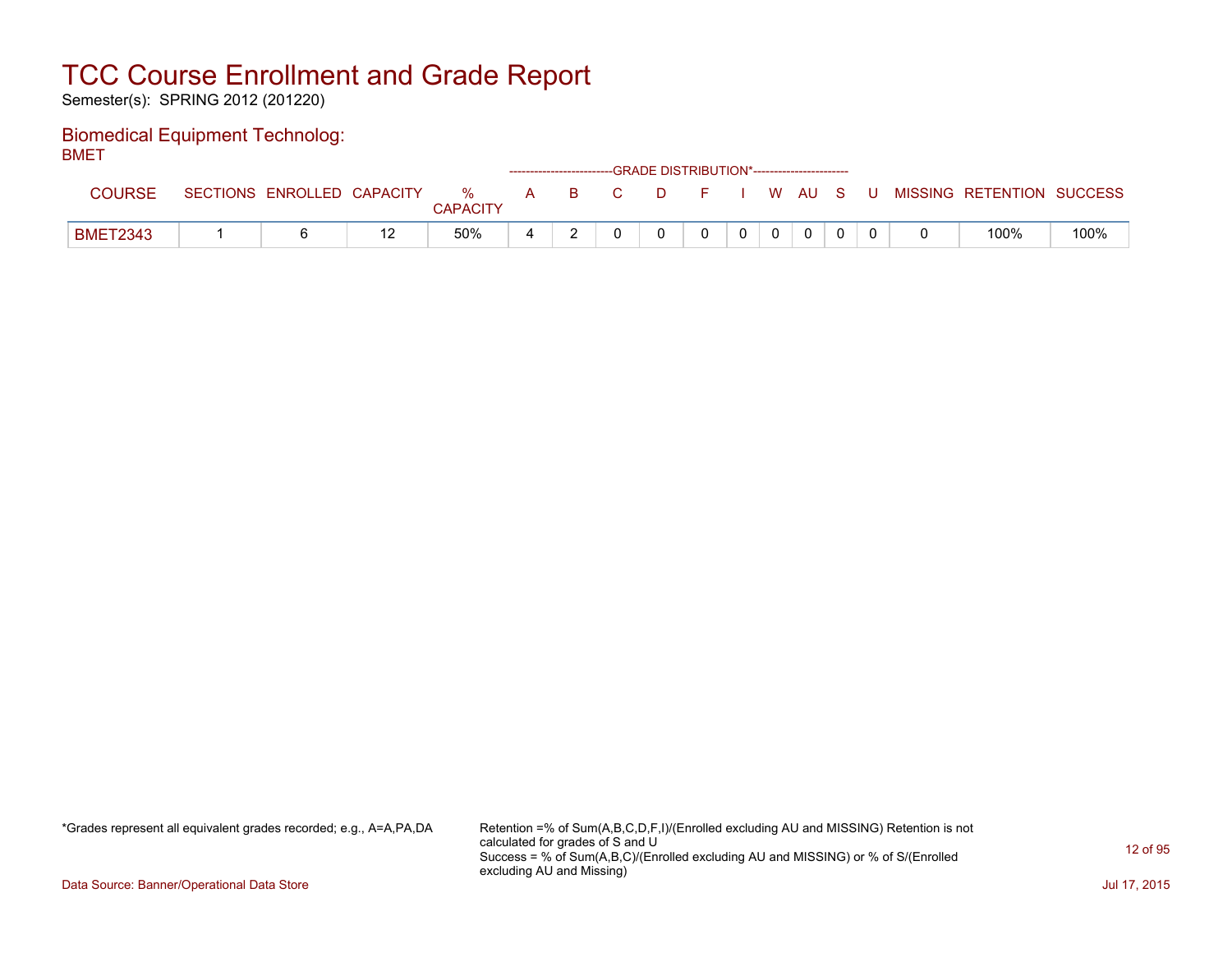Semester(s): SPRING 2012 (201220)

### Business:

**BUSN** 

|                 |                |                            |             |                                  |                |                |                |                | -GRADE DISTRIBUTION*----------------------- |              |                |                      |              |          |              |                           |      |
|-----------------|----------------|----------------------------|-------------|----------------------------------|----------------|----------------|----------------|----------------|---------------------------------------------|--------------|----------------|----------------------|--------------|----------|--------------|---------------------------|------|
| <b>COURSE</b>   |                | SECTIONS ENROLLED CAPACITY |             | $\frac{0}{0}$<br><b>CAPACITY</b> | A              | B              | C              | D              | F                                           |              | W              | AU                   | S            | U        |              | MISSING RETENTION SUCCESS |      |
| <b>BUSN1053</b> | 12             | 286                        | 377         | 76%                              | 74             | 60             | 34             | 14             | 36                                          | 4            | 64             | 0                    | $\mathbf{0}$ | 0        | 0            | 78%                       | 59%  |
| <b>BUSN1123</b> | 4              | 59                         | 60          | 98%                              | 38             | 10             | 3              | 1              | 2                                           | $\Omega$     | 4              | $\blacktriangleleft$ | $\Omega$     | 0        | $\mathbf{0}$ | 93%                       | 88%  |
| <b>BUSN1143</b> | 9              | 95                         | 219         | 43%                              | 56             | 12             | 5              | 2              | 9                                           | 0            | 11             | $\Omega$             | $\Omega$     | 0        | $\mathbf{0}$ | 88%                       | 77%  |
| <b>BUSN1153</b> | $\mathbf{1}$   | 20                         | 40          | 50%                              | 6              | 6              | $\overline{2}$ | 2              | $\mathbf{0}$                                | 0            | 4              | $\mathbf{0}$         | 0            | 0        | $\mathbf{0}$ | 80%                       | 70%  |
| <b>BUSN1173</b> | $\mathbf{1}$   | 9                          | 25          | 36%                              | 6              | $\Omega$       | 1              | $\Omega$       | $\Omega$                                    | $\Omega$     | $\overline{2}$ | $\mathbf{0}$         | $\Omega$     | $\Omega$ | 0            | 78%                       | 78%  |
| <b>BUSN1353</b> | 5              | 68                         | 86          | 79%                              | 12             | 15             | 15             | 3              | $\overline{2}$                              | 0            | 21             | $\mathbf{0}$         | $\mathbf{0}$ | 0        | 0            | 69%                       | 62%  |
| <b>BUSN2053</b> | 4              | 34                         | 100         | 34%                              | 12             | 10             | $\overline{2}$ |                | 5                                           | 0            | 4              | $\mathbf{0}$         | $\Omega$     | 0        | 0            | 88%                       | 71%  |
| <b>BUSN2173</b> | 1              | 3                          | 5           | 60%                              | 2              | 0              | $\Omega$       | $\Omega$       | $\Omega$                                    | 0            |                | 0                    | $\Omega$     | 0        | $\mathbf{0}$ | 67%                       | 67%  |
| <b>BUSN2203</b> | $\mathbf{1}$   | $\overline{7}$             | 12          | 58%                              | 5              | 1              | 0              | 0              | 1                                           | $\mathbf{0}$ | $\mathbf{0}$   | $\mathbf{0}$         | $\mathbf{0}$ | 0        | $\mathbf{0}$ | 100%                      | 86%  |
| <b>BUSN2213</b> | $\overline{2}$ | 43                         | 55          | 78%                              | 8              | 10             | 8              | 5              | $\overline{7}$                              | $\Omega$     | 5              | $\mathbf{0}$         | $\Omega$     | 0        | $\mathbf{0}$ | 88%                       | 60%  |
| <b>BUSN2313</b> | 13             | 206                        | 337         | 61%                              | 70             | 62             | 33             | 6              | 9                                           | $\Omega$     | 25             | $\mathbf{1}$         | $\mathbf{0}$ | 0        | 0            | 88%                       | 80%  |
| <b>BUSN2333</b> | $\mathbf{1}$   | 16                         | 20          | 80%                              | 8              | 4              | 0              | 0              | $\mathbf{0}$                                | 0            | 4              | $\mathbf{0}$         | $\mathbf{0}$ | 0        | 0            | 75%                       | 75%  |
| <b>BUSN2363</b> | 1              | 18                         | 20          | 90%                              | 6              | 6              | $\overline{2}$ | $\overline{2}$ | $\mathbf{0}$                                | 0            | $\overline{2}$ | 0                    | $\Omega$     | 0        | 0            | 89%                       | 78%  |
| <b>BUSN2403</b> | $\overline{2}$ | 22                         | 32          | 69%                              | 6              | 3              | 6              | $\Omega$       | 2                                           | $\Omega$     | 5              | $\Omega$             | $\Omega$     | 0        | $\mathbf{0}$ | 77%                       | 68%  |
| <b>BUSN2483</b> | $\mathbf{1}$   | 9                          | 15          | 60%                              | $\overline{7}$ | $\overline{2}$ | $\Omega$       | 0              | $\Omega$                                    | 0            | $\mathbf{0}$   | $\mathbf{0}$         | $\Omega$     | 0        | $\mathbf{0}$ | 100%                      | 100% |
| <b>BUSN2492</b> | $\mathbf{1}$   | 1                          | $\mathbf 1$ | 100%                             | $\mathbf{1}$   | $\Omega$       | $\Omega$       | $\Omega$       | $\Omega$                                    | $\mathbf{0}$ | 0              | $\mathbf{0}$         | $\Omega$     | 0        | 0            | 100%                      | 100% |
| <b>BUSN2523</b> | $\mathbf{1}$   | 13                         | 20          | 65%                              | 11             | $\Omega$       | $\overline{2}$ | 0              | $\mathbf{0}$                                | $\mathbf{0}$ | 0              | $\mathbf{0}$         | $\mathbf{0}$ | 0        | 0            | 100%                      | 100% |
| <b>BUSN2633</b> | $\mathbf{1}$   | 4                          | 5           | 80%                              | $\mathbf 1$    | $\Omega$       | $\Omega$       | $\Omega$       | -1                                          | $\Omega$     | $\overline{2}$ | $\mathbf{0}$         | $\Omega$     | 0        | $\mathbf{0}$ | 50%                       | 25%  |
| <b>BUSN2643</b> | $\mathbf 1$    | 1                          | 10          | 10%                              | $\mathbf 1$    | 0              | 0              | 0              | $\Omega$                                    | 0            | $\mathbf{0}$   | $\Omega$             | $\Omega$     | 0        | $\mathbf{0}$ | 100%                      | 100% |
| <b>BUSN2683</b> | 1              | 1                          | 10          | 10%                              | $\mathbf 1$    | $\Omega$       | $\mathbf{0}$   | 0              | $\mathbf{0}$                                | 0            | $\mathbf{0}$   | $\mathbf{0}$         | $\mathbf{0}$ | 0        | $\mathbf{0}$ | 100%                      | 100% |
| <b>BUSN2813</b> | 1              | 8                          | 20          | 40%                              | 3              | 3              | $\overline{2}$ | $\Omega$       | $\Omega$                                    | $\mathbf{0}$ | $\Omega$       | $\mathbf{0}$         | $\mathbf{0}$ | $\Omega$ | $\Omega$     | 100%                      | 100% |

\*Grades represent all equivalent grades recorded; e.g., A=A,PA,DA Retention =% of Sum(A,B,C,D,F,I)/(Enrolled excluding AU and MISSING) Retention is not calculated for grades of S and U Success = % of Sum(A,B,C)/(Enrolled excluding AU and MISSING) or % of S/(Enrolled excluding AU and Missing) Data Source: Banner/Operational Data Store Jul 17, 2015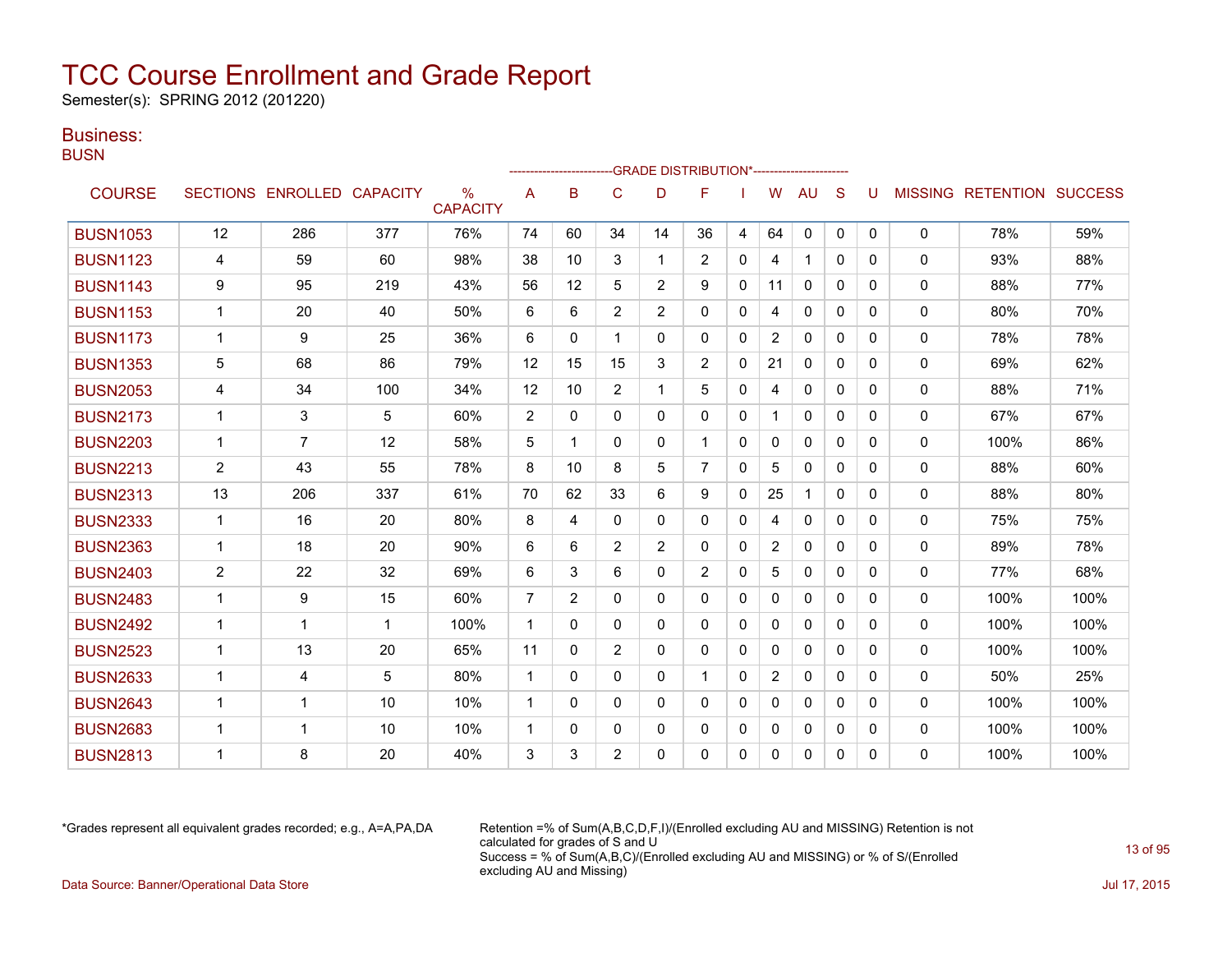Semester(s): SPRING 2012 (201220)

#### Careers: CA<sub>D</sub>C<sub>1</sub>

| <b>UARS</b>     |                            |                            |  | ------------------------GRADE DISTRIBUTION*----------------------- |    |    |         |  |    |  |                           |     |
|-----------------|----------------------------|----------------------------|--|--------------------------------------------------------------------|----|----|---------|--|----|--|---------------------------|-----|
| <b>COURSE</b>   | SECTIONS ENROLLED CAPACITY | % A B C<br><b>CAPACITY</b> |  |                                                                    | D. | F. | I WAUSU |  |    |  | MISSING RETENTION SUCCESS |     |
| <b>CARS1011</b> | 87                         | 50%                        |  |                                                                    |    |    |         |  | 72 |  |                           | 83% |

\*Grades represent all equivalent grades recorded; e.g., A=A,PA,DA Retention =% of Sum(A,B,C,D,F,I)/(Enrolled excluding AU and MISSING) Retention is not calculated for grades of S and U Success = % of Sum(A,B,C)/(Enrolled excluding AU and MISSING) or % of S/(Enrolled excluding AU and Missing)

Data Source: Banner/Operational Data Store Jul 17, 2015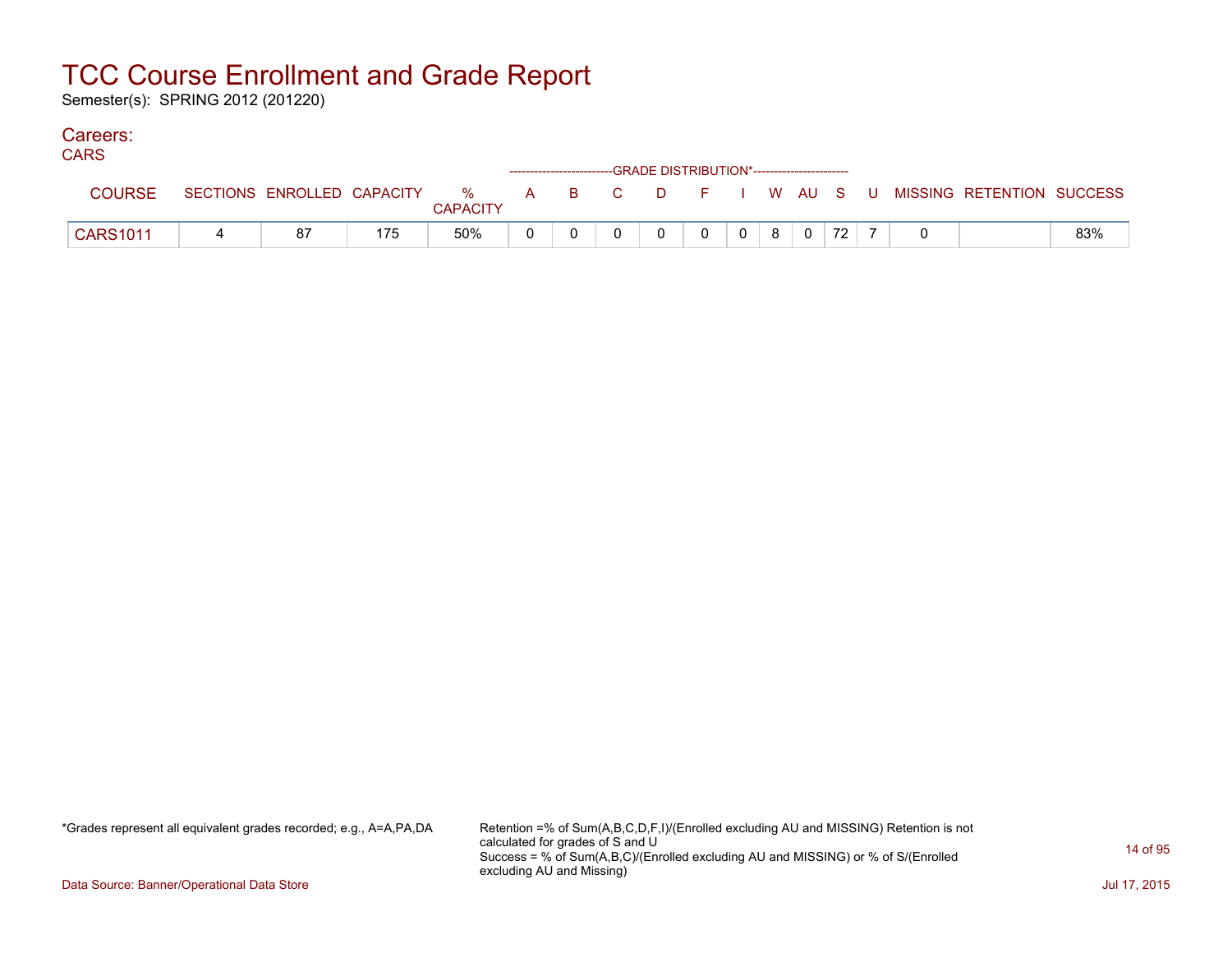Semester(s): SPRING 2012 (201220)

#### Chemistry: **CHEM**

|                 |    |                            |     |                      |     | --------------------- |    |    | -GRADE DISTRIBUTION*----------------------- |             |    |              |              |   |         |                  |                |
|-----------------|----|----------------------------|-----|----------------------|-----|-----------------------|----|----|---------------------------------------------|-------------|----|--------------|--------------|---|---------|------------------|----------------|
| <b>COURSE</b>   |    | SECTIONS ENROLLED CAPACITY |     | %<br><b>CAPACITY</b> | A   | B                     | C  | D  | F                                           |             | w  | AU           | S            | U | MISSING | <b>RETENTION</b> | <b>SUCCESS</b> |
| <b>CHEM1114</b> | 16 | 303                        | 388 | 78%                  | 88  | 58                    | 54 | 18 | 35                                          | 0           | 50 | 0            |              | 0 | 0       | 83%              | 66%            |
| <b>CHEM1124</b> | 2  | 49                         | 48  | 102%                 | 37  |                       | 0  | 0  | 0                                           | 0           | 5  | 0            | 0            | 0 | 0       | 90%              | 90%            |
| <b>CHEM1315</b> | 23 | 527                        | 548 | 96%                  | 188 | 144                   | 86 | 23 | 15                                          |             | 69 |              | 0            | 0 | 0       | 87%              | 79%            |
| <b>CHEM1415</b> | 14 | 259                        | 332 | 78%                  | 105 | 53                    | 36 | 13 | 8                                           | $\mathbf 0$ | 41 | 2            | $\mathbf{0}$ | 0 | 0       | 84%              | 75%            |
| <b>CHEM2145</b> | 9  | 87                         | 108 | 81%                  | 30  | 23                    | 20 | 3  | C                                           | 0           | 9  | $\mathbf{0}$ | $\mathbf{0}$ | 0 | 0       | 90%              | 84%            |
| <b>CHEM2245</b> | 5  | 46                         | 60  | 77%                  | 17  |                       | 10 | 3  | 0                                           | 0           | 5. | $\mathbf{0}$ | 0            | 0 | 0       | 89%              | 83%            |
| <b>CHEM2353</b> | 2  | 17                         | 24  | 71%                  | 7   | 8                     |    | 0  | 0                                           | 0           |    | 0            | 0            | 0 | 0       | 94%              | 94%            |

\*Grades represent all equivalent grades recorded; e.g., A=A,PA,DA Retention =% of Sum(A,B,C,D,F,I)/(Enrolled excluding AU and MISSING) Retention is not calculated for grades of S and U Success = % of Sum(A,B,C)/(Enrolled excluding AU and MISSING) or % of S/(Enrolled excluding AU and Missing)

Data Source: Banner/Operational Data Store Jul 17, 2015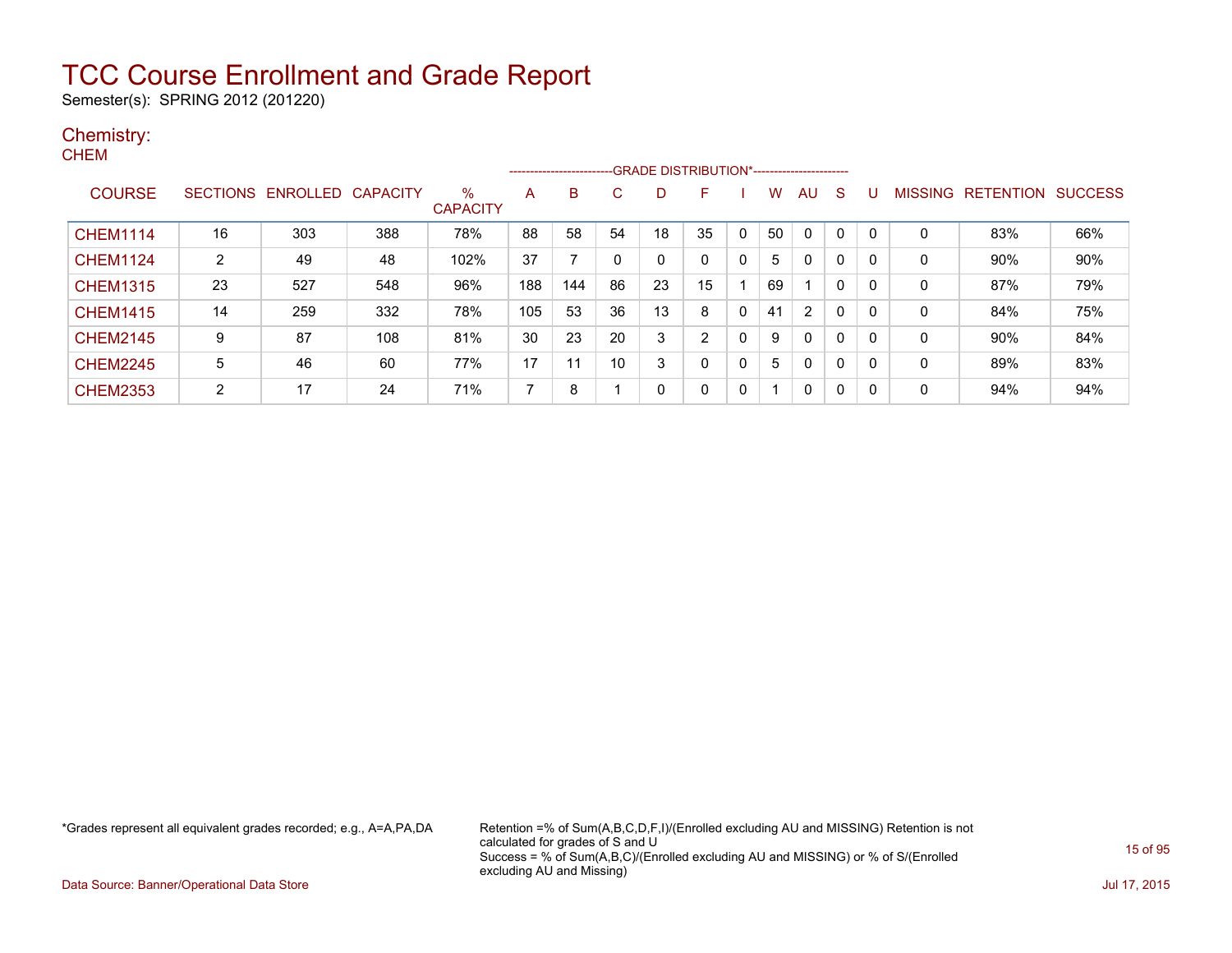Semester(s): SPRING 2012 (201220)

### Child Development:

**CHLD** 

|                 |                |                            |     |                      |                | --------------------- |                |                | --GRADE DISTRIBUTION*---------------------- |              |                |              |              |              |              |                                  |      |
|-----------------|----------------|----------------------------|-----|----------------------|----------------|-----------------------|----------------|----------------|---------------------------------------------|--------------|----------------|--------------|--------------|--------------|--------------|----------------------------------|------|
| <b>COURSE</b>   |                | SECTIONS ENROLLED CAPACITY |     | %<br><b>CAPACITY</b> | A              | B                     | C              | D              | F                                           |              | W              | AU           | <sub>S</sub> | U            |              | <b>MISSING RETENTION SUCCESS</b> |      |
| <b>CHLD1102</b> | 4              | 53                         | 70  | 76%                  | 33             | 6                     | 1              | $\mathbf 1$    | 0                                           | $\mathbf{0}$ | 12             | 0            | 0            | 0            | 0            | 77%                              | 75%  |
| <b>CHLD1202</b> | 4              | 43                         | 70  | 61%                  | 20             | 10                    | 4              | $\Omega$       | 6                                           | $\Omega$     | 3              | $\mathbf{0}$ | $\Omega$     | $\Omega$     | $\mathbf{0}$ | 93%                              | 79%  |
| <b>CHLD1302</b> | 3              | 36                         | 50  | 72%                  | 21             | $\overline{7}$        | 1              | $\overline{2}$ | 1                                           | $\mathbf{0}$ | 4              | $\mathbf{0}$ | $\Omega$     | 0            | 0            | 89%                              | 81%  |
| <b>CHLD1402</b> | 3              | 51                         | 50  | 102%                 | 37             | 6                     | 3              | 2              | 0                                           | $\mathbf{0}$ | 3              | 0            | $\mathbf{0}$ | 0            | 0            | 94%                              | 90%  |
| <b>CHLD1501</b> | 3              | 36                         | 50  | 72%                  | 28             | 1                     | 1              | 0              | 1                                           | 0            | 5              | 0            | 0            | 0            | 0            | 86%                              | 83%  |
| <b>CHLD1722</b> | $\mathbf{1}$   | 17                         | 20  | 85%                  | 12             | 1                     | $\mathbf{1}$   | $\mathbf{0}$   | $\mathbf 1$                                 | $\mathbf{0}$ | $\overline{2}$ | $\mathbf{0}$ | $\Omega$     | $\Omega$     | $\Omega$     | 88%                              | 82%  |
| <b>CHLD1733</b> | $\mathbf{1}$   | 19                         | 20  | 95%                  | 5              | 6                     | 0              | 4              | 3                                           | 0            | $\mathbf 1$    | 0            | $\mathbf{0}$ | 0            | 0            | 95%                              | 58%  |
| <b>CHLD1742</b> | 1              | 10                         | 20  | 50%                  | 5              | 1                     | 3              | $\mathbf{0}$   | 0                                           | $\mathbf{0}$ | $\mathbf{1}$   | $\mathbf{0}$ | $\mathbf{0}$ | $\mathbf{0}$ | 0            | 90%                              | 90%  |
| <b>CHLD1812</b> | $\mathbf{1}$   | 8                          | 20  | 40%                  | $\mathbf{1}$   | $\mathbf 1$           | $\overline{2}$ | $\overline{2}$ | $\mathbf 1$                                 | $\mathbf{0}$ | $\mathbf 1$    | $\mathbf{0}$ | $\Omega$     | $\Omega$     | 0            | 88%                              | 50%  |
| <b>CHLD2003</b> | 3              | 67                         | 100 | 67%                  | 15             | 21                    | 11             | 5              | 13                                          | $\mathbf{0}$ | $\overline{2}$ | $\mathbf{0}$ | $\Omega$     | 0            | $\Omega$     | 97%                              | 70%  |
| <b>CHLD2023</b> | 1              | 19                         | 20  | 95%                  | 8              | 1                     | 4              | $\mathbf{0}$   | 0                                           | $\mathbf{0}$ | 6              | $\mathbf{0}$ | $\Omega$     | 0            | 0            | 68%                              | 68%  |
| <b>CHLD2031</b> | $\overline{2}$ | 23                         | 35  | 66%                  | 17             | 3                     | 0              | $\mathbf{0}$   | 0                                           | $\mathbf{0}$ | 3              | $\mathbf{0}$ | $\mathbf{0}$ | 0            | $\mathbf{0}$ | 87%                              | 87%  |
| <b>CHLD2101</b> | 1              | 9                          | 20  | 45%                  | 4              | $\overline{2}$        | 1              | 1              | 0                                           | $\mathbf{0}$ | $\mathbf 1$    | $\mathbf{0}$ | $\Omega$     | 0            | 0            | 89%                              | 78%  |
| <b>CHLD2103</b> | 3              | 38                         | 80  | 48%                  | 17             | 9                     | $\overline{c}$ | $\mathbf{1}$   | 8                                           | $\mathbf{0}$ | $\mathbf{1}$   | 0            | $\mathbf{0}$ | 0            | 0            | 97%                              | 74%  |
| <b>CHLD2203</b> | $\mathbf{1}$   | 37                         | 40  | 92%                  | 9              | 10                    | $\overline{7}$ | 3              | 8                                           | $\mathbf{0}$ | $\mathbf{0}$   | $\mathbf{0}$ | $\Omega$     | $\mathbf{0}$ | 0            | 100%                             | 70%  |
| <b>CHLD2213</b> | $\mathbf{1}$   | 36                         | 40  | 90%                  | 11             | $\overline{7}$        | 4              | $\overline{2}$ | 3                                           | $\mathbf{0}$ | 9              | $\mathbf{0}$ | $\Omega$     | $\Omega$     | 0            | 75%                              | 61%  |
| <b>CHLD2223</b> | $\mathbf{1}$   | $\overline{7}$             | 12  | 58%                  | 2              | 4                     | $\Omega$       | $\mathbf{0}$   | 0                                           | $\mathbf{0}$ | $\mathbf{1}$   | $\mathbf{0}$ | $\Omega$     | $\Omega$     | 0            | 86%                              | 86%  |
| <b>CHLD2233</b> | 1              | 18                         | 20  | 90%                  | 11             | 5                     | $\overline{2}$ | $\mathbf{0}$   | 0                                           | $\mathbf{0}$ | $\mathbf{0}$   | $\mathbf{0}$ | $\mathbf{0}$ | $\mathbf{0}$ | 0            | 100%                             | 100% |
| <b>CHLD2243</b> | 1              | 5                          | 20  | 25%                  | $\overline{2}$ | 3                     | 0              | $\mathbf{0}$   | 0                                           | $\mathbf{0}$ | 0              | $\mathbf{0}$ | $\mathbf{0}$ | 0            | 0            | 100%                             | 100% |
| <b>CHLD2253</b> | $\mathbf{1}$   | 5                          | 12  | 42%                  | 4              | 1                     | $\Omega$       | $\mathbf{0}$   | 0                                           | $\Omega$     | $\mathbf{0}$   | 0            | $\Omega$     | $\Omega$     | 0            | 100%                             | 100% |
| <b>CHLD2301</b> | 1              | 34                         | 0   |                      | 28             | 4                     | 1              | 1              | 0                                           | $\mathbf{0}$ | 0              | 0            | $\mathbf{0}$ | 0            | 0            | 100%                             | 97%  |
| <b>CHLD2313</b> | 1              | 21                         | 21  | 100%                 | 8              | 1                     | 5              | 3              | 3                                           | 0            | 1.             | 0            | 0            | $\Omega$     | $\mathbf{0}$ | 95%                              | 67%  |

\*Grades represent all equivalent grades recorded; e.g., A=A,PA,DA Retention =% of Sum(A,B,C,D,F,I)/(Enrolled excluding AU and MISSING) Retention is not calculated for grades of S and U Success = % of Sum(A,B,C)/(Enrolled excluding AU and MISSING) or % of S/(Enrolled excluding AU and Missing)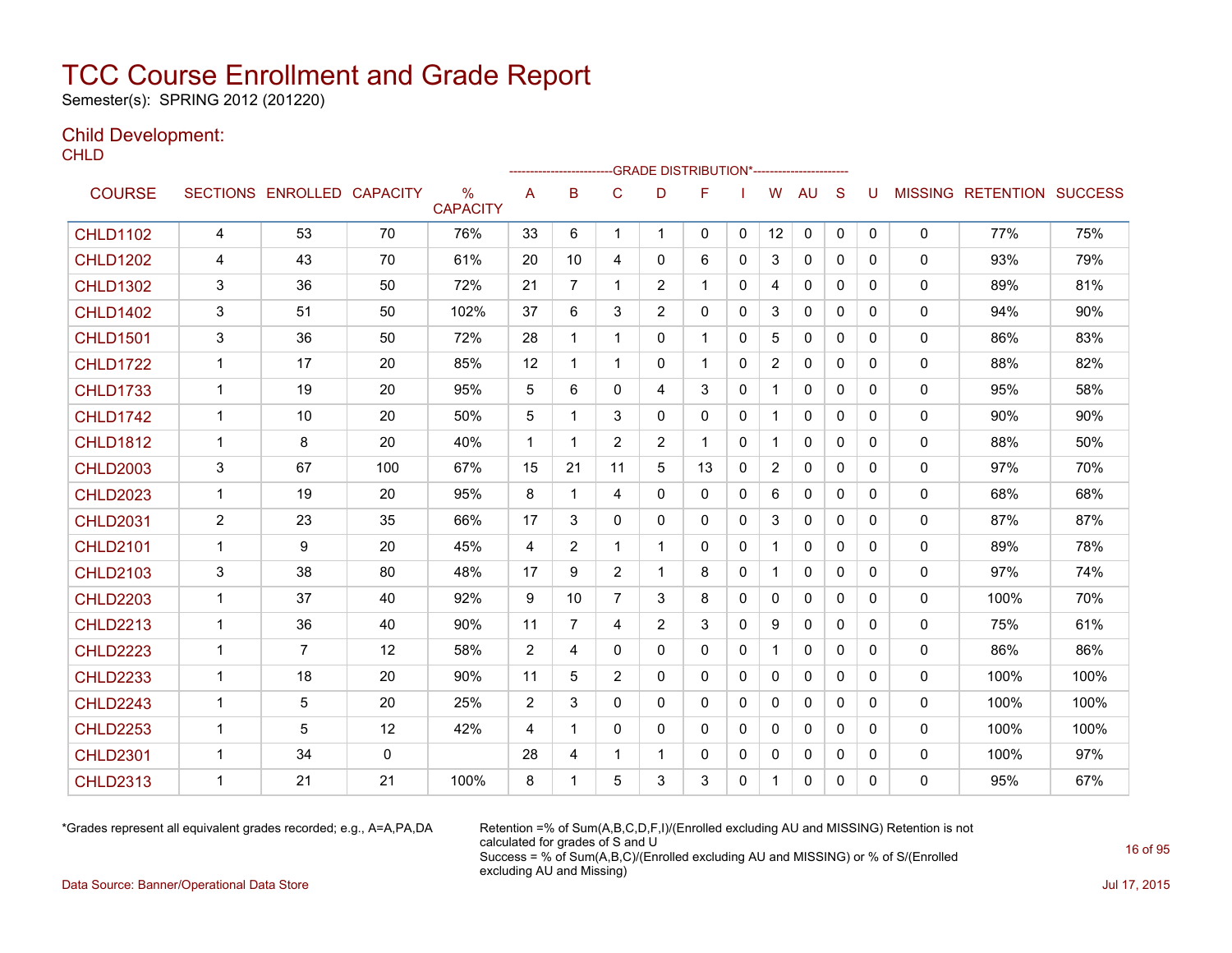Semester(s): SPRING 2012 (201220)

### Child Development:

**CHLD** 

|                 |                 |          |                 |                         |    |    |          | --------------------------GRADE DISTRIBUTION*----------------------- |   |              |                      |              |              |          |                |                  |                |
|-----------------|-----------------|----------|-----------------|-------------------------|----|----|----------|----------------------------------------------------------------------|---|--------------|----------------------|--------------|--------------|----------|----------------|------------------|----------------|
| <b>COURSE</b>   | <b>SECTIONS</b> | ENROLLED | <b>CAPACITY</b> | $\%$<br><b>CAPACITY</b> | A  | B. | C.       | D                                                                    | F |              | W                    | AU           | <sub>S</sub> |          | <b>MISSING</b> | <b>RETENTION</b> | <b>SUCCESS</b> |
| <b>CHLD2341</b> |                 | 18       | 20              | 90%                     | 7  | っ  |          |                                                                      | 2 | $\Omega$     | 6                    | $\mathbf{0}$ | $\mathbf 0$  |          | 0              | 67%              | 56%            |
| <b>CHLD2421</b> |                 | 18       | 20              | 90%                     | 15 |    | 0        | 0                                                                    | 0 | 0            | $\mathbf{2}^{\circ}$ | 0            | 0            |          | 0              | 89%              | 89%            |
| <b>CHLD2501</b> |                 | 14       | 0               |                         | 14 | 0  | $\Omega$ | 0                                                                    | 0 | $\mathbf{0}$ | $\Omega$             | $\mathbf{0}$ | $\mathbf{0}$ | $\Omega$ | 0              | 100%             | 100%           |
| <b>CHLD2513</b> | 2               | 13       | 21              | 62%                     | 8  | 4  | $\Omega$ | 0                                                                    |   | 0            | $\Omega$             | $\mathbf{0}$ | 0            | 0        | 0              | 100%             | 92%            |
| <b>CHLD2601</b> |                 | 34       | 0               |                         | 28 | 4  |          |                                                                      | 0 | $\mathbf 0$  | $\Omega$             | $\mathbf{0}$ | 0            | 0        | 0              | 100%             | 97%            |
| <b>CHLD2701</b> |                 | 20       | 20              | 100%                    | 12 | 5  |          | 0                                                                    | 0 | 0            | 3                    | $\mathbf{0}$ | 0            | 0        | 0              | 85%              | 85%            |
| <b>CHLD2991</b> |                 | 5        | 20              | 25%                     | 4  |    |          | 0                                                                    | 0 | 0            |                      | 0            | 0            | 0        | 0              | 80%              | 80%            |

\*Grades represent all equivalent grades recorded; e.g., A=A,PA,DA Retention =% of Sum(A,B,C,D,F,I)/(Enrolled excluding AU and MISSING) Retention is not calculated for grades of S and U Success = % of Sum(A,B,C)/(Enrolled excluding AU and MISSING) or % of S/(Enrolled excluding AU and Missing)

Data Source: Banner/Operational Data Store Jul 17, 2015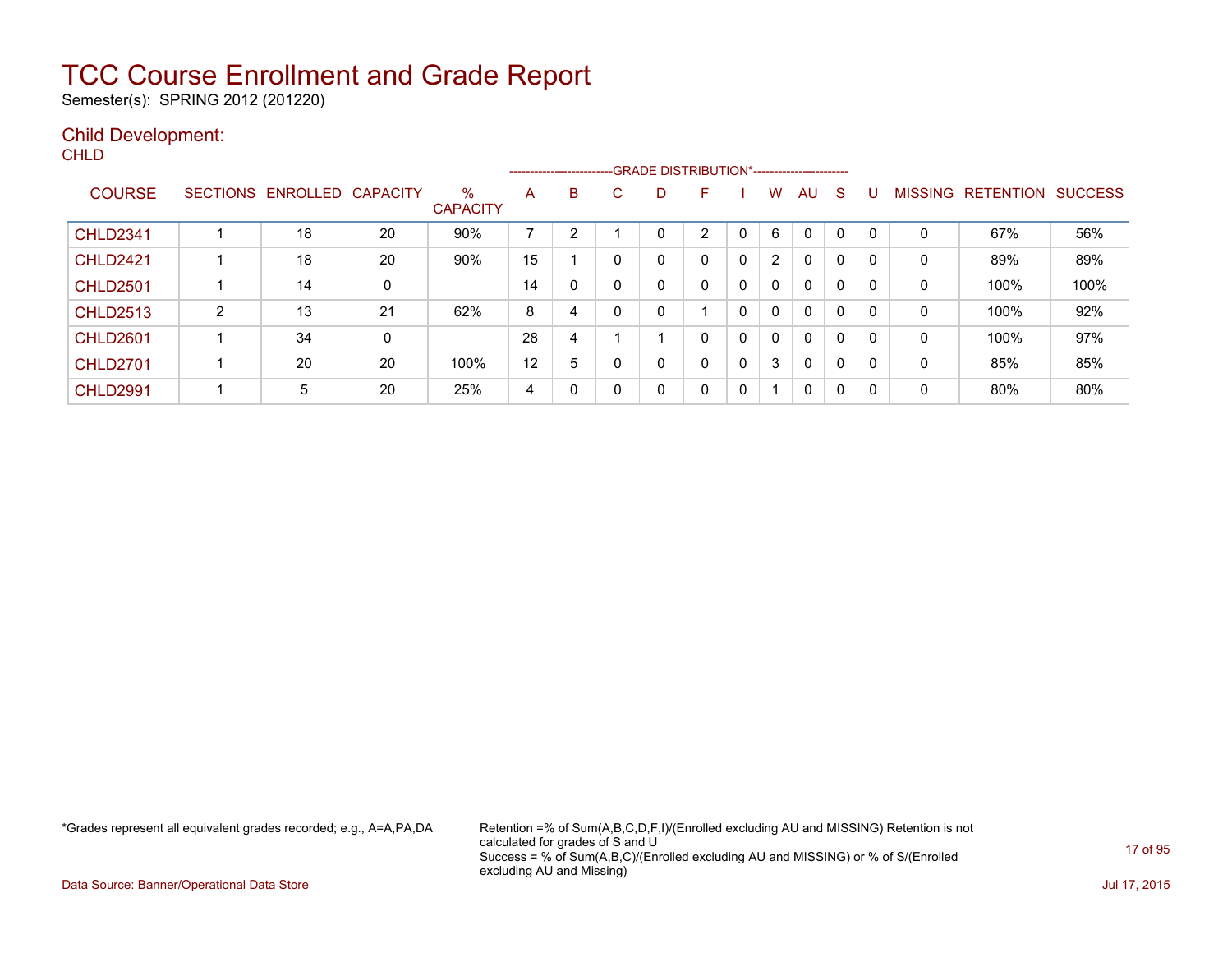Semester(s): SPRING 2012 (201220)

### Chinese:

| <b>CHNS</b>     |                            |    |                      |   | ---------------------- |              |    |                             |              |   |        |    |                         |     |
|-----------------|----------------------------|----|----------------------|---|------------------------|--------------|----|-----------------------------|--------------|---|--------|----|-------------------------|-----|
| <b>COURSE</b>   | SECTIONS ENROLLED CAPACITY |    | %<br><b>CAPACITY</b> | A | B.                     | $\mathbf{C}$ | D. | and the second state of the |              |   | W AU S | -U | MISSING RETENTION SUCCE |     |
| <b>CHNS1103</b> |                            | 40 | 42%                  | 9 |                        |              |    |                             | $\mathbf{0}$ | 3 |        |    | 82%                     | 82% |
| <b>CHNS1213</b> |                            | 20 | 55%                  | 6 |                        |              |    |                             |              |   |        |    | 91%                     | 91% |

\*Grades represent all equivalent grades recorded; e.g., A=A,PA,DA Retention =% of Sum(A,B,C,D,F,I)/(Enrolled excluding AU and MISSING) Retention is not calculated for grades of S and U Success = % of Sum(A,B,C)/(Enrolled excluding AU and MISSING) or % of S/(Enrolled excluding AU and Missing)

CHNS1313 | 1 | 11 | 20 | 55% | 5 | 5 | 1 | 0 | 0 | 0 | 0 | 0 | 0 | 0 | 100% | 100% CHNS1413 | 1 | 8 | 20 | 40% | 4 | 2 | 1 | 0 | 0 | 0 | 1 | 0 | 0 | 0 | 88% | 88% | CHNS2143 | 1 | 13 | 20 | 65% | 7 | 3 | 1 | 0 | 1 | 0 | 0 | 0 | 0 | 0 | 92% | 85%

Data Source: Banner/Operational Data Store Jul 17, 2015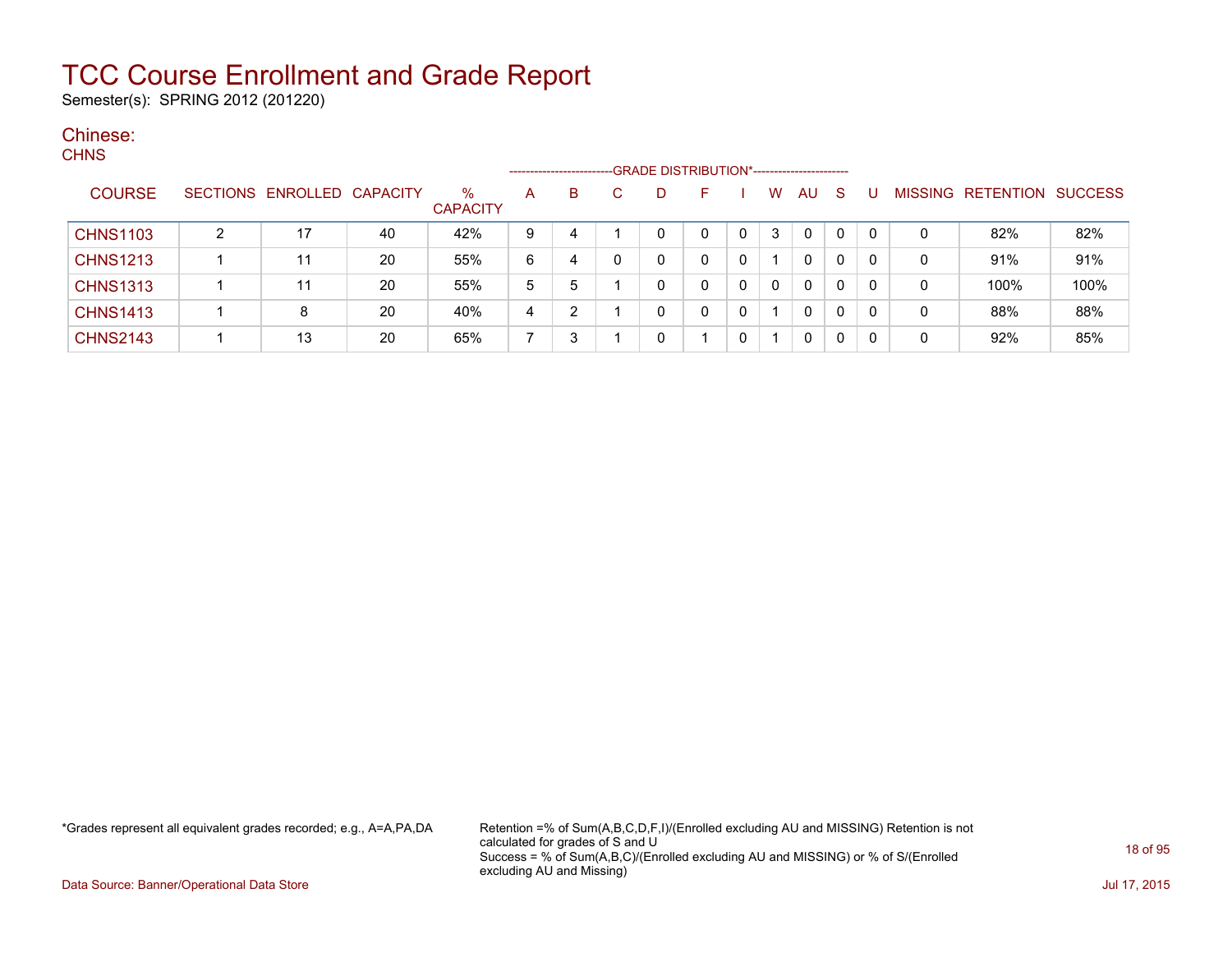Semester(s): SPRING 2012 (201220)

### Criminal Justice:

CRIM

|                 |                 |          |                 |                         |    | ------------------------ |    |   | --GRADE DISTRIBUTION*----------------------- |              |    |              |          |              |                |                  |                |
|-----------------|-----------------|----------|-----------------|-------------------------|----|--------------------------|----|---|----------------------------------------------|--------------|----|--------------|----------|--------------|----------------|------------------|----------------|
| <b>COURSE</b>   | <b>SECTIONS</b> | ENROLLED | <b>CAPACITY</b> | $\%$<br><b>CAPACITY</b> | A  | B                        | C  | D | F                                            |              | w  | AU           | S        |              | <b>MISSING</b> | <b>RETENTION</b> | <b>SUCCESS</b> |
| <b>CRIM1013</b> | 3               | 84       | 105             | 80%                     | 39 | 18                       | 8  | 2 | 3                                            | $\Omega$     | 14 | 0            | 0        | $\mathbf{0}$ | 0              | 83%              | 77%            |
| <b>CRIM2103</b> | 2               | 40       | 45              | 89%                     | 17 | 10                       |    | 0 | 0                                            | 0            | 6  | $\Omega$     | 0        | 0            | 0              | 85%              | 85%            |
| <b>CRIM2113</b> |                 | 11       | 20              | 55%                     | 8  |                          |    | 0 | 0                                            | $\mathbf{0}$ |    | $\Omega$     | $\Omega$ | $\Omega$     | 0              | 91%              | 91%            |
| <b>CRIM2123</b> | 3               | 59       | 100             | 59%                     | 11 | 15                       | 16 | 3 | 3                                            |              | 10 | $\Omega$     | $\Omega$ | $\Omega$     | 0              | 83%              | 71%            |
| <b>CRIM2133</b> |                 | 8        | 20              | 40%                     | 8  | 0                        |    | 0 | 0                                            | 0            | 0  | $\Omega$     | 0        | $\Omega$     | 0              | 100%             | 100%           |
| <b>CRIM2143</b> | 2               | 39       | 40              | 98%                     | 12 | 13                       | 6  | 3 | 2                                            | 0            | 3  | $\Omega$     | 0        | 0            | 0              | 92%              | 79%            |
| <b>CRIM2223</b> | $\overline{2}$  | 34       | 40              | 85%                     | 4  | 11                       | 10 | 4 | 4                                            | 0            |    | $\Omega$     | 0        | $\Omega$     | 0              | 97%              | 74%            |
| <b>CRIM2333</b> |                 | 4        | 20              | 20%                     | 3  | 0                        |    | 0 | 0                                            | 0            | ◢  | $\mathbf{0}$ | 0        | $\Omega$     | 0              | 75%              | 75%            |
| <b>CRIM2993</b> |                 | 17       | 25              | 68%                     | 14 | 3                        |    | 0 | 0                                            | 0            | 0  | 0            | 0        | 0            | 0              | 100%             | 100%           |

\*Grades represent all equivalent grades recorded; e.g., A=A,PA,DA Retention =% of Sum(A,B,C,D,F,I)/(Enrolled excluding AU and MISSING) Retention is not calculated for grades of S and U Success = % of Sum(A,B,C)/(Enrolled excluding AU and MISSING) or % of S/(Enrolled excluding AU and Missing)

Data Source: Banner/Operational Data Store Jul 17, 2015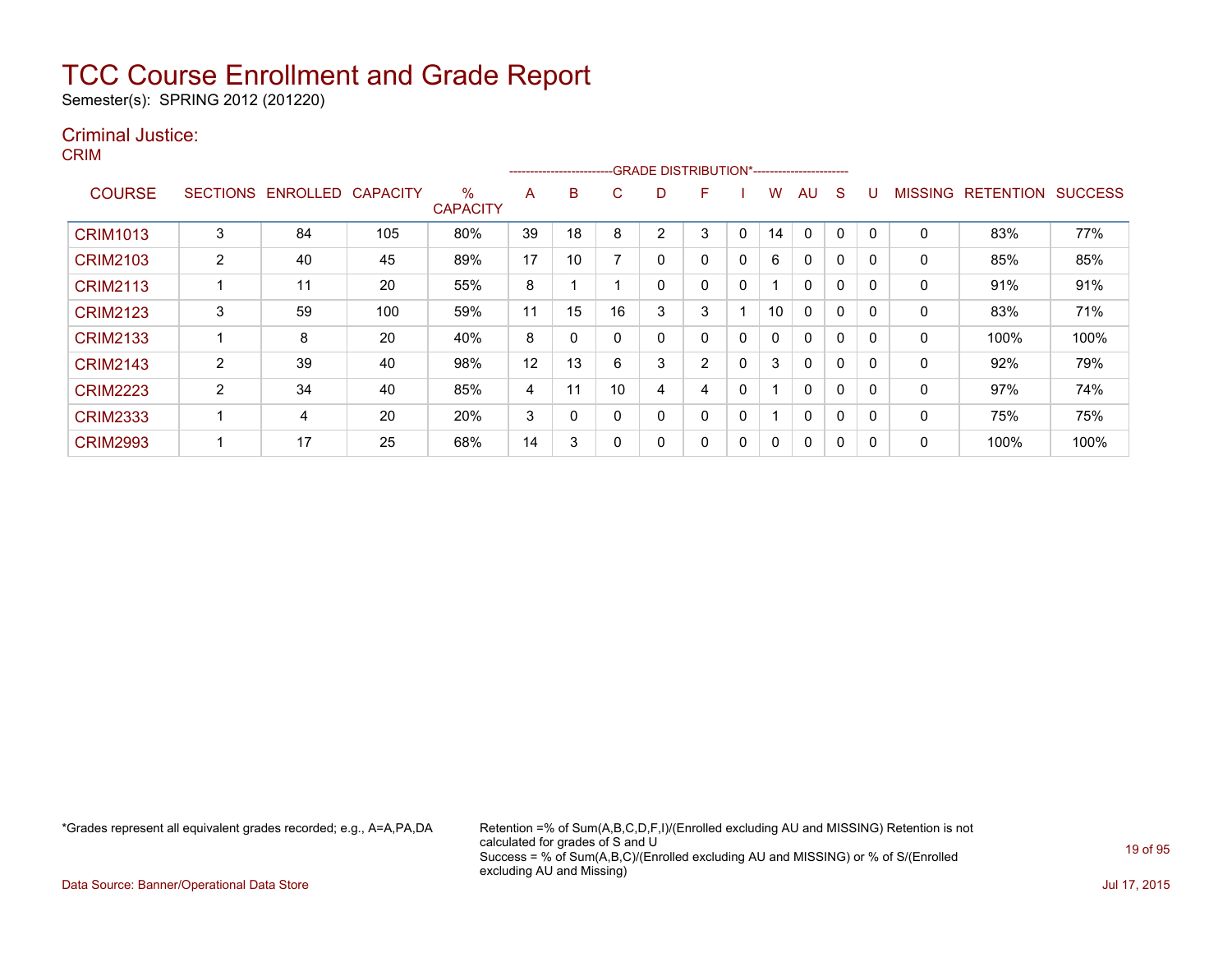Semester(s): SPRING 2012 (201220)

#### CSCI Computer Info Systems: **CSCI**

|                 |                |                            |       |                                  |                |                |                |                | -GRADE DISTRIBUTION*----------------------- |              |                |              |              |              |              |                           |      |
|-----------------|----------------|----------------------------|-------|----------------------------------|----------------|----------------|----------------|----------------|---------------------------------------------|--------------|----------------|--------------|--------------|--------------|--------------|---------------------------|------|
| <b>COURSE</b>   |                | SECTIONS ENROLLED CAPACITY |       | $\frac{0}{0}$<br><b>CAPACITY</b> | A              | в              | C              | D              | F                                           |              | W              | <b>AU</b>    | S            | U            |              | MISSING RETENTION SUCCESS |      |
| <b>CSCI0802</b> | $\mathbf{1}$   | $\mathbf 1$                | 4     | 25%                              | 0              | $\mathbf{1}$   | 0              | 0              | 0                                           | 0            | 0              | 0            | 0            | 0            | 0            | 100%                      | 100% |
| <b>CSCI1011</b> | $\mathbf 1$    | 8                          | 15    | 53%                              | 6              | $\Omega$       | $\mathbf{0}$   | $\Omega$       | $\Omega$                                    | $\mathbf{0}$ | 1              | $\mathbf{0}$ | $\Omega$     | 0            | $\mathbf{1}$ | 86%                       | 86%  |
| <b>CSCI1123</b> | $\mathbf{1}$   | 13                         | 14    | 93%                              | 4              | 2              | 3              | $\Omega$       | $\mathbf 1$                                 | $\mathbf{0}$ | $\overline{2}$ | $\mathbf{1}$ | $\mathbf{0}$ | $\mathbf{0}$ | 0            | 83%                       | 75%  |
| <b>CSCI1171</b> | $\overline{2}$ | 26                         | 34    | 76%                              | 12             | $\overline{2}$ | 4              | $\mathbf 1$    | 3                                           | $\mathbf{0}$ | 4              | $\Omega$     | $\Omega$     | $\Omega$     | 0            | 85%                       | 69%  |
| <b>CSCI1203</b> | 97             | 1,812                      | 2,282 | 79%                              | 697            | 302            | 188            | 80             | 193                                         | 19           | 328            | 5            | $\mathbf{0}$ | $\mathbf{0}$ | 0            | 82%                       | 66%  |
| <b>CSCI1263</b> | 5              | 68                         | 70    | 97%                              | 35             | 11             | 5              | 2              | 5                                           | $\mathbf{1}$ | 9              | $\Omega$     | $\Omega$     | $\Omega$     | 0            | 87%                       | 75%  |
| <b>CSCI1273</b> | $\mathbf{1}$   | 13                         | 20    | 65%                              | $\overline{7}$ | $\mathbf{0}$   | $\mathbf{0}$   | $\Omega$       | 2                                           | $\mathbf{1}$ | 3              | $\Omega$     | $\mathbf{0}$ | $\mathbf{0}$ | 0            | 77%                       | 54%  |
| <b>CSCI1283</b> | $\overline{2}$ | 25                         | 28    | 89%                              | 6              | $\overline{7}$ | 4              | $\overline{2}$ | $\overline{\mathbf{1}}$                     | 0            | 5              | $\Omega$     | $\Omega$     | $\Omega$     | 0            | 80%                       | 68%  |
| <b>CSCI1293</b> | $\mathbf{1}$   | 10                         | 14    | 71%                              | $\overline{7}$ | $\mathbf{1}$   | $\mathbf{1}$   | $\Omega$       | $\Omega$                                    | $\mathbf{0}$ | $\mathbf{0}$   | $\mathbf{1}$ | $\Omega$     | $\Omega$     | $\Omega$     | 100%                      | 100% |
| <b>CSCI1483</b> | 3              | 45                         | 50    | 90%                              | 15             | 11             | $\overline{7}$ | -1             | 6                                           | 0            | 5              | 0            | $\mathbf{0}$ | 0            | 0            | 89%                       | 73%  |
| <b>CSCI1641</b> | 1              | 12                         | 20    | 60%                              | 11             | $\mathbf{0}$   | $\mathbf{0}$   | $\mathbf{0}$   | 1                                           | $\mathbf{0}$ | 0              | 0            | $\Omega$     | 0            | 0            | 100%                      | 92%  |
| <b>CSCI1901</b> | $\overline{2}$ | 27                         | 28    | 96%                              | 23             | 3              | $\mathbf{0}$   | $\Omega$       | $\mathbf{0}$                                | 0            | 1              | 0            | $\mathbf{0}$ | 0            | 0            | 96%                       | 96%  |
| <b>CSCI2013</b> | 3              | 47                         | 74    | 64%                              | 8              | 14             | 5              | -1             | -1                                          | $\mathbf{0}$ | 18             | $\mathbf{0}$ | $\Omega$     | 0            | 0            | 62%                       | 57%  |
| <b>CSCI2033</b> | 5              | 98                         | 134   | 73%                              | 38             | 22             | 10             | 8              | $\mathbf 1$                                 | 0            | 19             | 0            | $\mathbf{0}$ | 0            | 0            | 81%                       | 71%  |
| <b>CSCI2043</b> | $\mathbf{1}$   | 16                         | 20    | 80%                              | 2              | 4              | 4              | 2              | $\mathbf{0}$                                | 0            | 4              | 0            | $\Omega$     | $\Omega$     | 0            | 75%                       | 62%  |
| <b>CSCI2133</b> | 4              | 42                         | 65    | 65%                              | 17             | $\overline{7}$ | $\overline{7}$ | $\Omega$       | $\overline{7}$                              | $\mathbf{0}$ | 3              | $\mathbf{1}$ | $\mathbf{0}$ | $\mathbf{0}$ | 0            | 93%                       | 76%  |
| <b>CSCI2143</b> | $\overline{2}$ | 22                         | 24    | 92%                              | 18             | 3              | $\mathbf{1}$   | $\Omega$       | $\Omega$                                    | $\mathbf{0}$ | 0              | $\mathbf{0}$ | $\Omega$     | $\Omega$     | 0            | 100%                      | 100% |
| <b>CSCI2163</b> | 4              | 47                         | 60    | 78%                              | 24             | $\overline{7}$ | 3              | 4              | 8                                           | $\mathbf{0}$ | 1              | $\Omega$     | $\Omega$     | $\Omega$     | 0            | 98%                       | 72%  |
| <b>CSCI2263</b> | 1              | 8                          | 9     | 89%                              | 5              | $\Omega$       | $\mathbf{0}$   | $\mathbf{0}$   | $\mathbf{0}$                                | 3            | 0              | $\mathbf{0}$ | $\mathbf{0}$ | $\Omega$     | 0            | 100%                      | 62%  |
| <b>CSCI2273</b> | 1              | 5                          | 10    | 50%                              | 4              | $\Omega$       | $\mathbf{1}$   | $\Omega$       | $\Omega$                                    | $\mathbf{0}$ | $\Omega$       | $\Omega$     | $\Omega$     | $\Omega$     | $\Omega$     | 100%                      | 100% |
| <b>CSCI2283</b> | $\mathbf 1$    | $\overline{7}$             | 6     | 117%                             | 4              | $\Omega$       | $\mathbf{0}$   | $\mathbf{0}$   | $\mathbf{0}$                                | 0            | 3              | 0            | $\mathbf{0}$ | $\Omega$     | 0            | 57%                       | 57%  |
| <b>CSCI2473</b> | $\overline{7}$ | 104                        | 130   | 80%                              | 29             | 21             | 13             | $\overline{7}$ | $\overline{7}$                              | $\Omega$     | 27             | $\Omega$     | $\mathbf{0}$ | 0            | $\Omega$     | 74%                       | 61%  |

\*Grades represent all equivalent grades recorded; e.g., A=A,PA,DA Retention =% of Sum(A,B,C,D,F,I)/(Enrolled excluding AU and MISSING) Retention is not calculated for grades of S and U Success = % of Sum(A,B,C)/(Enrolled excluding AU and MISSING) or % of S/(Enrolled excluding AU and Missing)

Data Source: Banner/Operational Data Store Jul 17, 2015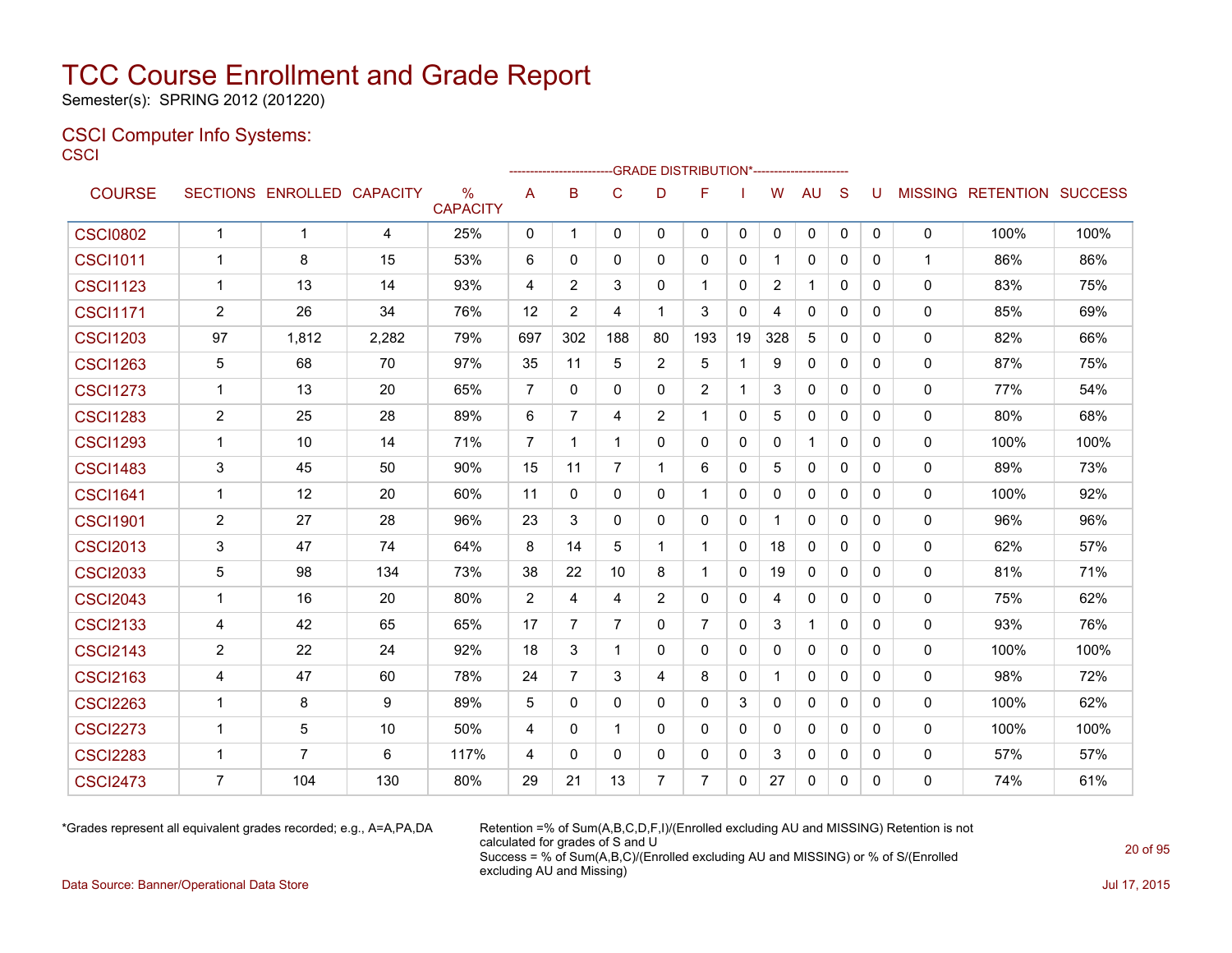Semester(s): SPRING 2012 (201220)

#### CSCI Computer Info Systems: **CSCI**

| SCI             |                |                            |    |                                  |                | ---------------------- |   | ---GRADE DISTRIBUTION*----------------------- |              |   |          |              |              |             |              |                                  |      |
|-----------------|----------------|----------------------------|----|----------------------------------|----------------|------------------------|---|-----------------------------------------------|--------------|---|----------|--------------|--------------|-------------|--------------|----------------------------------|------|
| <b>COURSE</b>   |                | SECTIONS ENROLLED CAPACITY |    | $\frac{0}{0}$<br><b>CAPACITY</b> | A              | <sub>B</sub>           | C | D                                             | F            |   | W        | AU.          | <sub>S</sub> | U           |              | <b>MISSING RETENTION SUCCESS</b> |      |
| <b>CSCI2483</b> |                | 19                         | 40 | 48%                              | $\overline{c}$ | 2                      | 2 | 0                                             | $\mathbf{0}$ | 0 | 13       | $\mathbf{0}$ | $\mathbf{0}$ | $\mathbf 0$ | $\mathbf{0}$ | 32%                              | 32%  |
| <b>CSCI2683</b> | $\overline{2}$ | 23                         | 35 | 66%                              | 8              |                        | 2 | 0                                             |              | 0 | 5        | $\mathbf{0}$ | $\Omega$     | 0           | $\mathbf{0}$ | 78%                              | 74%  |
| <b>CSCI2843</b> | 5              | 59                         | 79 | 75%                              | 27             | 6                      | 4 | 2                                             | 4            | 0 | 16       | $\mathbf{0}$ | 0            | 0           | $\mathbf{0}$ | 73%                              | 63%  |
| <b>CSCI2873</b> |                | 11                         | 15 | 73%                              | 4              | 3                      | 0 | 0                                             | $\mathbf{0}$ | 0 | 4        | $\mathbf{0}$ | $\Omega$     | 0           | 0            | 64%                              | 64%  |
| <b>CSCI2973</b> |                | 9                          | 10 | 90%                              | 1              | 6                      | 0 | $\overline{2}$                                | $\mathbf{0}$ | 0 | $\Omega$ | $\mathbf{0}$ | $\Omega$     | $\mathbf 0$ | $\mathbf{0}$ | 100%                             | 78%  |
| <b>CSCI2983</b> |                |                            |    | 100%                             | 1              | 0                      | 0 | 0                                             | 0            | 0 | 0        | $\mathbf 0$  | $\mathbf{0}$ | $\mathbf 0$ | 0            | 100%                             | 100% |
|                 |                |                            |    |                                  |                |                        |   |                                               |              |   |          |              |              |             |              |                                  |      |

\*Grades represent all equivalent grades recorded; e.g., A=A,PA,DA Retention =% of Sum(A,B,C,D,F,I)/(Enrolled excluding AU and MISSING) Retention is not calculated for grades of S and U Success = % of Sum(A,B,C)/(Enrolled excluding AU and MISSING) or % of S/(Enrolled excluding AU and Missing)

Data Source: Banner/Operational Data Store Jul 17, 2015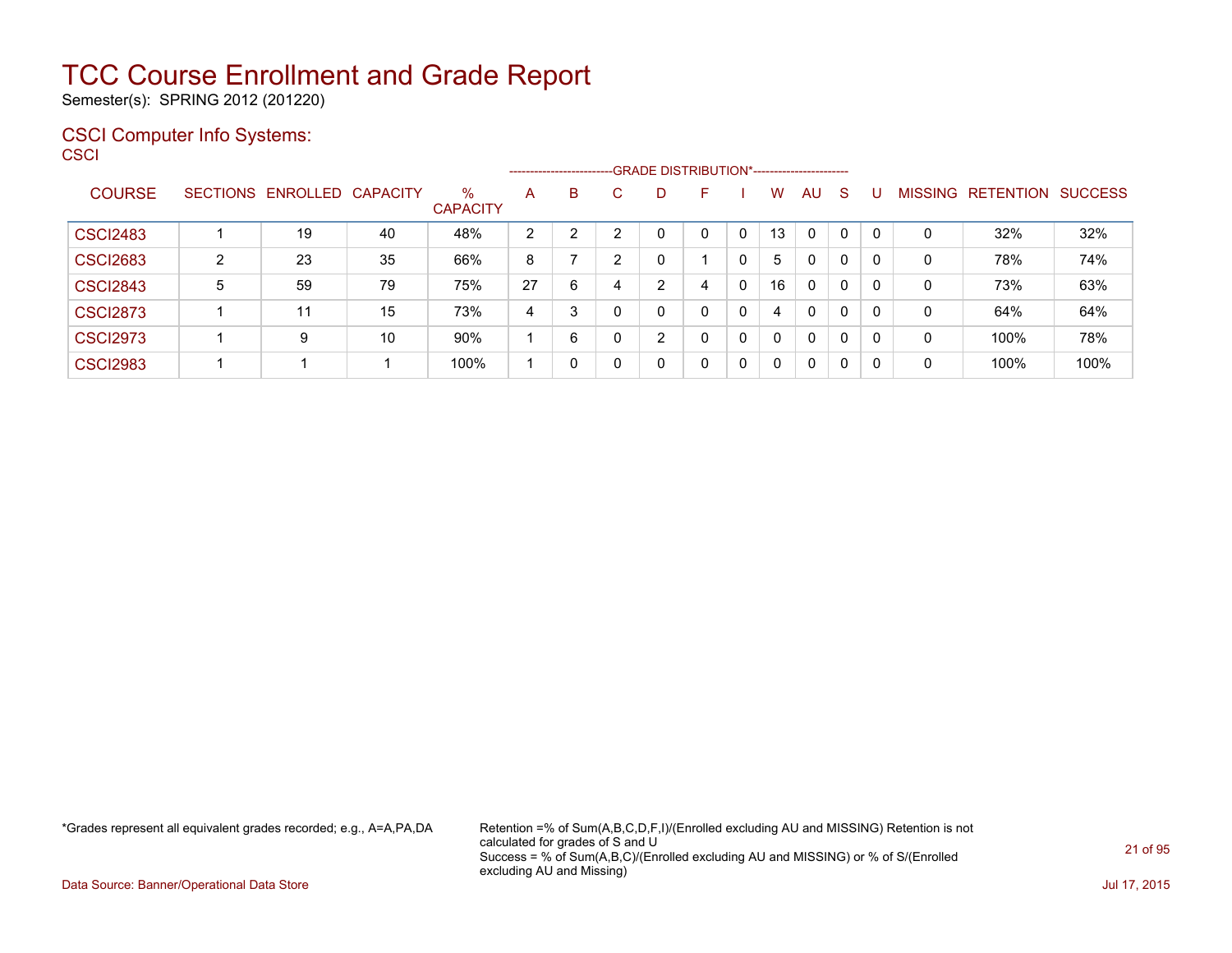Semester(s): SPRING 2012 (201220)

#### CSYS Computer Info Systems: **CSYS**

|                 |                |                            |     |                                  |                |                |                |                | <b>GRADE DISTRIBUTION</b> |              |                |              |              |              |              |                           |      |
|-----------------|----------------|----------------------------|-----|----------------------------------|----------------|----------------|----------------|----------------|---------------------------|--------------|----------------|--------------|--------------|--------------|--------------|---------------------------|------|
| <b>COURSE</b>   |                | SECTIONS ENROLLED CAPACITY |     | $\frac{0}{0}$<br><b>CAPACITY</b> | A              | B              | C              | D              | F                         |              | W              | <b>AU</b>    | S            | U            |              | MISSING RETENTION SUCCESS |      |
| <b>CSYS1013</b> | 5              | 94                         | 97  | 97%                              | 39             | 15             | 12             | 6              | 13                        | $\mathbf{0}$ | 8              | $\mathbf{1}$ | $\mathbf{0}$ | $\mathbf{0}$ | $\Omega$     | 91%                       | 71%  |
| <b>CSYS1033</b> | 6              | 109                        | 122 | 89%                              | 51             | 21             | 8              | 4              | 11                        | $\Omega$     | 13             | 1            | 0            | 0            | $\Omega$     | 88%                       | 74%  |
| <b>CSYS1043</b> | 1              | 14                         | 14  | 100%                             | 9              | $\overline{2}$ | $\Omega$       | 0              | 1                         | $\mathbf{0}$ | $\overline{c}$ | $\mathbf{0}$ | $\mathbf{0}$ | 0            | $\mathbf{0}$ | 86%                       | 79%  |
| <b>CSYS1063</b> | $\mathbf{1}$   | 10                         | 15  | 67%                              | $\overline{7}$ | 1              | $\Omega$       | 0              | $\Omega$                  | $\mathbf{0}$ | $\overline{2}$ | $\Omega$     | $\Omega$     | $\Omega$     | $\mathbf{0}$ | 80%                       | 80%  |
| <b>CSYS1073</b> | 2              | 33                         | 34  | 97%                              | 9              | 8              | $\overline{7}$ | $\Omega$       | 1                         | $\Omega$     | $\overline{7}$ | $\mathbf 1$  | $\Omega$     | $\Omega$     | $\mathbf{0}$ | 78%                       | 75%  |
| <b>CSYS1153</b> | $\mathbf 1$    | 18                         | 20  | 90%                              | 6              | 5              | 4              | $\overline{2}$ | 0                         | 0            | $\mathbf 1$    | 0            | 0            | 0            | 0            | 94%                       | 83%  |
| <b>CSYS1203</b> | $\overline{7}$ | 111                        | 138 | 80%                              | 47             | 20             | $\overline{7}$ | 3              | 12                        | 1            | 20             | 1            | $\Omega$     | $\Omega$     | $\mathbf{0}$ | 82%                       | 67%  |
| <b>CSYS1211</b> | 2              | 28                         | 28  | 100%                             | 20             | 0              | $\mathbf 1$    | 0              | $\mathbf{0}$              | $\Omega$     | $\overline{7}$ | $\mathbf{0}$ | $\Omega$     | 0            | 0            | 75%                       | 75%  |
| <b>CSYS1393</b> | $\overline{2}$ | 19                         | 23  | 83%                              | 6              | 6              | $\mathbf{0}$   | 0              | 5                         | $\mathbf{0}$ | $\overline{2}$ | $\mathbf{0}$ | $\mathbf{0}$ | 0            | $\mathbf{0}$ | 89%                       | 63%  |
| <b>CSYS2023</b> | 2              | 21                         | 18  | 117%                             | 15             | 6              | $\Omega$       | 0              | $\mathbf{0}$              | $\Omega$     | 0              | 0            | $\mathbf{0}$ | 0            | $\Omega$     | 100%                      | 100% |
| <b>CSYS2033</b> | $\mathbf{1}$   | 27                         | 40  | 68%                              | 5              | 3              | 6              | 2              | 2                         | 0            | 9              | 0            | 0            | 0            | $\mathbf{0}$ | 67%                       | 52%  |
| <b>CSYS2063</b> | $\mathbf{1}$   | 17                         | 20  | 85%                              | 9              | $\Omega$       | 2              | 1              | 2                         | $\Omega$     | 3              | $\mathbf{0}$ | $\Omega$     | $\Omega$     | $\mathbf{0}$ | 82%                       | 65%  |
| <b>CSYS2073</b> | 8              | 136                        | 195 | 70%                              | 51             | 17             | 15             | $\overline{2}$ | 10                        | 0            | 41             | $\mathbf{0}$ | $\Omega$     | 0            | $\mathbf{0}$ | 70%                       | 61%  |
| <b>CSYS2153</b> | 1              | 10                         | 20  | 50%                              | 4              | 2              | $\mathbf 1$    | 0              | 1                         | 0            | $\overline{2}$ | 0            | $\Omega$     | 0            | 0            | 80%                       | 70%  |
| <b>CSYS2463</b> | 2              | 25                         | 30  | 83%                              | 10             | 7              | $\mathbf{1}$   | $\overline{2}$ | 5                         | $\Omega$     | 0              | $\mathbf{0}$ | $\Omega$     | $\Omega$     | $\mathbf{0}$ | 100%                      | 72%  |
| <b>CSYS2493</b> | 2              | 16                         | 16  | 100%                             | 12             | 2              | $\mathbf 1$    | 1              | 0                         | 0            | 0              | 0            | 0            | 0            | 0            | 100%                      | 94%  |
| <b>CSYS2543</b> | 1              | 3                          | 0   |                                  | $\mathbf{0}$   | 3              | 0              | 0              | 0                         | $\mathbf{0}$ | 0              | $\mathbf{0}$ | $\Omega$     | 0            | $\mathbf{0}$ | 100%                      | 100% |
| <b>CSYS2553</b> | 1              | 8                          | 20  | 40%                              | 5              | 1              | $\mathbf 1$    | 1              | 0                         | 0            | 0              | 0            | $\mathbf{0}$ | 0            | $\mathbf{0}$ | 100%                      | 88%  |
| <b>CSYS2563</b> | 1              | 20                         | 20  | 100%                             | $\overline{7}$ | 6              | 2              | 1              | 0                         | $\mathbf{0}$ | 4              | 0            | $\Omega$     | $\Omega$     | 0            | 80%                       | 75%  |
| <b>CSYS2573</b> | 2              | 13                         | 14  | 93%                              | 8              | 3              | 2              | 0              | $\Omega$                  | $\Omega$     | $\mathbf{0}$   | 0            | $\Omega$     | $\Omega$     | $\mathbf{0}$ | 100%                      | 100% |
| <b>CSYS2613</b> | 1              | 20                         | 20  | 100%                             | 9              | 1              | 0              | 0              | 0                         | 0            | 10             | 0            | $\mathbf{0}$ | 0            | 0            | 50%                       | 50%  |
| <b>CSYS2643</b> | $\mathbf 1$    | 10                         | 15  | 67%                              | 3              | 4              | 2              | 0              | 0                         | $\mathbf{0}$ | 1              | 0            | $\mathbf{0}$ | $\Omega$     | 0            | 90%                       | 90%  |
|                 |                |                            |     |                                  |                |                |                |                |                           |              |                |              |              |              |              |                           |      |

 $-0.01855$  DIOTOIDUTIONS

\*Grades represent all equivalent grades recorded; e.g., A=A,PA,DA Retention =% of Sum(A,B,C,D,F,I)/(Enrolled excluding AU and MISSING) Retention is not calculated for grades of S and U Success = % of Sum(A,B,C)/(Enrolled excluding AU and MISSING) or % of S/(Enrolled excluding AU and Missing)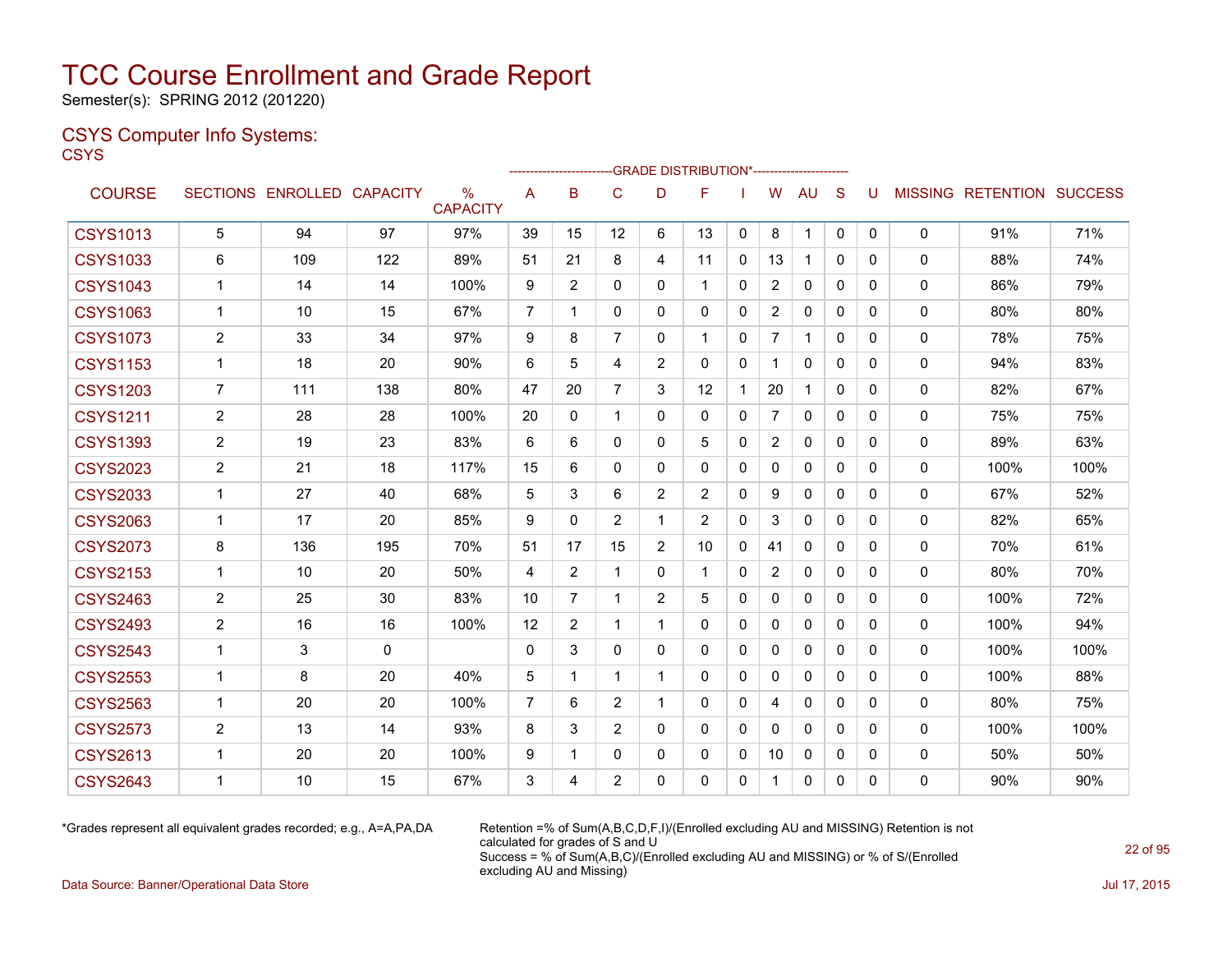Semester(s): SPRING 2012 (201220)

### CSYS Computer Info Systems:

**CSYS** 

|                 |                 |                 |                 |                         |                |          |   |   | -----------------------GRADE DISTRIBUTION*----------------------- |   |   |              |              |              |                |                  |                |
|-----------------|-----------------|-----------------|-----------------|-------------------------|----------------|----------|---|---|-------------------------------------------------------------------|---|---|--------------|--------------|--------------|----------------|------------------|----------------|
| <b>COURSE</b>   | <b>SECTIONS</b> | <b>ENROLLED</b> | <b>CAPACITY</b> | $\%$<br><b>CAPACITY</b> | A              | B        | Ü | D | F                                                                 |   | w | AU           | S            |              | <b>MISSING</b> | <b>RETENTION</b> | <b>SUCCESS</b> |
| <b>CSYS2673</b> |                 | 15              | 14              | 107%                    | 6              | 6        |   | 0 | 0                                                                 | 0 | 3 | $\mathbf 0$  | $\mathbf{0}$ | $\mathbf{0}$ | 0              | 80%              | 80%            |
| <b>CSYS2683</b> |                 | 8               | 14              | 57%                     | 3              |          |   | 0 | $\overline{ }$                                                    | 0 | 3 | $\Omega$     | 0            | 0            | 0              | 62%              | 50%            |
| <b>CSYS2713</b> |                 | 8               | 14              | 57%                     | 5              |          |   | 0 |                                                                   | 0 |   | $\mathbf{0}$ | $\mathbf 0$  | 0            | 0              | 88%              | 75%            |
| <b>CSYS2733</b> |                 | 14              | 14              | 100%                    | 11             |          |   | 0 |                                                                   | 0 |   | $\Omega$     | 0            | 0            | 0              | 93%              | 86%            |
| <b>CSYS2753</b> |                 | 14              | 15              | 93%                     | 5              | 2        | 3 |   | $\overline{2}$                                                    | 0 |   | $\Omega$     | $\Omega$     | $\Omega$     | 0              | 93%              | 71%            |
| <b>CSYS2763</b> | $\overline{2}$  | 26              | 28              | 93%                     | 18             | 2        | 4 |   | 0                                                                 | 0 |   | $\Omega$     | 0            | 0            | 0              | 96%              | 92%            |
| <b>CSYS2793</b> |                 | 8               | 15              | 53%                     | $\overline{ }$ | $\Omega$ |   | 0 | 0                                                                 | 0 |   | $\mathbf{0}$ | 0            | $\Omega$     | 0              | 88%              | 88%            |
| <b>CSYS2843</b> |                 | 15              | 0               |                         | 15             | $\Omega$ |   | 0 | 0                                                                 | 0 | 0 | $\mathbf{0}$ | 0            | $\Omega$     | 0              | 100%             | 100%           |
| <b>CSYS2873</b> |                 | 9               | 15              | 60%                     | 3              |          | 2 | 3 | 0                                                                 | 0 | 0 | $\Omega$     | 0            | 0            | 0              | 100%             | 67%            |

\*Grades represent all equivalent grades recorded; e.g., A=A,PA,DA Retention =% of Sum(A,B,C,D,F,I)/(Enrolled excluding AU and MISSING) Retention is not calculated for grades of S and U Success = % of Sum(A,B,C)/(Enrolled excluding AU and MISSING) or % of S/(Enrolled excluding AU and Missing)

Data Source: Banner/Operational Data Store Jul 17, 2015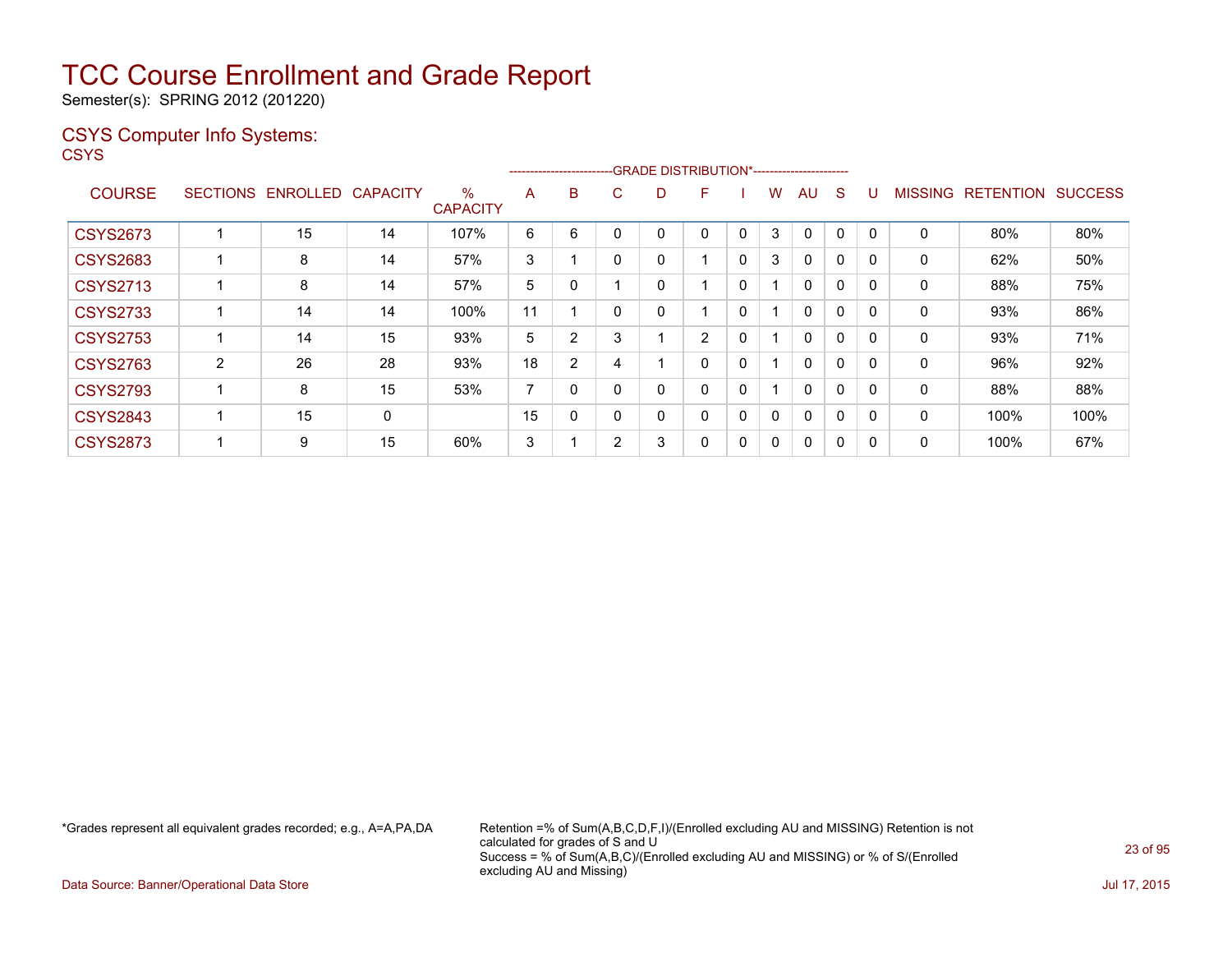Semester(s): SPRING 2012 (201220)

#### Civil Engineering Technology: **CVET**

|                 |                            |    |                         |              | ----------------------- |  | -GRADE DISTRIBUTION*---------------------- |    |              |              |  |                           |      |
|-----------------|----------------------------|----|-------------------------|--------------|-------------------------|--|--------------------------------------------|----|--------------|--------------|--|---------------------------|------|
| <b>COURSE</b>   | SECTIONS ENROLLED CAPACITY |    | $\%$<br><b>CAPACITY</b> | A            | B.                      |  |                                            | W. | AU           | <sub>S</sub> |  | MISSING RETENTION SUCCESS |      |
| <b>CVET1373</b> | 6                          | 20 | 30%                     | <sub>5</sub> |                         |  |                                            |    | $\mathbf{0}$ |              |  | 83%                       | 83%  |
| <b>CVET2373</b> | 8                          | 20 | 40%                     |              |                         |  |                                            |    | 0            |              |  | 88%                       | 88%  |
| <b>CVET2443</b> |                            | 20 | 25%                     | ્ર<br>J      |                         |  |                                            |    | $\mathbf{0}$ |              |  | 100%                      | 100% |

\*Grades represent all equivalent grades recorded; e.g., A=A,PA,DA Retention =% of Sum(A,B,C,D,F,I)/(Enrolled excluding AU and MISSING) Retention is not calculated for grades of S and U Success = % of Sum(A,B,C)/(Enrolled excluding AU and MISSING) or % of S/(Enrolled excluding AU and Missing)

Data Source: Banner/Operational Data Store Jul 17, 2015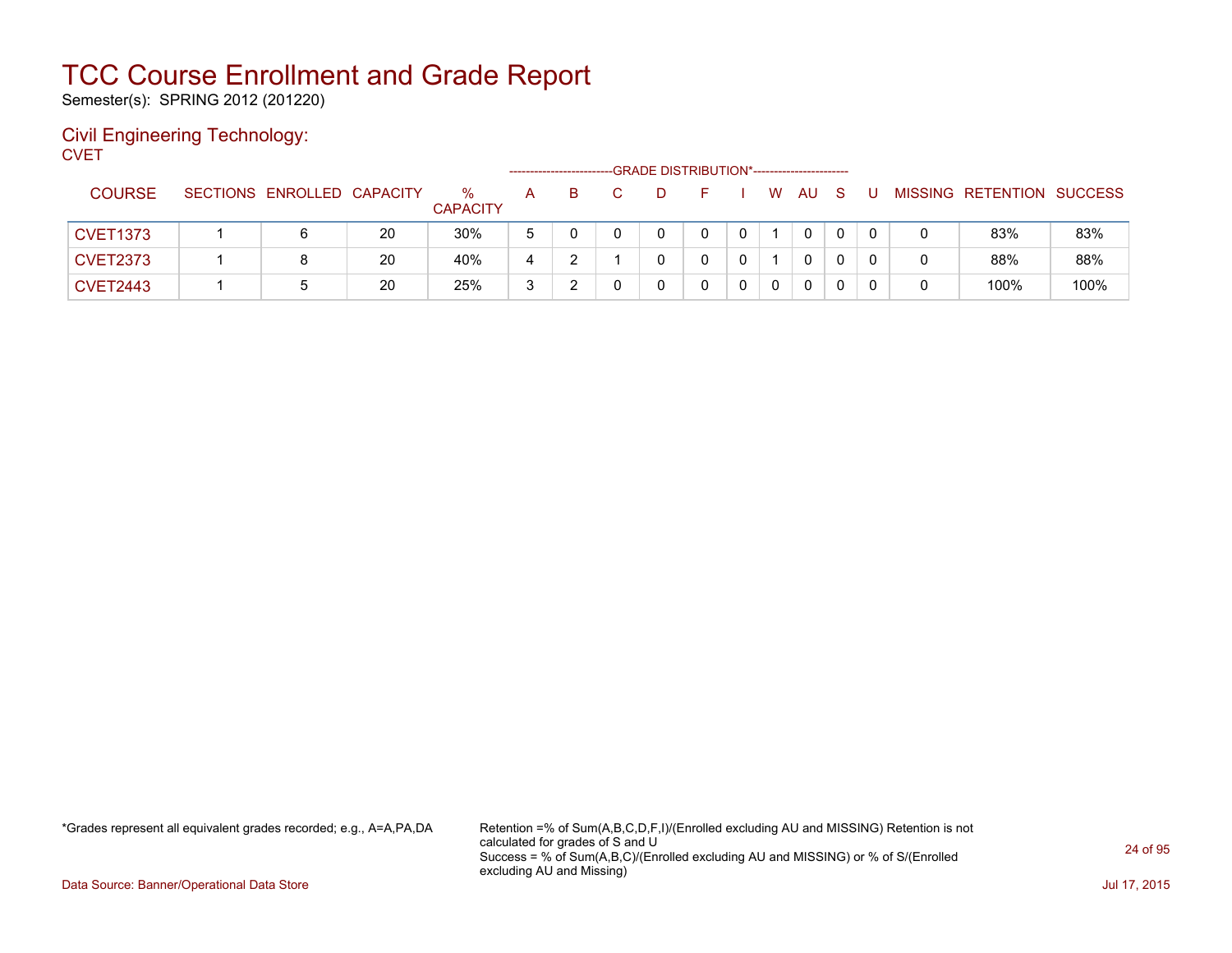Semester(s): SPRING 2012 (201220)

### Dental Hygiene:

DHYG

|                 |                 |          |                 |                         |                | ------------------------ |                | -GRADE DISTRIBUTION*----------------------- |   |          |   |              |          |              |                |                  |                |
|-----------------|-----------------|----------|-----------------|-------------------------|----------------|--------------------------|----------------|---------------------------------------------|---|----------|---|--------------|----------|--------------|----------------|------------------|----------------|
| <b>COURSE</b>   | <b>SECTIONS</b> | ENROLLED | <b>CAPACITY</b> | $\%$<br><b>CAPACITY</b> | A              | B                        | С              | D                                           | F |          | w | AU           | S        |              | <b>MISSING</b> | <b>RETENTION</b> | <b>SUCCESS</b> |
| <b>DHYG1333</b> |                 | 14       | 14              | 100%                    | 13             |                          |                |                                             | 0 | 0        | 0 | 0            | 0        |              | 0              | 100%             | 100%           |
| <b>DHYG1353</b> |                 | 14       | 14              | 100%                    | $\overline{2}$ | 11                       |                | 0                                           | 0 | 0        | 0 | 0            | $\Omega$ | $\Omega$     | 0              | 100%             | 100%           |
| <b>DHYG1373</b> |                 | 14       | 14              | 100%                    | 4              | 10                       |                | 0                                           | 0 | $\Omega$ | 0 | $\Omega$     | $\Omega$ | $\Omega$     | 0              | 100%             | 100%           |
| <b>DHYG1394</b> |                 | 14       | 14              | 100%                    | 10             | 4                        |                | 0                                           | 0 | 0        | 0 | $\mathbf{0}$ | $\Omega$ | $\Omega$     | 0              | 100%             | 100%           |
| <b>DHYG1512</b> |                 | 14       | 14              | 100%                    | 9              | 5                        |                | 0                                           | 0 | $\Omega$ | 0 | $\mathbf{0}$ | $\Omega$ | $\Omega$     | 0              | 100%             | 100%           |
| <b>DHYG1532</b> |                 | 14       | 14              | 100%                    | 5              |                          | $\overline{2}$ | 0                                           | 0 | $\Omega$ | 0 | $\mathbf{0}$ | $\Omega$ | <sup>0</sup> | 0              | 100%             | 100%           |
| <b>DHYG2022</b> |                 | 14       | 14              | 100%                    | 13             |                          | 0              | 0                                           | 0 | 0        | 0 | 0            | 0        | $\Omega$     | 0              | 100%             | 100%           |
| <b>DHYG2321</b> |                 | 14       | 14              | 100%                    | 14             | 0                        |                | 0                                           | 0 | 0        | 0 | 0            | $\Omega$ | $\Omega$     | 0              | 100%             | 100%           |
| <b>DHYG2372</b> |                 | 14       | 14              | 100%                    | 9              | 4                        |                | 0                                           | 0 | 0        | 0 | 0            | 0        | $\Omega$     | 0              | 100%             | 100%           |
| <b>DHYG2394</b> |                 | 14       | 14              | 100%                    | 9              | 5                        |                | 0                                           | 0 | 0        | 0 | 0            | 0        | O            | 0              | 100%             | 100%           |

\*Grades represent all equivalent grades recorded; e.g., A=A,PA,DA Retention =% of Sum(A,B,C,D,F,I)/(Enrolled excluding AU and MISSING) Retention is not calculated for grades of S and U Success = % of Sum(A,B,C)/(Enrolled excluding AU and MISSING) or % of S/(Enrolled excluding AU and Missing)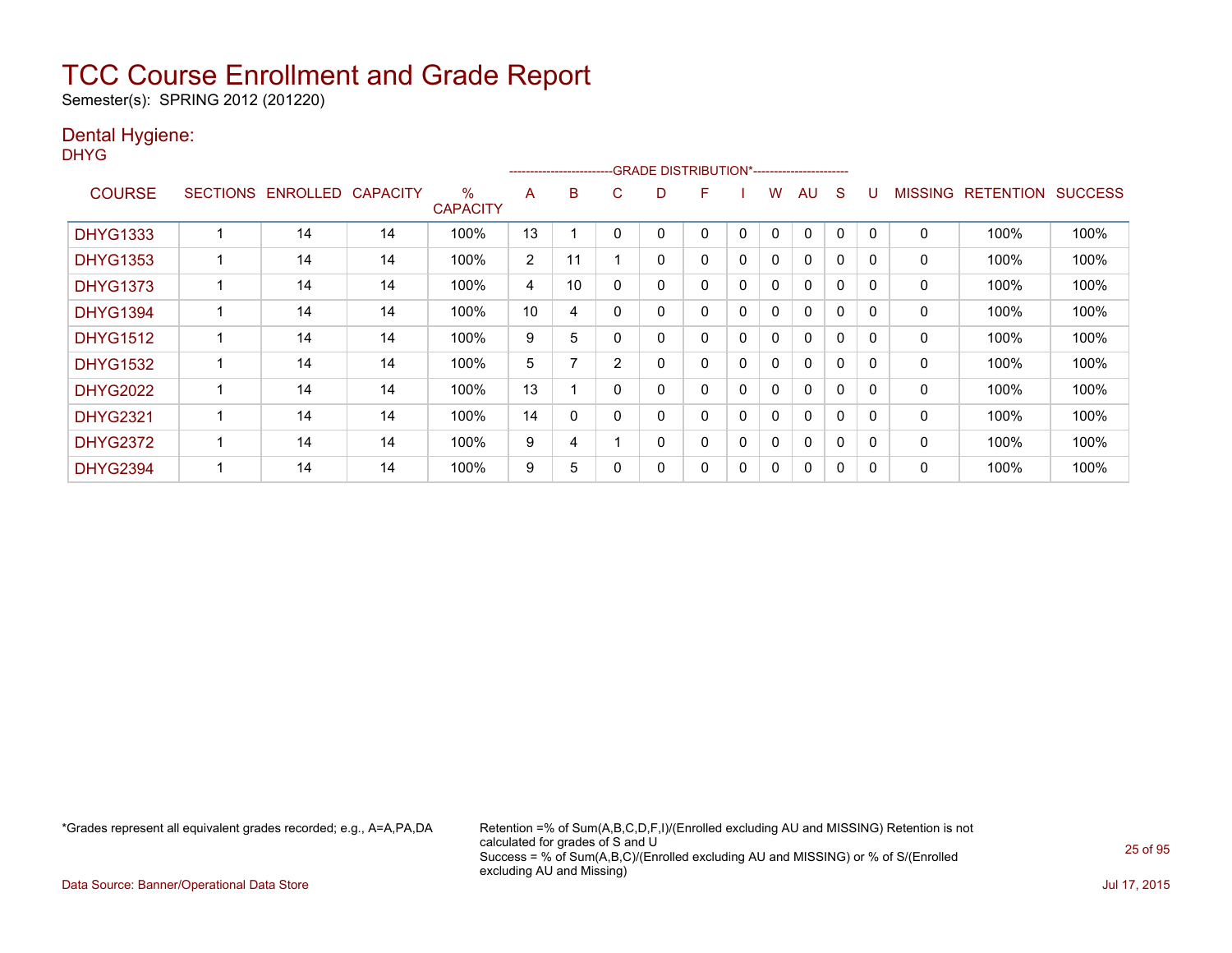Semester(s): SPRING 2012 (201220)

### Drafting Design Engr Tech:

DRFT

|                 |   |                            |    |                         |                | ------------------------ |        |   | --GRADE DISTRIBUTION*----------------------- |   |                |              |              |          |                |                  |                |
|-----------------|---|----------------------------|----|-------------------------|----------------|--------------------------|--------|---|----------------------------------------------|---|----------------|--------------|--------------|----------|----------------|------------------|----------------|
| <b>COURSE</b>   |   | SECTIONS ENROLLED CAPACITY |    | $\%$<br><b>CAPACITY</b> | A              | B                        | ⌒<br>U | D | F                                            |   | w              | AU           | -S           |          | <b>MISSING</b> | <b>RETENTION</b> | <b>SUCCESS</b> |
| <b>DRFT1323</b> | 3 | 34                         | 34 | 100%                    | 28             | 3                        |        |   | 0                                            |   | 0              | $\Omega$     |              | $\Omega$ | 0              | 100%             | 94%            |
| <b>DRFT1363</b> |   | 9                          | 16 | 56%                     | 6              | $\Omega$                 |        |   | 0                                            | 0 | $\overline{2}$ | $\mathbf{0}$ | $\mathbf{0}$ | $\Omega$ | $\mathbf 0$    | 78%              | 67%            |
| <b>DRFT1442</b> |   | 8                          | 20 | 40%                     | 4              | 3                        |        | 0 | 0                                            | 0 | $\mathbf{0}$   | $\mathbf{0}$ | 0            | $\Omega$ | 0              | 100%             | 100%           |
| <b>DRFT2042</b> | 2 | 15                         | 30 | 50%                     | 9              | $\overline{2}$           |        |   | 0                                            | 0 | 3              | $\Omega$     | $\Omega$     | $\Omega$ | 0              | 80%              | 73%            |
| <b>DRFT2052</b> |   | 5                          | 15 | 33%                     | $\overline{4}$ | $\Omega$                 |        |   | 0                                            | 0 | 0              | $\Omega$     | 0            | 0        | 0              | 100%             | 80%            |
| <b>DRFT2203</b> | 2 | 21                         | 16 | 131%                    | 13             | $\overline{2}$           |        | 0 | 0                                            | 2 | 3              | $\Omega$     | 0            | 0        | 0              | 86%              | 76%            |
| <b>DRFT2233</b> |   | 16                         | 14 | 114%                    | 12             | 0                        |        | 0 | 0                                            | 0 | 4              | 0            | $\Omega$     | $\Omega$ | 0              | 75%              | 75%            |

\*Grades represent all equivalent grades recorded; e.g., A=A,PA,DA Retention =% of Sum(A,B,C,D,F,I)/(Enrolled excluding AU and MISSING) Retention is not calculated for grades of S and U Success = % of Sum(A,B,C)/(Enrolled excluding AU and MISSING) or % of S/(Enrolled excluding AU and Missing)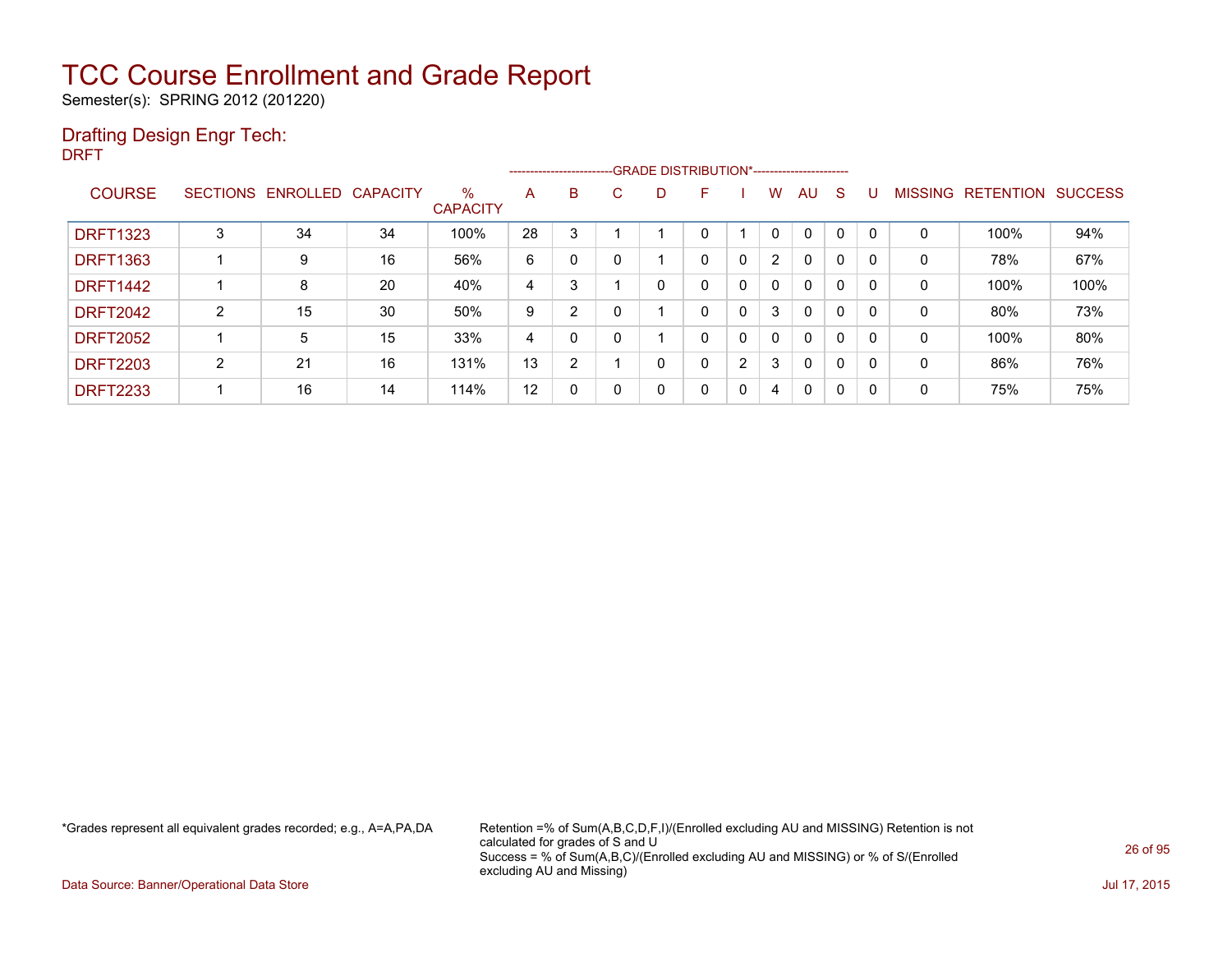Semester(s): SPRING 2012 (201220)

#### Economics: ECON

| ᄃᅛᄓ             |                 |                   |     |                      | --------------------- |     |    | -GRADE DISTRIBUTION*----------------------- |    |    |              |           |              |    |                |                   |     |
|-----------------|-----------------|-------------------|-----|----------------------|-----------------------|-----|----|---------------------------------------------|----|----|--------------|-----------|--------------|----|----------------|-------------------|-----|
| <b>COURSE</b>   | <b>SECTIONS</b> | ENROLLED CAPACITY |     | %<br><b>CAPACITY</b> | A                     | B.  |    | D                                           |    |    | w            | <b>AU</b> | <sub>S</sub> |    | <b>MISSING</b> | RETENTION SUCCESS |     |
| <b>ECON1353</b> | 6               | 102               | 185 | 55%                  | 41                    | 21  |    | 2                                           | 6  |    | 22           | $\Omega$  | 0            |    | 0              | 78%               | 69% |
| <b>ECON2013</b> | 26              | 609               | 820 | 74%                  | 209                   | 168 | 94 | 46                                          | 23 | 11 | 57           | 0         | 0            |    |                | 91%               | 77% |
| <b>ECON2023</b> | 25              | 528               | 744 | 71%                  | 195                   | 144 | 92 | 22                                          | 18 | 8  | 49           | 0         | 0            |    | 0              | 91%               | 82% |
| <b>ECON2123</b> |                 | 18                | 20  | 90%                  | 10                    | 4   |    | 0                                           |    |    | $\mathbf{2}$ | 0         | 0            | -0 | 0              | 89%               | 78% |

\*Grades represent all equivalent grades recorded; e.g., A=A,PA,DA Retention =% of Sum(A,B,C,D,F,I)/(Enrolled excluding AU and MISSING) Retention is not calculated for grades of S and U Success = % of Sum(A,B,C)/(Enrolled excluding AU and MISSING) or % of S/(Enrolled excluding AU and Missing)

Data Source: Banner/Operational Data Store Jul 17, 2015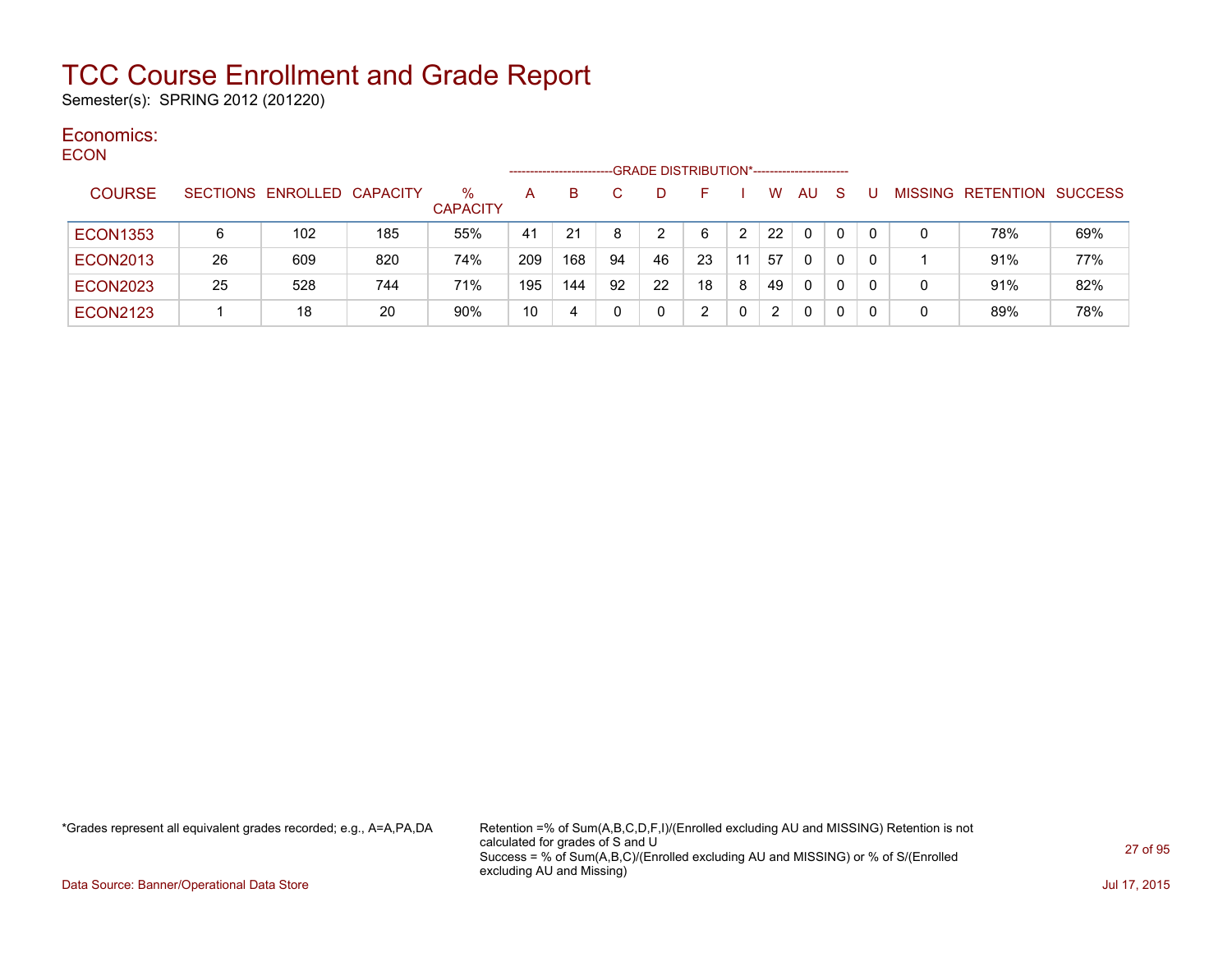Semester(s): SPRING 2012 (201220)

### Electronics Technology:

ELET

|                 |                            |    |                         |                |   | --------------------------GRADE DISTRIBUTION*----------------------- |   |              |   |              |              |              |              |   |                   |                |
|-----------------|----------------------------|----|-------------------------|----------------|---|----------------------------------------------------------------------|---|--------------|---|--------------|--------------|--------------|--------------|---|-------------------|----------------|
| <b>COURSE</b>   | SECTIONS ENROLLED CAPACITY |    | $\%$<br><b>CAPACITY</b> | A              | B | С                                                                    | D | F            |   | W            | AU.          | <sub>S</sub> | U            |   | MISSING RETENTION | <b>SUCCESS</b> |
| <b>ELET1212</b> | 24                         | 25 | 96%                     | $\overline{ }$ | 9 | 3                                                                    | 0 | 0            |   | 5            | $\Omega$     | $\Omega$     | $\mathbf{0}$ | 0 | 79%               | 79%            |
| <b>ELET1303</b> | 17                         | 20 | 85%                     | 14             | 3 |                                                                      | 0 | 0            | 0 | $\mathbf{0}$ | $\mathbf{0}$ | $\Omega$     |              | 0 | 100%              | 100%           |
| <b>ELET1313</b> | 25                         | 25 | 100%                    | $\overline{ }$ | 5 |                                                                      | 5 | 0            |   | 6            | $\Omega$     | 0            | 0            | 0 | 76%               | 52%            |
| <b>ELET2333</b> |                            | 16 | 44%                     | 4              | 3 |                                                                      | 0 | 0            | 0 | $\mathbf{0}$ | $\Omega$     | $\Omega$     | 0            | 0 | 100%              | 100%           |
| <b>ELET2514</b> | 6                          | 12 | 50%                     |                | 3 |                                                                      | 0 |              | 0 |              | $\mathbf{0}$ | $\Omega$     | 0            | 0 | 83%               | 67%            |
| <b>ELET2525</b> | 9                          | 15 | 60%                     | 4              | 3 |                                                                      |   | $\mathbf{0}$ | 0 | 0            | $\Omega$     | $\Omega$     | 0            | 0 | 100%              | 89%            |
| <b>ELET2533</b> | 8                          | 12 | 67%                     | 5              | 3 |                                                                      | 0 | $\mathbf{0}$ | 0 | $\Omega$     | $\Omega$     | 0            | 0            | 0 | 100%              | 100%           |

\*Grades represent all equivalent grades recorded; e.g., A=A,PA,DA Retention =% of Sum(A,B,C,D,F,I)/(Enrolled excluding AU and MISSING) Retention is not calculated for grades of S and U Success = % of Sum(A,B,C)/(Enrolled excluding AU and MISSING) or % of S/(Enrolled excluding AU and Missing)

Data Source: Banner/Operational Data Store Jul 17, 2015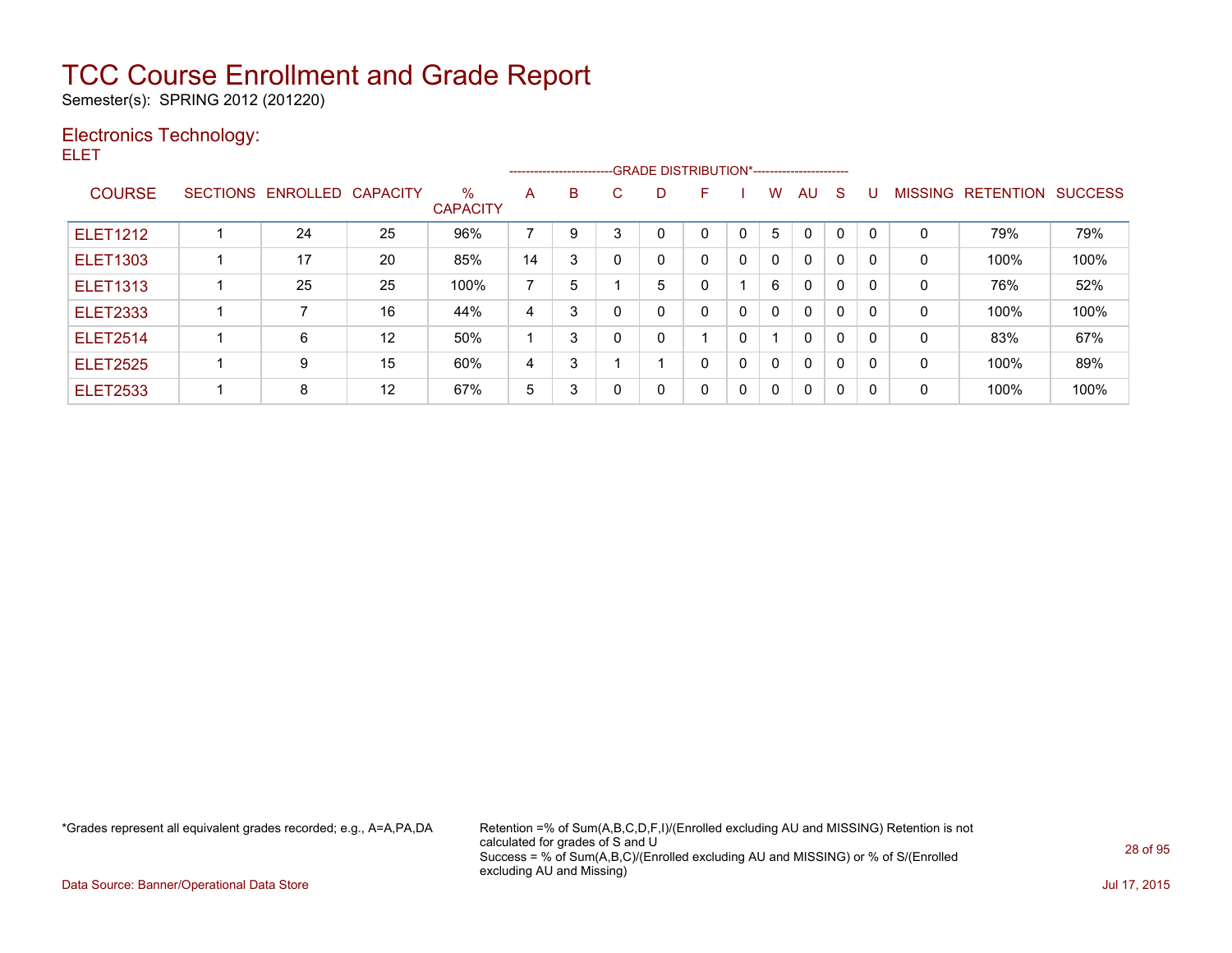Semester(s): SPRING 2012 (201220)

#### Emergency Medical Technology: EMDT

|                 |                 |          |                 |                                  |    |                | ------------------------GRADE                DISTRIBUTION*---------------------- |   |   |              |   |              |              |              |                |                  |                |
|-----------------|-----------------|----------|-----------------|----------------------------------|----|----------------|----------------------------------------------------------------------------------|---|---|--------------|---|--------------|--------------|--------------|----------------|------------------|----------------|
| <b>COURSE</b>   | <b>SECTIONS</b> | ENROLLED | <b>CAPACITY</b> | $\frac{0}{0}$<br><b>CAPACITY</b> | A  | в              | C.                                                                               | D | F |              | w | AU           | S            |              | <b>MISSING</b> | <b>RETENTION</b> | <b>SUCCESS</b> |
| <b>EMDT1013</b> | ٠               | 17       | 15              | 113%                             | 10 | 7              | 0                                                                                | 0 | 0 | 0            | 0 | $\mathbf{0}$ | 0            | $\Omega$     | $\mathbf{0}$   | 100%             | 100%           |
| <b>EMDT1024</b> |                 | 17       | 15              | 113%                             | 12 | 5              | 0                                                                                | 0 | 0 | 0            | 0 | 0            | 0            | $\Omega$     | 0              | 100%             | 100%           |
| <b>EMDT1041</b> |                 | 17       | 15              | 113%                             | 10 | $\mathbf{0}$   |                                                                                  | 0 |   | $\mathbf 0$  | 0 | $\mathbf{0}$ | $\mathbf{0}$ | $\Omega$     | 5              | 100%             | 92%            |
| <b>EMDT1213</b> | 1               | 6        | 15              | 40%                              | 6  | 0              | $\Omega$                                                                         | 0 | 0 | 0            | 0 | 0            | 0            | $\Omega$     | 0              | 100%             | 100%           |
| <b>EMDT2003</b> | 1               | 9        | 15              | 60%                              | 6  | 3              | $\Omega$                                                                         | 0 | 0 | $\mathbf{0}$ | 0 | $\mathbf{0}$ | $\mathbf{0}$ | $\Omega$     | 0              | 100%             | 100%           |
| <b>EMDT2014</b> | 1               | 9        | 15              | 60%                              | 5  | 4              | $\Omega$                                                                         | 0 | 0 | 0            | 0 | $\mathbf{0}$ | 0            | $\Omega$     | 0              | 100%             | 100%           |
| <b>EMDT2031</b> | 1               | 9        | 15              | 60%                              | 9  | 0              | $\Omega$                                                                         | 0 | 0 | $\mathbf{0}$ | 0 | $\mathbf{0}$ | $\mathbf 0$  | $\Omega$     | $\mathbf{0}$   | 100%             | 100%           |
| <b>EMDT2061</b> |                 | 9        | 15              | 60%                              | 2  | $\overline{2}$ | 5                                                                                | 0 | 0 | 0            | 0 | 0            | 0            | <sup>0</sup> | 0              | 100%             | 100%           |
| <b>EMDT2111</b> | ٠               | 9        | 15              | 60%                              | 8  |                | $\Omega$                                                                         | 0 | 0 | 0            | 0 | $\mathbf{0}$ | $\Omega$     | $\Omega$     | 0              | 100%             | 100%           |
| <b>EMDT2131</b> | 1               | 9        | 15              | 60%                              | 7  | $\overline{2}$ | 0                                                                                | 0 | 0 | 0            | 0 | 0            | 0            | <sup>0</sup> | 0              | 100%             | 100%           |
| <b>EMDT2212</b> | 4               | 1        | 15              | 7%                               |    | $\Omega$       | $\Omega$                                                                         | 0 | 0 | 0            | 0 | $\mathbf{0}$ | $\Omega$     | $\Omega$     | 0              | 100%             | 100%           |
| <b>EMDT2231</b> | ٠               | 1        | 15              | 7%                               |    | 0              | $\Omega$                                                                         | 0 | 0 | 0            | 0 | $\mathbf{0}$ | 0            | <sup>0</sup> | 0              | 100%             | 100%           |
| <b>EMDT2252</b> | 1               | 1        | 15              | 7%                               |    | 0              | $\Omega$                                                                         | 0 | 0 | 0            | 0 | $\mathbf{0}$ | 0            | $\Omega$     | 0              | 100%             | 100%           |

\*Grades represent all equivalent grades recorded; e.g., A=A,PA,DA Retention =% of Sum(A,B,C,D,F,I)/(Enrolled excluding AU and MISSING) Retention is not calculated for grades of S and U Success = % of Sum(A,B,C)/(Enrolled excluding AU and MISSING) or % of S/(Enrolled excluding AU and Missing)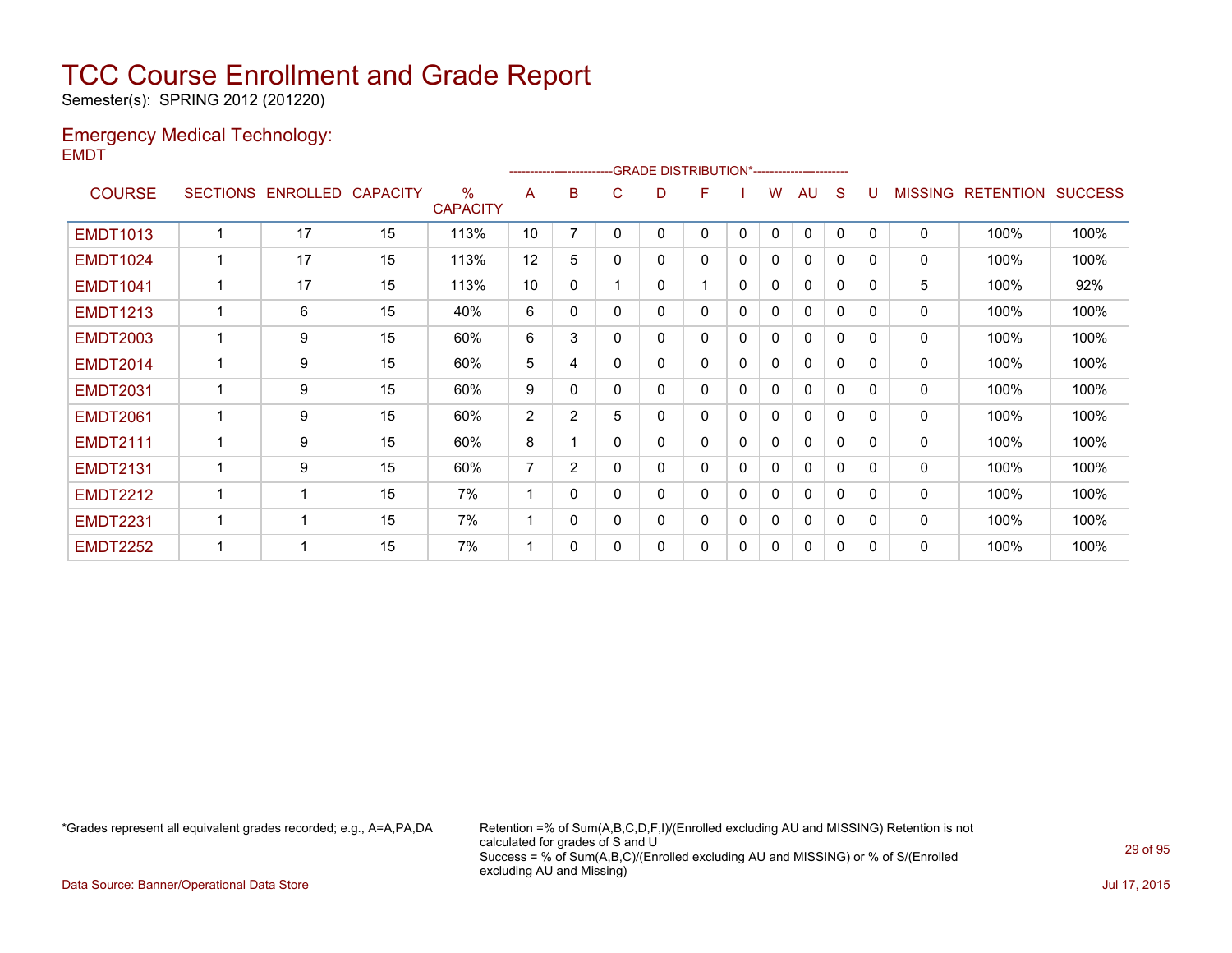Semester(s): SPRING 2012 (201220)

#### English: **ENGL**

|                 |                |                            |             |                         |                |              |                |                | ---GRADE                                   DISTRIBUTION*------------------------ |              |                |              |              |              |                |                                  |      |
|-----------------|----------------|----------------------------|-------------|-------------------------|----------------|--------------|----------------|----------------|----------------------------------------------------------------------------------|--------------|----------------|--------------|--------------|--------------|----------------|----------------------------------|------|
| <b>COURSE</b>   |                | SECTIONS ENROLLED CAPACITY |             | $\%$<br><b>CAPACITY</b> | A              | B            | $\mathbf C$    | D              | F                                                                                |              | W              | <b>AU</b>    | S            | U            |                | <b>MISSING RETENTION SUCCESS</b> |      |
| <b>ENGL0601</b> | $\overline{2}$ | 5                          | 40          | 12%                     | $\overline{2}$ | $\mathbf 1$  | 0              | $\mathbf{0}$   | $\mathbf{0}$                                                                     | $\mathbf 0$  | $\mathbf{2}$   | 0            | $\mathbf{0}$ | $\mathbf{0}$ | $\mathbf 0$    | 60%                              | 60%  |
| <b>ENGL0611</b> | $\overline{2}$ | $\overline{2}$             | 21          | 10%                     | 0              | $\mathbf{1}$ | $\mathbf{0}$   | 0              | 0                                                                                | 0            | 1              | $\mathbf{0}$ | $\mathbf{0}$ | $\Omega$     | 0              | 50%                              | 50%  |
| <b>ENGL0621</b> | $\mathbf 1$    | 2                          | 20          | 10%                     | 0              | $\Omega$     | $\mathbf{0}$   | $\mathbf{0}$   | $\mathbf{0}$                                                                     | $\mathbf 0$  | $\overline{2}$ | 0            | $\mathbf{0}$ | 0            | 0              | 0%                               | 0%   |
| <b>ENGL0631</b> | $\mathbf 1$    | 1                          | 1           | 100%                    | 0              | 1            | 0              | 0              | 0                                                                                | 0            | 0              | 0            | $\mathbf{0}$ | 0            | 0              | 100%                             | 100% |
| <b>ENGL0641</b> | $\mathbf 1$    | 1                          | $\mathbf 1$ | 100%                    | $\mathbf{1}$   | $\Omega$     | $\mathbf{0}$   | $\mathbf{0}$   | $\mathbf{0}$                                                                     | $\mathbf{0}$ | 0              | $\mathbf{0}$ | $\mathbf{0}$ | 0            | $\mathbf{0}$   | 100%                             | 100% |
| <b>ENGL0903</b> | 12             | 109                        | 240         | 45%                     | 16             | 21           | 23             | $\overline{7}$ | 21                                                                               | $\mathbf 0$  | 21             | $\mathbf{0}$ | $\mathbf{0}$ | $\Omega$     | 0              | 81%                              | 55%  |
| <b>ENGL0913</b> | 24             | 310                        | 490         | 63%                     | 84             | 46           | 40             | 10             | 53                                                                               | $\mathbf 0$  | 77             | $\mathbf{0}$ | $\mathbf{0}$ | $\Omega$     | $\mathbf 0$    | 75%                              | 55%  |
| <b>ENGL0923</b> | 22             | 309                        | 440         | 70%                     | 55             | 53           | 56             | 18             | 54                                                                               | $\mathbf{0}$ | 73             | $\mathbf{0}$ | $\Omega$     | $\Omega$     | 0              | 76%                              | 53%  |
| <b>ENGL0933</b> | 39             | 633                        | 780         | 81%                     | 95             | 130          | 137            | 50             | 85                                                                               | $\mathbf 0$  | 134            | $\mathbf{0}$ | $\mathbf{0}$ | 0            | $\overline{2}$ | 79%                              | 57%  |
| <b>ENGL0963</b> | $\overline{2}$ | 19                         | 40          | 48%                     | 5              | 0            | $\overline{1}$ | 0              | $\overline{7}$                                                                   | $\mathbf 0$  | 6              | $\mathbf{0}$ | $\mathbf{0}$ | $\Omega$     | 0              | 68%                              | 32%  |
| <b>ENGL1003</b> | 34             | 463                        | 720         | 64%                     | 130            | 96           | 51             | 22             | 75                                                                               | 0            | 89             | 0            | $\mathbf{0}$ | 0            | 0              | 81%                              | 60%  |
| <b>ENGL1083</b> | $\overline{2}$ | 22                         | 40          | 55%                     | $\overline{7}$ | 6            | 3              | 2              | 3                                                                                | $\mathbf 0$  |                | $\mathbf{0}$ | $\mathbf{0}$ | 0            | 0              | 95%                              | 73%  |
| <b>ENGL1113</b> | 90             | 1,855                      | 2,150       | 86%                     | 348            | 402          | 319            | 87             | 307                                                                              | 4            | 387            | $\mathbf{0}$ | $\Omega$     | 0            | 1              | 79%                              | 58%  |
| <b>ENGL1121</b> | $\overline{2}$ | 5                          | 40          | 12%                     | 3              | $\mathbf{1}$ | $\Omega$       | $\mathbf{0}$   | $\mathbf{0}$                                                                     | $\mathbf 0$  | 1              | 0            | $\mathbf{0}$ | 0            | 0              | 80%                              | 80%  |
| <b>ENGL1123</b> | $\mathbf{1}$   | 13                         | 20          | 65%                     | 2              | 2            | 3              | $\Omega$       | 2                                                                                | 0            | 4              | $\mathbf{0}$ | $\mathbf{0}$ | $\mathbf{0}$ | 0              | 69%                              | 54%  |
| <b>ENGL1131</b> | 2              | 2                          | 40          | 5%                      | $\mathbf{1}$   | $\Omega$     | $\mathbf{0}$   | $\mathbf{0}$   | 1                                                                                | $\mathbf{0}$ | 0              | 0            | $\mathbf{0}$ | $\mathbf{0}$ | 0              | 100%                             | 50%  |
| <b>ENGL1213</b> | 129            | 2,402                      | 2,990       | 80%                     | 745            | 623          | 364            | 95             | 206                                                                              | 6            | 362            | $\mathbf{1}$ | $\Omega$     | $\Omega$     | 0              | 85%                              | 72%  |
| <b>ENGL1691</b> | $\mathbf{1}$   | $\overline{7}$             | 20          | 35%                     | 6              | 0            | 0              | 0              | 0                                                                                | 0            |                | 0            | $\mathbf{0}$ | $\mathbf{0}$ | 0              | 86%                              | 86%  |
| <b>ENGL2333</b> | 4              | 96                         | 115         | 83%                     | 60             | 15           | $\overline{7}$ | 2              | 3                                                                                | $\mathbf{0}$ | 9              | $\mathbf{0}$ | $\Omega$     | $\Omega$     | 0              | 91%                              | 85%  |
| <b>ENGL2343</b> | $\overline{2}$ | 38                         | 40          | 95%                     | 9              | 10           | 4              | 2              | 2                                                                                | $\mathbf{0}$ | 11             | $\mathbf{0}$ | $\Omega$     | $\Omega$     | 0              | 71%                              | 61%  |
| <b>ENGL2373</b> | $\mathbf 1$    | 1                          | 20          | 5%                      | $\mathbf{1}$   | $\mathbf{0}$ | $\mathbf{0}$   | 0              | $\mathbf{0}$                                                                     | 0            | 0              | 0            | $\mathbf{0}$ | 0            | 0              | 100%                             | 100% |
| <b>ENGL2383</b> | 3              | 44                         | 60          | 73%                     | 13             | 12           | 6              | 1              | 3                                                                                | 0            | 9              | $\mathbf{0}$ | 0            | 0            | 0              | 80%                              | 70%  |

\*Grades represent all equivalent grades recorded; e.g., A=A,PA,DA Retention =% of Sum(A,B,C,D,F,I)/(Enrolled excluding AU and MISSING) Retention is not calculated for grades of S and U Success = % of Sum(A,B,C)/(Enrolled excluding AU and MISSING) or % of S/(Enrolled excluding AU and Missing)

Data Source: Banner/Operational Data Store Jul 17, 2015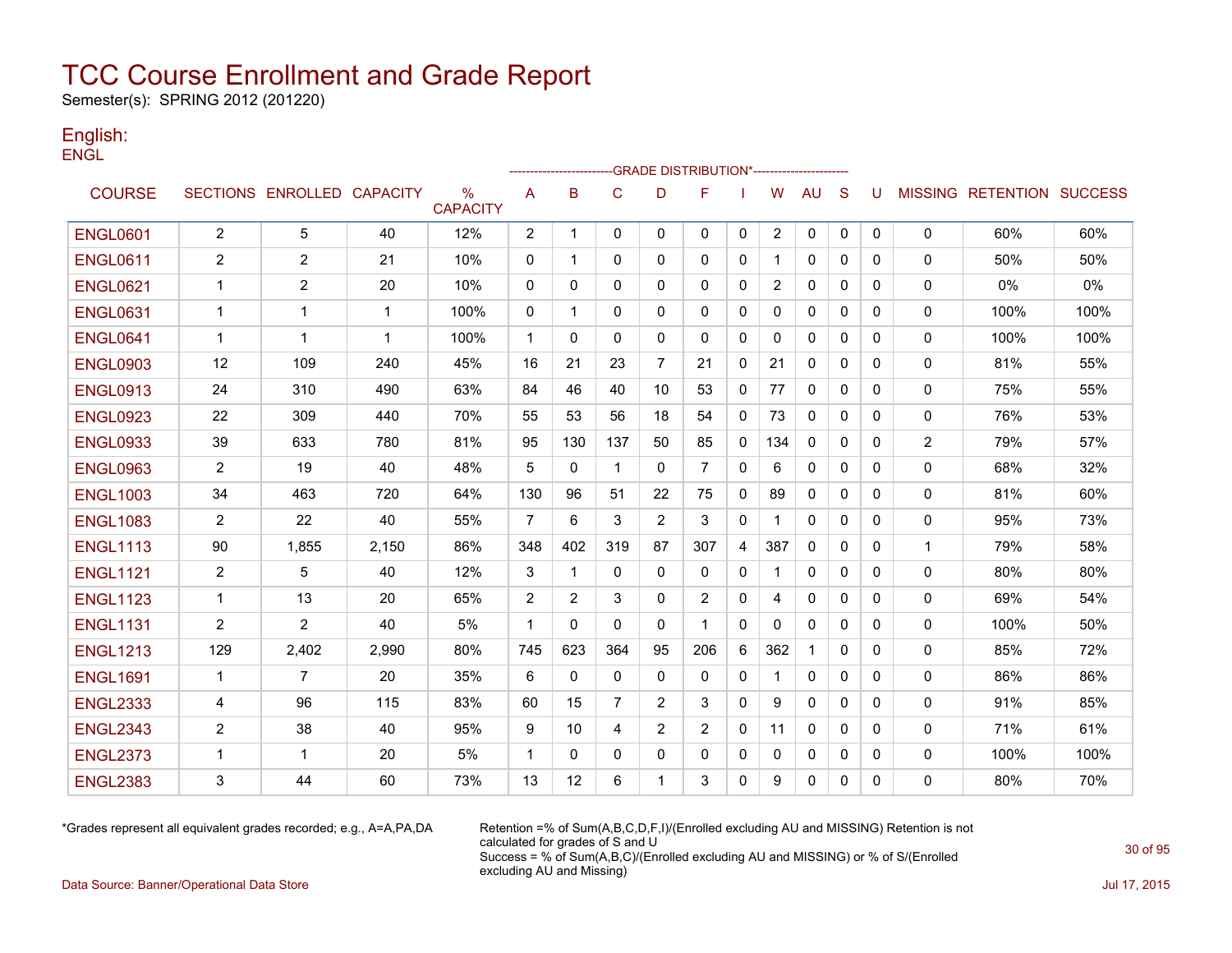Semester(s): SPRING 2012 (201220)

#### English: **ENGL**

|                 |                |                            |     |                         |                | --------------------- |             |                | -GRADE DISTRIBUTION*----------------------- |              |                |              |          |              |                |                  |                |
|-----------------|----------------|----------------------------|-----|-------------------------|----------------|-----------------------|-------------|----------------|---------------------------------------------|--------------|----------------|--------------|----------|--------------|----------------|------------------|----------------|
| <b>COURSE</b>   |                | SECTIONS ENROLLED CAPACITY |     | $\%$<br><b>CAPACITY</b> | A              | B                     | C           | D              | F                                           |              | W              | AU           | S        |              | <b>MISSING</b> | <b>RETENTION</b> | <b>SUCCESS</b> |
| <b>ENGL2413</b> | 6              | 96                         | 150 | 64%                     | 29             | 22                    | 15          | 4              | 11                                          | $\mathbf{0}$ | 14             | 1            | $\Omega$ | $\mathbf{0}$ | $\mathbf 0$    | 85%              | 69%            |
| <b>ENGL2453</b> | $\mathbf 1$    | 3                          | 5   | 60%                     | $\overline{2}$ |                       | $\mathbf 0$ | $\Omega$       | $\Omega$                                    | $\mathbf{0}$ | 0              | $\Omega$     | 0        | $\Omega$     | $\mathbf 0$    | 100%             | 100%           |
| <b>ENGL2463</b> | -1             | 12                         | 20  | 60%                     | $\overline{2}$ | $\Omega$              | $\mathbf 0$ | 0              | $\Omega$                                    | $\mathbf{0}$ | 0              | 10           | 0        | 0            | 0              | 100%             | 100%           |
| <b>ENGL2473</b> | $\mathbf{1}$   | 15                         | 20  | 75%                     | 6              | 3                     | $\mathbf 0$ | $\overline{2}$ | $\overline{2}$                              | 0            | $\overline{2}$ | $\Omega$     | $\Omega$ | $\Omega$     | 0              | 87%              | 60%            |
| <b>ENGL2483</b> | 1              | 6                          | 20  | 30%                     | 4              |                       | 0           | 0              |                                             | 0            | 0              | 0            | $\Omega$ | $\Omega$     | 0              | 100%             | 83%            |
| <b>ENGL2493</b> | $\overline{2}$ | 24                         | 40  | 60%                     | 8              | 6                     | 4           | 3              | $\Omega$                                    | 0            | 3              | 0            | $\Omega$ | $\Omega$     | 0              | 88%              | 75%            |
| <b>ENGL2543</b> | 1              | 9                          | 20  | 45%                     | 5              | 2                     | $\mathbf 0$ |                | 0                                           | 0            |                | $\Omega$     | $\Omega$ | <sup>0</sup> | 0              | 89%              | 78%            |
| <b>ENGL2653</b> | $\overline{2}$ | 19                         | 40  | 48%                     | 8              | 5                     | 2           | $\mathbf{0}$   |                                             | $\mathbf{0}$ | 3              | $\Omega$     | $\Omega$ | $\Omega$     | 0              | 84%              | 79%            |
| <b>ENGL2683</b> | 1              | 5                          | 10  | 50%                     | $\overline{2}$ | 2                     | $\mathbf 0$ | 0              |                                             | 0            | 0              | $\Omega$     | $\Omega$ | 0            | 0              | 100%             | 80%            |
| <b>ENGL2773</b> | $\mathbf 1$    | 11                         | 20  | 55%                     | 3              | 3                     |             | 0              | 0                                           | 0            | 4              | $\mathbf{0}$ | 0        | $\Omega$     | 0              | 64%              | 64%            |
| <b>ENGL2883</b> | 3              | 32                         | 60  | 53%                     | 16             | 7                     | 4           | 0              | $\overline{2}$                              | $\mathbf{0}$ | 3              | $\mathbf{0}$ | $\Omega$ | $\Omega$     | $\mathbf{0}$   | 91%              | 84%            |
| <b>ENGL2991</b> | $\mathbf 1$    |                            | 15  | 7%                      | 1              | 0                     | $\mathbf 0$ | 0              | 0                                           | $\mathbf{0}$ | 0              | 0            | 0        | $\Omega$     | 0              | 100%             | 100%           |
| <b>ENGL2993</b> | ٠              | 4                          | 20  | 20%                     | $\overline{2}$ | $\Omega$              | $\mathbf 0$ | 0              |                                             | 0            |                | 0            | 0        | 0            | $\mathbf 0$    | 75%              | 50%            |

\*Grades represent all equivalent grades recorded; e.g., A=A,PA,DA Retention =% of Sum(A,B,C,D,F,I)/(Enrolled excluding AU and MISSING) Retention is not calculated for grades of S and U Success = % of Sum(A,B,C)/(Enrolled excluding AU and MISSING) or % of S/(Enrolled excluding AU and Missing)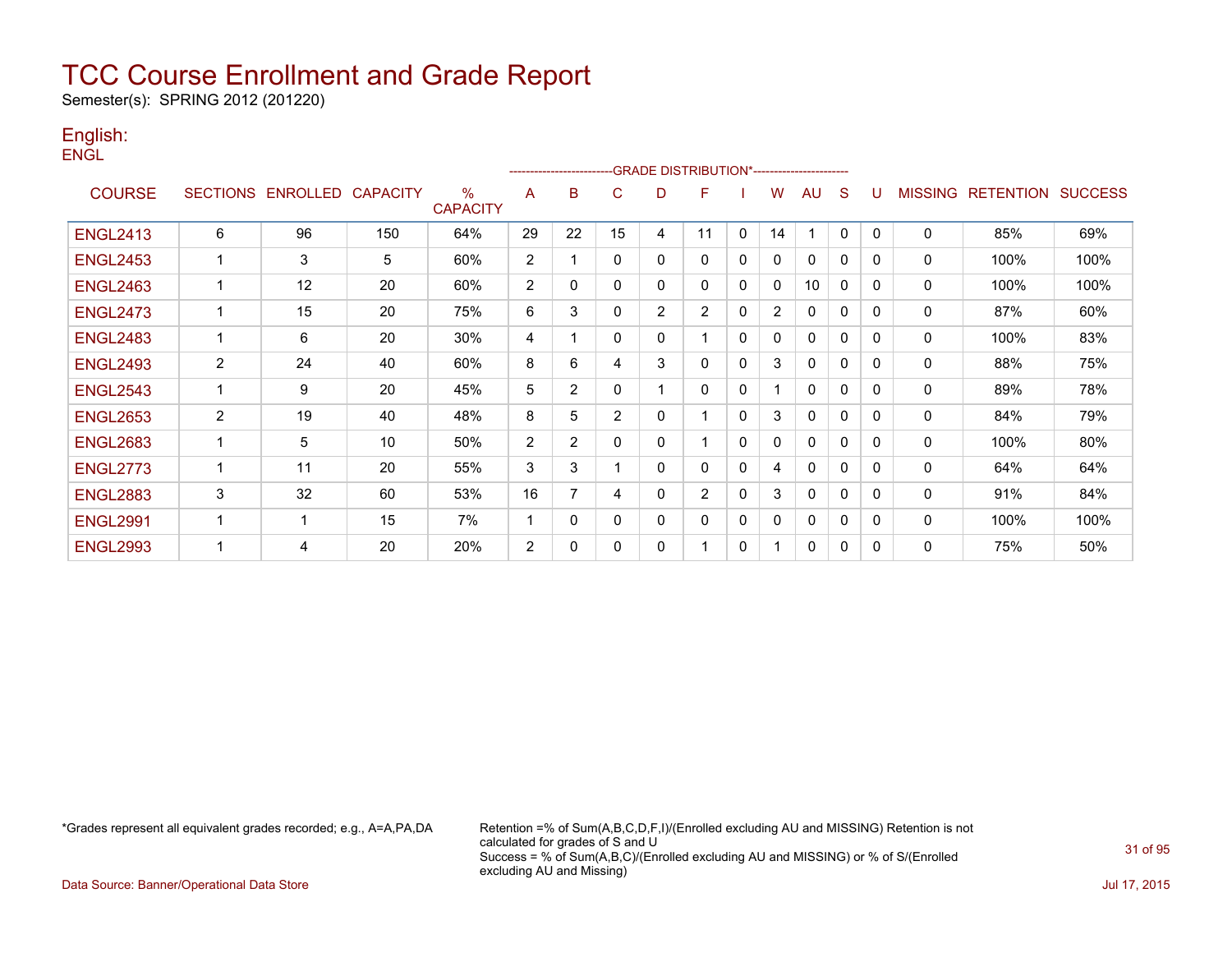Semester(s): SPRING 2012 (201220)

### Engineering:

**ENGR** 

|                 |                 |          |                 |                                  |     | ---------------------- |                |                | -GRADE DISTRIBUTION*---------------------- |              |    |              |              |          |                |                  |                |
|-----------------|-----------------|----------|-----------------|----------------------------------|-----|------------------------|----------------|----------------|--------------------------------------------|--------------|----|--------------|--------------|----------|----------------|------------------|----------------|
| <b>COURSE</b>   | <b>SECTIONS</b> | ENROLLED | <b>CAPACITY</b> | $\frac{0}{0}$<br><b>CAPACITY</b> | A   | в                      | C              | D              | F                                          |              | W  | AU           | S            |          | <b>MISSING</b> | <b>RETENTION</b> | <b>SUCCESS</b> |
| <b>ENGR1111</b> | 5               | 135      | 150             | 90%                              | 116 | 5                      | $\overline{2}$ | 0              | 0                                          | $\mathbf{0}$ | 12 | $\mathbf{0}$ | $\mathbf{0}$ | $\Omega$ | 0              | 91%              | 91%            |
| <b>ENGR1132</b> | 3               | 68       | 66              | 103%                             | 37  | 23                     | 3              | 0              |                                            | 0            | 4  | 0            | 0            | 0        | 0              | 94%              | 93%            |
| <b>ENGR1242</b> | 3               | 51       | 62              | 82%                              | 18  | 19                     | 6              |                | 0                                          | 0            |    | $\mathbf{0}$ | 0            | 0        | 0              | 86%              | 84%            |
| <b>ENGR1313</b> |                 | 8        | 18              | 44%                              | 8   | $\Omega$               | $\Omega$       | 0              | 0                                          | $\mathbf 0$  | 0  | $\mathbf{0}$ | $\Omega$     | $\Omega$ | 0              | 100%             | 100%           |
| <b>ENGR1363</b> |                 | 6        | 15              | 40%                              | 5   |                        | 0              | 0              | 0                                          | 0            | 0  | $\Omega$     | 0            | $\Omega$ | 0              | 100%             | 100%           |
| <b>ENGR1443</b> | 2               | 9        | 30              | 30%                              | 9   | 0                      | 0              | 0              | 0                                          | $\mathbf 0$  | 0  | $\mathbf{0}$ | 0            | $\Omega$ | 0              | 100%             | 100%           |
| <b>ENGR1463</b> | $\mathbf{1}$    | 4        | 15              | 27%                              | 4   | $\Omega$               | $\Omega$       | 0              | 0                                          | 0            | 0  | $\mathbf{0}$ | 0            | $\Omega$ | 0              | 100%             | 100%           |
| <b>ENGR2103</b> | 3               | 67       | 78              | 86%                              | 19  | 13                     | 10             | 5              |                                            | 0            | 19 | $\mathbf{0}$ | 0            | $\Omega$ | 0              | 72%              | 63%            |
| <b>ENGR2143</b> | $\overline{2}$  | 43       | 60              | 72%                              | 4   | 15                     | 9              | 3              | $\overline{2}$                             | 0            | 10 | $\mathbf{0}$ | 0            | $\Omega$ | 0              | 77%              | 65%            |
| <b>ENGR2153</b> | 1               | 9        | 15              | 60%                              | 9   | 0                      | $\Omega$       | 0              | 0                                          | 0            | 0  | $\mathbf{0}$ | 0            | $\Omega$ | 0              | 100%             | 100%           |
| <b>ENGR2213</b> | $\overline{2}$  | 49       | 60              | 82%                              | 6   | 21                     | 10             | $\overline{2}$ | $\overline{2}$                             | 0            | 8  | $\mathbf{0}$ | 0            | $\Omega$ | $\Omega$       | 84%              | 76%            |
| <b>ENGR2523</b> | 3               | 47       | 80              | 59%                              | 4   | 16                     | 17             | 3              | 0                                          | 0            | 7  | $\mathbf{0}$ | 0            | 0        | 0              | 85%              | 79%            |
| <b>ENGR2613</b> | 3               | 42       | 45              | 93%                              | 12  | 12                     | 11             | 0              |                                            | $\mathbf{0}$ | 6  | 0            | 0            | $\Omega$ | 0              | 86%              | 83%            |
| <b>ENGR2643</b> |                 | 7        | 15              | 47%                              | 7   | 0                      | $\Omega$       | 0              | 0                                          | 0            | 0  | $\mathbf{0}$ | 0            | 0        | $\Omega$       | 100%             | 100%           |

\*Grades represent all equivalent grades recorded; e.g., A=A,PA,DA Retention =% of Sum(A,B,C,D,F,I)/(Enrolled excluding AU and MISSING) Retention is not calculated for grades of S and U Success = % of Sum(A,B,C)/(Enrolled excluding AU and MISSING) or % of S/(Enrolled excluding AU and Missing)

Data Source: Banner/Operational Data Store Jul 17, 2015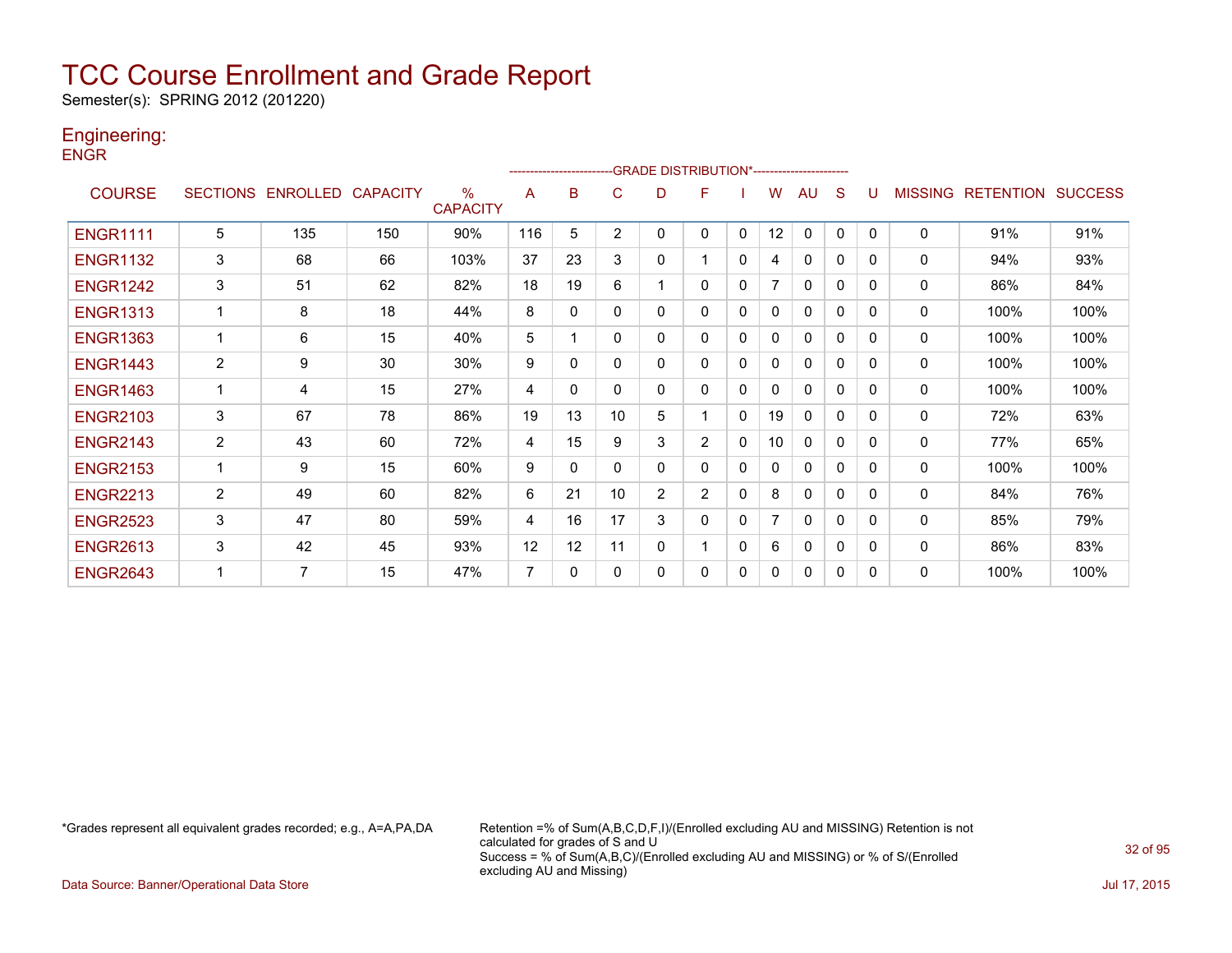Semester(s): SPRING 2012 (201220)

#### English as a Second Language: **ESLG**

|                 |                |                            |    |                                  |                |                |                | ------------------------GRADE                DISTRIBUTION*---------------------- |   |              |                |              |              |              |                |                  |                |
|-----------------|----------------|----------------------------|----|----------------------------------|----------------|----------------|----------------|----------------------------------------------------------------------------------|---|--------------|----------------|--------------|--------------|--------------|----------------|------------------|----------------|
| <b>COURSE</b>   |                | SECTIONS ENROLLED CAPACITY |    | $\frac{0}{0}$<br><b>CAPACITY</b> | A              | B              | C              | D                                                                                | F |              | W              | AU           | S            | U            | <b>MISSING</b> | <b>RETENTION</b> | <b>SUCCESS</b> |
| <b>ESLG0523</b> | 1              | 9                          | 15 | 60%                              | 9              | $\mathbf{0}$   | $\mathbf{0}$   | 0                                                                                | 0 | $\mathbf{0}$ | $\Omega$       | 0            | $\mathbf{0}$ | $\mathbf{0}$ | 0              | 100%             | 100%           |
| <b>ESLG0533</b> | 1              | 13                         | 15 | 87%                              | $\overline{7}$ | 4              |                | 0                                                                                | 0 | 0            |                | 0            | 0            | 0            | 0              | 92%              | 92%            |
| <b>ESLG0543</b> | 1              | 11                         | 15 | 73%                              | 6              | 3              |                | 0                                                                                | 0 | 0            |                | 0            | $\Omega$     | $\Omega$     | $\mathbf 0$    | 91%              | 91%            |
| <b>ESLG0613</b> | 1              | 13                         | 15 | 87%                              | 10             | 1              |                |                                                                                  | 0 | 0            | 0              | $\mathbf{0}$ | $\Omega$     | 0            | $\mathbf{0}$   | 100%             | 92%            |
| <b>ESLG0623</b> | 1              | 8                          | 15 | 53%                              | 4              | $\overline{2}$ | 0              | 0                                                                                | 0 | 0            | $\overline{2}$ | $\mathbf{0}$ | $\Omega$     | 0            | $\mathbf{0}$   | 75%              | 75%            |
| <b>ESLG0633</b> |                | 10                         | 15 | 67%                              | 3              | 5              | $\overline{2}$ | 0                                                                                | 0 | $\Omega$     | 0              | $\mathbf{0}$ | $\Omega$     | 0            | 0              | 100%             | 100%           |
| <b>ESLG0643</b> |                | 13                         | 15 | 87%                              | 6              | 5              | 0              |                                                                                  | 0 | $\mathbf{0}$ |                | $\mathbf{0}$ | $\Omega$     | 0            | $\mathbf{0}$   | 92%              | 85%            |
| <b>ESLG0653</b> |                | 11                         | 15 | 73%                              | 8              | $\overline{2}$ |                | 0                                                                                | 0 | 0            | 0              | $\mathbf{0}$ | $\Omega$     | 0            | 0              | 100%             | 100%           |
| <b>ESLG0723</b> | 1              | 15                         | 15 | 100%                             | 10             | 3              |                | 0                                                                                | 0 | 0            | 1              | 0            | $\mathbf{0}$ | 0            | 0              | 93%              | 93%            |
| <b>ESLG0733</b> | 1              | 14                         | 15 | 93%                              | 8              | $\overline{2}$ |                | 0                                                                                | 0 | $\mathbf{0}$ | 3              | 0            | $\mathbf{0}$ | 0            | 0              | 79%              | 79%            |
| <b>ESLG0743</b> | 1              | 11                         | 15 | 73%                              | 9              | $\overline{2}$ | 0              | 0                                                                                | 0 | $\mathbf{0}$ | 0              | $\mathbf{0}$ | $\mathbf{0}$ | 0            | $\mathbf{0}$   | 100%             | 100%           |
| <b>ESLG0753</b> | 1              | 9                          | 15 | 60%                              | 6              | $\Omega$       | 0              | 0                                                                                | 0 | $\Omega$     | 3              | $\Omega$     | $\Omega$     | 0            | $\mathbf{0}$   | 67%              | 67%            |
| <b>ESLG0813</b> | 1              | 9                          | 15 | 60%                              | 5              | $\overline{2}$ |                | 0                                                                                | 0 | 0            |                | $\mathbf{0}$ | $\Omega$     | 0            | $\mathbf{0}$   | 89%              | 89%            |
| <b>ESLG0833</b> | 1              | $\overline{7}$             | 15 | 47%                              | 4              | 3              | 0              | 0                                                                                | 0 | 0            | 0              | 0            | $\Omega$     | 0            | $\mathbf{0}$   | 100%             | 100%           |
| <b>ESLG0992</b> | $\overline{2}$ | 10                         | 30 | 33%                              | 6              | 1              |                | 0                                                                                | 0 | 0            | $\overline{2}$ | 0            | $\mathbf{0}$ | 0            | 0              | 80%              | 80%            |
| <b>ESLG0993</b> | 4              | 39                         | 60 | 65%                              | 22             | 12             | 2              | 0                                                                                | 0 | 0            | 3              | 0            | 0            | 0            | 0              | 92%              | 92%            |

\*Grades represent all equivalent grades recorded; e.g., A=A,PA,DA Retention =% of Sum(A,B,C,D,F,I)/(Enrolled excluding AU and MISSING) Retention is not calculated for grades of S and U Success = % of Sum(A,B,C)/(Enrolled excluding AU and MISSING) or % of S/(Enrolled excluding AU and Missing)

Data Source: Banner/Operational Data Store Jul 17, 2015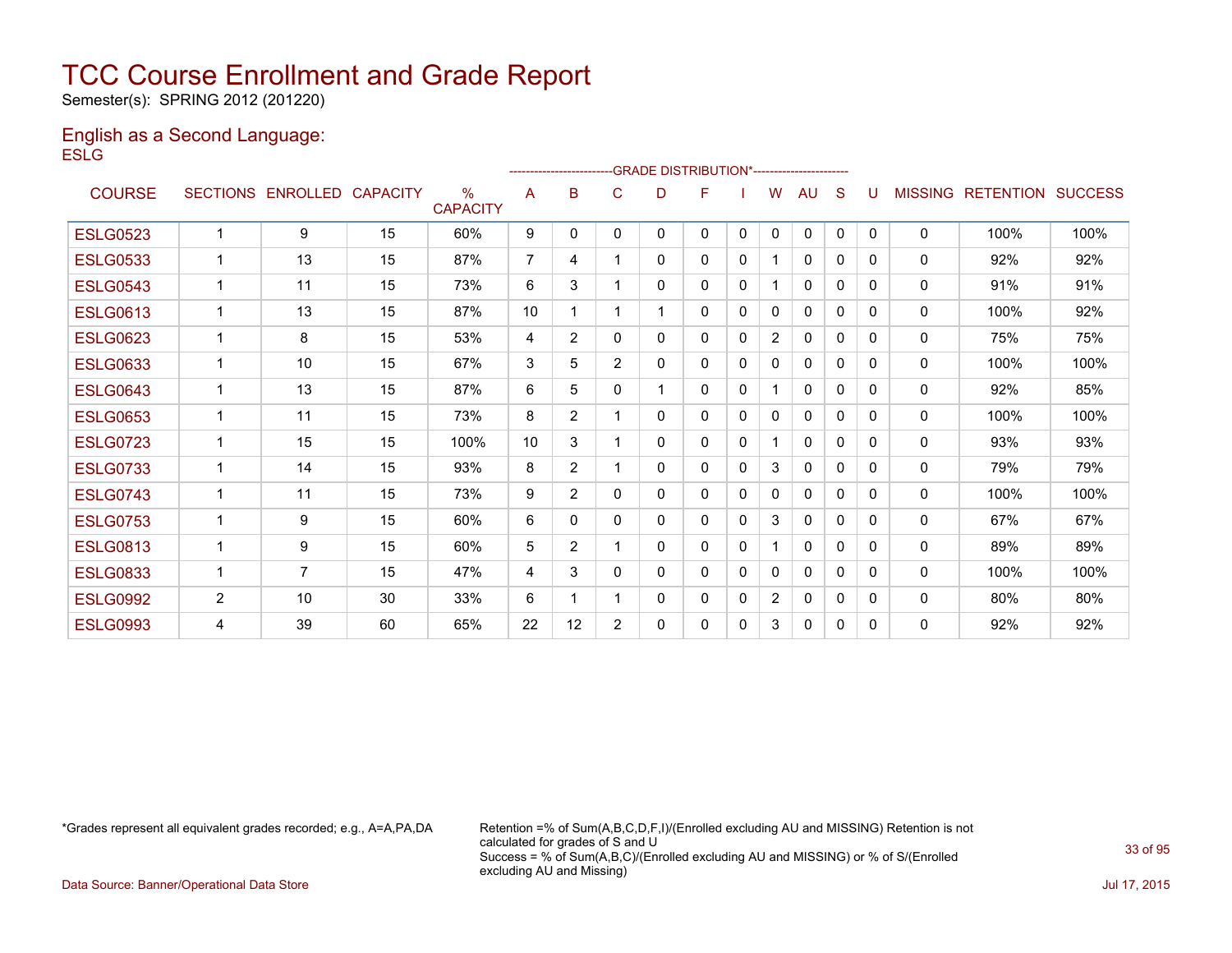Semester(s): SPRING 2012 (201220)

### Event Management:

| <b>EVNT</b>     |                            |    |                         |   |    | -GRADE DISTRIBUTION*----------------------- |    |          |    |     |              |   |                           |     |
|-----------------|----------------------------|----|-------------------------|---|----|---------------------------------------------|----|----------|----|-----|--------------|---|---------------------------|-----|
| <b>COURSE</b>   | SECTIONS ENROLLED CAPACITY |    | $\%$<br><b>CAPACITY</b> | A | B. | D                                           | н. | W        | AU | - S | U            |   | MISSING RETENTION SUCCESS |     |
| <b>EVNT1113</b> | 8                          | 10 | 80%                     | 2 | 4  |                                             |    | $\Omega$ | 0  | 0   | $\mathbf{0}$ | 0 | 100%                      | 88% |
| <b>EVNT2113</b> | 6                          | 10 | 60%                     |   |    |                                             |    | 0        | 0  |     | 0            | 0 | 100%                      | 67% |
| <b>EVNT2213</b> | 22                         | 40 | 55%                     | 9 |    |                                             |    | 6        | 0  |     | 0            | 0 | 73%                       | 68% |

\*Grades represent all equivalent grades recorded; e.g., A=A,PA,DA Retention =% of Sum(A,B,C,D,F,I)/(Enrolled excluding AU and MISSING) Retention is not calculated for grades of S and U Success = % of Sum(A,B,C)/(Enrolled excluding AU and MISSING) or % of S/(Enrolled excluding AU and Missing)

Data Source: Banner/Operational Data Store Jul 17, 2015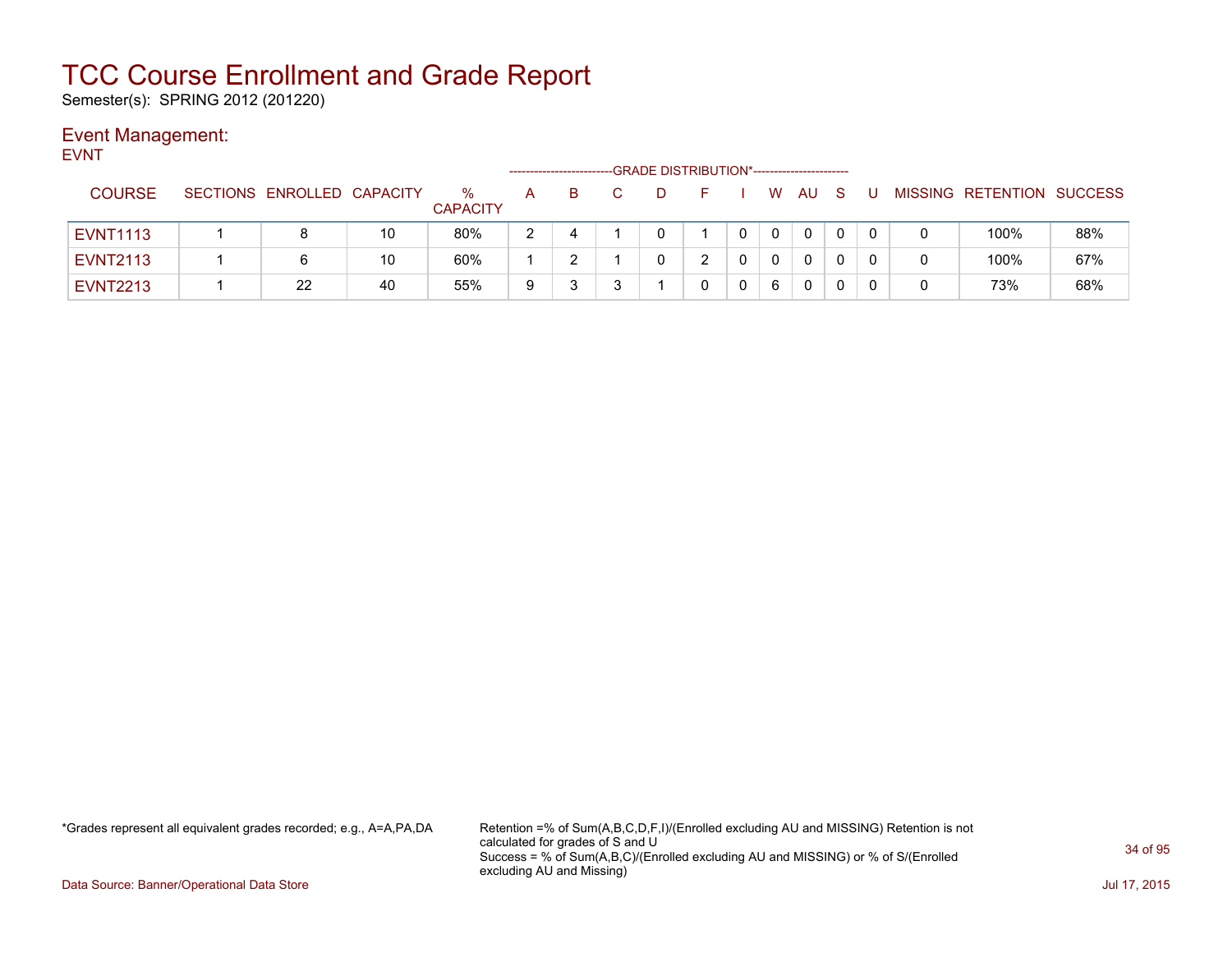Semester(s): SPRING 2012 (201220)

#### Fire and Emergency Services: FESR

|                 |                 |          |                 |                         |    |    |                       |                | ------------------------GRADE                DISTRIBUTION*---------------------- |             |                |              |   |             |                |                  |                |
|-----------------|-----------------|----------|-----------------|-------------------------|----|----|-----------------------|----------------|----------------------------------------------------------------------------------|-------------|----------------|--------------|---|-------------|----------------|------------------|----------------|
| <b>COURSE</b>   | <b>SECTIONS</b> | ENROLLED | <b>CAPACITY</b> | $\%$<br><b>CAPACITY</b> | A  | B  | C.                    | D              | F                                                                                |             | w              | AU           | S |             | <b>MISSING</b> | <b>RETENTION</b> | <b>SUCCESS</b> |
| <b>FESR1313</b> |                 | 31       | 40              | 78%                     | 2  | 11 | 6                     | 2              | 6                                                                                | 0           | 4              | $\Omega$     | 0 | $\mathbf 0$ | 0              | 87%              | 61%            |
| <b>FESR1333</b> |                 | 10       | 20              | 50%                     | 4  | 3  | 0                     | $\overline{2}$ | 0                                                                                | 0           |                | $\Omega$     | 0 |             | 0              | 90%              | 70%            |
| <b>FESR1343</b> |                 | 20       | 20              | 100%                    | 11 | 2  | 4                     |                | 0                                                                                | $\mathbf 0$ | $\overline{2}$ | $\mathbf{0}$ | 0 | $\Omega$    | 0              | 90%              | 85%            |
| <b>FESR1353</b> |                 | 11       | 20              | 55%                     | 5  | 2  | 2                     | 2              | 0                                                                                | $\mathbf 0$ | 0              | $\mathbf{0}$ | 0 | $\Omega$    | 0              | 100%             | 82%            |
| <b>FESR2213</b> |                 | 11       | 20              | 55%                     | 11 | 0  | 0                     |                | 0                                                                                | 0           | 0              | $\Omega$     | 0 |             | 0              | 100%             | 100%           |
| <b>FESR2323</b> |                 | 14       | 40              | 35%                     |    | 5  | $\overline{ }$        |                | 0                                                                                | $\mathbf 0$ | 0              | $\mathbf{0}$ | 0 | $\Omega$    | $\mathbf 0$    | 100%             | 93%            |
| <b>FESR2343</b> |                 | 18       | 40              | 45%                     | 8  |    |                       |                | 2                                                                                | 0           | 0              | $\mathbf{0}$ | 0 | $\Omega$    | 0              | 100%             | 89%            |
| <b>FESR2403</b> |                 | 16       | 20              | 80%                     | 11 | 2  | $\mathbf{2}^{\prime}$ |                | 0                                                                                | $\mathbf 0$ | 0              | $\mathbf{0}$ | 0 |             | 0              | 100%             | 94%            |
| <b>FESR2463</b> |                 | 2        | 20              | 10%                     |    |    | 0                     |                | 0                                                                                | 0           | 0              | 0            | 0 | 0           | 0              | 100%             | 100%           |

\*Grades represent all equivalent grades recorded; e.g., A=A,PA,DA Retention =% of Sum(A,B,C,D,F,I)/(Enrolled excluding AU and MISSING) Retention is not calculated for grades of S and U Success = % of Sum(A,B,C)/(Enrolled excluding AU and MISSING) or % of S/(Enrolled excluding AU and Missing)

Data Source: Banner/Operational Data Store Jul 17, 2015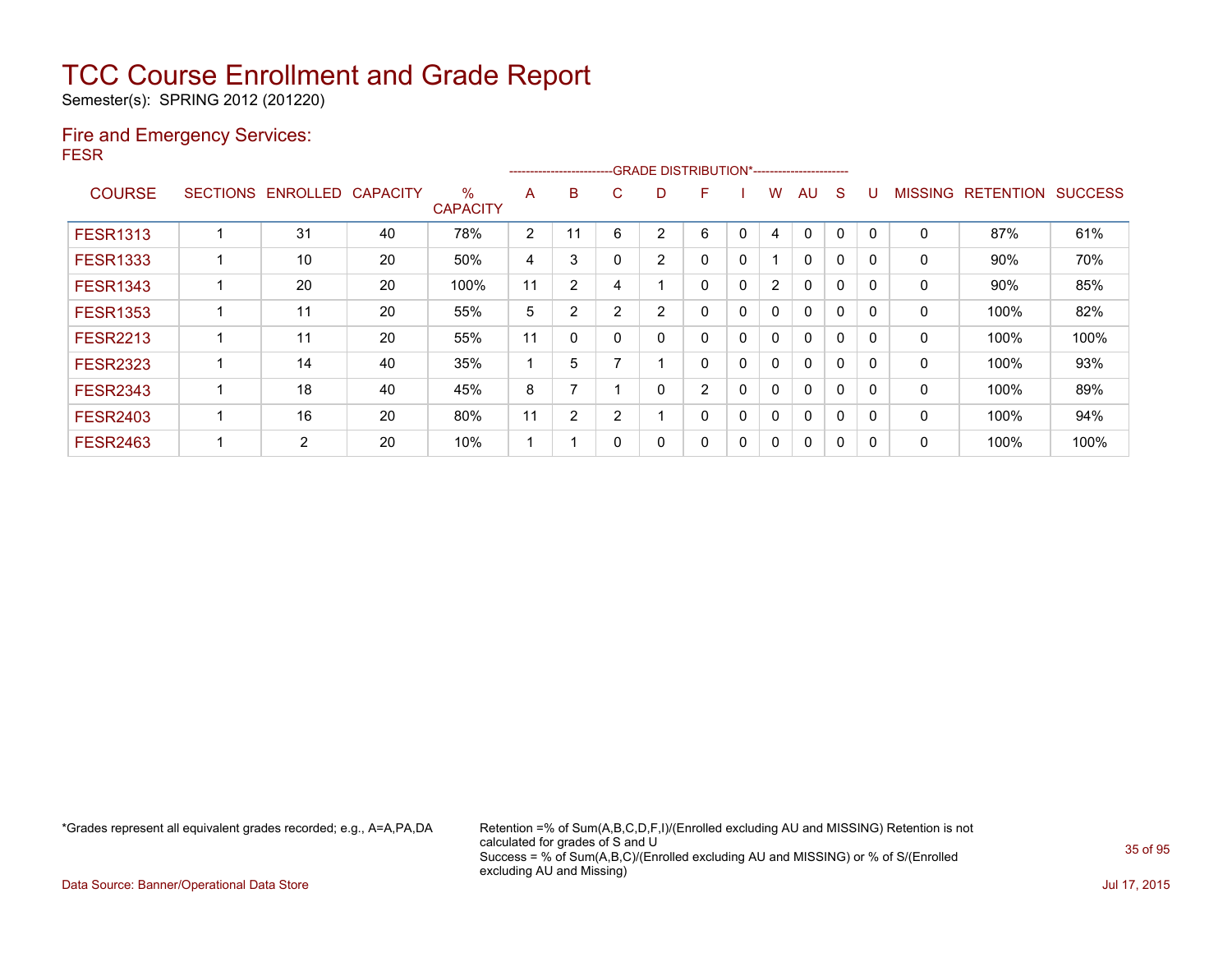Semester(s): SPRING 2012 (201220)

#### French: FREN

|                 |                |                            | ----------------------- |                      |   |   |                |              |          |   |          |              |              |   |                |                  |                |
|-----------------|----------------|----------------------------|-------------------------|----------------------|---|---|----------------|--------------|----------|---|----------|--------------|--------------|---|----------------|------------------|----------------|
| <b>COURSE</b>   |                | SECTIONS ENROLLED CAPACITY |                         | ℅<br><b>CAPACITY</b> | A | B | C              | D            | F        |   | W        | AU           | <sub>S</sub> | U | <b>MISSING</b> | <b>RETENTION</b> | <b>SUCCESS</b> |
| <b>FREN1001</b> |                | 12                         | 15                      | 80%                  | 5 |   | $\overline{2}$ |              |          | 0 | 4        | $\mathbf{0}$ | $\mathbf 0$  |   | 0              | 67%              | 67%            |
| <b>FREN1103</b> | 4              | 58                         | 85                      | 68%                  | 9 | 9 | 5              | 2            | 6        | 0 | 26       |              | 0            | 0 | 0              | 54%              | 40%            |
| <b>FREN1213</b> | $\overline{2}$ | 21                         | 40                      | 52%                  | 3 | 3 | 6              |              |          | 0 |          |              | $\Omega$     | 0 | 0              | 65%              | 60%            |
| <b>FREN1313</b> |                | 6                          | 20                      | $30\%$               | 0 | 5 |                | 0            |          | 0 | $\Omega$ | $\mathbf{0}$ | $\mathbf{0}$ | 0 | 0              | 100%             | 100%           |
| <b>FREN1413</b> |                | 8                          | 20                      | 40%                  |   | 5 | 2              | 0            |          | 0 | $\Omega$ | $\Omega$     | $\mathbf{0}$ | 0 | 0              | 100%             | 100%           |
| <b>FREN2071</b> |                | 7                          | 15                      | 47%                  | 4 |   | $\overline{2}$ | 0            |          | 0 | $\Omega$ | $\mathbf{0}$ | $\mathbf{0}$ | 0 | 0              | 100%             | 100%           |
| <b>FREN2213</b> |                | 14                         | 20                      | 70%                  | 3 | 3 | $\overline{2}$ | $\mathbf{0}$ | $\Omega$ | 0 | 2        | 4            | $\Omega$     | 0 | 0              | 80%              | 80%            |

\*Grades represent all equivalent grades recorded; e.g., A=A,PA,DA Retention =% of Sum(A,B,C,D,F,I)/(Enrolled excluding AU and MISSING) Retention is not calculated for grades of S and U Success = % of Sum(A,B,C)/(Enrolled excluding AU and MISSING) or % of S/(Enrolled excluding AU and Missing)

Data Source: Banner/Operational Data Store Jul 17, 2015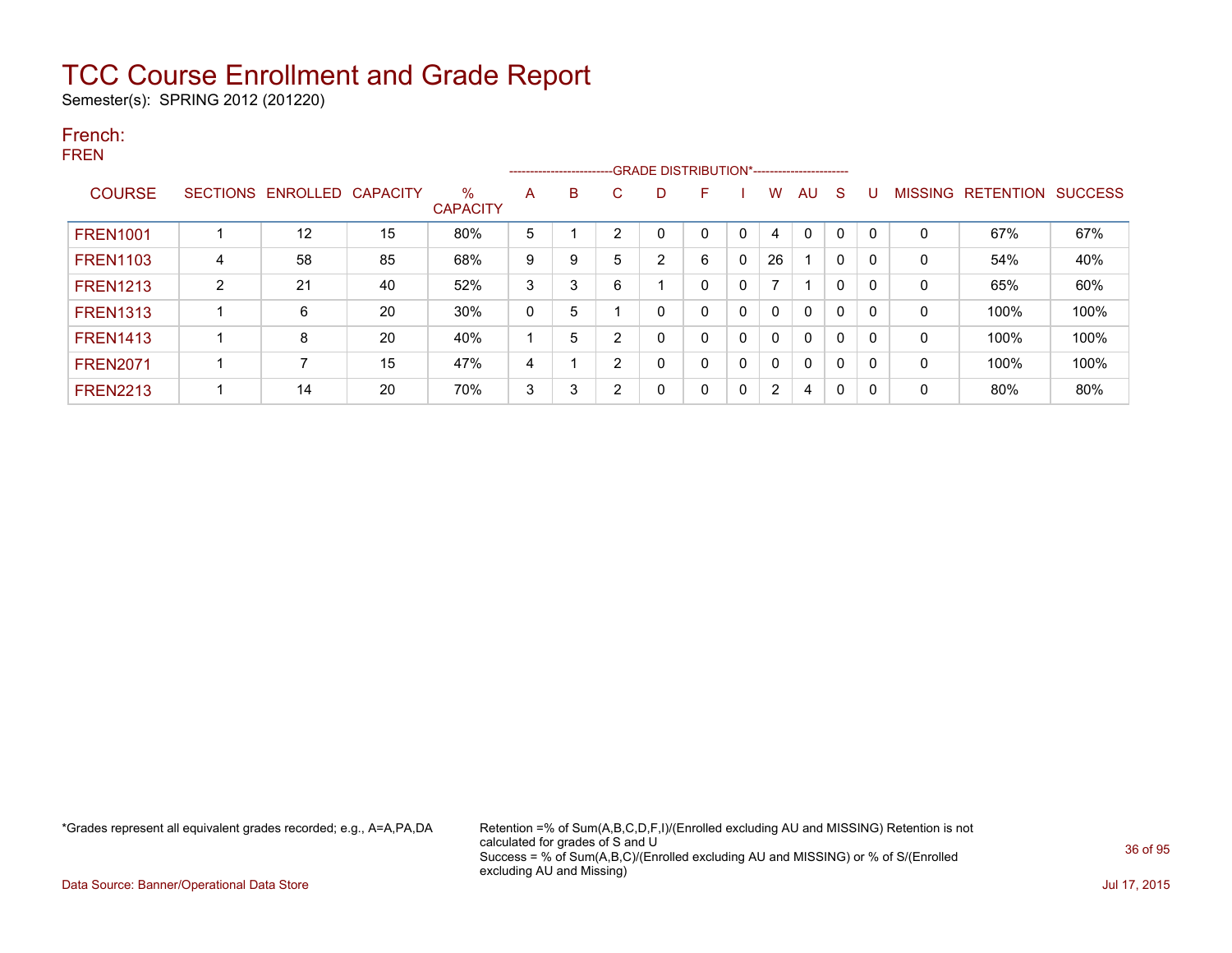Semester(s): SPRING 2012 (201220)

#### Geography: **GEOG**

|                 |                |                            |     |                 |    | ---------------------- |    | <b>GRADE DISTRIBUTION*-----------------------</b> |    |   |              |              |              |   |              |                           |     |
|-----------------|----------------|----------------------------|-----|-----------------|----|------------------------|----|---------------------------------------------------|----|---|--------------|--------------|--------------|---|--------------|---------------------------|-----|
| <b>COURSE</b>   |                | SECTIONS ENROLLED CAPACITY |     | %               | A  | B                      | C  | D                                                 | F  |   | w            | AU           | <sub>S</sub> | U |              | MISSING RETENTION SUCCESS |     |
|                 |                |                            |     | <b>CAPACITY</b> |    |                        |    |                                                   |    |   |              |              |              |   |              |                           |     |
| GEOG1014        | $\overline{2}$ | 37                         | 60  | 62%             | 3  | 6                      | 14 |                                                   | 5  | 0 | 8            | 0            | 0            | 0 | 0            | 78%                       | 62% |
| GEOG1023        | 2              | 20                         | 50  | 40%             | 7  | 3                      | 5  | 2                                                 |    | 0 | 2            | $\mathbf{0}$ | $\mathbf{0}$ | 0 | 0            | 90%                       | 75% |
| GEOG1043        | 20             | 376                        | 517 | 73%             | 97 | 117                    | 87 | 16                                                | 20 | 0 | 38           |              | $\mathbf{0}$ | 0 | 0            | 90%                       | 80% |
| GEOG2013        | $\overline{2}$ | 28                         | 44  | 64%             | 14 | $\overline{2}$         | 5  | 2                                                 |    | 0 | 4            | $\mathbf{0}$ | $\mathbf{0}$ | 0 | 0            | 86%                       | 75% |
| GEOG2033        | 4              | 67                         | 90  | 74%             | 35 | 21                     | ⇁  | 0                                                 | 3  | 0 |              | $\mathbf{0}$ | $\mathbf{0}$ | 0 | $\mathbf{0}$ | 99%                       | 94% |
| GEOG2153        | 5              | 32                         | 54  | 59%             | 7  | 5                      | 3  | 6                                                 | 8  | 0 | 3            | $\mathbf{0}$ | $\mathbf{0}$ | 0 | 0            | 91%                       | 47% |
| <b>GEOG2344</b> |                | $\overline{2}$             | 2   | 100%            | 0  |                        | 0  | 0                                                 | ∩  | 0 |              | $\mathbf{0}$ | $\mathbf{0}$ | 0 | 0            | 50%                       | 50% |
| <b>GEOG2354</b> |                | 7                          | 20  | 35%             | 3  | 3                      | 0  |                                                   | 0  | 0 | $\mathbf{0}$ | $\mathbf{0}$ | $\mathbf{0}$ | 0 | 0            | 100%                      | 86% |

\*Grades represent all equivalent grades recorded; e.g., A=A,PA,DA Retention =% of Sum(A,B,C,D,F,I)/(Enrolled excluding AU and MISSING) Retention is not calculated for grades of S and U Success = % of Sum(A,B,C)/(Enrolled excluding AU and MISSING) or % of S/(Enrolled excluding AU and Missing)

Data Source: Banner/Operational Data Store Jul 17, 2015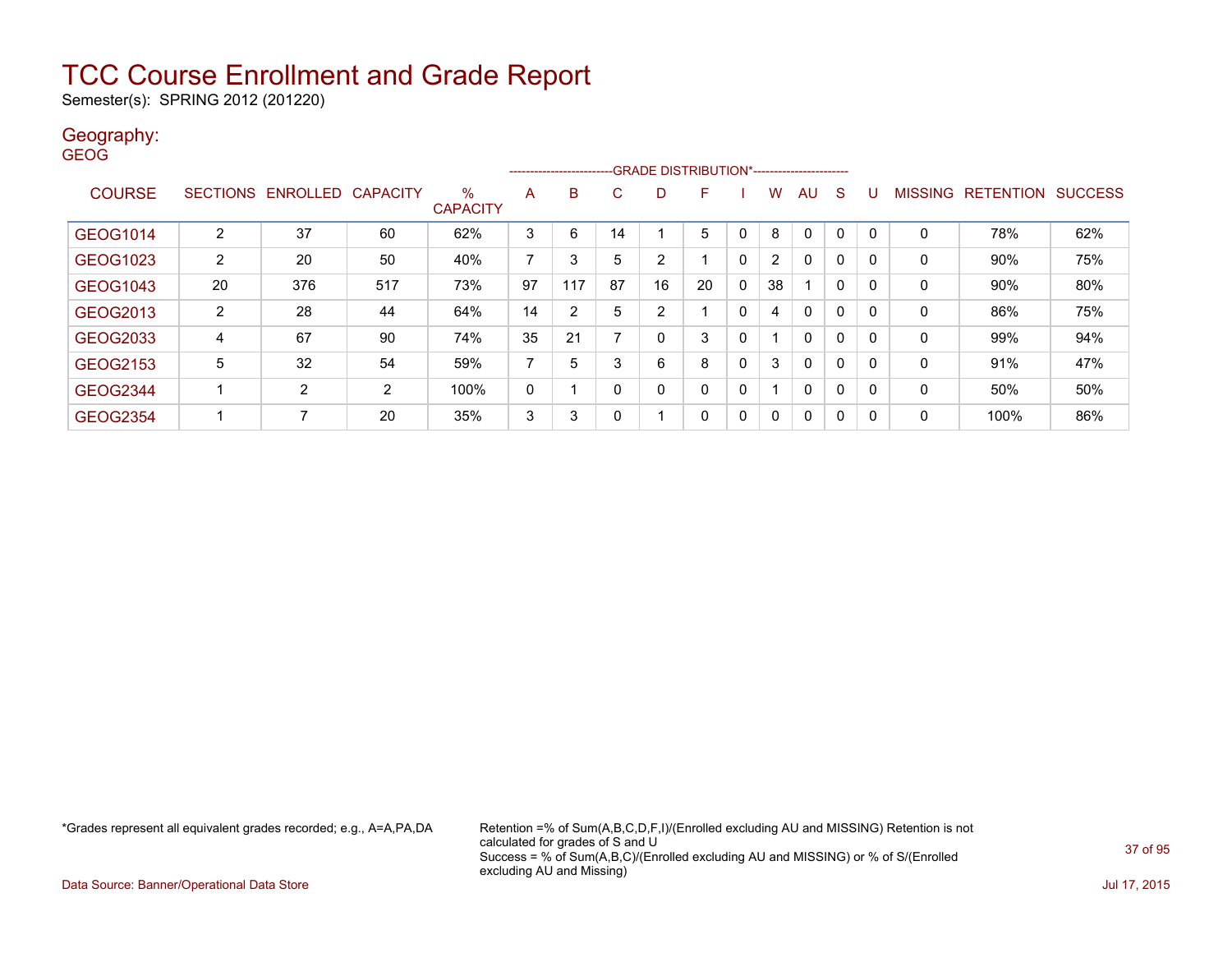Semester(s): SPRING 2012 (201220)

### Geology:

| <b>GEOL</b>     |  |                            |    |                 |    |    |    |                                             |    |   |   |              |    |   |   |                           |     |
|-----------------|--|----------------------------|----|-----------------|----|----|----|---------------------------------------------|----|---|---|--------------|----|---|---|---------------------------|-----|
|                 |  |                            |    |                 |    |    |    | -GRADE DISTRIBUTION*----------------------- |    |   |   |              |    |   |   |                           |     |
| <b>COURSE</b>   |  | SECTIONS ENROLLED CAPACITY |    | $\%$            | A  | B. | C. | D                                           | н. |   | W | AU           | -S | U |   | MISSING RETENTION SUCCESS |     |
|                 |  |                            |    | <b>CAPACITY</b> |    |    |    |                                             |    |   |   |              |    |   |   |                           |     |
| <b>GEOL1014</b> |  | 68                         | 68 | 100%            | 38 | 16 | 5. |                                             | 0  | 0 | 9 | $\mathbf{0}$ | 0  |   |   | 87%                       | 87% |
|                 |  | 16                         | 20 | 80%             |    |    |    |                                             | 0  |   |   | 0            | 0  |   |   | 94%                       | 94% |
| <b>GEOL1024</b> |  |                            |    |                 | 9  |    |    |                                             |    |   |   |              |    |   | 0 |                           |     |
| <b>GEOL1113</b> |  | 20                         | 20 | 100%            | 10 |    |    |                                             | 0  | 0 | 4 | $\mathbf{0}$ | 0  |   |   | 80%                       | 75% |
| <b>GEOL2021</b> |  |                            | 20 | 40%             | 6  |    |    |                                             |    |   | 0 | 0            | 0  |   |   | 100%                      | 88% |

\*Grades represent all equivalent grades recorded; e.g., A=A,PA,DA Retention =% of Sum(A,B,C,D,F,I)/(Enrolled excluding AU and MISSING) Retention is not calculated for grades of S and U Success = % of Sum(A,B,C)/(Enrolled excluding AU and MISSING) or % of S/(Enrolled excluding AU and Missing)

Data Source: Banner/Operational Data Store Jul 17, 2015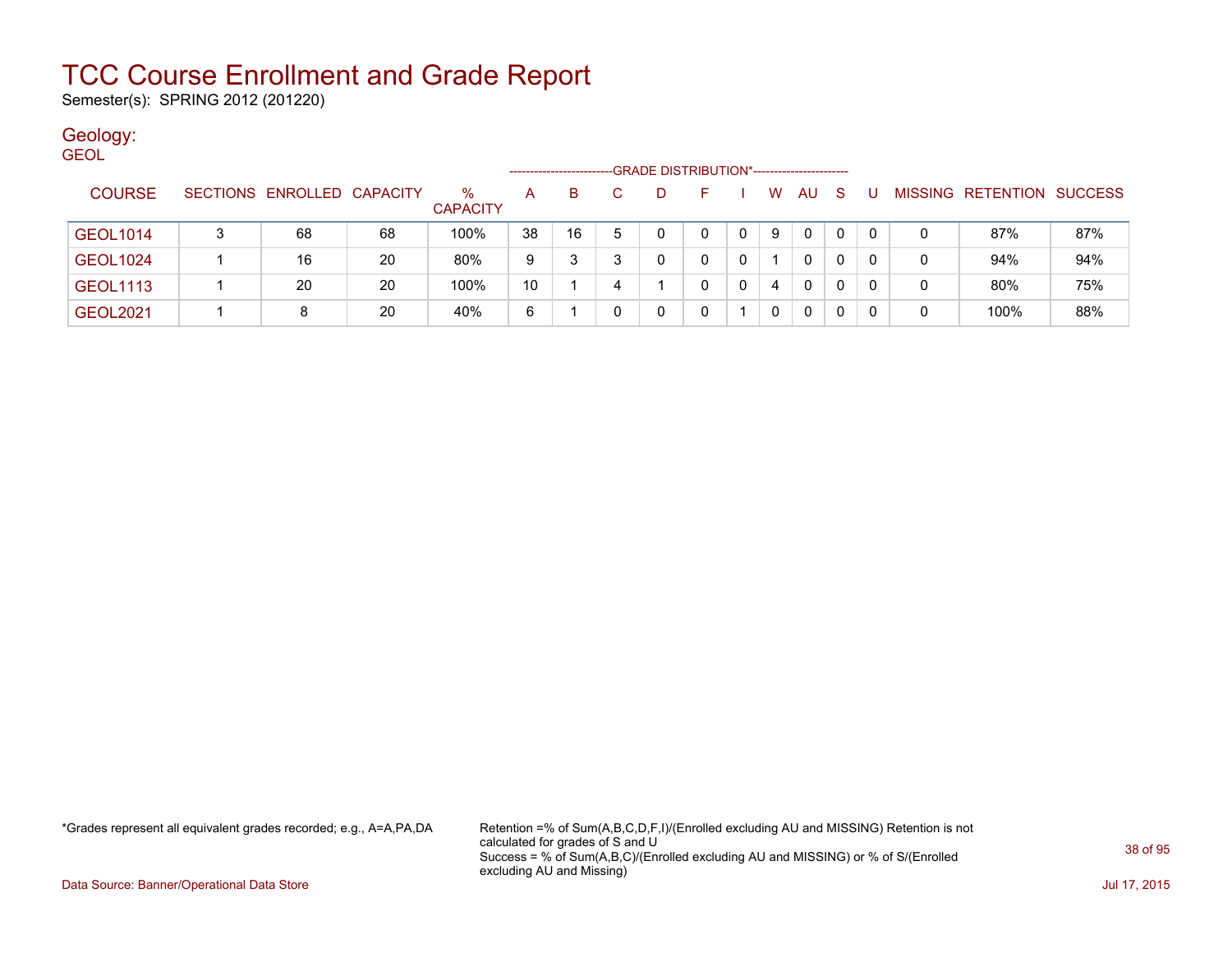Semester(s): SPRING 2012 (201220)

### Geographical Information Sys:

GIS --GRADE DISTRIBUTION\*-----------------------COURSE SECTIONS ENROLLED CAPACITY % **CAPACITY** A B C D F I W AU S U MISSING RETENTION SUCCESS GIS2344 | 1 | 14 | 15 | 93% | 2 | 2 | 0 | 1 | 3 | 0 | 6 | 0 | 0 | 0 | 0 | 57% | 29% GIS2373 | 1 | 7 20 | 35% | 6 | 0 | 0 | 0 | 0 | 1 | 0 | 0 | 0 86% 86% GIS2383 | 1 | 6 | 15 | 40% | 6 | 0 | 0 | 0 | 0 | 0 | 0 | 0 | 0 | 100% | 100% GIS2393 1 7 20 35% 7 0 0 0 0 0 0 0 0 0 0 100% 100%

\*Grades represent all equivalent grades recorded; e.g., A=A,PA,DA Retention =% of Sum(A,B,C,D,F,I)/(Enrolled excluding AU and MISSING) Retention is not calculated for grades of S and U Success = % of Sum(A,B,C)/(Enrolled excluding AU and MISSING) or % of S/(Enrolled excluding AU and Missing)

Data Source: Banner/Operational Data Store Jul 17, 2015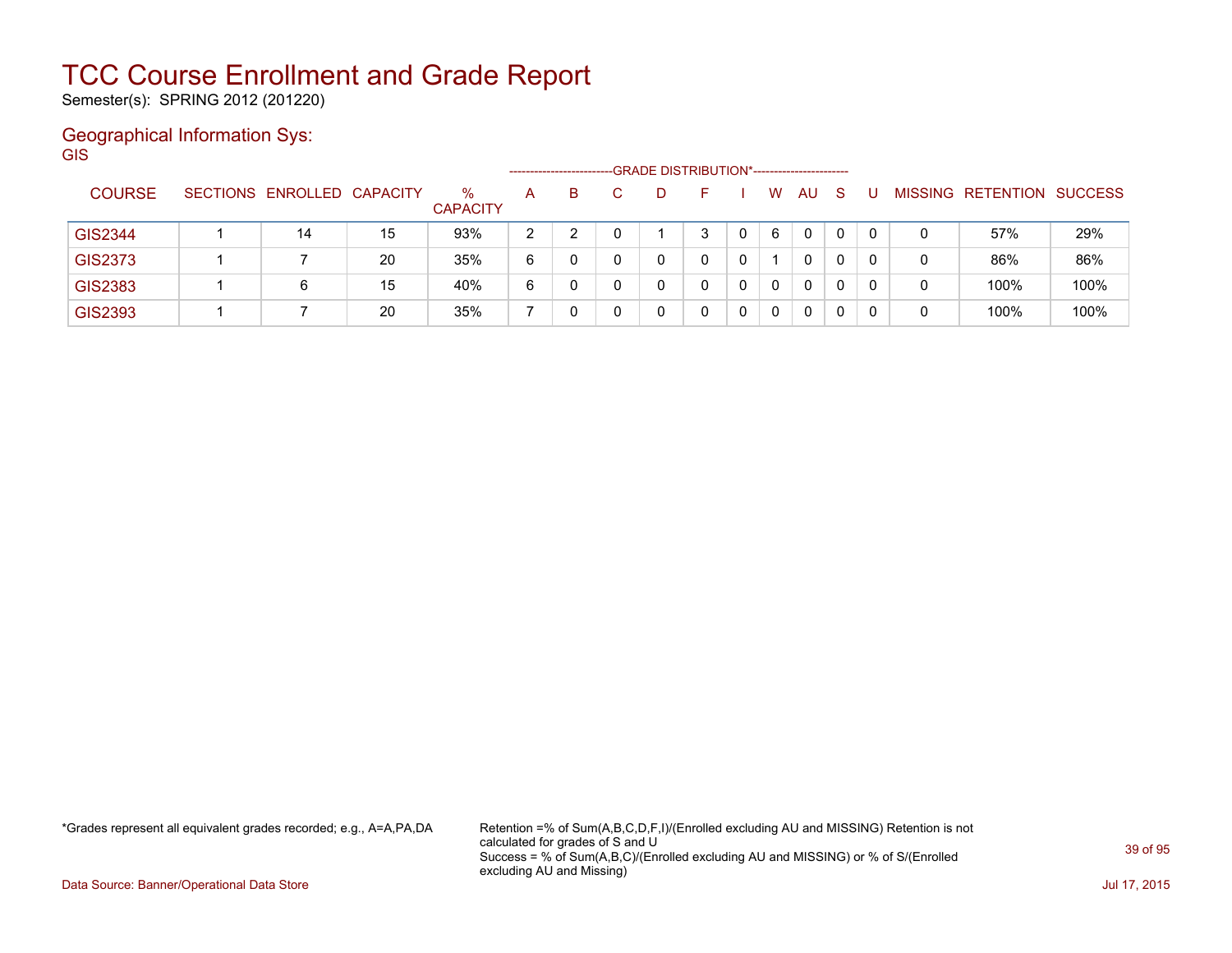Semester(s): SPRING 2012 (201220)

#### Gaming Operations: GMOP

| ושוט            |                            |    |                 |  |  | ------------------------GRADE DISTRIBUTION*----------------------- |                 |                |  |                                                  |     |
|-----------------|----------------------------|----|-----------------|--|--|--------------------------------------------------------------------|-----------------|----------------|--|--------------------------------------------------|-----|
| <b>COURSE</b>   | SECTIONS ENROLLED CAPACITY |    | <b>CAPACITY</b> |  |  |                                                                    |                 |                |  | % A B C D F I W AU S U MISSING—RETENTION SUCCESS |     |
| <b>GMOP1213</b> |                            | 20 | 35%             |  |  | $\Omega$                                                           | $0 \mid 3 \mid$ | $\overline{0}$ |  | 57%                                              | 57% |

\*Grades represent all equivalent grades recorded; e.g., A=A,PA,DA Retention =% of Sum(A,B,C,D,F,I)/(Enrolled excluding AU and MISSING) Retention is not calculated for grades of S and U Success = % of Sum(A,B,C)/(Enrolled excluding AU and MISSING) or % of S/(Enrolled excluding AU and Missing)

Data Source: Banner/Operational Data Store Jul 17, 2015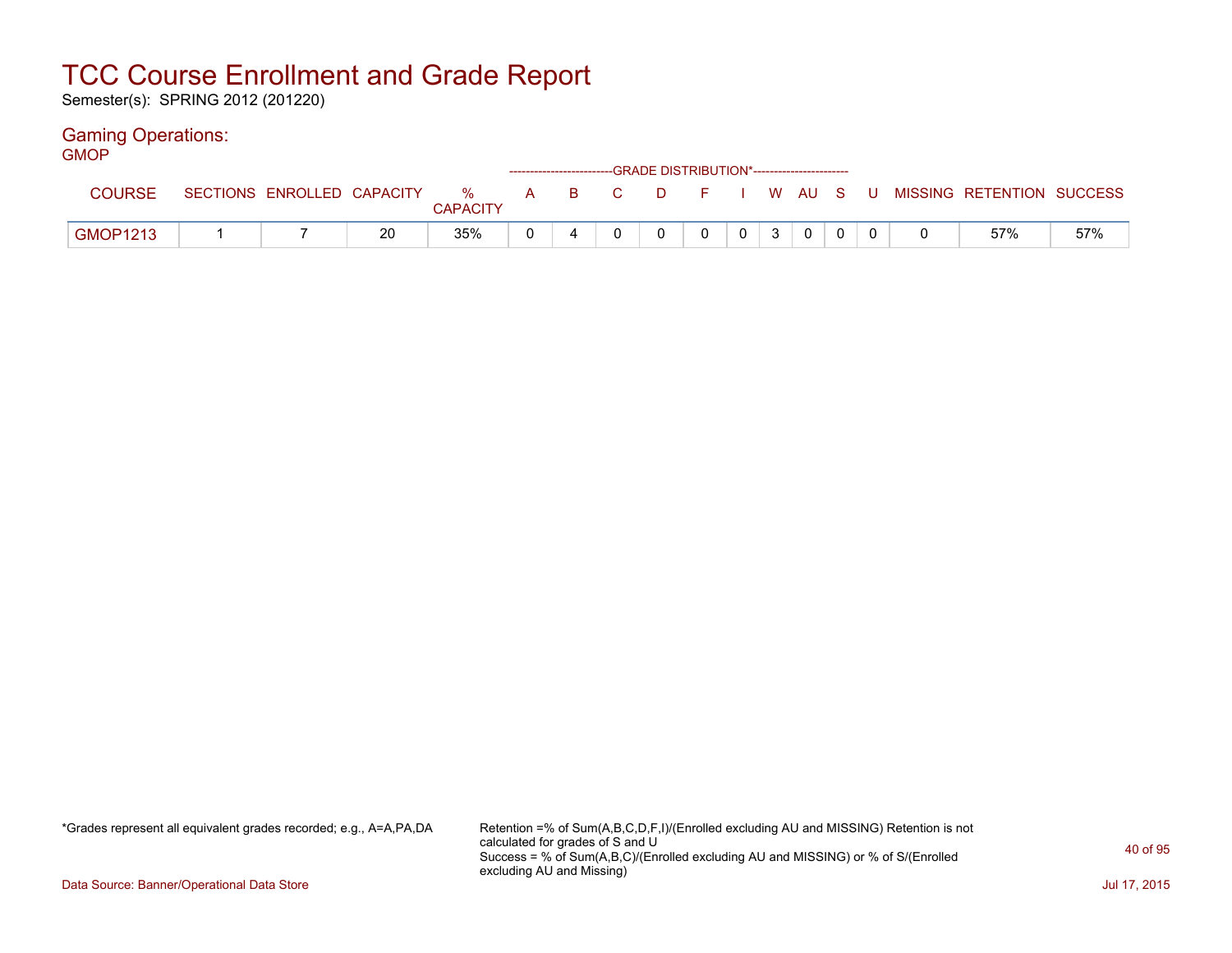Semester(s): SPRING 2012 (201220)

#### German: GRMN

| ------          |        |                            |    |                      |    |   |   | ------------------------GRADE DISTRIBUTION*----------------------- |   |   |                |              |              |    |         |                          |      |
|-----------------|--------|----------------------------|----|----------------------|----|---|---|--------------------------------------------------------------------|---|---|----------------|--------------|--------------|----|---------|--------------------------|------|
| <b>COURSE</b>   |        | SECTIONS ENROLLED CAPACITY |    | %<br><b>CAPACITY</b> | A  | В |   | D                                                                  |   |   | w              | AU           | <sub>S</sub> |    | MISSING | <b>RETENTION SUCCESS</b> |      |
| <b>GRMN1103</b> | ົ      | 24                         | 45 | 53%                  | 6  | 9 | ◠ | 3                                                                  | ົ | 0 | $\overline{2}$ | $\mathbf{0}$ | 0            | റ  | 0       | 92%                      | 71%  |
| <b>GRMN1213</b> | ົ<br>∠ | 19                         | 50 | 38%                  | 10 | 5 |   | C                                                                  |   | 0 | $\overline{2}$ |              | 0            |    | 0       | 89%                      | 89%  |
| <b>GRMN1313</b> |        |                            | 25 | 12%                  |    |   |   | 0                                                                  | 0 | 0 | $\Omega$       | $\mathbf{0}$ | 0            |    | 0       | 100%                     | 100% |
| <b>GRMN1413</b> |        | 6                          | 25 | 24%                  | 0  | 3 | ◠ | C                                                                  |   |   | $\Omega$       | $\mathbf{0}$ | 0            | -0 | 0       | 100%                     | 83%  |
| <b>GRMN2113</b> |        | 4                          | 25 | 16%                  | 3  |   |   | 0                                                                  |   | 0 |                | 0            | 0            | -0 | 0       | 75%                      | 75%  |

\*Grades represent all equivalent grades recorded; e.g., A=A,PA,DA Retention =% of Sum(A,B,C,D,F,I)/(Enrolled excluding AU and MISSING) Retention is not calculated for grades of S and U Success = % of Sum(A,B,C)/(Enrolled excluding AU and MISSING) or % of S/(Enrolled excluding AU and Missing)

Data Source: Banner/Operational Data Store Jul 17, 2015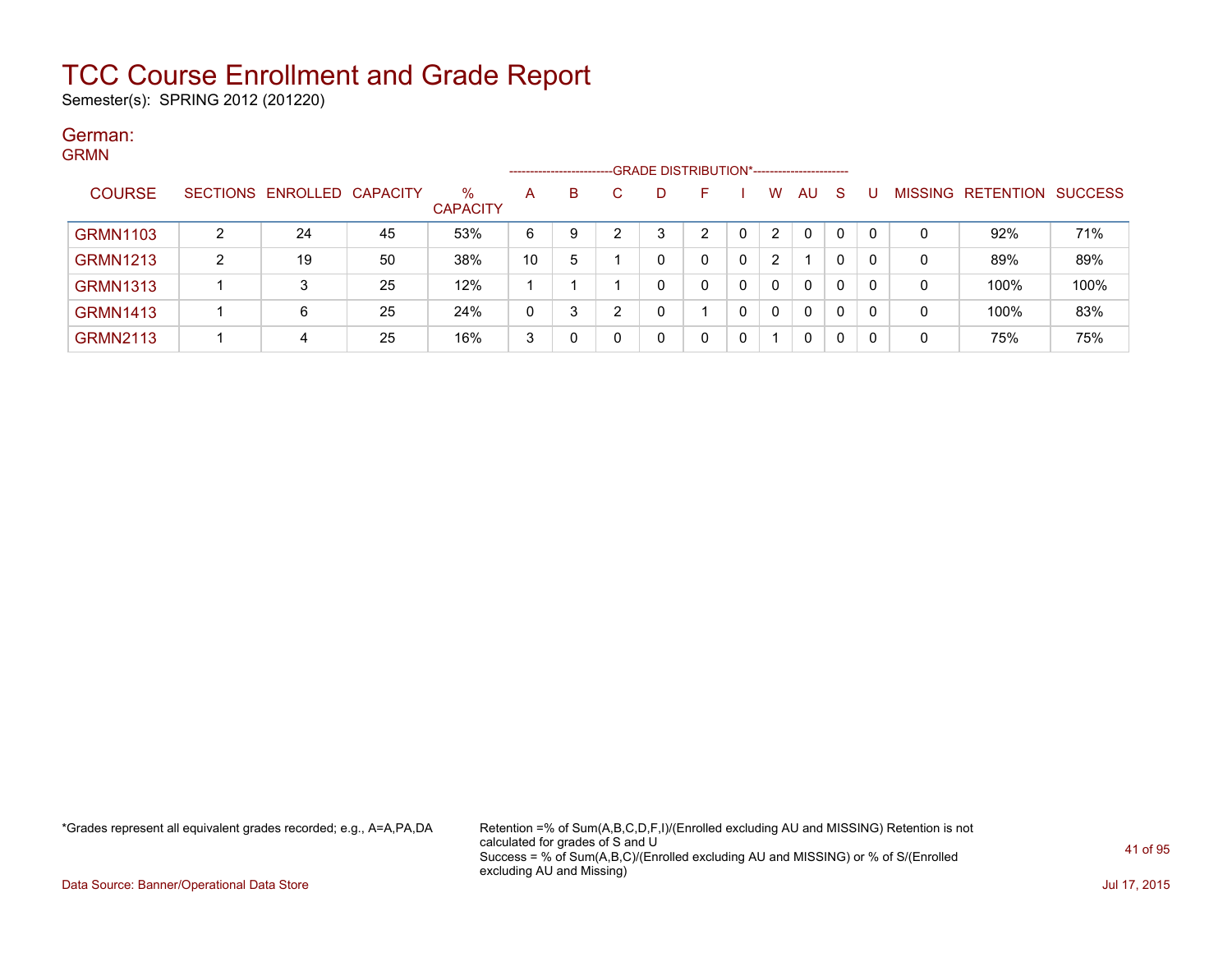Semester(s): SPRING 2012 (201220)

#### Graphics and Imaging Tech: GRPH

| -               |    |                            |              |                         | --------------------- |          |   |   | -GRADE DISTRIBUTION*---------------------- |   |              |              |             |              |                |                  |                |
|-----------------|----|----------------------------|--------------|-------------------------|-----------------------|----------|---|---|--------------------------------------------|---|--------------|--------------|-------------|--------------|----------------|------------------|----------------|
| <b>COURSE</b>   |    | SECTIONS ENROLLED CAPACITY |              | $\%$<br><b>CAPACITY</b> | A                     | B        | C | D | F                                          |   | w            | AU           | S           | U            | <b>MISSING</b> | <b>RETENTION</b> | <b>SUCCESS</b> |
| <b>GRPH1014</b> |    | 5                          | 0            |                         | 4                     |          | 0 | 0 | 0                                          | 0 | $\mathbf{0}$ | $\mathbf{0}$ | $\mathbf 0$ | $\mathbf{0}$ | $\Omega$       | 100%             | 100%           |
| <b>GRPH1223</b> | 1  | $\overline{2}$             | 0            |                         |                       |          | 0 | 0 | $\mathbf{0}$                               | 0 | $\mathbf{0}$ | $\mathbf{0}$ | 0           | 0            | 0              | 100%             | 100%           |
| <b>GRPH1233</b> |    | 10                         | 0            |                         | 10                    | 0        | 0 | 0 | $\mathbf{0}$                               | 0 | 0            | $\mathbf{0}$ | 0           | 0            | $\mathbf{0}$   | 100%             | 100%           |
| <b>GRPH1242</b> | 1  | 10                         | $\mathbf 0$  |                         | 10                    | 0        | 0 | 0 | $\mathbf{0}$                               | 0 | $\mathbf{0}$ | 0            | 0           | 0            | $\mathbf{0}$   | 100%             | 100%           |
| <b>GRPH1333</b> | 1  | $\overline{2}$             | 0            |                         | 2                     | 0        | 0 | 0 | 0                                          | 0 | 0            | $\mathbf{0}$ | 0           | 0            | 0              | 100%             | 100%           |
| <b>GRPH1413</b> | 1  |                            | 0            |                         |                       | $\Omega$ | 0 | 0 | $\mathbf{0}$                               | 0 | 0            | 0            | $\mathbf 0$ | 0            | $\mathbf{0}$   | 100%             | 100%           |
| <b>GRPH1443</b> | 1  | 9                          | 0            |                         | 9                     | 0        | 0 | 0 | 0                                          | 0 | 0            | 0            | 0           | 0            | 0              | 100%             | 100%           |
| <b>GRPH2014</b> |    | 10                         | 0            |                         | 10                    | 0        | 0 | 0 | 0                                          | 0 | 0            | 0            | 0           | 0            | 0              | 100%             | 100%           |
| <b>GRPH2022</b> | 1  | 10                         | 0            |                         | 9                     |          | 0 | 0 | $\mathbf{0}$                               | 0 | $\mathbf{0}$ | 0            | 0           | 0            | 0              | 100%             | 100%           |
| <b>GRPH2124</b> | 1  | 2                          | 0            |                         | 2                     | 0        | 0 | 0 | 0                                          | 0 | 0            | $\mathbf{0}$ | 0           | 0            | 0              | 100%             | 100%           |
| <b>GRPH2132</b> | -1 | 5                          | $\mathbf{0}$ |                         | 5                     | 0        | 0 | 0 | $\mathbf{0}$                               | 0 | 0            | $\mathbf{0}$ | 0           | 0            | $\mathbf{0}$   | 100%             | 100%           |
| <b>GRPH2224</b> |    | 8                          | 0            |                         | 7                     |          | 0 | 0 | 0                                          | 0 | 0            | 0            | 0           | 0            | 0              | 100%             | 100%           |

\*Grades represent all equivalent grades recorded; e.g., A=A,PA,DA Retention =% of Sum(A,B,C,D,F,I)/(Enrolled excluding AU and MISSING) Retention is not calculated for grades of S and U Success = % of Sum(A,B,C)/(Enrolled excluding AU and MISSING) or % of S/(Enrolled excluding AU and Missing)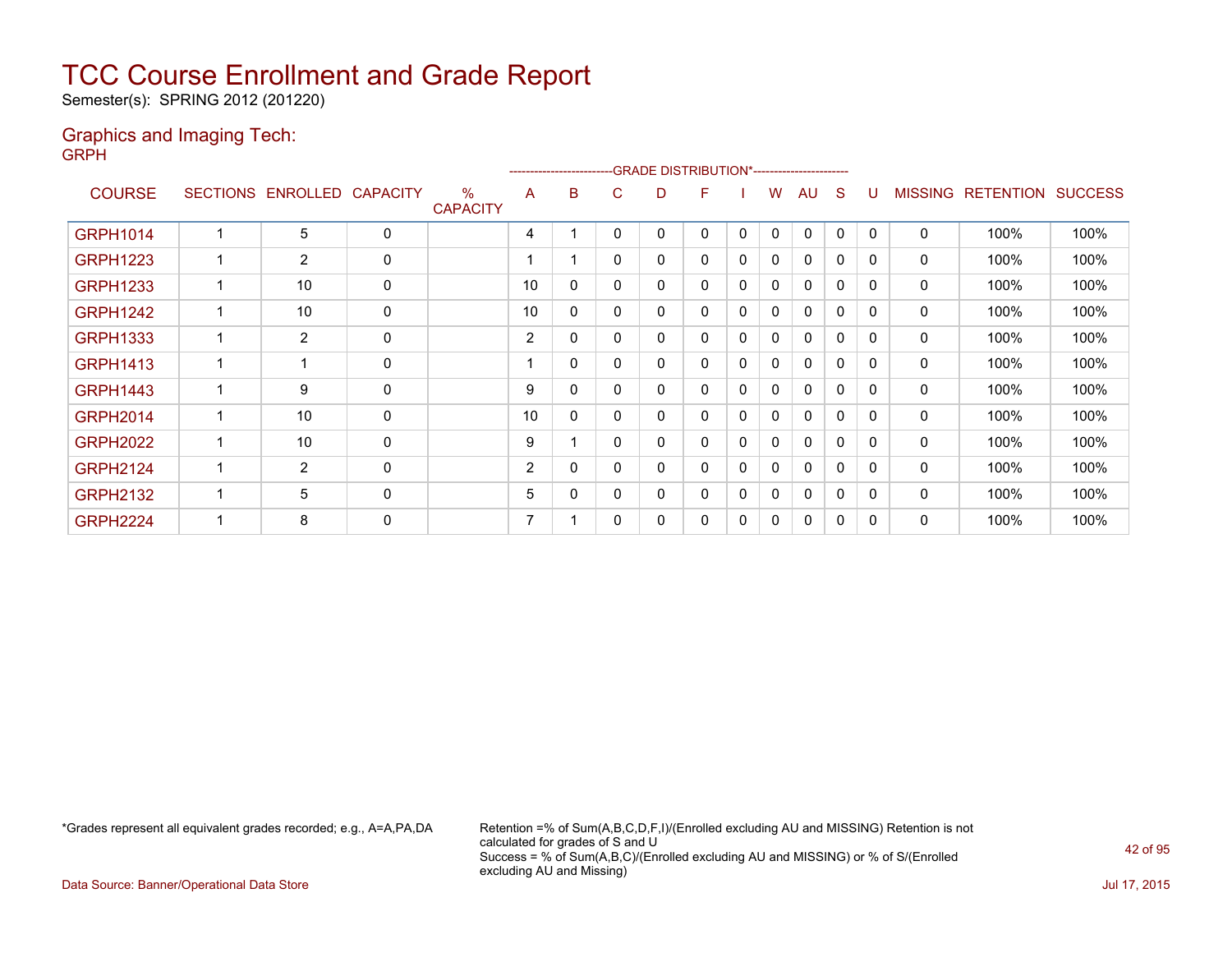Semester(s): SPRING 2012 (201220)

#### Hospitality and Food Services: **HFSV**

| .               |                            |    |                      |    |    |    |   | -GRADE DISTRIBUTION*----------------------- |  |      |          |   |                           |     |
|-----------------|----------------------------|----|----------------------|----|----|----|---|---------------------------------------------|--|------|----------|---|---------------------------|-----|
| <b>COURSE</b>   | SECTIONS ENROLLED CAPACITY |    | %<br><b>CAPACITY</b> | A  | -B | C. | D |                                             |  | W AU | S.       | U | MISSING RETENTION SUCCESS |     |
| <b>HFSV2021</b> | 18                         | 31 | 58%                  |    |    |    |   |                                             |  | 0    | $\Omega$ |   | 94%                       | 83% |
| <b>HFSV2312</b> | 15                         | 31 | 48%                  | 14 |    |    |   |                                             |  |      |          |   | 93%                       | 93% |

\*Grades represent all equivalent grades recorded; e.g., A=A,PA,DA Retention =% of Sum(A,B,C,D,F,I)/(Enrolled excluding AU and MISSING) Retention is not calculated for grades of S and U Success = % of Sum(A,B,C)/(Enrolled excluding AU and MISSING) or % of S/(Enrolled excluding AU and Missing)

Data Source: Banner/Operational Data Store Jul 17, 2015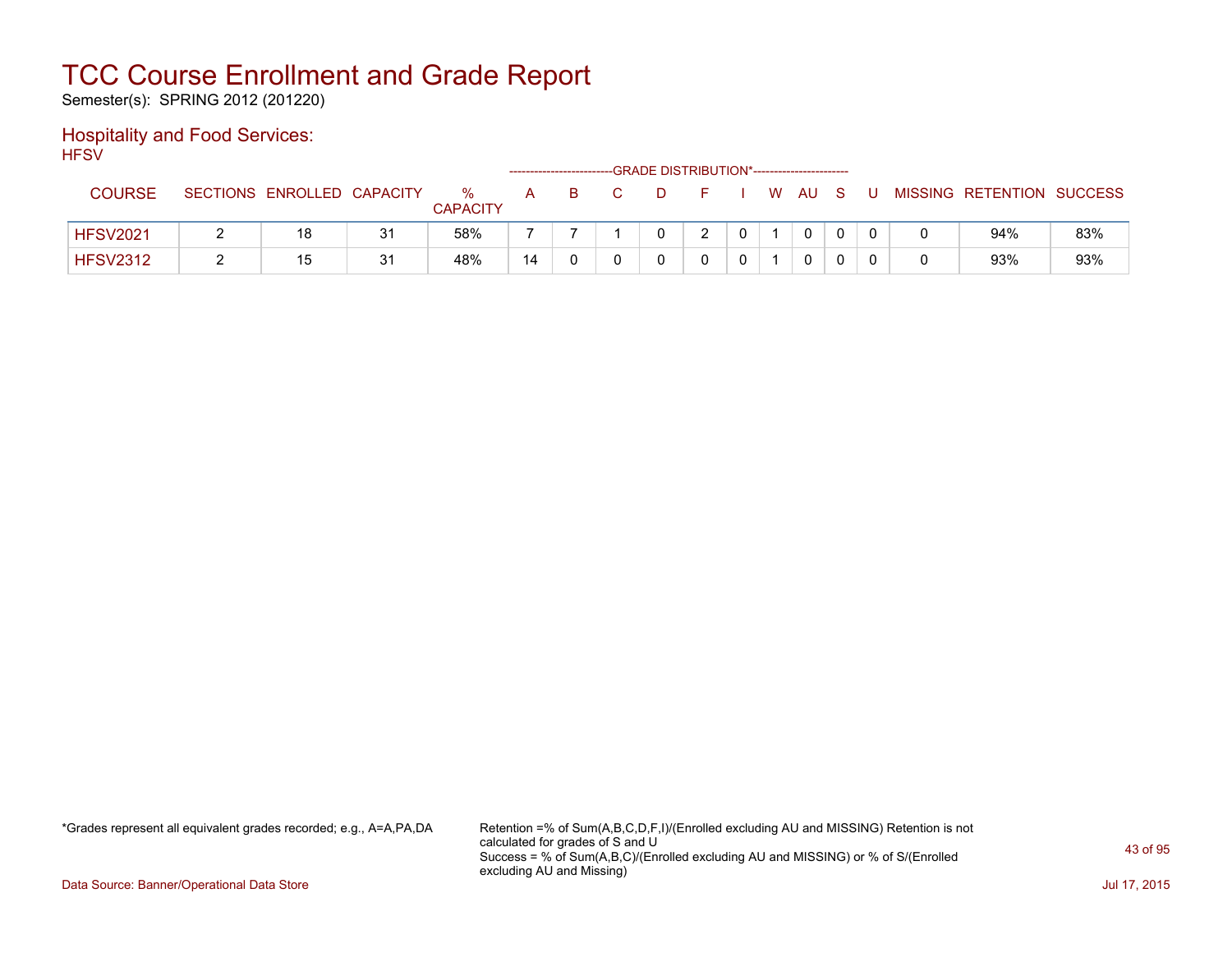Semester(s): SPRING 2012 (201220)

### History:

|  | v.<br>۰. |  |
|--|----------|--|
|  |          |  |

|                 |    |                   |                 |                      |     |                |     |     | --------------------------GRADE DISTRIBUTION*----------------------- |          |     |              |              |          |              |                          |     |
|-----------------|----|-------------------|-----------------|----------------------|-----|----------------|-----|-----|----------------------------------------------------------------------|----------|-----|--------------|--------------|----------|--------------|--------------------------|-----|
| <b>COURSE</b>   |    | SECTIONS ENROLLED | <b>CAPACITY</b> | %<br><b>CAPACITY</b> | A   | B              | C   | D   | F                                                                    |          | w   | AU           | S            |          | MISSING      | <b>RETENTION SUCCESS</b> |     |
| <b>HIST1033</b> | 5  | 77                | 110             | 70%                  | 5   | 12             | 10  | 3   | 19                                                                   |          | 28  | $\Omega$     | 0            |          | $\mathbf{0}$ | 64%                      | 35% |
| <b>HIST1053</b> | 8  | 166               | 220             | 75%                  | 56  | 32             | 21  | 9   | 14                                                                   | $\Omega$ | 33  |              | $\mathbf{0}$ | $\Omega$ | $\mathbf{0}$ | 80%                      | 66% |
| <b>HIST1063</b> | 5  | 81                | 110             | 74%                  | 13  | 22             | 14  | 4   | 6                                                                    | $\Omega$ | 22  | $\mathbf{0}$ | 0            |          | $\mathbf{0}$ | 73%                      | 60% |
| <b>HIST1073</b> |    | 17                | 30              | 57%                  | 3   | 10             | 3   | 0   | 0                                                                    | 0        |     | 0            | 0            | 0        | $\mathbf 0$  | 94%                      | 94% |
| <b>HIST1483</b> | 36 | 817               | 1,121           | 73%                  | 194 | 145            | 135 | 43  | 143                                                                  | 3        | 154 | $\mathbf{0}$ | $\mathbf{0}$ | $\Omega$ | $\mathbf 0$  | 81%                      | 58% |
| <b>HIST1493</b> | 68 | 1,708             | 2,201           | 78%                  | 482 | 375            | 252 | 103 | 230                                                                  | $\Omega$ | 263 | 3            | $\Omega$     | 0        | $\mathbf{0}$ | 85%                      | 65% |
| <b>HIST2043</b> |    | 13                | 30              | 43%                  | 6   | $\overline{2}$ | 2   |     | 2                                                                    | 0        |     | 0            | 0            | 0        | $\mathbf 0$  | 100%                     | 77% |
| <b>HIST2333</b> |    | 15                | 30              | 50%                  | 8   |                | 0   | 2   |                                                                      | 0        | 3   | 0            | 0            |          | 0            | 80%                      | 60% |

\*Grades represent all equivalent grades recorded; e.g., A=A,PA,DA Retention =% of Sum(A,B,C,D,F,I)/(Enrolled excluding AU and MISSING) Retention is not calculated for grades of S and U Success = % of Sum(A,B,C)/(Enrolled excluding AU and MISSING) or % of S/(Enrolled excluding AU and Missing)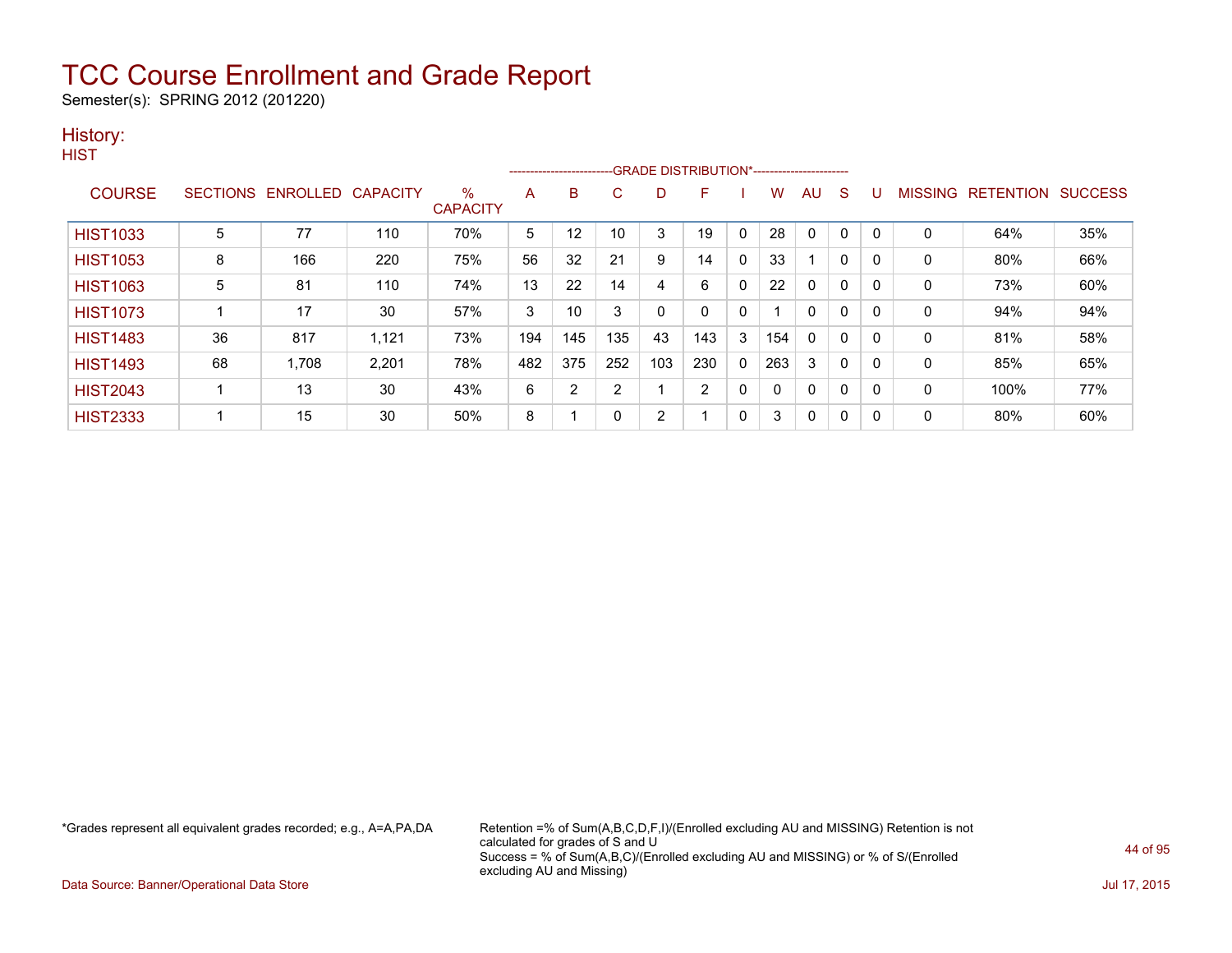Semester(s): SPRING 2012 (201220)

### Health Information Technology: **HITC**

|                 |                 |                 |                 |                         |    | --------------------------GRADE DISTRIBUTION*----------------------- |   |   |   |   |   |              |          |          |                |                  |                |
|-----------------|-----------------|-----------------|-----------------|-------------------------|----|----------------------------------------------------------------------|---|---|---|---|---|--------------|----------|----------|----------------|------------------|----------------|
| <b>COURSE</b>   | <b>SECTIONS</b> | <b>ENROLLED</b> | <b>CAPACITY</b> | $\%$<br><b>CAPACITY</b> | A  | B                                                                    | C | D | F |   | W | AU           | S        |          | <b>MISSING</b> | <b>RETENTION</b> | <b>SUCCESS</b> |
| <b>HITC1213</b> | 2               | 24              | 30              | 80%                     | 14 | 5                                                                    | 2 | 3 | 0 | 0 | 0 | 0            | $\Omega$ | $\Omega$ | 0              | 100%             | 88%            |
| <b>HITC1223</b> |                 | 17              | 18              | 94%                     | 14 | $\overline{2}$                                                       |   | 0 | 0 | 0 |   | $\mathbf{0}$ | $\Omega$ | 0        | 0              | 94%              | 94%            |
| <b>HITC1353</b> | 2               | 26              | 30              | 87%                     | ⇁  | 12                                                                   | 6 |   | 0 | 0 | 0 | $\Omega$     | 0        | $\Omega$ | 0              | 100%             | 96%            |
| <b>HITC2113</b> |                 | 18              | 20              | 90%                     | 16 |                                                                      |   | 0 | 0 | 0 |   | $\Omega$     | 0        | 0        | 0              | 94%              | 94%            |
| <b>HITC2121</b> |                 | 20              | 20              | 100%                    | 14 | 5                                                                    |   | 0 | 0 | 0 |   | $\mathbf{0}$ | $\Omega$ | 0        | 0              | 95%              | 95%            |
| <b>HITC2133</b> | 2               | 20              | 30              | 67%                     | 4  | 5                                                                    | 8 | 0 | 0 | 2 |   | $\Omega$     | $\Omega$ | $\Omega$ | 0              | 95%              | 85%            |
| <b>HITC2153</b> | $\overline{2}$  | 25              | 30              | 83%                     | 6  | 11                                                                   | 5 |   |   |   | 0 | $\Omega$     | 0        | 0        | 0              | 100%             | 88%            |
| <b>HITC2403</b> | $\overline{2}$  | 20              | 30              | 67%                     | 4  | 10                                                                   | 5 | 0 | 0 | 0 |   | $\mathbf{0}$ | $\Omega$ | 0        | 0              | 95%              | 95%            |
| <b>HITC2412</b> | 2               | 19              | 20              | 95%                     | 11 | 5                                                                    | 3 | 0 | 0 | 0 | 0 | 0            | $\Omega$ | 0        | 0              | 100%             | 100%           |

\*Grades represent all equivalent grades recorded; e.g., A=A,PA,DA Retention =% of Sum(A,B,C,D,F,I)/(Enrolled excluding AU and MISSING) Retention is not calculated for grades of S and U Success = % of Sum(A,B,C)/(Enrolled excluding AU and MISSING) or % of S/(Enrolled excluding AU and Missing)

Data Source: Banner/Operational Data Store Jul 17, 2015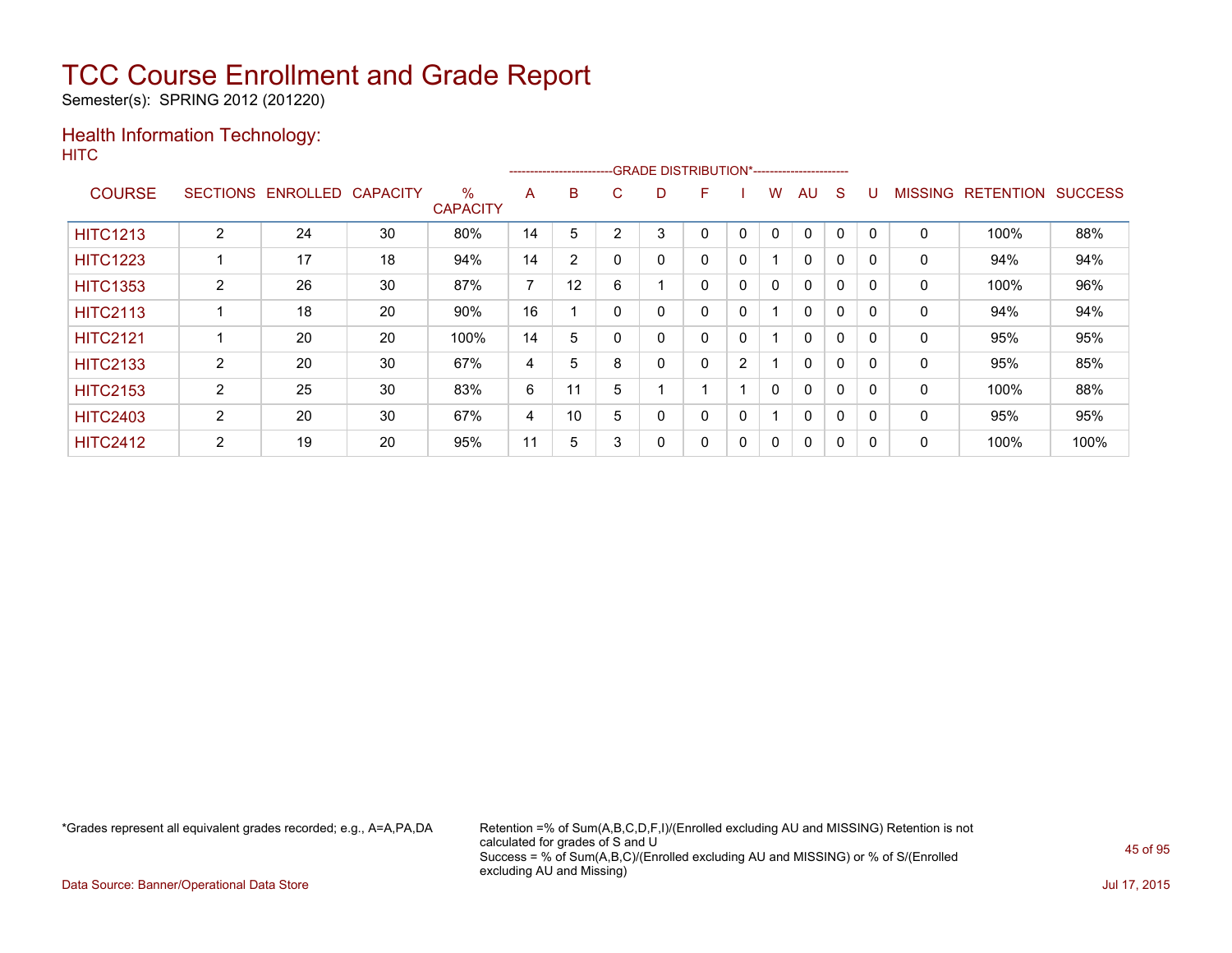Semester(s): SPRING 2012 (201220)

### Horticulture Technology:

**HORT** 

|                 |                 |                |                 |                         |              |                | -------------------------GRADE                DISTRIBUTION*--------------------- |   |                |   |              |              |          |              |                |                  |                |
|-----------------|-----------------|----------------|-----------------|-------------------------|--------------|----------------|----------------------------------------------------------------------------------|---|----------------|---|--------------|--------------|----------|--------------|----------------|------------------|----------------|
| <b>COURSE</b>   | <b>SECTIONS</b> | ENROLLED       | <b>CAPACITY</b> | $\%$<br><b>CAPACITY</b> | A            | B              | С                                                                                | D | F              |   | w            | AU.          | S        |              | <b>MISSING</b> | <b>RETENTION</b> | <b>SUCCESS</b> |
| <b>HORT1021</b> |                 | 10             | 20              | 50%                     | 10           | 0              | ი                                                                                | 0 | 0              | 0 | 0            | $\mathbf{0}$ | 0        | $\Omega$     | $\mathbf 0$    | 100%             | 100%           |
| <b>HORT1091</b> |                 | 10             | 20              | 50%                     | 10           | 0              | 0                                                                                | 0 | 0              | 0 | 0            | 0            | 0        | 0            | 0              | 100%             | 100%           |
| <b>HORT1151</b> |                 | 12             | 20              | 60%                     | 9            | $\overline{2}$ |                                                                                  | 0 | 0              | 0 | 0            | $\mathbf{0}$ | 0        | $\Omega$     | 0              | 100%             | 100%           |
| <b>HORT1233</b> |                 | 10             | 20              | 50%                     | 7            | $\overline{2}$ |                                                                                  | 0 | $\Omega$       | 0 | 0            | 0            | 0        | $\mathbf{0}$ | $\mathbf 0$    | 100%             | 100%           |
| <b>HORT1303</b> | 2               | 22             | 40              | 55%                     | 7            | 7              | $\overline{2}$                                                                   |   | 0              |   | 4            | $\mathbf{0}$ | 0        | 0            | 0              | 82%              | 73%            |
| <b>HORT1353</b> |                 | 9              | 20              | 45%                     | 3            | 3              |                                                                                  | 0 | $\overline{2}$ | 0 | $\mathbf{0}$ | $\mathbf{0}$ | 0        | $\Omega$     | 0              | 100%             | 78%            |
| <b>HORT1381</b> |                 | 10             | 20              | 50%                     | 9            |                | 0                                                                                | 0 | 0              | 0 | 0            | 0            | 0        | $\Omega$     | 0              | 100%             | 100%           |
| <b>HORT2251</b> |                 | 3              | 10              | 30%                     | 1            | 0              | ი                                                                                | 0 | 0              | 2 | 0            | $\Omega$     | 0        | $\Omega$     | 0              | 100%             | 33%            |
| <b>HORT2262</b> |                 | $\overline{2}$ | 5               | 40%                     | $\mathbf{0}$ | $\Omega$       | 0                                                                                | 0 | 0              | 2 | $\mathbf{0}$ | $\mathbf{0}$ | $\Omega$ | $\Omega$     | $\mathbf{0}$   | 100%             | 0%             |
| <b>HORT2363</b> |                 | 9              | 20              | 45%                     | 3            | 4              | 0                                                                                |   | 0              |   | 0            | 0            | 0        | $\mathbf{0}$ | 0              | 100%             | 78%            |
| <b>HORT2483</b> |                 | 13             | 20              | 65%                     | 3            | 3              | 3                                                                                | 0 | 0              | 0 | 4            | $\Omega$     | 0        | $\Omega$     | 0              | 69%              | 69%            |
| <b>HORT2991</b> | 2               | 21             | 40              | 52%                     | 20           | $\mathbf{0}$   | 0                                                                                | 0 | 0              | 0 |              | $\mathbf{0}$ | 0        | $\Omega$     | 0              | 95%              | 95%            |

\*Grades represent all equivalent grades recorded; e.g., A=A,PA,DA Retention =% of Sum(A,B,C,D,F,I)/(Enrolled excluding AU and MISSING) Retention is not calculated for grades of S and U Success = % of Sum(A,B,C)/(Enrolled excluding AU and MISSING) or % of S/(Enrolled excluding AU and Missing)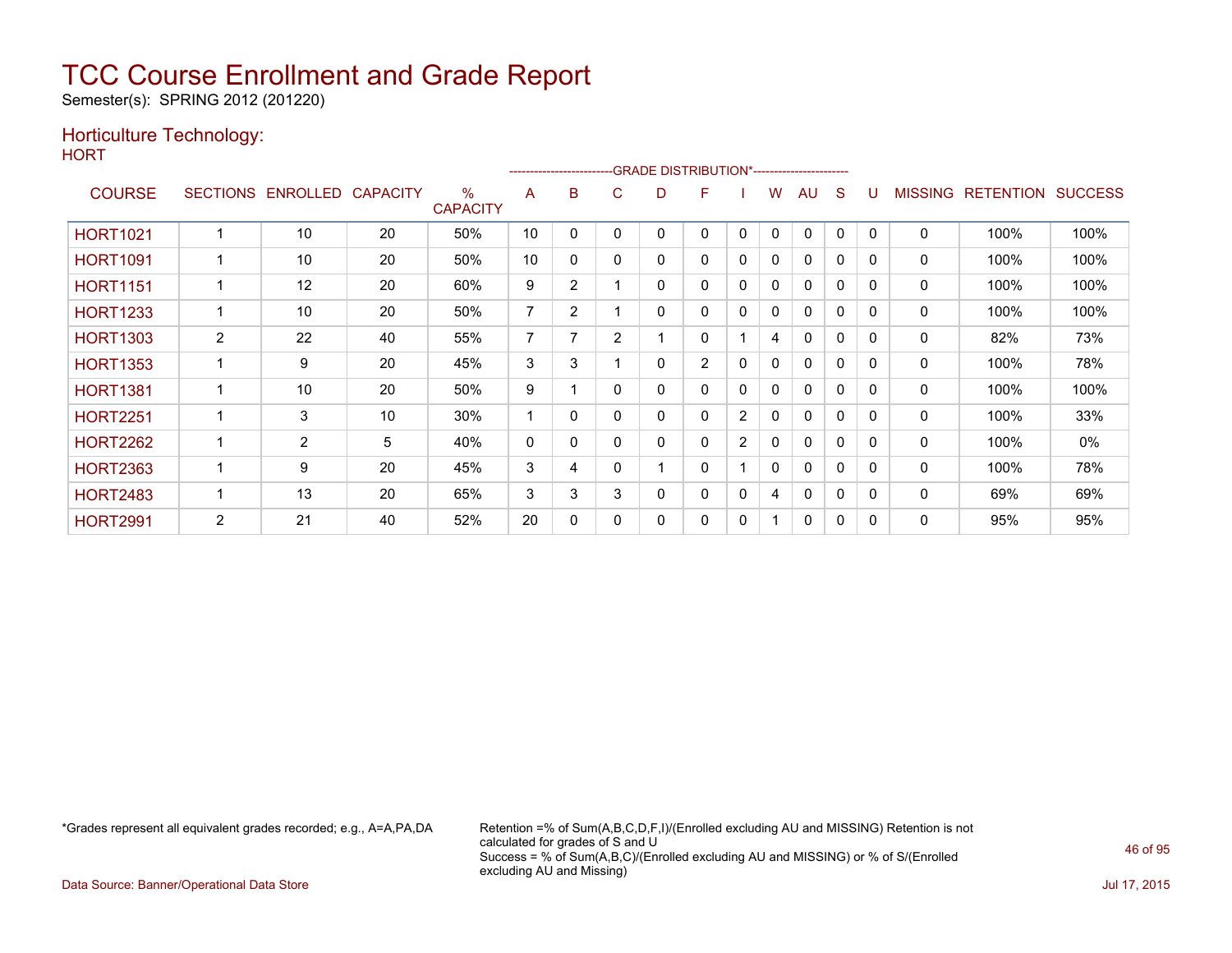Semester(s): SPRING 2012 (201220)

#### Human Resources: **HRES**

|                 |   |                            |    |                      |    | ---------------------- | -GRADE DISTRIBUTION*----------------------- |          |                |          |          |                |                  |                |
|-----------------|---|----------------------------|----|----------------------|----|------------------------|---------------------------------------------|----------|----------------|----------|----------|----------------|------------------|----------------|
| <b>COURSE</b>   |   | SECTIONS ENROLLED CAPACITY |    | %<br><b>CAPACITY</b> | A  | B                      | D                                           | <b>-</b> | w              | AU       | S        | <b>MISSING</b> | <b>RETENTION</b> | <b>SUCCESS</b> |
| <b>HRES1313</b> | ົ | 26                         | 60 | 43%                  | 22 |                        |                                             |          | $\overline{2}$ | $\Omega$ | $\Omega$ | 0              | 92%              | 92%            |
| <b>HRES1343</b> |   | 24                         | 35 | 69%                  | 11 | 11                     |                                             |          | $\Omega$       | 0        | 0        | 0              | 100%             | 96%            |
| <b>HRES2323</b> |   | 22                         | 40 | 55%                  | 20 | 0                      |                                             | 0        | 2              | 0        | 0        | 0              | 91%              | 91%            |
| <b>HRES2333</b> |   | 22                         | 22 | 100%                 | 22 | 0                      |                                             | 0        | $\Omega$       | 0        | 0        | 0              | 100%             | 100%           |
| <b>HRES2353</b> |   | 13                         | 35 | 37%                  | 5  |                        |                                             |          | $\mathbf{0}$   | 0        | 0        | 0              | 100%             | 100%           |

\*Grades represent all equivalent grades recorded; e.g., A=A,PA,DA Retention =% of Sum(A,B,C,D,F,I)/(Enrolled excluding AU and MISSING) Retention is not calculated for grades of S and U Success = % of Sum(A,B,C)/(Enrolled excluding AU and MISSING) or % of S/(Enrolled excluding AU and Missing)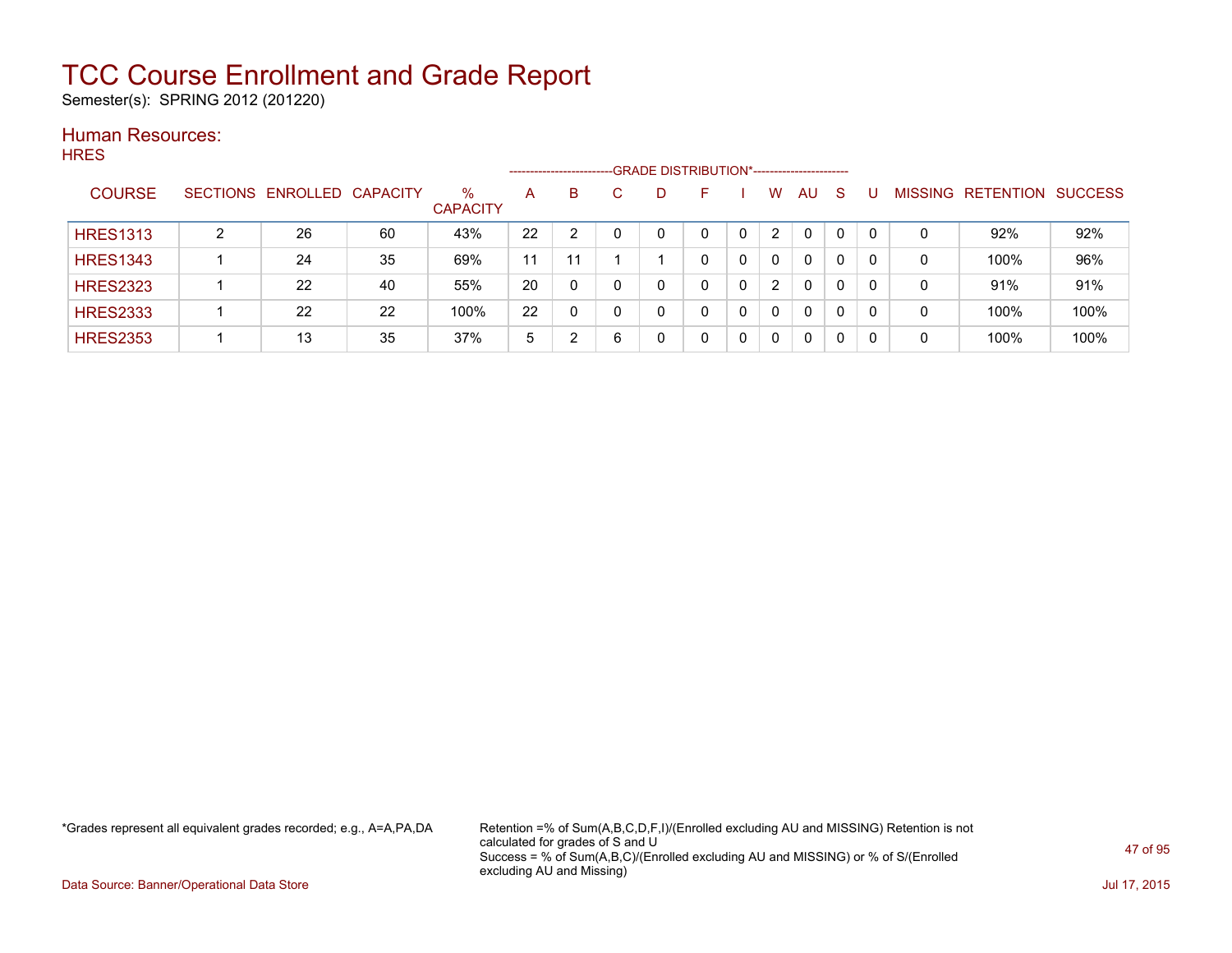Semester(s): SPRING 2012 (201220)

### Human Services:

**HSVC** 

|                 |                         |                   |                 |                         |              | ------------------- |                |                | --GRADE DISTRIBUTION*---------------------- |              |                |              |          |          |                |                          |      |
|-----------------|-------------------------|-------------------|-----------------|-------------------------|--------------|---------------------|----------------|----------------|---------------------------------------------|--------------|----------------|--------------|----------|----------|----------------|--------------------------|------|
| <b>COURSE</b>   |                         | SECTIONS ENROLLED | <b>CAPACITY</b> | $\%$<br><b>CAPACITY</b> | A            | B                   | C              | D              | F                                           |              | W              | AU           | S        |          | <b>MISSING</b> | <b>RETENTION SUCCESS</b> |      |
| <b>HSVC1042</b> | 3                       | 46                | $\mathbf{0}$    |                         | 45           | $\mathbf{0}$        |                | 0              | 0                                           | $\mathbf{0}$ | $\mathbf{0}$   | $\mathbf{0}$ | 0        | $\Omega$ | $\mathbf{0}$   | 100%                     | 100% |
| <b>HSVC1113</b> | 4                       | 75                | 105             | 71%                     | 39           | 16                  |                | 0              | $\overline{7}$                              | 0            | 6              | $\mathbf{0}$ | 0        | 0        | $\mathbf 0$    | 92%                      | 83%  |
| <b>HSVC1213</b> | $\overline{2}$          | 48                | 60              | 80%                     | 30           | 14                  |                | 0              | $\overline{2}$                              | 0            | 1              | $\mathbf{0}$ | $\Omega$ | $\Omega$ | $\mathbf{0}$   | 98%                      | 94%  |
| <b>HSVC1313</b> | $\overline{c}$          | 24                | 60              | 40%                     | 11           | 5                   | 5              | $\overline{2}$ | $\Omega$                                    | 0            | $\mathbf 1$    | $\mathbf{0}$ | $\Omega$ | 0        | 0              | 96%                      | 88%  |
| <b>HSVC1413</b> |                         | 8                 | 20              | 40%                     | 3            | 0                   |                | 1.             | $\mathbf 1$                                 | 0            | $\overline{2}$ | $\mathbf{0}$ | 0        | 0        | 0              | 75%                      | 50%  |
| <b>HSVC1423</b> | 1                       | 9                 | 20              | 45%                     | 2            |                     |                | 0              | 0                                           | 0            | 5              | $\mathbf{0}$ | 0        | 0        | $\mathbf{0}$   | 44%                      | 44%  |
| <b>HSVC1443</b> | 1                       | 1                 | 30              | 3%                      | $\mathbf{0}$ | 1                   | $\Omega$       | 0              | 0                                           | 0            | 0              | 0            | 0        | 0        | 0              | 100%                     | 100% |
| <b>HSVC2023</b> | 3                       | 53                | 85              | 62%                     | 22           | 12                  | 5              | $\overline{2}$ | 6                                           | $\Omega$     | 6              | $\mathbf{0}$ | 0        | $\Omega$ | 0              | 89%                      | 74%  |
| <b>HSVC2053</b> | $\overline{2}$          | 29                | 55              | 53%                     | 22           | 5                   | $\mathbf{0}$   | $\mathbf 1$    | $\mathbf{1}$                                | $\mathbf{0}$ | $\mathbf{0}$   | $\mathbf{0}$ | 0        | 0        | $\mathbf 0$    | 100%                     | 93%  |
| <b>HSVC2113</b> | 4                       | 29                | 40              | 72%                     | 26           | $\overline{2}$      | 0              | 0              | 0                                           | 0            | 1              | $\mathbf{0}$ | $\Omega$ | $\Omega$ | $\mathbf{0}$   | 97%                      | 97%  |
| <b>HSVC2121</b> | $\mathbf 1$             | $\overline{7}$    | 20              | 35%                     | 4            | $\mathbf{0}$        | 0              | 0              | 0                                           | 0            | 3              | 0            | $\Omega$ | 0        | 0              | 57%                      | 57%  |
| <b>HSVC2153</b> | 1                       | $\overline{2}$    | 2               | 100%                    | 2            | $\Omega$            | 0              | 0              | 0                                           | 0            | 0              | $\mathbf{0}$ | 0        | 0        | 0              | 100%                     | 100% |
| <b>HSVC2163</b> | 1                       | $\mathbf{1}$      | 2               | 50%                     | $\mathbf 1$  | 0                   | 0              | 0              | 0                                           | 0            | $\Omega$       | $\mathbf{0}$ | 0        | 0        | $\mathbf{0}$   | 100%                     | 100% |
| <b>HSVC2203</b> | 1                       | $\overline{7}$    | 20              | 35%                     | 6            | 0                   |                | 0              | 0                                           | 0            | 0              | $\Omega$     | 0        | 0        | $\mathbf{0}$   | 100%                     | 100% |
| <b>HSVC2413</b> | 1                       | 3                 | 20              | 15%                     | $\mathbf{0}$ |                     | $\overline{2}$ | 0              | $\Omega$                                    | $\Omega$     | 0              | $\mathbf{0}$ | 0        | $\Omega$ | $\mathbf{0}$   | 100%                     | 100% |
| <b>HSVC2433</b> | $\overline{\mathbf{1}}$ | 5                 | 20              | 25%                     | 4            | 0                   | 0              | 0              | 0                                           | 0            | 1              | $\mathbf{0}$ | 0        | 0        | 0              | 80%                      | 80%  |
| <b>HSVC2513</b> | 1                       | 5                 | 20              | 25%                     | 1            | $\overline{2}$      | $\overline{2}$ | 0              | 0                                           | $\Omega$     | 0              | $\mathbf{0}$ | 0        | $\Omega$ | $\mathbf{0}$   | 100%                     | 100% |
| <b>HSVC2711</b> |                         | 6                 | 20              | 30%                     | 5            | $\mathbf{0}$        | 0              | 0              | 0                                           | 0            | $\mathbf{1}$   | 0            | 0        | 0        | 0              | 83%                      | 83%  |
| <b>HSVC2991</b> |                         | 6                 | 20              | 30%                     | 3            | 0                   | 0              | 0              | 0                                           | 0            | 3              | 0            | 0        | $\Omega$ | $\mathbf{0}$   | 50%                      | 50%  |

\*Grades represent all equivalent grades recorded; e.g., A=A,PA,DA Retention =% of Sum(A,B,C,D,F,I)/(Enrolled excluding AU and MISSING) Retention is not calculated for grades of S and U Success = % of Sum(A,B,C)/(Enrolled excluding AU and MISSING) or % of S/(Enrolled excluding AU and Missing)

Data Source: Banner/Operational Data Store Jul 17, 2015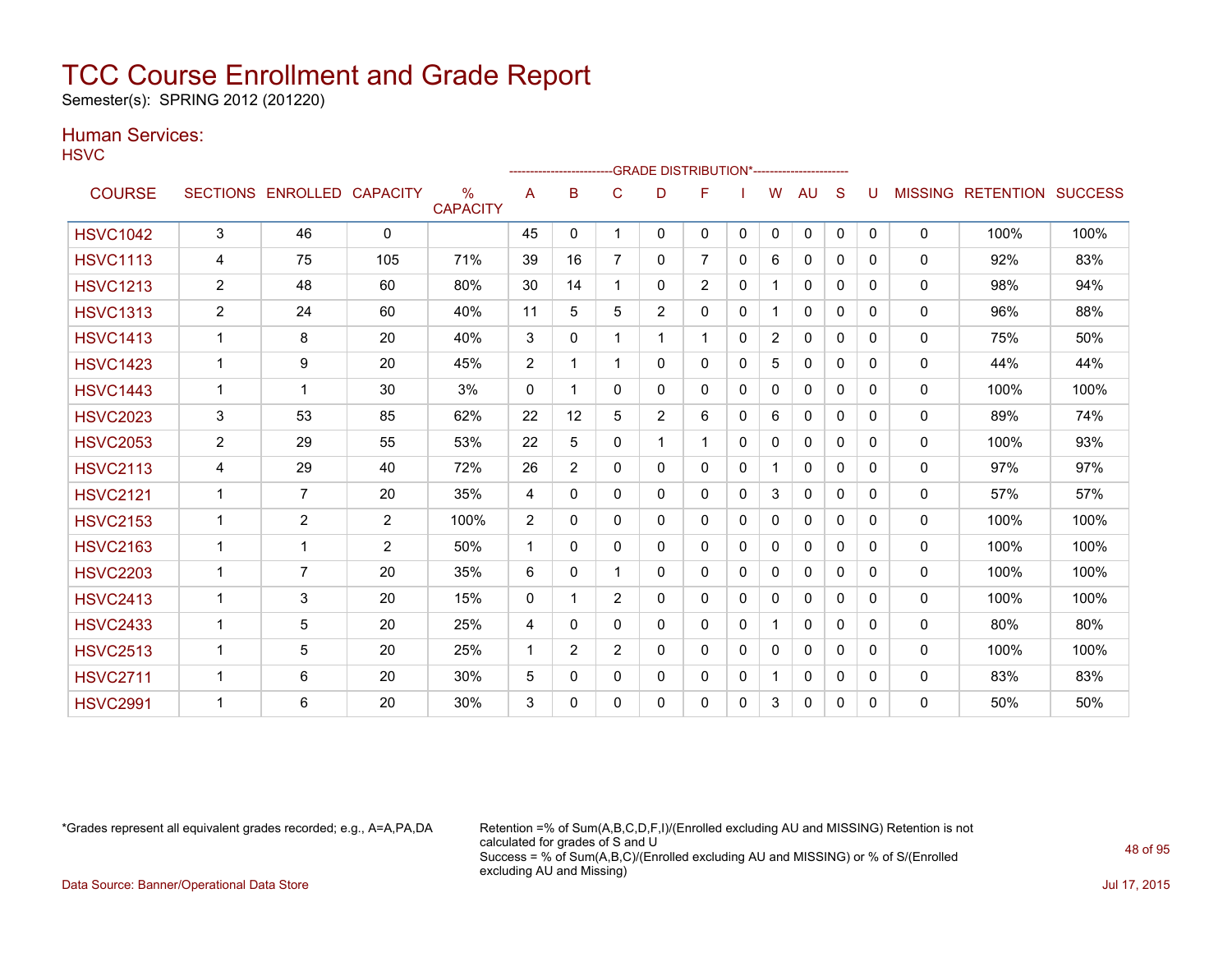Semester(s): SPRING 2012 (201220)

### Humanities: **HUMN**

|                 |                 |                   |       |                      |                |     |             |             | -GRADE DISTRIBUTION*----------------------- |              |     |              |              |          |              |                   |      |
|-----------------|-----------------|-------------------|-------|----------------------|----------------|-----|-------------|-------------|---------------------------------------------|--------------|-----|--------------|--------------|----------|--------------|-------------------|------|
| <b>COURSE</b>   | <b>SECTIONS</b> | ENROLLED CAPACITY |       | %<br><b>CAPACITY</b> | A              | B   | C           | D           | F                                           |              | w   | AU           | S            | U        | MISSING      | RETENTION SUCCESS |      |
| <b>HUMN2113</b> | 47              | 1,097             | 1,335 | 82%                  | 340            | 236 | 184         | 70          | 94                                          | 3            | 169 |              | 0            | 0        | $\Omega$     | 85%               | 69%  |
| <b>HUMN2223</b> | 23              | 507               | 659   | 77%                  | 231            | 104 | 60          | 15          | 42                                          |              | 54  | $\mathbf 0$  | 0            | $\Omega$ | 0            | 89%               | 78%  |
| <b>HUMN2323</b> | $\overline{2}$  | 59                | 60    | 98%                  | 41             | 12  |             | $\Omega$    | 0                                           | $\mathbf{0}$ | 5.  | $\mathbf{0}$ | $\mathbf{0}$ | $\Omega$ | 0            | 92%               | 92%  |
| <b>HUMN2333</b> | 3               | 43                | 70    | 61%                  | 16             | 8   | 3           | $\mathbf 0$ | 12                                          |              | 3   | 0            | $\mathbf{0}$ | $\Omega$ | 0            | 93%               | 63%  |
| <b>HUMN2443</b> | 3               | 140               | 150   | 93%                  | 47             | 32  | 20          | 6           | 15                                          | $\mathbf 0$  | 20  | 0            | 0            | 0        | 0            | 86%               | 71%  |
| <b>HUMN2553</b> |                 | 26                | 30    | 87%                  | $\overline{2}$ | 5   | 2           | 2           | 5                                           | $\Omega$     | 10  | $\Omega$     | 0            | $\Omega$ | 0            | 62%               | 35%  |
| <b>HUMN2613</b> | $\overline{2}$  | 28                | 40    | 70%                  | 6              | 6   | 3           | 3           | 2                                           | $\mathbf{0}$ | 8   | $\Omega$     | $\mathbf{0}$ | $\Omega$ | 0            | 71%               | 54%  |
| <b>HUMN2663</b> | $\overline{2}$  | 99                | 100   | 99%                  | 42             | 11  | 13          | 5           | 17                                          | $\Omega$     | 11  | $\mathbf{0}$ | $\mathbf{0}$ | $\Omega$ | $\mathbf{0}$ | 89%               | 67%  |
| <b>HUMN2773</b> | $\overline{2}$  | 26                | 45    | 58%                  | 15             | 6   | $\mathbf 0$ |             | $\Omega$                                    | $\mathbf{0}$ | 4   | $\Omega$     | $\mathbf{0}$ | $\Omega$ | 0            | 85%               | 81%  |
| <b>HUMN2883</b> | 1               | 11                | 30    | 37%                  | 7              | 0   | 2           | 0           | $\mathbf 0$                                 | $\mathbf{0}$ | 2   | 0            | $\mathbf{0}$ | 0        | 0            | 82%               | 82%  |
| <b>HUMN2993</b> | 1               | 3                 | 5     | 60%                  | 3              | 0   | 0           | 0           | 0                                           | $\Omega$     | 0   | 0            | 0            | 0        | 0            | 100%              | 100% |

\*Grades represent all equivalent grades recorded; e.g., A=A,PA,DA Retention =% of Sum(A,B,C,D,F,I)/(Enrolled excluding AU and MISSING) Retention is not calculated for grades of S and U Success = % of Sum(A,B,C)/(Enrolled excluding AU and MISSING) or % of S/(Enrolled excluding AU and Missing)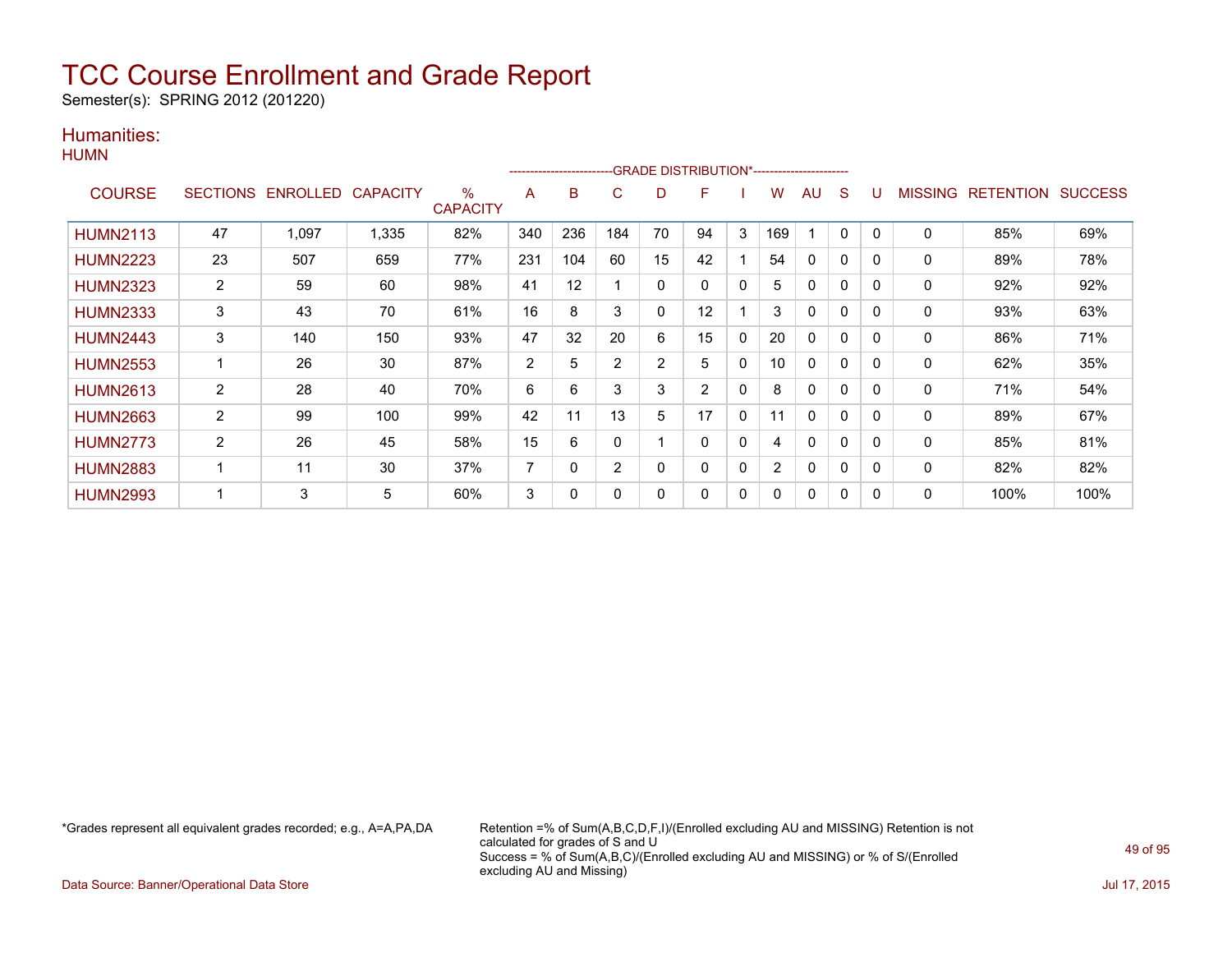Semester(s): SPRING 2012 (201220)

### Interpreter Education:

INED

|                 |                |                   |                 |                      |    |    |                | -------------------------GRADE                DISTRIBUTION*---------------------- |                |              |    |              |              |          |                |                  |                |
|-----------------|----------------|-------------------|-----------------|----------------------|----|----|----------------|-----------------------------------------------------------------------------------|----------------|--------------|----|--------------|--------------|----------|----------------|------------------|----------------|
| <b>COURSE</b>   |                | SECTIONS ENROLLED | <b>CAPACITY</b> | %<br><b>CAPACITY</b> | A  | B  | C              | D                                                                                 | F              |              | w  | AU           | S            |          | <b>MISSING</b> | <b>RETENTION</b> | <b>SUCCESS</b> |
| <b>INED0802</b> |                |                   | 10              | 10%                  |    |    |                | 0                                                                                 | 0              | 0            | 0  | $\Omega$     | 0            |          | 0              | 100%             | 100%           |
| <b>INED1363</b> | 6              | 73                | 90              | 81%                  | 22 | 19 | 11             | 2                                                                                 | 8              | 0            | 11 | $\mathbf{0}$ | $\Omega$     | 0        | 0              | 85%              | 71%            |
| <b>INED1373</b> | 3              | 42                | 45              | 93%                  | 9  | 12 | 12             | $\overline{2}$                                                                    | 3              | $\mathbf{0}$ | 4  | $\mathbf{0}$ | $\Omega$     | $\Omega$ | 0              | 90%              | 79%            |
| <b>INED1413</b> | 2              | 22                | 30              | 73%                  | 6  | 10 | 3              |                                                                                   | $\overline{2}$ | 0            | 0  | $\mathbf{0}$ | $\mathbf{0}$ | $\Omega$ | 0              | 100%             | 86%            |
| <b>INED1423</b> | 2              | 28                | 30              | 93%                  | 8  | 5  | 5              | 5                                                                                 | $\overline{2}$ | 0            | 3  | 0            | 0            | 0        | 0              | 89%              | 64%            |
| <b>INED2233</b> |                | 11                | 15              | 73%                  | 4  | 4  | $\overline{2}$ |                                                                                   | 0              | 0            | 0  | 0            | 0            |          | 0              | 100%             | 91%            |
| <b>INED2403</b> |                | 12                | 15              | 80%                  | 3  | 5  | $\overline{2}$ |                                                                                   | 0              | 0            |    | $\mathbf{0}$ | 0            | $\Omega$ | 0              | 92%              | 83%            |
| <b>INED2414</b> | 2              | 15                | 30              | 50%                  | 5  | 4  | 6              | 0                                                                                 | 0              | 0            | 0  | $\mathbf{0}$ | $\Omega$     |          | 0              | 100%             | 100%           |
| <b>INED2443</b> |                | 8                 | 15              | 53%                  | 4  | 3  |                | 0                                                                                 | 0              | 0            | 0  | $\mathbf{0}$ | $\Omega$     | $\Omega$ | 0              | 100%             | 100%           |
| <b>INED2524</b> | $\overline{2}$ | 18                | 30              | 60%                  | 8  | 3  | 3              | 2                                                                                 |                | $\mathbf{0}$ |    | $\mathbf{0}$ | $\Omega$     | $\Omega$ | $\Omega$       | 94%              | 78%            |
| <b>INED2993</b> | $\overline{2}$ | 7                 | 25              | 28%                  | 5  | 2  |                | 0                                                                                 | 0              | 0            | 0  | $\mathbf{0}$ | 0            |          | 0              | 100%             | 100%           |

\*Grades represent all equivalent grades recorded; e.g., A=A,PA,DA Retention =% of Sum(A,B,C,D,F,I)/(Enrolled excluding AU and MISSING) Retention is not calculated for grades of S and U Success = % of Sum(A,B,C)/(Enrolled excluding AU and MISSING) or % of S/(Enrolled excluding AU and Missing)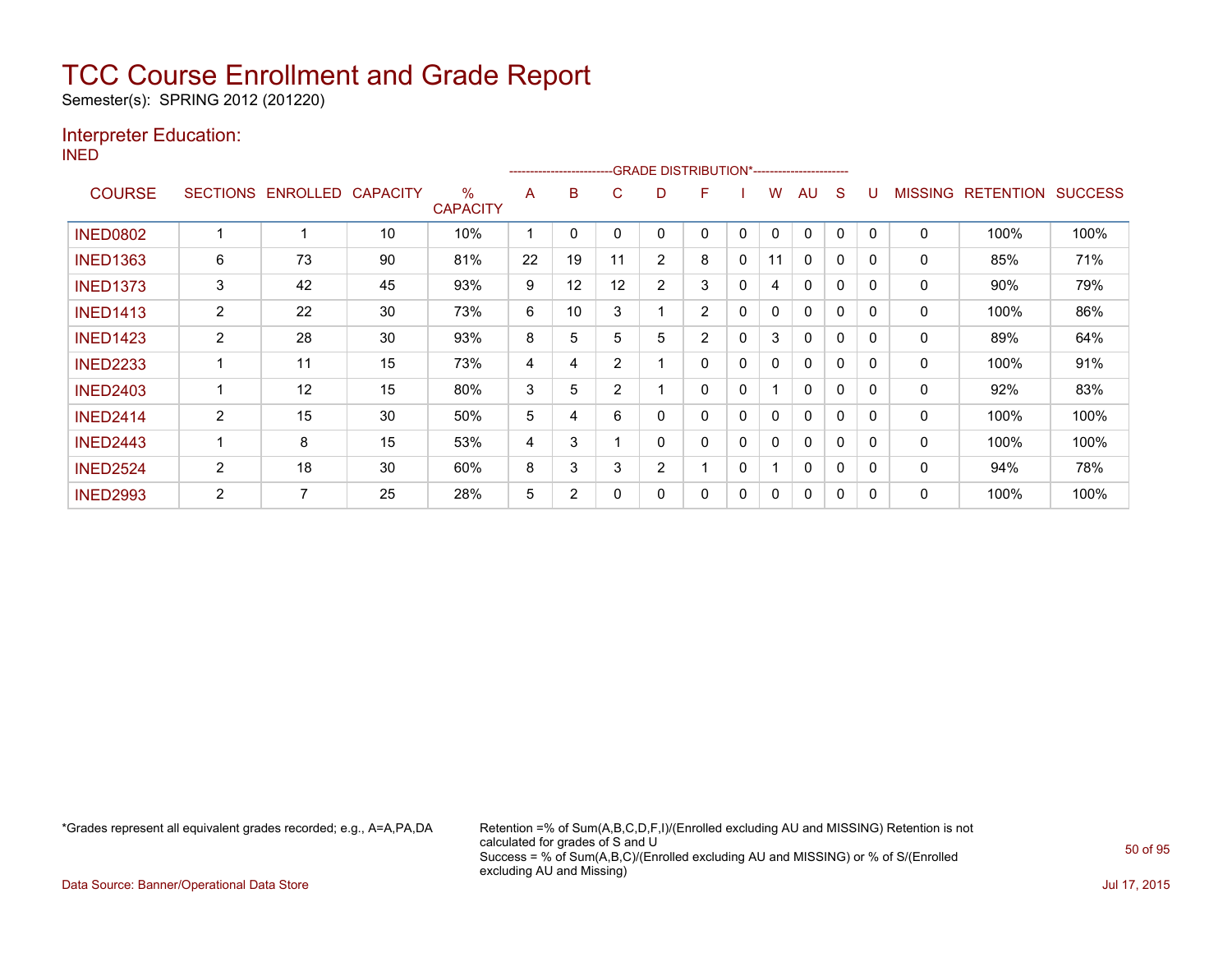Semester(s): SPRING 2012 (201220)

### Interior Design:

INTD

|                 |                |                   |                 |                                  |                |                |   | -------------------------GRADE                DISTRIBUTION*--------------------- |                |              |                |              |              |                |                |                  |                |
|-----------------|----------------|-------------------|-----------------|----------------------------------|----------------|----------------|---|----------------------------------------------------------------------------------|----------------|--------------|----------------|--------------|--------------|----------------|----------------|------------------|----------------|
| <b>COURSE</b>   |                | SECTIONS ENROLLED | <b>CAPACITY</b> | $\frac{0}{0}$<br><b>CAPACITY</b> | A              | в              | C | D                                                                                | F              |              | w              | AU           | S            |                | <b>MISSING</b> | <b>RETENTION</b> | <b>SUCCESS</b> |
| <b>INTD1313</b> | 3              | 31                | 50              | 62%                              | 21             | 4              | 3 | 0                                                                                |                | 0            | $\overline{2}$ | $\mathbf{0}$ | 0            | $\Omega$       | 0              | 94%              | 90%            |
| <b>INTD1353</b> |                | 13                | 15              | 87%                              | 8              | 3              | 0 | 0                                                                                |                | 0            |                | $\mathbf{0}$ | 0            | 0              | 0              | 92%              | 85%            |
| <b>INTD1383</b> |                | 15                | 20              | 75%                              | 8              | 4              | 0 | 0                                                                                | 0              | 0            | 3              | 0            | 0            | $\Omega$       | 0              | 80%              | 80%            |
| <b>INTD1413</b> |                | 20                | 20              | 100%                             | 14             | 2              |   | 0                                                                                | $\overline{2}$ | 0            |                | $\mathbf{0}$ | 0            | $\Omega$       | 0              | 95%              | 85%            |
| <b>INTD1453</b> | $\overline{c}$ | 19                | 30              | 63%                              | 12             | $\overline{2}$ |   | 0                                                                                |                | 0            | 3              | 0            | $\mathbf{0}$ | $\Omega$       | 0              | 84%              | 79%            |
| <b>INTD1463</b> |                | 13                | 15              | 87%                              | 4              | 5              |   | 0                                                                                |                | 0            | $\overline{2}$ | 0            | $\mathbf{0}$ | 0              | 0              | 85%              | 77%            |
| <b>INTD2303</b> |                | 9                 | 15              | 60%                              | $\overline{2}$ | 5              | 2 | 0                                                                                | 0              | 0            | 0              | $\mathbf{0}$ | 0            | $\Omega$       | 0              | 100%             | 100%           |
| <b>INTD2313</b> |                | 14                | 20              | 70%                              | $\overline{7}$ | 6              | 0 | 0                                                                                |                | $\mathbf{0}$ | 0              | $\mathbf{0}$ | 0            | 0              | 0              | 100%             | 93%            |
| <b>INTD2333</b> |                | 17                | 17              | 100%                             | 8              | 7              | 0 | 0                                                                                | 0              | $\mathbf{0}$ | $\overline{2}$ | $\mathbf{0}$ | $\mathbf{0}$ | $\Omega$       | 0              | 88%              | 88%            |
| <b>INTD2343</b> |                | $\overline{2}$    | 30              | 7%                               | $\overline{2}$ | $\Omega$       | 0 | 0                                                                                | 0              | 0            | 0              | 0            | 0            | $\overline{0}$ | 0              | 100%             | 100%           |
| <b>INTD2383</b> |                | 15                | 15              | 100%                             | 12             | $\overline{2}$ |   | 0                                                                                | 0              | 0            |                | $\mathbf{0}$ | $\mathbf{0}$ | $\Omega$       | 0              | 93%              | 93%            |
| <b>INTD2403</b> |                | 4                 | 20              | 20%                              | 4              | 0              | 0 | 0                                                                                | 0              | 0            | 0              | 0            | 0            | $\Omega$       | 0              | 100%             | 100%           |
| <b>INTD2413</b> |                | 10                | 15              | 67%                              | 7              |                | 2 | 0                                                                                | 0              | 0            | 0              | $\mathbf{0}$ | 0            | $\Omega$       | 0              | 100%             | 100%           |

\*Grades represent all equivalent grades recorded; e.g., A=A,PA,DA Retention =% of Sum(A,B,C,D,F,I)/(Enrolled excluding AU and MISSING) Retention is not calculated for grades of S and U Success = % of Sum(A,B,C)/(Enrolled excluding AU and MISSING) or % of S/(Enrolled excluding AU and Missing)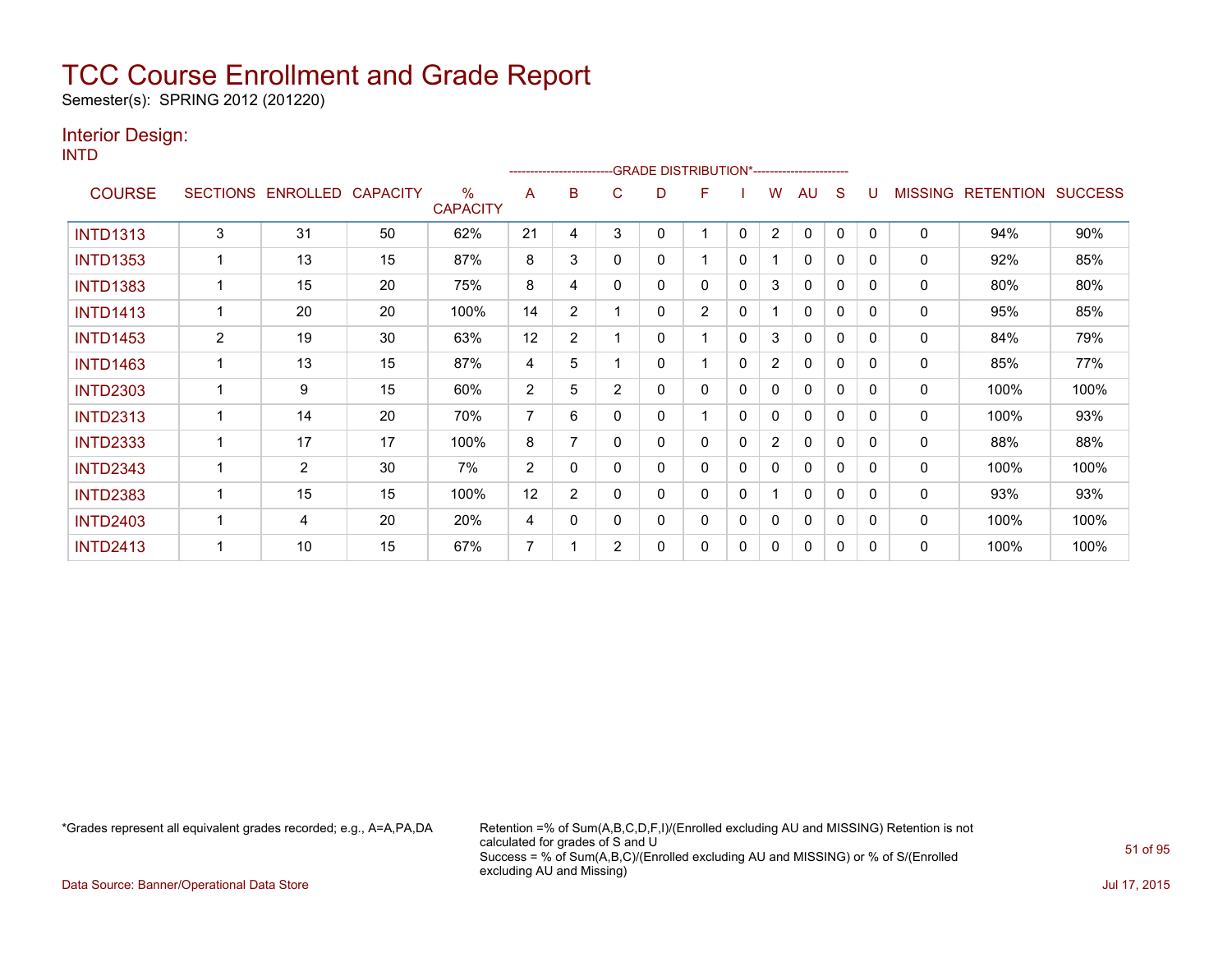Semester(s): SPRING 2012 (201220)

#### Italian: ITAL

| IIAL            |   |                            |    |                         | --------------------- |    | -GRADE DISTRIBUTION*----------------------- |   |   |              |    |    |          |   |                           |      |
|-----------------|---|----------------------------|----|-------------------------|-----------------------|----|---------------------------------------------|---|---|--------------|----|----|----------|---|---------------------------|------|
| <b>COURSE</b>   |   | SECTIONS ENROLLED CAPACITY |    | $\%$<br><b>CAPACITY</b> | A                     | B. | D                                           |   |   | W            | AU | -S | U        |   | MISSING RETENTION SUCCESS |      |
| <b>ITAL1103</b> | ົ | 12                         | 30 | 40%                     | 4                     |    |                                             |   | 0 | 2            |    | 0  |          | 0 | 82%                       | 73%  |
| <b>ITAL1213</b> |   | 15                         | 20 | 75%                     | 8                     |    |                                             | 0 | 0 | $\mathbf{0}$ | 5  | 0  | $\Omega$ | 0 | 100%                      | 100% |
| <b>ITAL2213</b> | ົ | 8                          | 35 | 23%                     | 2                     |    |                                             | 0 | 0 | $\mathbf{0}$ | 5  | 0  | 0        | 0 | 100%                      | 100% |
| <b>ITAL2993</b> |   | 9                          | 20 | 45%                     | 3                     |    |                                             |   | 0 | $\mathbf 0$  | 6  | 0  |          |   | 100%                      | 100% |

\*Grades represent all equivalent grades recorded; e.g., A=A,PA,DA Retention =% of Sum(A,B,C,D,F,I)/(Enrolled excluding AU and MISSING) Retention is not calculated for grades of S and U Success = % of Sum(A,B,C)/(Enrolled excluding AU and MISSING) or % of S/(Enrolled excluding AU and Missing)

Data Source: Banner/Operational Data Store Jul 17, 2015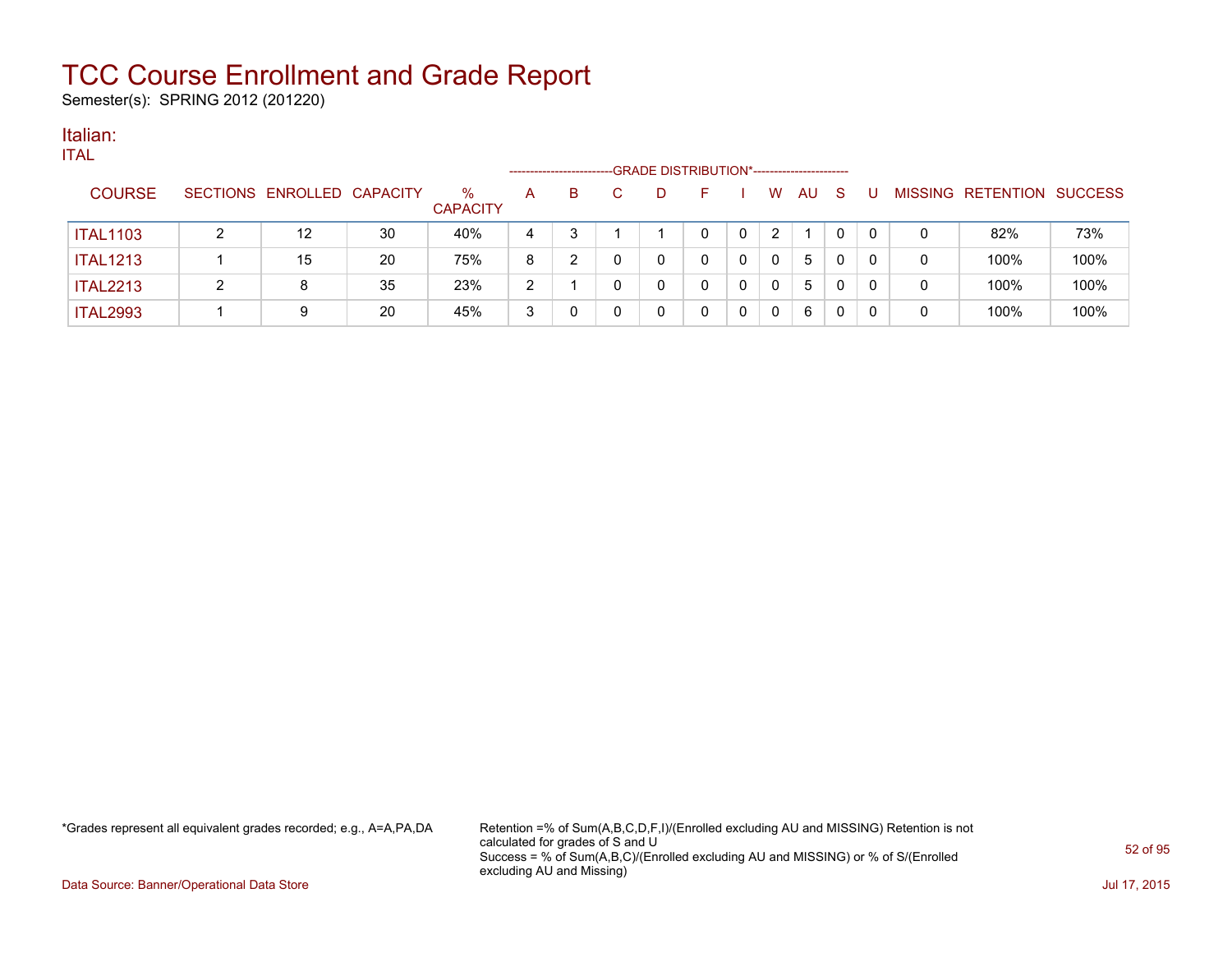Semester(s): SPRING 2012 (201220)

### Information Tech Convergence: **ITCV**

|                 |                            |    |                         |   | ---------------------- |  | -GRADE DISTRIBUTION*----------------------- |             |          |   |  |                           |      |
|-----------------|----------------------------|----|-------------------------|---|------------------------|--|---------------------------------------------|-------------|----------|---|--|---------------------------|------|
| <b>COURSE</b>   | SECTIONS ENROLLED CAPACITY |    | $\%$<br><b>CAPACITY</b> | A | B.                     |  |                                             | W           | AU       | S |  | MISSING RETENTION SUCCESS |      |
| <b>ITCV2023</b> | 15                         | 16 | 94%                     | 8 |                        |  |                                             | $\mathbf 0$ | $\Omega$ |   |  | 100%                      | 80%  |
| <b>ITCV2033</b> | 14                         | 16 | 88%                     | 8 |                        |  |                                             |             | 0        |   |  | 100%                      | 86%  |
| <b>ITCV2293</b> | 11                         | 16 | 69%                     | 6 | 4                      |  |                                             | 0           | 0        |   |  | 100%                      | 100% |

\*Grades represent all equivalent grades recorded; e.g., A=A,PA,DA Retention =% of Sum(A,B,C,D,F,I)/(Enrolled excluding AU and MISSING) Retention is not calculated for grades of S and U Success = % of Sum(A,B,C)/(Enrolled excluding AU and MISSING) or % of S/(Enrolled excluding AU and Missing)

Data Source: Banner/Operational Data Store Jul 17, 2015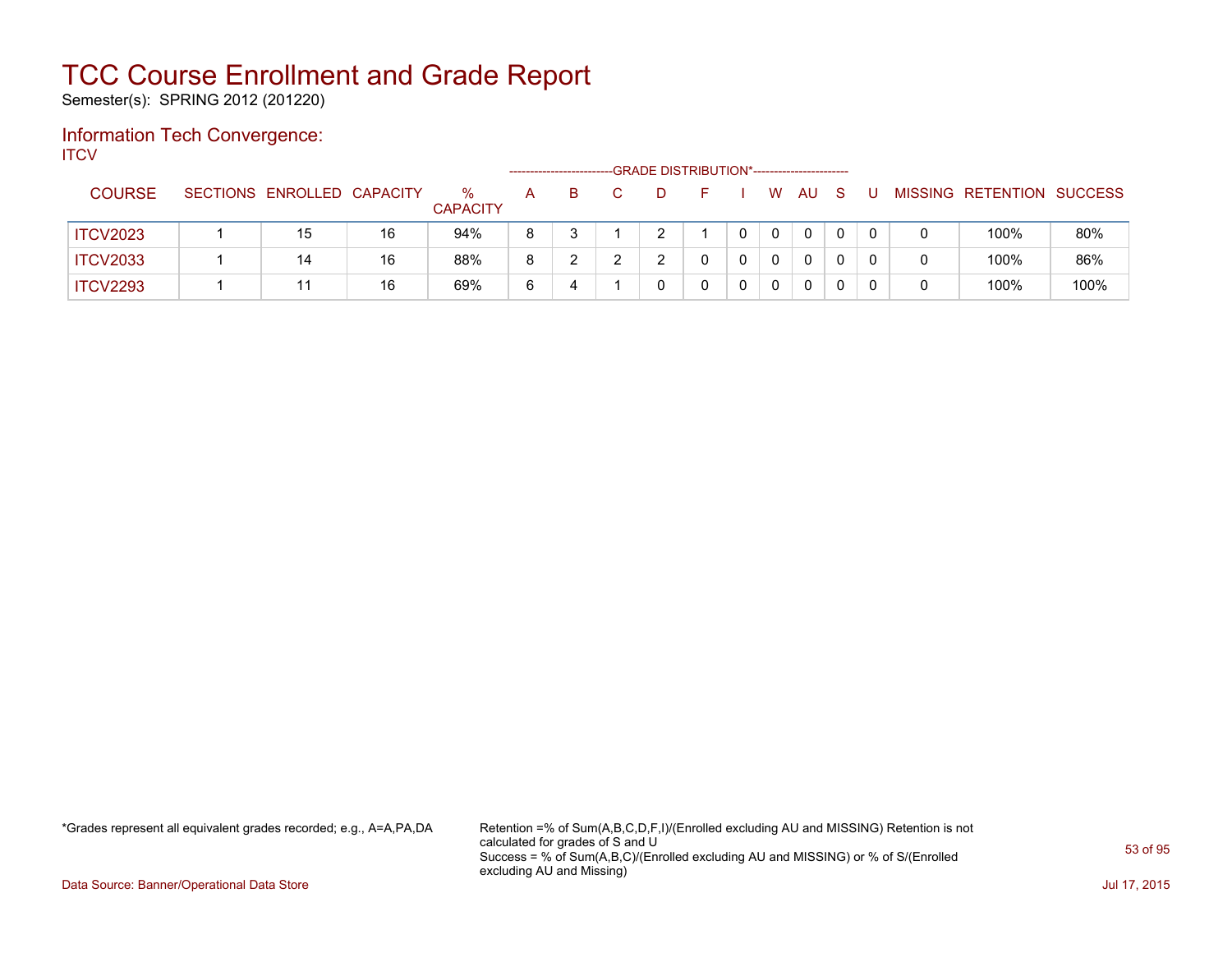Semester(s): SPRING 2012 (201220)

#### Japanese: **JAPN**

|                 |                 |          |                 |                         |    | ---------------------- |   |   |   |   |   |              |   |              |             |                  |                |
|-----------------|-----------------|----------|-----------------|-------------------------|----|------------------------|---|---|---|---|---|--------------|---|--------------|-------------|------------------|----------------|
| <b>COURSE</b>   | <b>SECTIONS</b> | ENROLLED | <b>CAPACITY</b> | $\%$<br><b>CAPACITY</b> | A  | B                      |   |   | F |   | w | AU           | S |              | MISSING     | <b>RETENTION</b> | <b>SUCCESS</b> |
| <b>JAPN1103</b> |                 | 32       | 40              | 80%                     | 15 | 5                      | 3 |   | 3 |   | 5 | $\mathbf{0}$ | 0 | 0            | C           | 84%              | 72%            |
| <b>JAPN1213</b> |                 | 28       | 45              | 62%                     | 13 | 8                      |   | 3 | ົ |   |   | 0            | 0 | 0            | $\mathbf 0$ | 96%              | 75%            |
| <b>JAPN1413</b> |                 | 10       | 20              | 50%                     | 3  | 3                      |   | ົ |   | 0 |   | 0            | 0 | 0            | 0           | 90%              | 70%            |
| <b>JAPN2033</b> |                 | 8        | 20              | 40%                     | 4  | 3                      |   | 0 | 0 | 0 | 0 | 0            | 0 | $\mathbf{0}$ | $\mathbf 0$ | 100%             | 100%           |
| <b>JAPN2113</b> |                 | 11       | 20              | 55%                     | 4  | ົ                      | 5 |   | 0 |   | 0 | 0            | 0 | 0            | 0           | 100%             | 100%           |
| <b>JAPN2991</b> |                 |          |                 | 100%                    |    | 0                      |   |   | 0 |   |   | 0            | 0 | 0            | 0           | 100%             | 100%           |

\*Grades represent all equivalent grades recorded; e.g., A=A,PA,DA Retention =% of Sum(A,B,C,D,F,I)/(Enrolled excluding AU and MISSING) Retention is not calculated for grades of S and U Success = % of Sum(A,B,C)/(Enrolled excluding AU and MISSING) or % of S/(Enrolled excluding AU and Missing)

Data Source: Banner/Operational Data Store Jul 17, 2015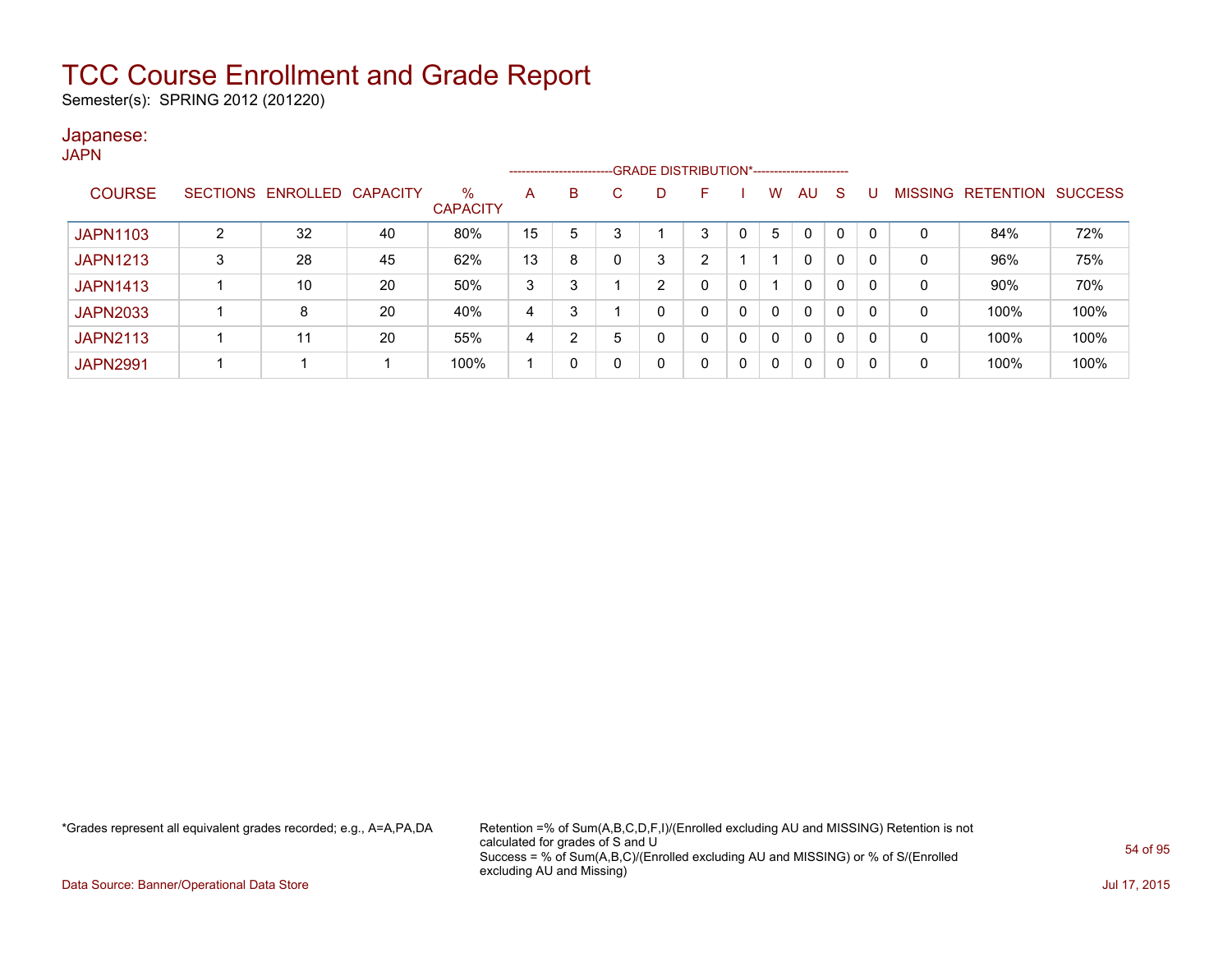Semester(s): SPRING 2012 (201220)

### Journalism Mass Communications: JRMC

|                 |                |                   |                 |                                  |                 | -------------------------GRADE                DISTRIBUTION*--------------------- |                |                |                |              |                |              |              |              |                |                          |      |
|-----------------|----------------|-------------------|-----------------|----------------------------------|-----------------|----------------------------------------------------------------------------------|----------------|----------------|----------------|--------------|----------------|--------------|--------------|--------------|----------------|--------------------------|------|
| <b>COURSE</b>   |                | SECTIONS ENROLLED | <b>CAPACITY</b> | $\frac{0}{0}$<br><b>CAPACITY</b> | A               | B                                                                                | C              | D              | F              |              | W              | AU           | S            | U            | <b>MISSING</b> | <b>RETENTION SUCCESS</b> |      |
| <b>JRMC1013</b> | 4              | 53                | 70              | 76%                              | 24              | 15                                                                               | 3              | 0              | 4              |              | 6              | $\mathbf{0}$ | $\mathbf{0}$ | $\Omega$     | $\mathbf{0}$   | 89%                      | 79%  |
| <b>JRMC1103</b> | 2              | 19                | 30              | 63%                              | $\overline{7}$  | 3                                                                                |                | $\overline{2}$ | 3              |              | 2              | $\mathbf{0}$ | $\Omega$     | $\Omega$     | 0              | 89%                      | 58%  |
| <b>JRMC1113</b> | 2              | 28                | 28              | 100%                             | 8               | 12                                                                               | 3              | 0              | 0              |              | 4              | 0            | $\Omega$     | $\Omega$     | 0              | 86%                      | 82%  |
| <b>JRMC1123</b> | $\mathbf{1}$   | 12                | 14              | 86%                              | 8               | 3                                                                                | 0              | 0              | 0              | $\mathbf{0}$ |                | 0            | $\Omega$     | 0            | 0              | 92%                      | 92%  |
| <b>JRMC2013</b> | 2              | 14                | 29              | 48%                              | $5\phantom{.0}$ | 3                                                                                | $\overline{2}$ |                | 0              |              | $\overline{2}$ | $\mathbf{0}$ | $\mathbf{0}$ | 0            | 0              | 86%                      | 71%  |
| <b>JRMC2143</b> | $\mathbf{1}$   | 12                | 14              | 86%                              | 8               | 1                                                                                | 0              | 1              | 0              | $\mathbf{0}$ | $\overline{2}$ | 0            | $\mathbf{0}$ | $\Omega$     | 0              | 83%                      | 75%  |
| <b>JRMC2173</b> | $\mathbf{1}$   | 16                | 15              | 107%                             | 11              | $\overline{2}$                                                                   | 0              | 0              | 1              | $\mathbf{0}$ | $\overline{2}$ | $\mathbf{0}$ | $\Omega$     | 0            | 0              | 88%                      | 81%  |
| <b>JRMC2183</b> |                | 9                 | 15              | 60%                              | 3               | 3                                                                                | 3              | 0              | 0              | $\mathbf{0}$ | $\mathbf{0}$   | $\Omega$     | $\mathbf{0}$ | 0            | 0              | 100%                     | 100% |
| <b>JRMC2263</b> | 1              | 6                 | 6               | 100%                             | 6               | 0                                                                                | 0              | 0              | 0              | $\mathbf{0}$ | $\Omega$       | $\mathbf{0}$ | $\Omega$     | 0            | 0              | 100%                     | 100% |
| <b>JRMC2273</b> | 1              | 3                 | 6               | 50%                              | 3               | $\mathbf{0}$                                                                     | 0              | 0              | 0              | $\mathbf{0}$ | 0              | $\mathbf{0}$ | $\Omega$     | 0            | 0              | 100%                     | 100% |
| <b>JRMC2373</b> | $\mathbf 1$    | 5                 | 14              | 36%                              | 2               |                                                                                  |                | 0              | 0              | $\mathbf{0}$ |                | 0            | $\Omega$     | 0            | $\mathbf{0}$   | 80%                      | 80%  |
| <b>JRMC2513</b> | $\mathbf 1$    | 6                 | 20              | 30%                              | 4               | 0                                                                                | 0              | 0              | 0              | 0            | 2              | $\mathbf{0}$ | $\Omega$     | <sup>0</sup> | $\mathbf{0}$   | 67%                      | 67%  |
| <b>JRMC2523</b> | $\mathbf{1}$   | 5                 | 20              | 25%                              | 4               |                                                                                  | 0              | 0              | 0              | 0            | 0              | $\mathbf{0}$ | 0            | 0            | $\mathbf{0}$   | 100%                     | 100% |
| <b>JRMC2573</b> | $\overline{2}$ | 13                | 14              | 93%                              | 7               | 3                                                                                |                | 0              | $\overline{2}$ | 0            | 0              | 0            | 0            | $\Omega$     | 0              | 100%                     | 85%  |
| <b>JRMC2613</b> | 1              | 4                 | 8               | 50%                              | $\overline{2}$  | 1                                                                                | 0              | 0              | 1              | $\Omega$     | 0              | 0            | 0            | $\Omega$     | 0              | 100%                     | 75%  |
| <b>JRMC2853</b> | 3              | 9                 | 12              | 75%                              | $5\phantom{.0}$ | 1                                                                                |                | 0              | 0              | $\mathbf{0}$ | $\overline{2}$ | 0            | 0            | 0            | 0              | 78%                      | 78%  |
| <b>JRMC2973</b> | 1              | 1                 | $\mathbf{0}$    |                                  | 1               | 0                                                                                | 0              | 0              | 0              | 0            | 0              | 0            | 0            | 0            | 0              | 100%                     | 100% |

\*Grades represent all equivalent grades recorded; e.g., A=A,PA,DA Retention =% of Sum(A,B,C,D,F,I)/(Enrolled excluding AU and MISSING) Retention is not calculated for grades of S and U Success = % of Sum(A,B,C)/(Enrolled excluding AU and MISSING) or % of S/(Enrolled excluding AU and Missing)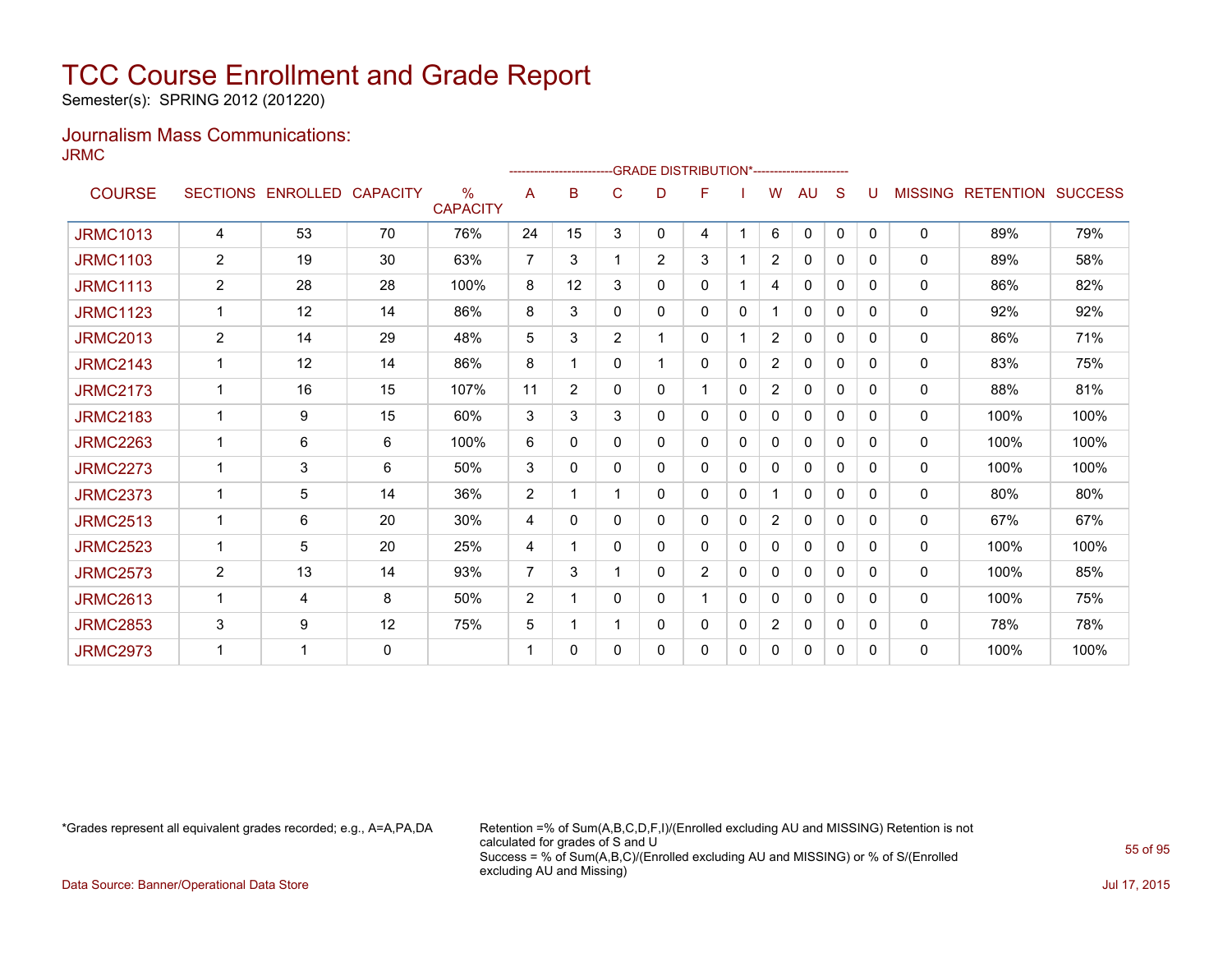Semester(s): SPRING 2012 (201220)

### Latin:

| <b>LATN</b>     |                            |    |                         |   |    |              |                                              |              |              |   |          |          |                           |     |
|-----------------|----------------------------|----|-------------------------|---|----|--------------|----------------------------------------------|--------------|--------------|---|----------|----------|---------------------------|-----|
|                 |                            |    |                         |   |    |              | --GRADE DISTRIBUTION*----------------------- |              |              |   |          |          |                           |     |
| <b>COURSE</b>   | SECTIONS ENROLLED CAPACITY |    | $\%$<br><b>CAPACITY</b> | A | B. | $\mathbf{C}$ | D.                                           | - F -        |              |   | W AU S U |          | MISSING RETENTION SUCCESS |     |
| <b>LATN1103</b> | 20                         | 20 | 100%                    |   | 4  |              | $\Omega$                                     | $\mathbf{0}$ | $\mathbf{0}$ | 5 |          | $\Omega$ | 75%                       | 75% |
| LATN1313        |                            | 20 | 30%                     | 4 |    |              |                                              |              | 0            |   |          |          | 80%                       | 80% |

\*Grades represent all equivalent grades recorded; e.g., A=A,PA,DA Retention =% of Sum(A,B,C,D,F,I)/(Enrolled excluding AU and MISSING) Retention is not calculated for grades of S and U Success = % of Sum(A,B,C)/(Enrolled excluding AU and MISSING) or % of S/(Enrolled excluding AU and Missing)

Data Source: Banner/Operational Data Store Jul 17, 2015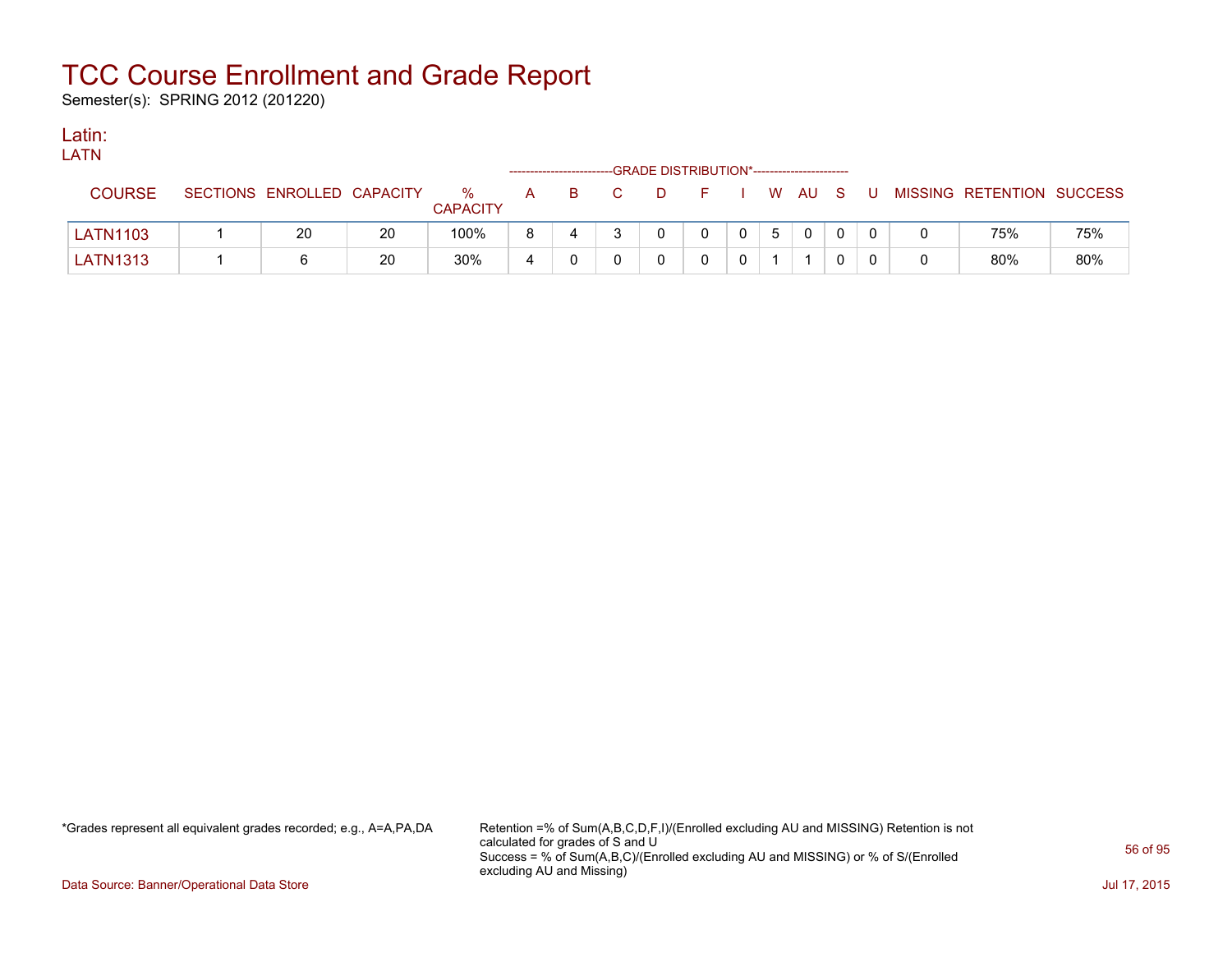Semester(s): SPRING 2012 (201220)

### Mathematics:

|                 |                |                            |       |                         |                |     |          |              | --GRADE DISTRIBUTION*----------------------- |              |     |              |              |              |              |                                  |      |
|-----------------|----------------|----------------------------|-------|-------------------------|----------------|-----|----------|--------------|----------------------------------------------|--------------|-----|--------------|--------------|--------------|--------------|----------------------------------|------|
| <b>COURSE</b>   |                | SECTIONS ENROLLED CAPACITY |       | $\%$<br><b>CAPACITY</b> | A              | B   | C        | D            | F                                            |              | W   | AU           | S            | U            |              | <b>MISSING RETENTION SUCCESS</b> |      |
| <b>MATH0003</b> | 47             | 743                        | 1,021 | 73%                     | 146            | 109 | 107      | 55           | 188                                          |              | 136 | 1            | $\Omega$     | $\mathbf{0}$ | $\Omega$     | 82%                              | 49%  |
| <b>MATH0013</b> | 55             | 847                        | 1.160 | 73%                     | 141            | 143 | 146      | 61           | 202                                          | $\mathbf{0}$ | 151 | 3            | $\Omega$     | 0            | $\mathbf{0}$ | 82%                              | 51%  |
| <b>MATH0055</b> | 17             | 244                        | 360   | 68%                     | 50             | 43  | 41       | 14           | 45                                           | 3            | 48  | $\mathbf{0}$ | $\Omega$     | $\Omega$     | $\mathbf{0}$ | 80%                              | 55%  |
| <b>MATH0105</b> | 27             | 531                        | 581   | 91%                     | 84             | 82  | 88       | 38           | 104                                          | $\mathbf{0}$ | 135 | $\mathbf{0}$ | $\mathbf{0}$ | 0            | $\mathbf{0}$ | 75%                              | 48%  |
| <b>MATH0123</b> | 57             | 1.018                      | 1,176 | 87%                     | 188            | 220 | 181      | 93           | 167                                          | $\mathbf{0}$ | 166 | 3            | $\Omega$     | 0            | 0            | 84%                              | 58%  |
| <b>MATH1454</b> | $\overline{2}$ | 26                         | 40    | 65%                     | $\overline{7}$ | 8   | 2        | -1           | 4                                            | $\mathbf{0}$ | 3   | 1            | $\Omega$     | 0            | $\mathbf{0}$ | 88%                              | 68%  |
| <b>MATH1473</b> | 10             | 148                        | 248   | 60%                     | 30             | 26  | 25       | 14           | 27                                           | $\mathbf{0}$ | 25  | 1            | $\Omega$     | 0            | $\mathbf{0}$ | 83%                              | 55%  |
| <b>MATH1513</b> | 80             | 1.734                      | 2,123 | 82%                     | 380            | 426 | 346      | 126          | 187                                          | 5            | 259 | 5            | $\Omega$     | $\Omega$     | 0            | 85%                              | 67%  |
| <b>MATH1613</b> | 14             | 265                        | 381   | 70%                     | 63             | 61  | 45       | 14           | 23                                           | $\mathbf{0}$ | 58  | 1            | $\Omega$     | $\Omega$     | $\mathbf{0}$ | 78%                              | 64%  |
| <b>MATH1715</b> | 4              | 70                         | 120   | 58%                     | 13             | 23  | 4        | 4            | 5                                            | $\mathbf{0}$ | 21  | 0            | 0            | 0            | $\mathbf{0}$ | 70%                              | 57%  |
| <b>MATH2114</b> | 13             | 211                        | 292   | 72%                     | 50             | 40  | 32       | 18           | 24                                           | $\mathbf 1$  | 45  | 1            | $\Omega$     | $\Omega$     | 0            | 79%                              | 58%  |
| <b>MATH2124</b> | 8              | 135                        | 172   | 78%                     | 37             | 37  | 18       | 4            | 3                                            | $\mathbf{0}$ | 36  | $\Omega$     | $\Omega$     | $\Omega$     | 0            | 73%                              | 68%  |
| <b>MATH2134</b> | $\overline{7}$ | 94                         | 149   | 63%                     | 31             | 14  | 12       | 9            | 9                                            | $\mathbf{0}$ | 19  | $\Omega$     | $\Omega$     | 0            | $\mathbf{0}$ | 80%                              | 61%  |
| <b>MATH2193</b> | 24             | 616                        | 712   | 87%                     | 192            | 118 | 77       | 44           | 74                                           | 3            | 108 | $\mathbf{0}$ | $\Omega$     | 0            | 0            | 82%                              | 63%  |
| <b>MATH2423</b> | $\overline{2}$ | 24                         | 40    | 60%                     | 9              | 7   | 4        | 2            |                                              | $\mathbf 0$  |     | $\mathbf{0}$ | $\Omega$     | $\Omega$     | 0            | 96%                              | 83%  |
| <b>MATH2513</b> | 3              | 20                         | 68    | 29%                     | 6              | 6   | $\Omega$ | $\Omega$     | 3                                            | $\mathbf{1}$ | 4   | $\mathbf{0}$ | $\Omega$     | $\Omega$     | 0            | 80%                              | 60%  |
| <b>MATH2523</b> | 9              | 222                        | 288   | 77%                     | 45             | 39  | 35       | 16           | 27                                           | $\mathbf{0}$ | 59  | 1            | $\Omega$     | 0            | $\Omega$     | 73%                              | 54%  |
| <b>MATH2553</b> | $\overline{2}$ | 23                         | 40    | 58%                     | 8              | 1   | 2        | -1           | 4                                            | $\mathbf{0}$ |     | 0            | $\Omega$     | $\Omega$     | 0            | 70%                              | 48%  |
| <b>MATH2593</b> | 1              | 2                          | 20    | 10%                     | 1              | 1   | $\Omega$ | $\mathbf{0}$ | $\Omega$                                     | $\mathbf{0}$ | 0   | $\mathbf{0}$ | $\Omega$     | $\Omega$     | 0            | 100%                             | 100% |
| <b>MATH2613</b> | 5              | 82                         | 118   | 69%                     | 32             | 14  | 13       | -1           | 3                                            | $\mathbf{0}$ | 19  | 0            | $\Omega$     | $\Omega$     | 0            | 77%                              | 72%  |

\*Grades represent all equivalent grades recorded; e.g., A=A,PA,DA Retention =% of Sum(A,B,C,D,F,I)/(Enrolled excluding AU and MISSING) Retention is not calculated for grades of S and U Success = % of Sum(A,B,C)/(Enrolled excluding AU and MISSING) or % of S/(Enrolled excluding AU and Missing) Data Source: Banner/Operational Data Store Jul 17, 2015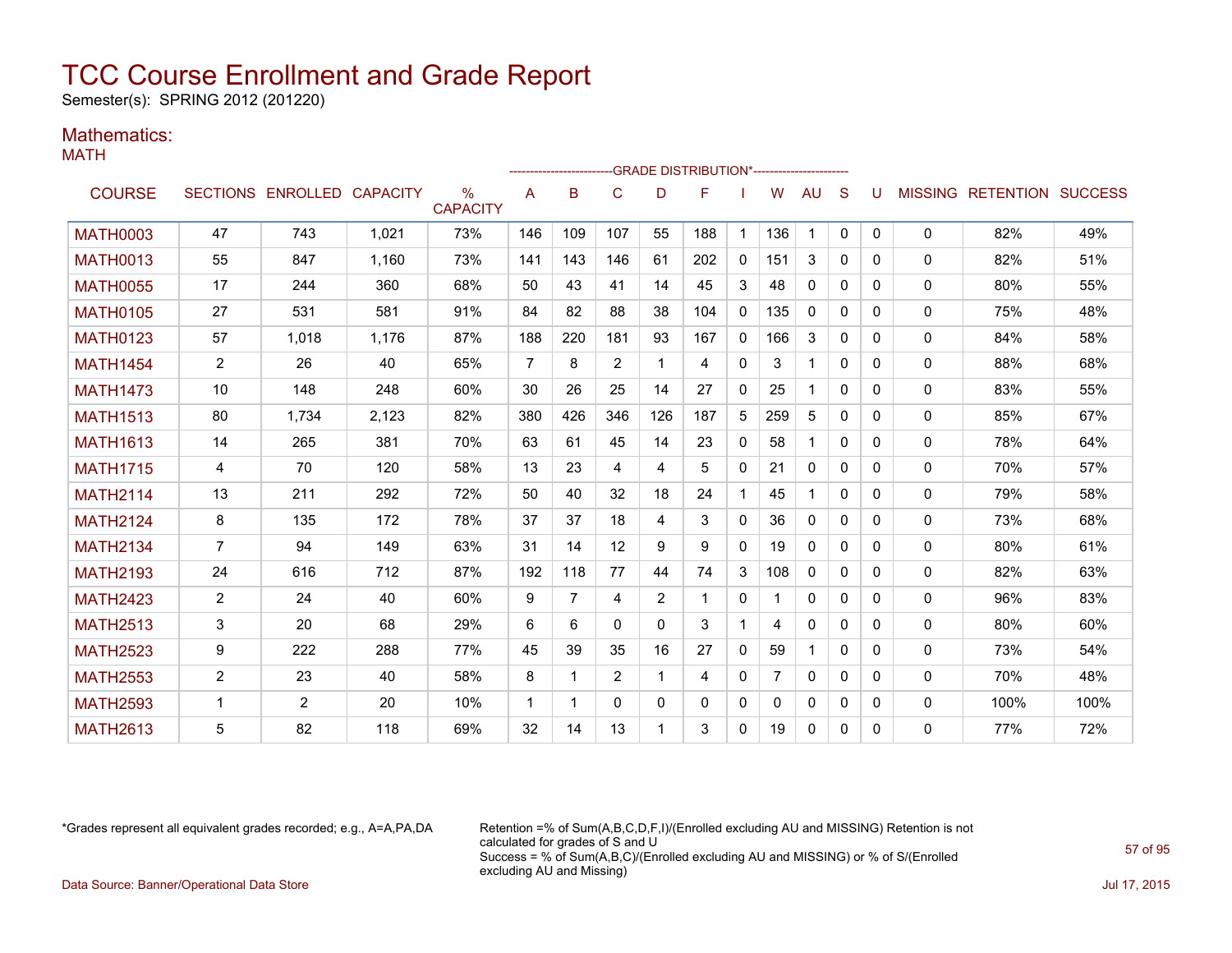Semester(s): SPRING 2012 (201220)

### Medical Assistant:

MDAS

|                 |                            |    |                         |   | --------------------- |    | -GRADE DISTRIBUTION*---------------------- |   |          |              |          |          |                |                          |      |
|-----------------|----------------------------|----|-------------------------|---|-----------------------|----|--------------------------------------------|---|----------|--------------|----------|----------|----------------|--------------------------|------|
| <b>COURSE</b>   | SECTIONS ENROLLED CAPACITY |    | $\%$<br><b>CAPACITY</b> | A | B                     | D. | F                                          |   | W        | AU           | <b>S</b> |          | <b>MISSING</b> | <b>RETENTION SUCCESS</b> |      |
| <b>MDAS1343</b> | 12                         | 0  |                         |   | 4                     |    | 0                                          |   | $\Omega$ | $\mathbf{0}$ | 0        | $\Omega$ | 0              | 100%                     | 100% |
| <b>MDAS2243</b> | 9                          | 10 | 90%                     | 6 |                       |    |                                            | 0 | 0        | $\Omega$     | 0        |          | 0              | 100%                     | 100% |
| <b>MDAS2336</b> | 2                          | 5  | 40%                     |   |                       |    |                                            |   | 0        | 0            | 0        |          | 0              | 100%                     | 100% |
| <b>MDAS2346</b> | 10                         | 10 | 100%                    | 8 | 0                     |    | 0                                          | 0 | 0        | $\Omega$     | 0        |          | 0              | 100%                     | 100% |
| <b>MDAS2393</b> | 9                          | 10 | 90%                     | 4 | 5                     |    | 0                                          |   | 0        | 0            | 0        |          | 0              | 100%                     | 100% |

\*Grades represent all equivalent grades recorded; e.g., A=A,PA,DA Retention =% of Sum(A,B,C,D,F,I)/(Enrolled excluding AU and MISSING) Retention is not calculated for grades of S and U Success = % of Sum(A,B,C)/(Enrolled excluding AU and MISSING) or % of S/(Enrolled excluding AU and Missing)

Data Source: Banner/Operational Data Store Jul 17, 2015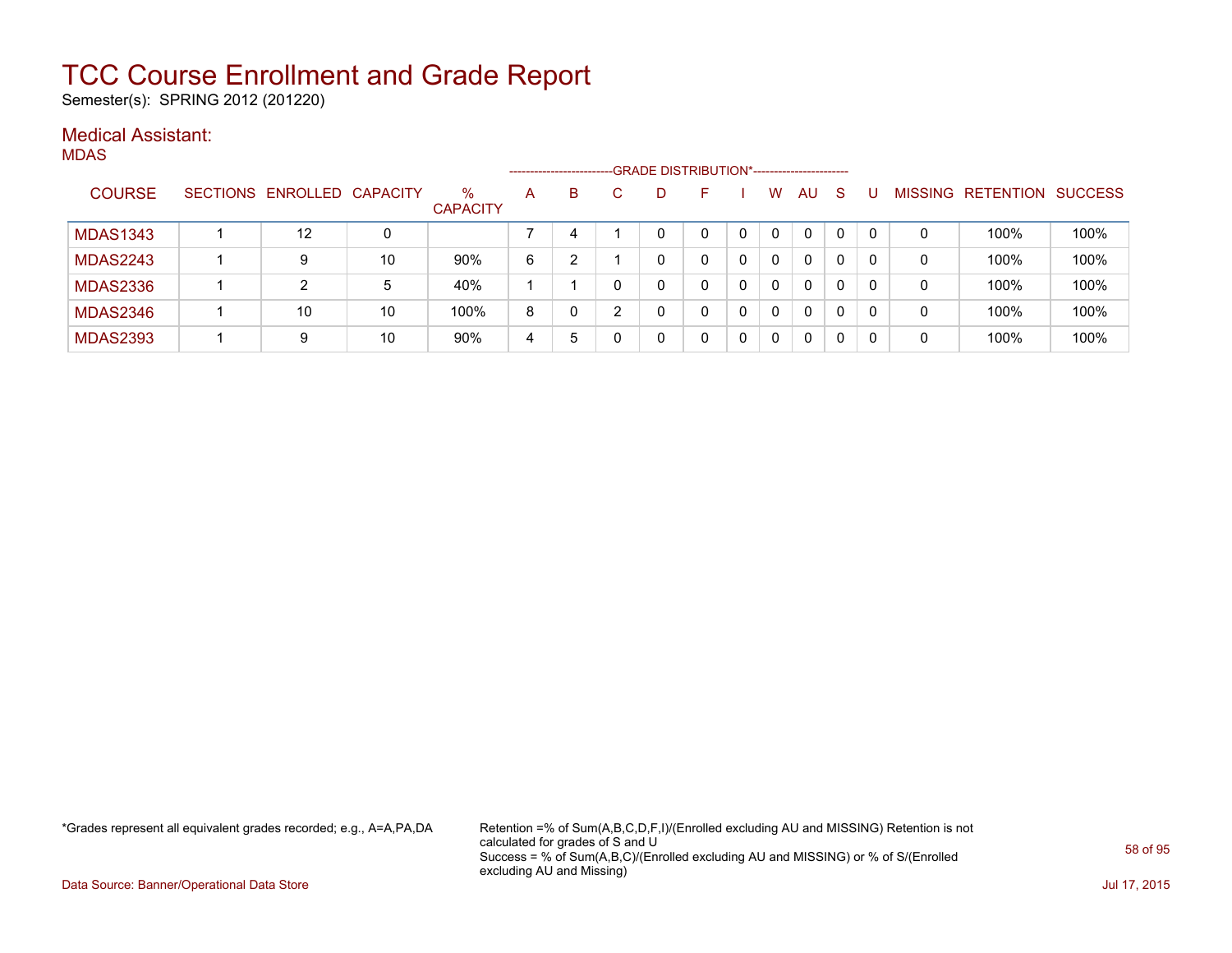Semester(s): SPRING 2012 (201220)

### Medical Laboratory Technology: MDLT

|                 |   |                            |                   |                         |    | ------------------------GRADE DISTRIBUTION*----------------------- |    |   |   |   |                       |          |              |              |   |                   |                |
|-----------------|---|----------------------------|-------------------|-------------------------|----|--------------------------------------------------------------------|----|---|---|---|-----------------------|----------|--------------|--------------|---|-------------------|----------------|
| <b>COURSE</b>   |   | SECTIONS ENROLLED CAPACITY |                   | $\%$<br><b>CAPACITY</b> | A  | B.                                                                 | C. | D | F |   | w                     | AU       | -S           |              |   | MISSING RETENTION | <b>SUCCESS</b> |
| <b>MDLT1203</b> |   | 24                         | 27                | 89%                     | 10 |                                                                    |    |   |   | 0 | 4                     | 0        | $\Omega$     | $\Omega$     | 0 | 83%               | 75%            |
| <b>MDLT1212</b> | 2 | 22                         | 27                | 81%                     | 5  | 10                                                                 | 4  | 0 |   | 0 | $\mathbf{2}^{\prime}$ | $\Omega$ | $\mathbf{0}$ | $\mathbf{0}$ | 0 | 91%               | 86%            |
| <b>MDLT1222</b> | 3 | 23                         | 27                | 85%                     | 15 | 4                                                                  |    | 0 | 0 | 0 | 3                     | $\Omega$ | $\mathbf{0}$ | $\mathbf{0}$ | 0 | 87%               | 87%            |
| <b>MDLT2365</b> |   | $12 \overline{ }$          | $12 \overline{ }$ | 100%                    | 6  | 5                                                                  |    | 0 | 0 | 0 | $\mathbf{0}$          | $\Omega$ | $\mathbf{0}$ | $\Omega$     | 0 | 100%              | 100%           |
| <b>MDLT2395</b> |   | 12                         | 12                | 100%                    |    | 2                                                                  |    | 0 | 0 | 0 | $\mathbf{0}$          | $\Omega$ | $\Omega$     | 0            | 0 | 100%              | 100%           |
| <b>MDLT2434</b> | 2 | 12                         | $12 \overline{ }$ | 100%                    | 11 |                                                                    | 0  | 0 | 0 | 0 | 0                     | $\Omega$ | $\mathbf{0}$ | $\mathbf{0}$ | 0 | 100%              | 100%           |

\*Grades represent all equivalent grades recorded; e.g., A=A,PA,DA Retention =% of Sum(A,B,C,D,F,I)/(Enrolled excluding AU and MISSING) Retention is not calculated for grades of S and U Success = % of Sum(A,B,C)/(Enrolled excluding AU and MISSING) or % of S/(Enrolled excluding AU and Missing)

Data Source: Banner/Operational Data Store Jul 17, 2015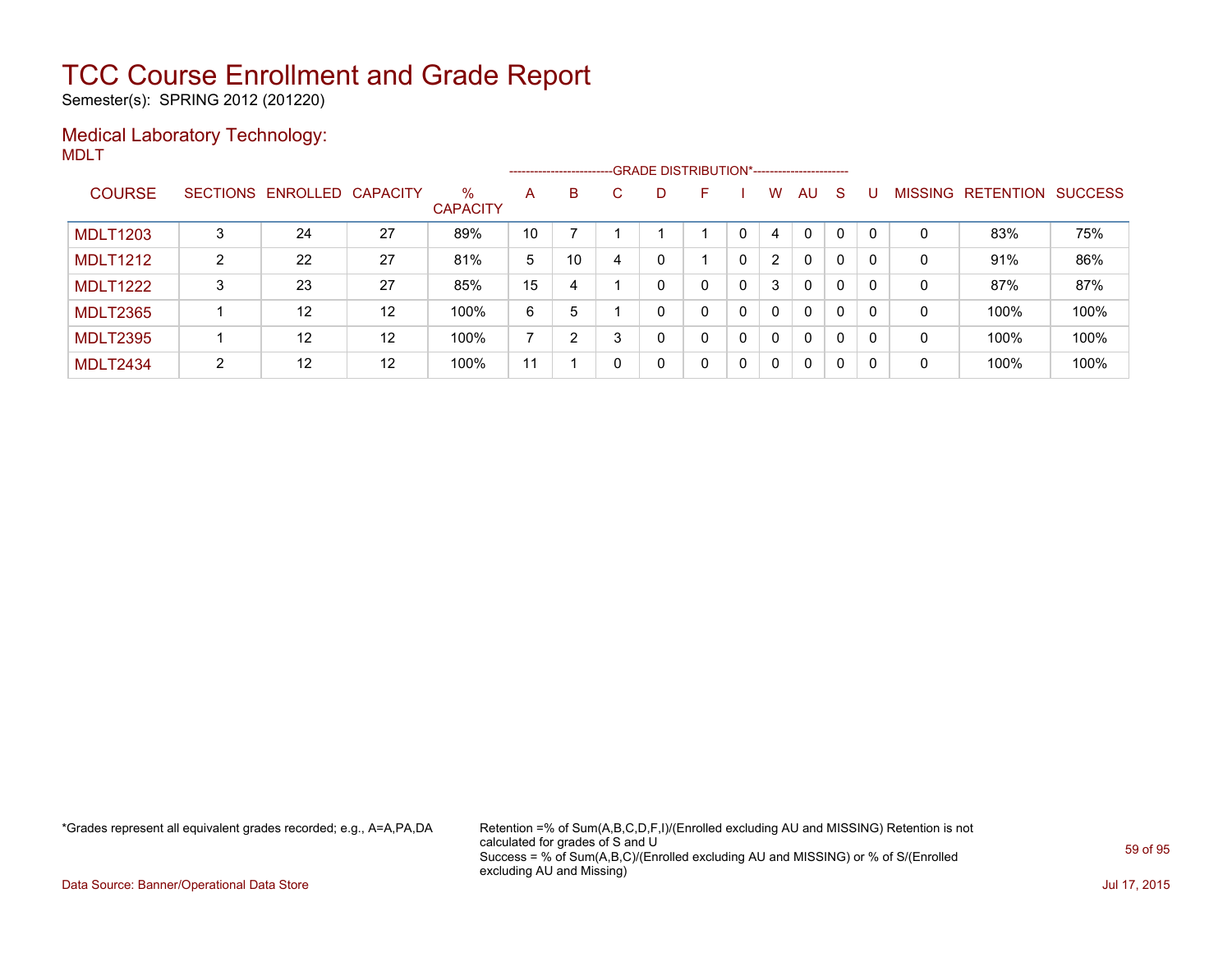Semester(s): SPRING 2012 (201220)

### Medical Transcription:

MDTR

| .               |                            |    |                      | ---------------------------- | -GRADE DISTRIBUTION*----------------------- |              |                |              |  |                           |      |
|-----------------|----------------------------|----|----------------------|------------------------------|---------------------------------------------|--------------|----------------|--------------|--|---------------------------|------|
| COURSE          | SECTIONS ENROLLED CAPACITY |    | %<br><b>CAPACITY</b> | A B C                        | DFIWAUSU                                    |              |                |              |  | MISSING RETENTION SUCCESS |      |
| <b>MDTR2315</b> |                            | 10 | 20%                  |                              |                                             | $\mathbf{0}$ | $\overline{0}$ | $\mathbf{0}$ |  | 100%                      | 100% |

\*Grades represent all equivalent grades recorded; e.g., A=A,PA,DA Retention =% of Sum(A,B,C,D,F,I)/(Enrolled excluding AU and MISSING) Retention is not calculated for grades of S and U Success = % of Sum(A,B,C)/(Enrolled excluding AU and MISSING) or % of S/(Enrolled excluding AU and Missing)

Data Source: Banner/Operational Data Store Jul 17, 2015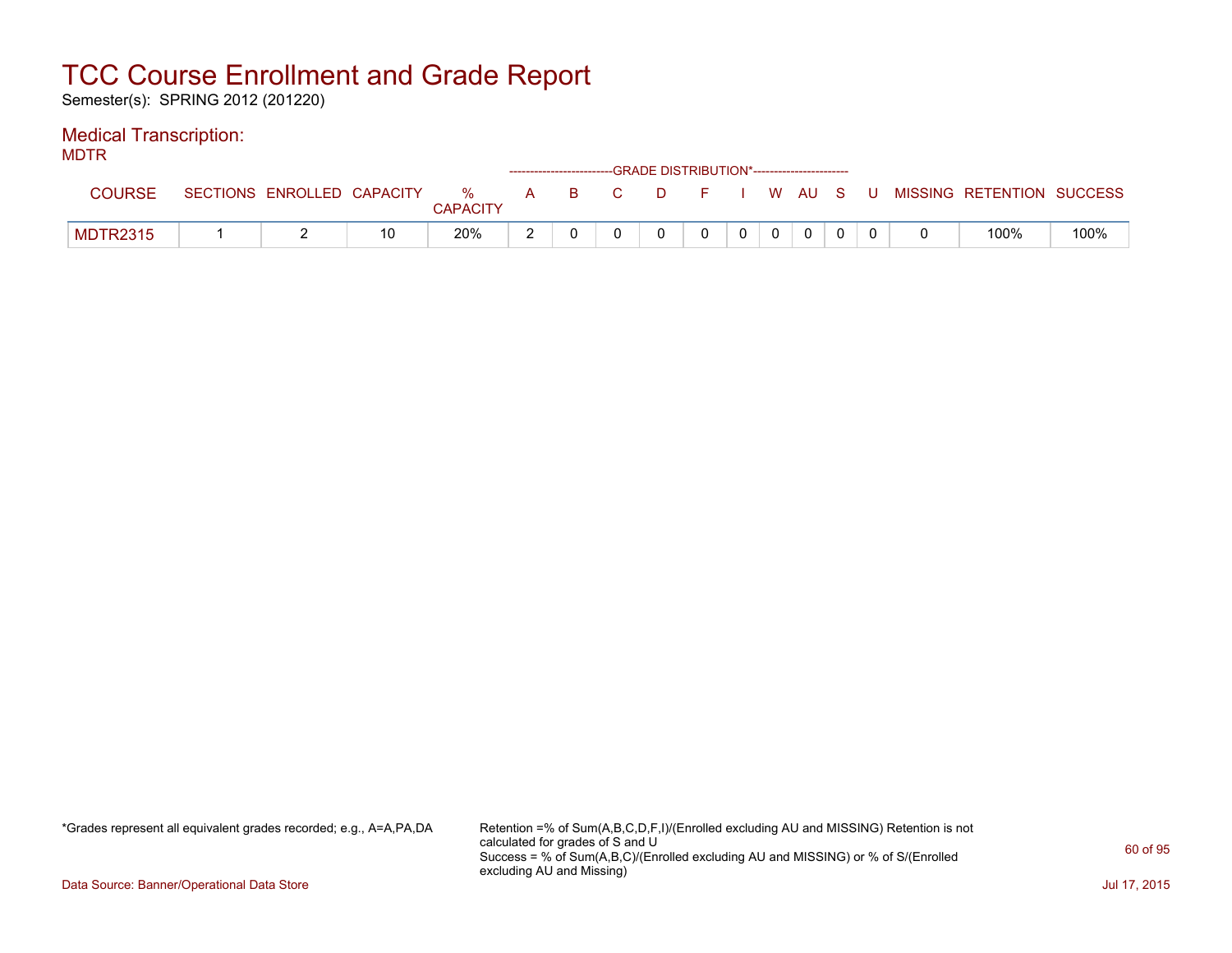Semester(s): SPRING 2012 (201220)

#### Management: MGMT

|                 |    |                   |                 |                         |                |    |                |    | ------------------------GRADE DISTRIBUTION*----------------------- |             |                |              |   |             |                |                  |                |
|-----------------|----|-------------------|-----------------|-------------------------|----------------|----|----------------|----|--------------------------------------------------------------------|-------------|----------------|--------------|---|-------------|----------------|------------------|----------------|
| <b>COURSE</b>   |    | SECTIONS ENROLLED | <b>CAPACITY</b> | $\%$<br><b>CAPACITY</b> | A              | B  | C.             | D. | F                                                                  |             | w              | AU           | S |             | <b>MISSING</b> | <b>RETENTION</b> | <b>SUCCESS</b> |
| <b>MGMT1343</b> |    | 2                 | 10              | 20%                     | $\overline{2}$ | 0  | $\Omega$       | 0  | 0                                                                  | 0           | $\mathbf{0}$   | $\Omega$     | 0 | $\mathbf 0$ | 0              | 100%             | 100%           |
| <b>MGMT1353</b> | 2  | 29                | 40              | 72%                     | ⇁              | 6  | $\overline{2}$ |    |                                                                    | 0           | 13             | 0            | 0 | $\Omega$    | 0              | 55%              | 52%            |
| <b>MGMT1373</b> |    | 10                | 20              | 50%                     | 4              | 4  |                |    | 0                                                                  | $\mathbf 0$ | 0              | $\mathbf{0}$ | 0 |             | 0              | 100%             | 90%            |
| <b>MGMT2103</b> |    | 3                 | 10              | 30%                     | 3              | 0  | 0              |    | 0                                                                  | $\mathbf 0$ | 0              | $\mathbf{0}$ | 0 | $\Omega$    | 0              | 100%             | 100%           |
| <b>MGMT2123</b> | 2  | 39                | 56              | 70%                     | 14             | 5  | 6              | 4  | 8                                                                  | $\mathbf 0$ | $\overline{2}$ | $\Omega$     | 0 | $\Omega$    | 0              | 95%              | 64%            |
| <b>MGMT2323</b> | ٠  | 7                 | 20              | 35%                     |                |    | 3              |    |                                                                    | $\mathbf 0$ |                | $\mathbf{0}$ | 0 | $\Omega$    | $\mathbf 0$    | 86%              | 71%            |
| <b>MGMT2353</b> |    |                   |                 | 100%                    |                | 0  | 0              | 0  | 0                                                                  | 0           | 0              | 0            | 0 | 0           | 0              | 100%             | 100%           |
| <b>MGMT2363</b> | 10 | 221               | 263             | 84%                     | 115            | 39 | 22             | 9  | 15                                                                 | 0           | 21             | $\mathbf{0}$ | 0 |             | $\mathbf 0$    | 90%              | 80%            |
| <b>MGMT2994</b> |    | -4                | 0               |                         |                | 0  | 0              | 0  | 0                                                                  | 0           | 0              | 0            | 0 | 0           | 0              | 100%             | 100%           |

\*Grades represent all equivalent grades recorded; e.g., A=A,PA,DA Retention =% of Sum(A,B,C,D,F,I)/(Enrolled excluding AU and MISSING) Retention is not calculated for grades of S and U Success = % of Sum(A,B,C)/(Enrolled excluding AU and MISSING) or % of S/(Enrolled excluding AU and Missing)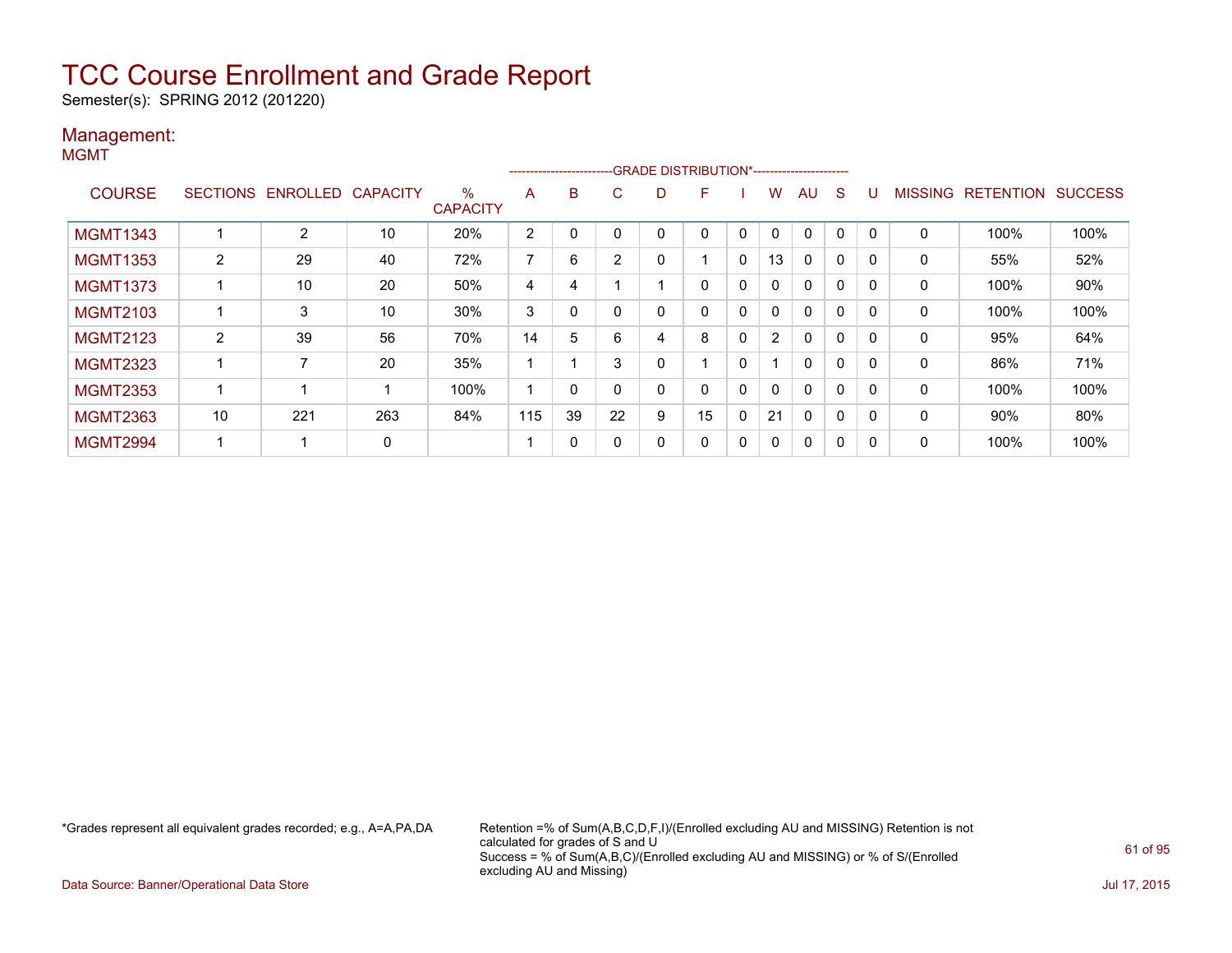Semester(s): SPRING 2012 (201220)

#### **Military Sciences:** MILS

| wu∟              |                            |    |                         | ------------------ |   | -GRADE DISTRIBUTION*----------------------- |  |   |    |    |   |   |                           |      |
|------------------|----------------------------|----|-------------------------|--------------------|---|---------------------------------------------|--|---|----|----|---|---|---------------------------|------|
| <b>COURSE</b>    | SECTIONS ENROLLED CAPACITY |    | $\%$<br><b>CAPACITY</b> | A                  | в |                                             |  | W | AU | -S |   |   | MISSING RETENTION SUCCESS |      |
| <b>MILS1021</b>  |                            | 20 | 10%                     |                    |   |                                             |  |   | 0  | 0  | 0 |   | 100%                      | 50%  |
| <b>MILS1021L</b> |                            | 20 | 10%                     |                    |   |                                             |  |   | 0  |    |   | 0 | 100%                      | 50%  |
| <b>MILS1081</b>  |                            | 20 | 5%                      |                    |   |                                             |  |   | 0  |    |   | 0 | 100%                      | 100% |

\*Grades represent all equivalent grades recorded; e.g., A=A,PA,DA Retention =% of Sum(A,B,C,D,F,I)/(Enrolled excluding AU and MISSING) Retention is not calculated for grades of S and U Success = % of Sum(A,B,C)/(Enrolled excluding AU and MISSING) or % of S/(Enrolled excluding AU and Missing)

Data Source: Banner/Operational Data Store Jul 17, 2015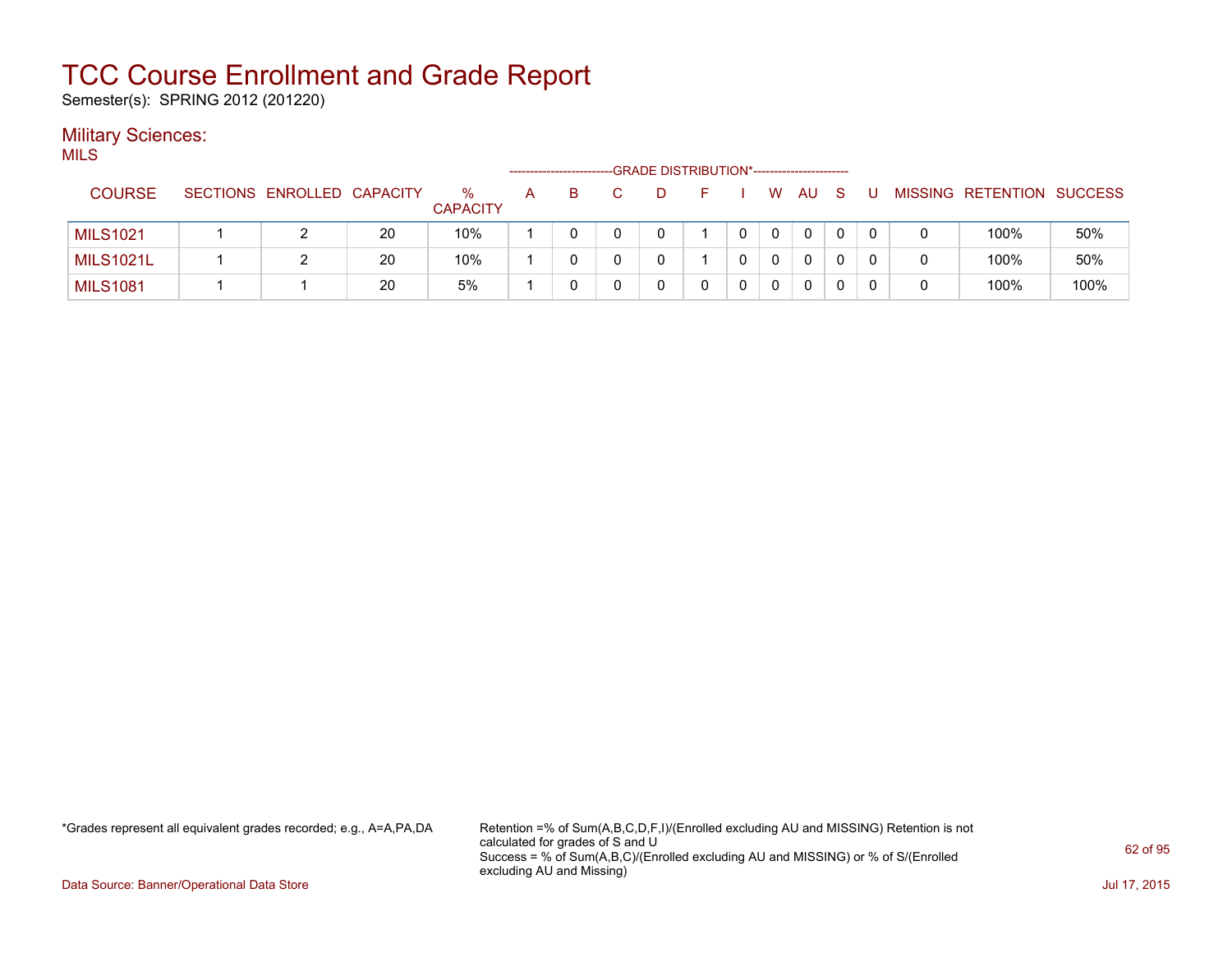Semester(s): SPRING 2012 (201220)

### Marketing:

**MKTG** 

|                 |                |                   |                 |                                  |                | ------------------------ |                | -GRADE DISTRIBUTION*----------------------- |                |              |              |              |              |          |                |                  |                |
|-----------------|----------------|-------------------|-----------------|----------------------------------|----------------|--------------------------|----------------|---------------------------------------------|----------------|--------------|--------------|--------------|--------------|----------|----------------|------------------|----------------|
| <b>COURSE</b>   |                | SECTIONS ENROLLED | <b>CAPACITY</b> | $\frac{0}{0}$<br><b>CAPACITY</b> | A              | B                        | C.             | D                                           | F              |              | W            | AU           | S            |          | <b>MISSING</b> | <b>RETENTION</b> | <b>SUCCESS</b> |
| <b>MKTG1313</b> | 2              | 29                | 40              | 72%                              | 17             |                          | n              |                                             | $\overline{2}$ | 0            |              | 0            | 0            |          | 0              | 97%              | 90%            |
| <b>MKTG1393</b> | $\overline{2}$ | 10                | 12              | 83%                              |                | 4                        |                | 3                                           |                | 0            |              | $\mathbf{0}$ | $\Omega$     | $\Omega$ | 0              | 90%              | 50%            |
| <b>MKTG1403</b> |                | 6                 | 10              | 60%                              | 6              | 0                        |                | 0                                           | 0              | 0            | 0            | $\mathbf{0}$ | $\Omega$     | $\Omega$ | 0              | 100%             | 100%           |
| <b>MKTG1423</b> |                | 4                 | 10              | 40%                              | 4              | $\Omega$                 |                | 0                                           | 0              | $\mathbf{0}$ | $\mathbf{0}$ | $\mathbf{0}$ | $\mathbf{0}$ | $\Omega$ | 0              | 100%             | 100%           |
| <b>MKTG1433</b> |                | 4                 | 10              | 40%                              | 4              | 0                        |                | 0                                           | 0              | $\mathbf{0}$ | $\mathbf{0}$ | $\mathbf{0}$ | $\mathbf{0}$ | $\Omega$ | 0              | 100%             | 100%           |
| <b>MKTG2343</b> | $\overline{2}$ | 39                | 40              | 98%                              | 26             | 4                        | 2              |                                             | $\overline{2}$ | $\mathbf{0}$ | 4            | $\mathbf{0}$ | $\mathbf{0}$ | $\Omega$ | 0              | 90%              | 82%            |
| <b>MKTG2363</b> |                | 20                | 20              | 100%                             | 8              | 5                        | 3              | 0                                           | 0              | $\mathbf{0}$ | 4            | $\mathbf{0}$ | $\mathbf{0}$ | $\Omega$ | $\mathbf{0}$   | 80%              | 80%            |
| <b>MKTG2393</b> |                | 15                | 20              | 75%                              | 9              | 3                        | $\overline{2}$ | 0                                           |                | $\mathbf{0}$ | $\mathbf{0}$ | $\mathbf{0}$ | 0            |          | $\mathbf{0}$   | 100%             | 93%            |
| <b>MKTG2423</b> | 6              | 104               | 124             | 84%                              | 43             | 22                       | 21             |                                             | 9              | 0            | 8            | $\mathbf{0}$ | 0            | $\Omega$ | 0              | 92%              | 83%            |
| <b>MKTG2993</b> |                | $\overline{2}$    | 10              | 20%                              | $\overline{2}$ | 0                        |                | 0                                           | 0              | 0            | 0            | 0            | 0            |          | 0              | 100%             | 100%           |

\*Grades represent all equivalent grades recorded; e.g., A=A,PA,DA Retention =% of Sum(A,B,C,D,F,I)/(Enrolled excluding AU and MISSING) Retention is not calculated for grades of S and U Success = % of Sum(A,B,C)/(Enrolled excluding AU and MISSING) or % of S/(Enrolled excluding AU and Missing)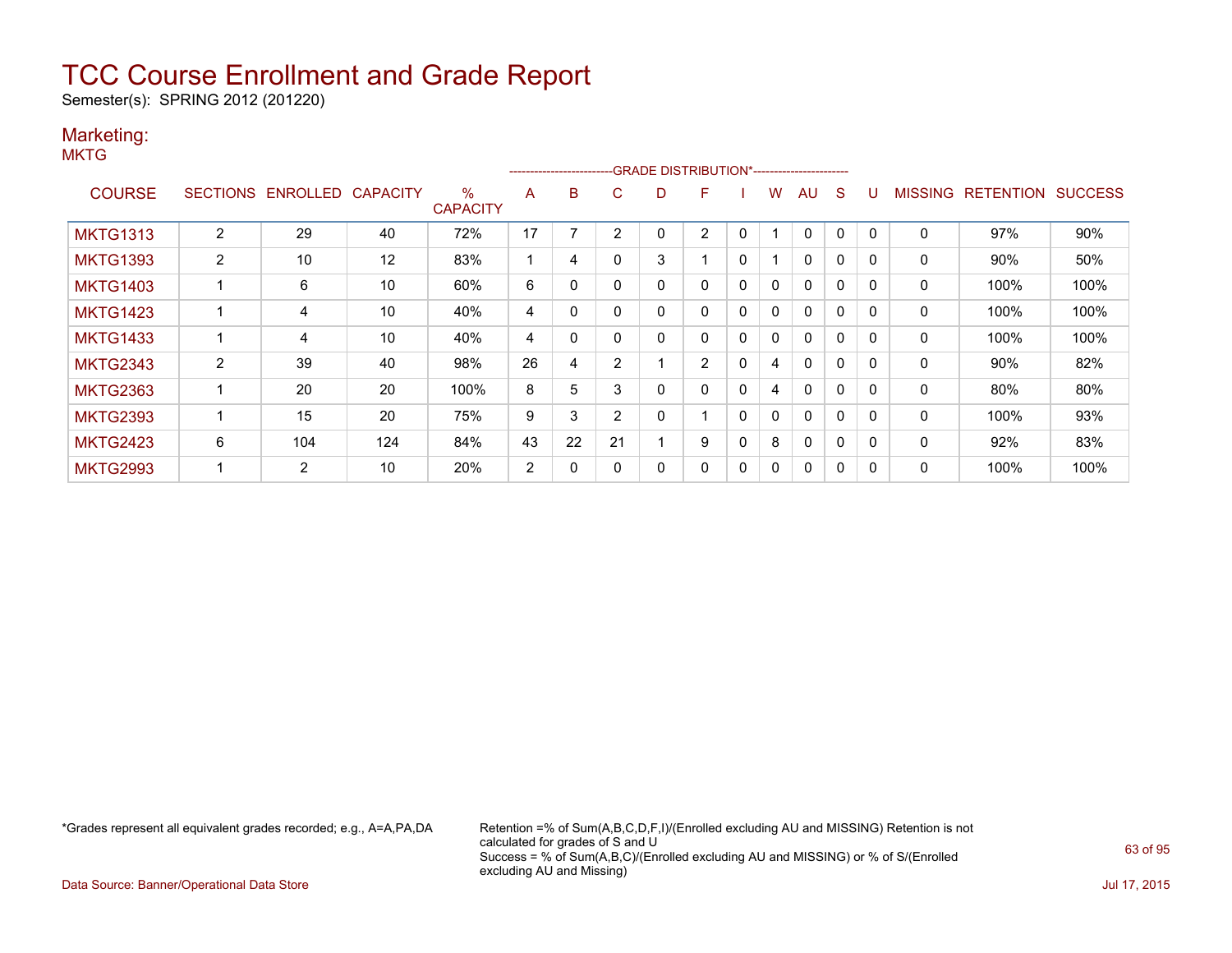Semester(s): SPRING 2012 (201220)

#### Music: **MUSC**

| $\sim$ $\sim$ $\sim$ |                |                            |     |                         |                |                |                |                | -GRADE DISTRIBUTION*----------------------- |              |                |                |              |              |              |                                  |      |
|----------------------|----------------|----------------------------|-----|-------------------------|----------------|----------------|----------------|----------------|---------------------------------------------|--------------|----------------|----------------|--------------|--------------|--------------|----------------------------------|------|
| <b>COURSE</b>        |                | SECTIONS ENROLLED CAPACITY |     | $\%$<br><b>CAPACITY</b> | A              | B              | $\mathbf C$    | D              | F                                           |              | W              | <b>AU</b>      | S            | U            |              | <b>MISSING RETENTION SUCCESS</b> |      |
| <b>MUSC1002</b>      | $\overline{2}$ | 26                         | 48  | 54%                     | 8              | 4              | 6              | $\overline{2}$ | $\overline{2}$                              | $\Omega$     | 4              | 0              | 0            | $\mathbf{0}$ | $\Omega$     | 85%                              | 69%  |
| <b>MUSC1013</b>      | 1              | 15                         | 24  | 62%                     | 9              | 3              | 1              | $\Omega$       | 1                                           | $\mathbf{0}$ | 1              | 0              | $\mathbf{0}$ | 0            | 0            | 93%                              | 87%  |
| <b>MUSC1023</b>      | $\overline{2}$ | 20                         | 48  | 42%                     | 9              | 4              | $\overline{2}$ | $\mathbf 1$    | $\overline{2}$                              | $\mathbf{0}$ | $\overline{2}$ | $\mathbf{0}$   | $\mathbf{0}$ | 0            | 0            | 90%                              | 75%  |
| <b>MUSC1030</b>      | 1              | 56                         | 150 | 37%                     | $\mathbf{0}$   | $\Omega$       | $\Omega$       | $\Omega$       | $\Omega$                                    | $\Omega$     | 5              | 0              | 33           | 18           | $\Omega$     |                                  | 59%  |
| <b>MUSC1053</b>      | 3              | 40                         | 48  | 83%                     | 24             | $\overline{c}$ | $\mathbf{1}$   | $\Omega$       | 6                                           | $\mathbf{0}$ | $\overline{7}$ | 0              | $\mathbf{0}$ | 0            | 0            | 82%                              | 68%  |
| <b>MUSC1062</b>      | 1              | 10                         | 16  | 62%                     | 3              | 6              | $\mathbf 1$    | $\Omega$       | 0                                           | $\mathbf{0}$ | $\Omega$       | $\mathbf{0}$   | $\mathbf{0}$ | 0            | 0            | 100%                             | 100% |
| <b>MUSC1072</b>      | $\overline{c}$ | 19                         | 32  | 59%                     | 10             | 3              | $\overline{2}$ | $\mathbf{0}$   | $\overline{2}$                              | $\mathbf{0}$ | $\overline{c}$ | 0              | $\mathbf{0}$ | $\mathbf{0}$ | $\mathbf{0}$ | 89%                              | 79%  |
| <b>MUSC1113</b>      | 7              | 89                         | 189 | 47%                     | 33             | 18             | 16             | 4              | 6                                           | $\mathbf{0}$ | 12             | 0              | $\mathbf{0}$ | 0            | 0            | 87%                              | 75%  |
| <b>MUSC1142</b>      | 1              | 4                          | 10  | 40%                     | 3              | $\mathbf{0}$   | $\mathbf{0}$   | 0              | 0                                           | $\mathbf{0}$ |                | 0              | $\mathbf{0}$ | 0            | 0            | 75%                              | 75%  |
| <b>MUSC1171</b>      | $\overline{2}$ | 26                         | 32  | 81%                     | 8              | 7              | 2              | 1              | 3                                           | $\mathbf{0}$ | 5              | 0              | $\mathbf{0}$ | 0            | $\mathbf{0}$ | 81%                              | 65%  |
| <b>MUSC1181</b>      | 1              | 6                          | 10  | 60%                     | 2              | 4              | $\mathbf{0}$   | $\Omega$       | $\mathbf{0}$                                | $\mathbf{0}$ | 0              | 0              | 0            | 0            | 0            | 100%                             | 100% |
| <b>MUSC1191</b>      | 18             | 63                         | 180 | 35%                     | 53             | 2              | $\mathbf 1$    | $\Omega$       | $\mathbf{0}$                                | $\mathbf{0}$ | 5              | $\overline{2}$ | $\mathbf{0}$ | 0            | 0            | 92%                              | 92%  |
| <b>MUSC1192</b>      | 17             | 53                         | 170 | 31%                     | 44             | $\overline{2}$ | $\Omega$       | $\Omega$       | 0                                           | $\mathbf{0}$ | $\overline{2}$ | 5              | $\mathbf{0}$ | $\mathbf{0}$ | 0            | 96%                              | 96%  |
| <b>MUSC1201</b>      | $\overline{c}$ | $\overline{2}$             | 20  | 10%                     | 0              | 1              | $\mathbf{1}$   | $\Omega$       | $\mathbf{0}$                                | $\mathbf{0}$ | 0              | $\mathbf{0}$   | $\mathbf{0}$ | 0            | 0            | 100%                             | 100% |
| <b>MUSC1202</b>      | 5              | 12                         | 50  | 24%                     | 10             | 2              | $\Omega$       | $\Omega$       | $\Omega$                                    | $\Omega$     | $\Omega$       | $\mathbf{0}$   | $\mathbf{0}$ | $\Omega$     | 0            | 100%                             | 100% |
| <b>MUSC1241</b>      | 1              | 5                          | 10  | 50%                     | 4              | 0              | $\mathbf 0$    | $\mathbf{0}$   | 0                                           | 0            | 1              | 0              | $\mathbf{0}$ | $\mathbf{0}$ | 0            | 80%                              | 80%  |
| <b>MUSC1242</b>      | 3              | 17                         | 35  | 49%                     | 14             | $\mathbf 1$    | $\Omega$       | $\Omega$       | 1                                           | $\mathbf{0}$ | 1              | 0              | $\mathbf{0}$ | $\Omega$     | 0            | 94%                              | 88%  |
| <b>MUSC1251</b>      | 1              | $\overline{2}$             | 10  | 20%                     | $\overline{c}$ | 0              | $\mathbf{0}$   | $\mathbf{0}$   | $\mathbf{0}$                                | $\mathbf{0}$ | 0              | 0              | $\mathbf{0}$ | 0            | 0            | 100%                             | 100% |
| <b>MUSC1252</b>      | $\overline{2}$ | 12                         | 20  | 60%                     | 8              | $\mathbf{1}$   | $\mathbf{1}$   | $\Omega$       | $\mathbf{0}$                                | $\mathbf{0}$ | 2              | 0              | $\mathbf{0}$ | $\mathbf{0}$ | 0            | 83%                              | 83%  |
| <b>MUSC1312</b>      | 2              | 6                          | 20  | 30%                     | 5              | 0              | $\mathbf{0}$   | $\Omega$       | $\mathbf{0}$                                | $\mathbf{0}$ | 1              | 0              | $\Omega$     | $\Omega$     | 0            | 83%                              | 83%  |
| <b>MUSC1322</b>      | 1              | $\overline{2}$             | 10  | 20%                     | $\overline{2}$ | 0              | 0              | 0              | 0                                           | $\mathbf{0}$ | 0              | 0              | 0            | 0            | 0            | 100%                             | 100% |
| <b>MUSC1332</b>      | 1              | 1                          | 10  | 10%                     | $\mathbf 1$    | $\Omega$       | 0              | 0              | 0                                           | 0            | 0              | 0              | 0            | 0            | 0            | 100%                             | 100% |
|                      |                |                            |     |                         |                |                |                |                |                                             |              |                |                |              |              |              |                                  |      |

\*Grades represent all equivalent grades recorded; e.g., A=A,PA,DA Retention =% of Sum(A,B,C,D,F,I)/(Enrolled excluding AU and MISSING) Retention is not calculated for grades of S and U Success = % of Sum(A,B,C)/(Enrolled excluding AU and MISSING) or % of S/(Enrolled excluding AU and Missing)

Data Source: Banner/Operational Data Store Jul 17, 2015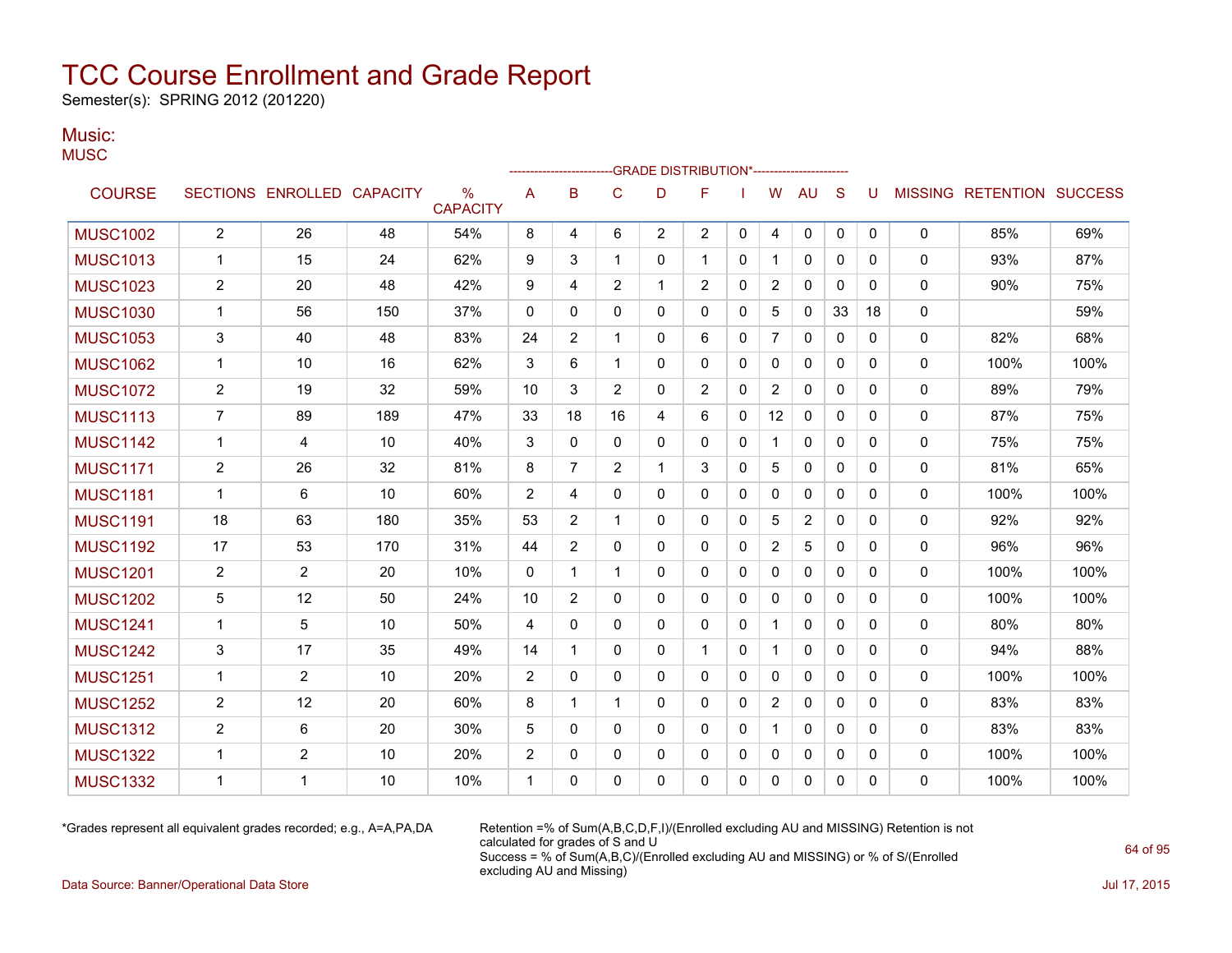Semester(s): SPRING 2012 (201220)

#### Music: **MUSC**

| uou              |                 |                 |                 |                         |                |                                                                                  |        |          |              |             |              |              |              |          |                |                  |                |
|------------------|-----------------|-----------------|-----------------|-------------------------|----------------|----------------------------------------------------------------------------------|--------|----------|--------------|-------------|--------------|--------------|--------------|----------|----------------|------------------|----------------|
|                  |                 |                 |                 |                         |                | ------------------------GRADE                DISTRIBUTION*---------------------- |        |          |              |             |              |              |              |          |                |                  |                |
| <b>COURSE</b>    | <b>SECTIONS</b> | <b>ENROLLED</b> | <b>CAPACITY</b> | $\%$<br><b>CAPACITY</b> | A              | B                                                                                | С      | D        | F            |             | W            | AU           | <sub>S</sub> | U        | <b>MISSING</b> | <b>RETENTION</b> | <b>SUCCESS</b> |
| <b>MUSC1371</b>  |                 |                 | 10              | 10%                     | 1              | 0                                                                                | 0      | $\Omega$ | 0            | $\mathbf 0$ | $\mathbf{0}$ | $\Omega$     | 0            | 0        | 0              | 100%             | 100%           |
| <b>MUSC1372</b>  |                 | $\overline{2}$  | 10              | 20%                     | $\overline{c}$ | 0                                                                                | 0      | 0        | 0            | 0           | 0            | $\mathbf{0}$ | 0            | 0        | $\mathbf{0}$   | 100%             | 100%           |
| <b>MUSC1382</b>  |                 | $\overline{2}$  | 10              | 20%                     | $\overline{c}$ | 0                                                                                | 0      | 0        | 0            | 0           | 0            | $\mathbf{0}$ | 0            | $\Omega$ | 0              | 100%             | 100%           |
| <b>MUSC1392</b>  |                 | 3               | 10              | 30%                     | $\overline{2}$ | 0                                                                                | 0      | $\Omega$ | 0            | 0           |              | $\mathbf{0}$ | $\Omega$     | 0        | 0              | 67%              | 67%            |
| <b>MUSC1412</b>  | $\overline{2}$  | $\overline{2}$  | 20              | 10%                     | $\overline{c}$ | 0                                                                                | 0      | 0        | $\mathbf{0}$ | 0           | $\mathbf{0}$ | $\mathbf{0}$ | $\mathbf{0}$ | 0        | 0              | 100%             | 100%           |
| <b>MUSC1432</b>  |                 |                 | 10              | 10%                     | 1              | 0                                                                                | 0      | 0        | $\mathbf{0}$ | 0           | $\mathbf{0}$ | $\mathbf{0}$ | 0            | 0        | $\Omega$       | 100%             | 100%           |
| <b>MUSC1452</b>  |                 |                 | 10              | 10%                     | 1              | 0                                                                                | 0      | 0        | $\Omega$     | 0           | 0            | 0            | 0            | 0        | 0              | 100%             | 100%           |
| <b>MUSC1491</b>  |                 |                 | 10              | 10%                     | 1              | 0                                                                                | 0      | 0        | 0            | 0           | $\mathbf{0}$ | 0            | 0            | 0        | 0              | 100%             | 100%           |
| <b>MUSC1492</b>  |                 | 4               | 10              | 40%                     | 2              |                                                                                  |        | 0        | 0            | 0           | 0            | 0            | 0            | 0        | 0              | 100%             | 100%           |
| <b>MUSC1512</b>  |                 | 7               | 12              | 58%                     | 4              |                                                                                  | 0      | 0        |              | 0           |              | 0            | 0            | 0        | 0              | 86%              | 71%            |
| <b>MUIOOIFIA</b> | $\overline{A}$  | $\sqrt{2}$      | $\Omega$        | 1001                    | $\sim$         | $\sim$                                                                           | $\sim$ | $\sim$   | A            | $\sim$      | $\sim$       | $\sim$       | $\sim$       | $\sim$   | $\sim$         | 4000             | 0.001          |

| <b>MUSC1432</b> |                | ٠  | 10 | 10%  |                | 0              | 0              | 0 | 0              | 0 | 0              | 0              | 0            | 0        | 0            | 100% | 100% |
|-----------------|----------------|----|----|------|----------------|----------------|----------------|---|----------------|---|----------------|----------------|--------------|----------|--------------|------|------|
| <b>MUSC1452</b> | 1              | 1  | 10 | 10%  | -1             | 0              | 0              | 0 | $\Omega$       | 0 | 0              | $\mathbf{0}$   | 0            | 0        | $\Omega$     | 100% | 100% |
| <b>MUSC1491</b> | 1              | 1  | 10 | 10%  |                | 0              | 0              | 0 | $\mathbf{0}$   | 0 | 0              | 0              | 0            | 0        | 0            | 100% | 100% |
| <b>MUSC1492</b> | 1              | 4  | 10 | 40%  | $\overline{2}$ |                |                | 0 | $\Omega$       | 0 | $\mathbf{0}$   | $\mathbf{0}$   | $\mathbf{0}$ | $\Omega$ | 0            | 100% | 100% |
| <b>MUSC1512</b> | 1              | 7  | 12 | 58%  | 4              |                | 0              | 0 |                | 0 | 1              | $\mathbf{0}$   | $\mathbf 0$  | $\Omega$ | $\Omega$     | 86%  | 71%  |
| <b>MUSC1541</b> | 1              | 12 | 30 | 40%  | 9              | $\overline{2}$ | 0              | 0 | $\overline{1}$ | 0 | 0              | 0              | 0            | 0        | $\mathbf 0$  | 100% | 92%  |
| <b>MUSC1551</b> | 1              | 36 | 60 | 60%  | 22             | 4              | $\overline{2}$ | 0 | 3              | 0 | 3              | $\overline{2}$ | 0            | $\Omega$ | $\mathbf{0}$ | 91%  | 82%  |
| <b>MUSC1562</b> | $\mathbf{1}$   | 5  | 8  | 62%  | $\overline{2}$ |                | 0              | 0 | 0              | 0 | $\overline{2}$ | 0              | $\mathbf 0$  | 0        | 0            | 60%  | 60%  |
| <b>MUSC1612</b> | 8              | 31 | 43 | 72%  | 13             | 9              | $\overline{2}$ | 0 | $\overline{2}$ | 0 | 5              | 0              | $\mathbf 0$  | 0        | $\mathbf 0$  | 84%  | 77%  |
| <b>MUSC1622</b> | 8              | 20 | 26 | 77%  | 12             | $\overline{2}$ |                | 1 | $\overline{2}$ | 0 | $\overline{2}$ | $\mathbf{0}$   | $\mathbf 0$  | 0        | $\Omega$     | 90%  | 75%  |
| <b>MUSC1632</b> | 5              | 10 | 11 | 91%  | 6              | $\overline{2}$ | 0              | 0 | 1              | 0 | $\mathbf 1$    | 0              | 0            | 0        | 0            | 90%  | 80%  |
| <b>MUSC1642</b> | 3              | 5  | 5  | 100% | 3              |                | 0              | 0 | $\mathbf{0}$   | 0 | 1              | $\mathbf{0}$   | $\mathbf{0}$ | $\Omega$ | $\mathbf{0}$ | 80%  | 80%  |
| <b>MUSC1651</b> | 1              | 54 | 70 | 77%  | 53             | 0              | 0              | 0 | $\mathbf{0}$   | 0 | 1              | $\mathbf{0}$   | $\Omega$     | $\Omega$ | $\mathbf 0$  | 98%  | 98%  |
| <b>MUSC1661</b> | $\overline{1}$ | 20 | 25 | 80%  | 20             | 0              | 0              | 0 | $\mathbf{0}$   | 0 | $\mathbf{0}$   | 0              | $\mathbf{0}$ | 0        | $\Omega$     | 100% | 100% |
| <b>MUSC1721</b> | -1             | 4  | 5  | 80%  | 4              | 0              | 0              | 0 | $\mathbf{0}$   | 0 | 0              | $\mathbf{0}$   | $\mathbf 0$  | $\Omega$ | $\mathbf{0}$ | 100% | 100% |
| <b>MUSC1731</b> | -1             | 5  | 6  | 83%  | 2              |                |                | 0 | 0              | 0 | 1              | 0              | 0            | 0        | 0            | 80%  | 80%  |
| <b>MUSC1781</b> | 1              | 3  | 5  | 60%  | 3              | 0              | 0              | 0 | $\mathbf{0}$   | 0 | 0              | 0              | 0            | 0        | $\mathbf 0$  | 100% | 100% |

\*Grades represent all equivalent grades recorded; e.g., A=A,PA,DA Retention =% of Sum(A,B,C,D,F,I)/(Enrolled excluding AU and MISSING) Retention is not calculated for grades of S and U Success = % of Sum(A,B,C)/(Enrolled excluding AU and MISSING) or % of S/(Enrolled excluding AU and Missing)

Data Source: Banner/Operational Data Store Jul 17, 2015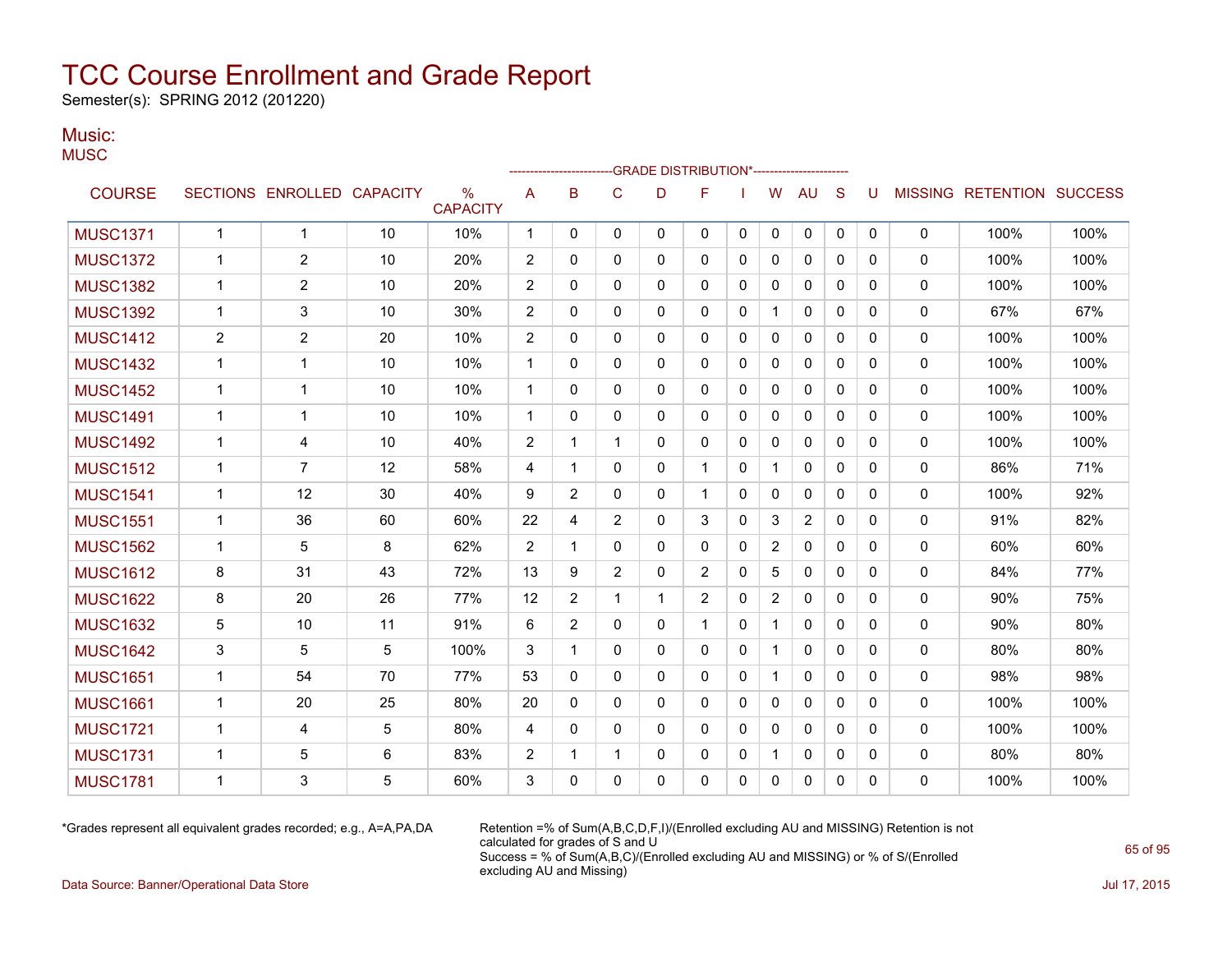Semester(s): SPRING 2012 (201220)

#### Music: **MUSC**

|                 |                 |                          |    |                         |    | ------------------------ |   | -GRADE DISTRIBUTION*----------------------- |              |   |              |                |              |              |                |                          |      |
|-----------------|-----------------|--------------------------|----|-------------------------|----|--------------------------|---|---------------------------------------------|--------------|---|--------------|----------------|--------------|--------------|----------------|--------------------------|------|
| <b>COURSE</b>   | <b>SECTIONS</b> | <b>ENROLLED CAPACITY</b> |    | $\%$<br><b>CAPACITY</b> | A  | В                        | С | D                                           | F            |   | W            | AU             | <sub>S</sub> | U            | <b>MISSING</b> | <b>RETENTION SUCCESS</b> |      |
| <b>MUSC1791</b> |                 | 6                        | 10 | 60%                     | 4  | 2                        | 0 | 0                                           | $\mathbf{0}$ | 0 | $\mathbf{0}$ | $\mathbf{0}$   | $\mathbf{0}$ | $\Omega$     | $\mathbf{0}$   | 100%                     | 100% |
| <b>MUSC2023</b> |                 | 27                       | 32 | 84%                     | 10 | 5                        | 6 | $\overline{2}$                              | $\mathbf{0}$ | 0 | 4            | 0              | 0            | $\Omega$     | 0              | 85%                      | 78%  |
| <b>MUSC2072</b> | $\overline{2}$  | 22                       | 32 | 69%                     | 11 | 8                        | 0 | 1                                           | $\mathbf{0}$ | 0 | 2            | $\mathbf{0}$   | 0            | $\Omega$     | $\mathbf{0}$   | 91%                      | 86%  |
| <b>MUSC2133</b> |                 | 22                       | 24 | 92%                     | 3  | 3                        | 4 | 3                                           | 3            |   | 5            | $\mathbf{0}$   | 0            | $\mathbf{0}$ | 0              | 77%                      | 45%  |
| <b>MUSC2161</b> |                 |                          | 30 | 23%                     | 5  | 0                        | 0 | 0                                           | $\mathbf{0}$ | 0 | $\mathbf 0$  | $\overline{2}$ | 0            | $\Omega$     | 0              | 100%                     | 100% |
| <b>MUSC2181</b> |                 | 10                       | 20 | 50%                     | 8  |                          | 0 | 0                                           |              | 0 | $\mathbf{0}$ | $\mathbf{0}$   | $\Omega$     | $\Omega$     | $\mathbf{0}$   | 100%                     | 90%  |
| <b>MUSC2201</b> |                 |                          | 10 | 10%                     |    | 0                        | 0 | 0                                           | $\mathbf{0}$ | 0 | $\mathbf{0}$ | $\mathbf{0}$   | $\Omega$     | $\Omega$     | $\mathbf{0}$   | 100%                     | 100% |
| <b>MUSC2202</b> | 2               | 8                        | 20 | 40%                     | 7  | 0                        | 0 | 0                                           | $\mathbf{0}$ | 0 |              | $\mathbf{0}$   | 0            | $\Omega$     | $\mathbf{0}$   | 88%                      | 88%  |
| <b>MUSC2223</b> |                 | 7                        | 8  | 88%                     | 6  | 0                        | 0 | 0                                           |              | 0 | $\mathbf{0}$ | $\mathbf{0}$   | 0            | $\Omega$     | $\mathbf{0}$   | 100%                     | 86%  |
| <b>MUSC2242</b> | $\overline{2}$  | 3                        | 20 | 15%                     | 3  | 0                        | 0 | 0                                           | $\mathbf{0}$ | 0 | $\mathbf 0$  | 0              | 0            | $\Omega$     | 0              | 100%                     | 100% |

\*Grades represent all equivalent grades recorded; e.g., A=A,PA,DA Retention =% of Sum(A,B,C,D,F,I)/(Enrolled excluding AU and MISSING) Retention is not calculated for grades of S and U Success = % of Sum(A,B,C)/(Enrolled excluding AU and MISSING) or % of S/(Enrolled excluding AU and Missing)

Data Source: Banner/Operational Data Store Jul 17, 2015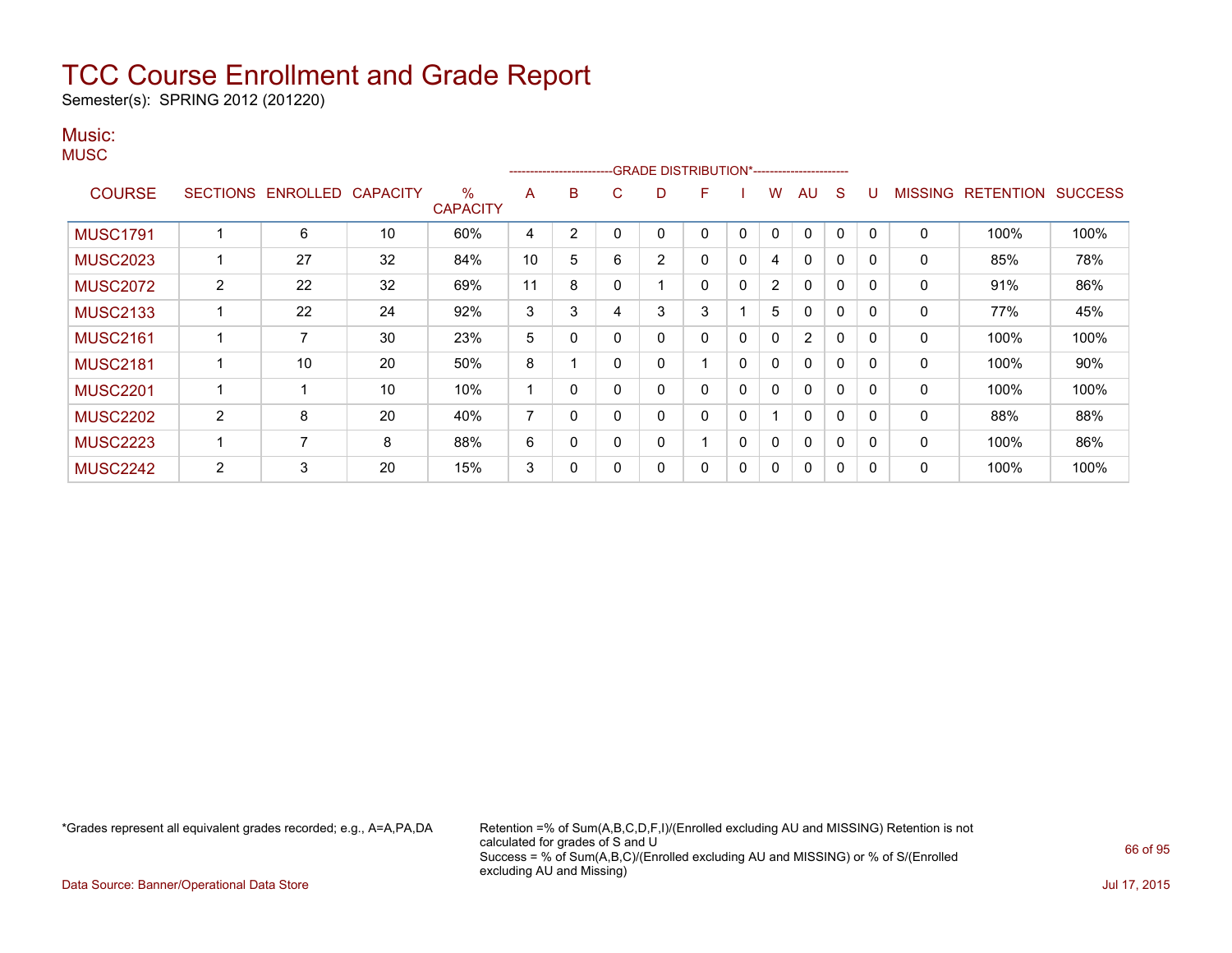Semester(s): SPRING 2012 (201220)

### Native American Studies:

NAMS

| -------         |                 |                   |                      |   |     | ------------------------GRADE DISTRIBUTION*----------------------- |  |       |   |                           |      |
|-----------------|-----------------|-------------------|----------------------|---|-----|--------------------------------------------------------------------|--|-------|---|---------------------------|------|
| COURSE          | <b>SECTIONS</b> | ENROLLED CAPACITY | %<br><b>CAPACITY</b> | A | B C |                                                                    |  | WAUS. | U | MISSING RETENTION SUCCESS |      |
| <b>NAMS2213</b> |                 |                   | 100%                 |   |     |                                                                    |  |       |   | 100%                      | 100% |

\*Grades represent all equivalent grades recorded; e.g., A=A,PA,DA Retention =% of Sum(A,B,C,D,F,I)/(Enrolled excluding AU and MISSING) Retention is not calculated for grades of S and U Success = % of Sum(A,B,C)/(Enrolled excluding AU and MISSING) or % of S/(Enrolled excluding AU and Missing)

Data Source: Banner/Operational Data Store Jul 17, 2015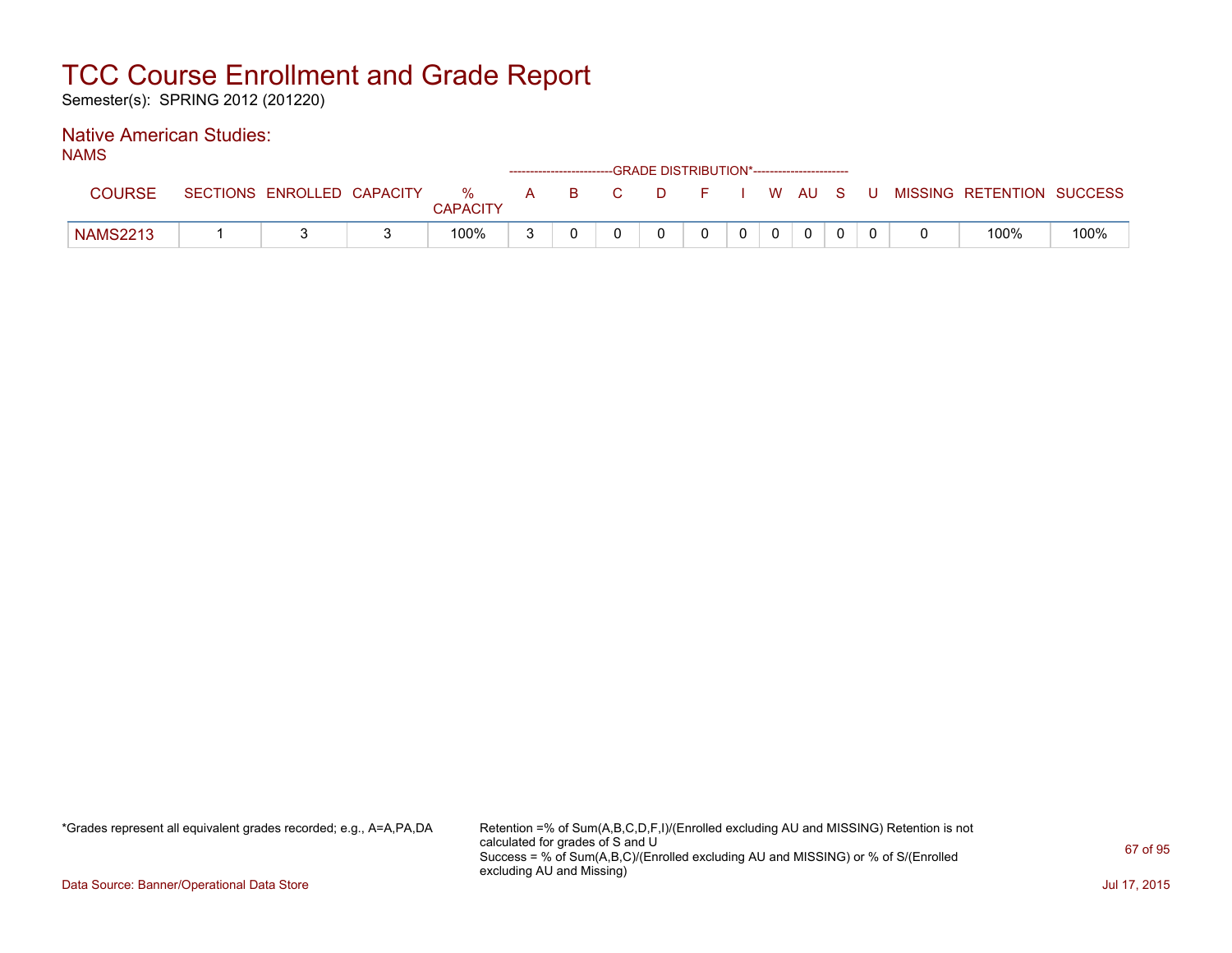Semester(s): SPRING 2012 (201220)

#### Numerical Control Mach Tech: NCMT

| . |                 |                            |                      |       | ------------------------GRADE DISTRIBUTION*----------------------- |          |                |          |  |                                          |      |
|---|-----------------|----------------------------|----------------------|-------|--------------------------------------------------------------------|----------|----------------|----------|--|------------------------------------------|------|
|   | COURSE          | SECTIONS ENROLLED CAPACITY | %<br><b>CAPACITY</b> | A B C |                                                                    |          |                |          |  | D F I W AU S U MISSING RETENTION SUCCESS |      |
|   | <b>NCMT1212</b> |                            | 60%                  |       |                                                                    | $\Omega$ | 0 <sup>1</sup> | $\Omega$ |  | 100%                                     | 100% |

\*Grades represent all equivalent grades recorded; e.g., A=A,PA,DA Retention =% of Sum(A,B,C,D,F,I)/(Enrolled excluding AU and MISSING) Retention is not calculated for grades of S and U Success = % of Sum(A,B,C)/(Enrolled excluding AU and MISSING) or % of S/(Enrolled excluding AU and Missing)

Data Source: Banner/Operational Data Store Jul 17, 2015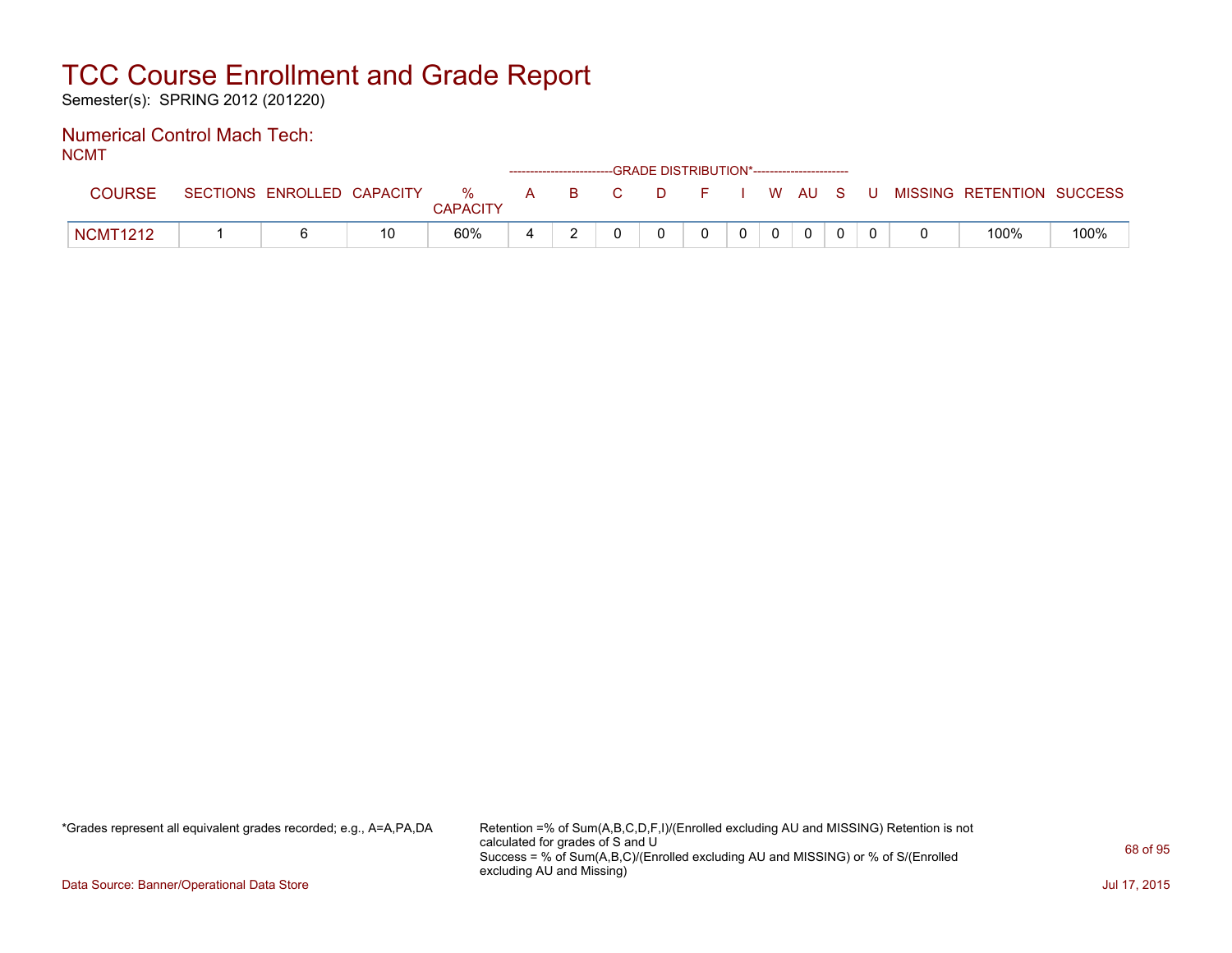Semester(s): SPRING 2012 (201220)

### Nursing:

NURS

|                  |                |                            |     |                                  |                | ------------------------ |                | -GRADE DISTRIBUTION*---------------------- |              |              |                |              |              |          |              |                                  |      |
|------------------|----------------|----------------------------|-----|----------------------------------|----------------|--------------------------|----------------|--------------------------------------------|--------------|--------------|----------------|--------------|--------------|----------|--------------|----------------------------------|------|
| <b>COURSE</b>    |                | SECTIONS ENROLLED CAPACITY |     | $\frac{0}{0}$<br><b>CAPACITY</b> | Α              | B                        | C              | D                                          | F            |              | W              | <b>AU</b>    | S            | U        |              | <b>MISSING RETENTION SUCCESS</b> |      |
| <b>NURS1003</b>  | $\mathbf{1}$   | 14                         | 20  | 70%                              | 10             | 4                        | 0              | 0                                          | $\mathbf{0}$ | 0            | 0              | 0            | 0            | 0        | 0            | 100%                             | 100% |
| <b>NURS1013</b>  | $\mathbf 1$    | 18                         | 30  | 60%                              | 4              | 6                        | 4              | $\Omega$                                   | $\Omega$     | $\Omega$     | 4              | $\mathbf{0}$ | $\Omega$     | 0        | $\mathbf{0}$ | 78%                              | 78%  |
| <b>NURS1023</b>  | $\mathbf{1}$   | 20                         | 20  | 100%                             | 10             | 5                        | 3              | 0                                          | $\mathbf{0}$ | 0            | $\overline{2}$ | 0            | $\mathbf{0}$ | 0        | 0            | 90%                              | 90%  |
| <b>NURS1033</b>  | 1              | 14                         | 20  | 70%                              | 12             | 2                        | 0              | 0                                          | $\mathbf{0}$ | 0            | 0              | 0            | $\mathbf{0}$ | 0        | 0            | 100%                             | 100% |
| <b>NURS1043</b>  | 1              | 18                         | 20  | 90%                              | $\overline{7}$ | $\overline{7}$           | $\overline{2}$ | 0                                          | 0            | 0            | $\mathbf{1}$   | $\mathbf{1}$ | $\mathbf{0}$ | 0        | 0            | 94%                              | 94%  |
| <b>NURS1133</b>  | 5              | 58                         | 80  | 72%                              | 44             | 8                        | 3              | 0                                          | 3            | 0            | $\mathbf{0}$   | $\mathbf{0}$ | $\Omega$     | 0        | 0            | 100%                             | 95%  |
| <b>NURS1142</b>  | $\mathbf{1}$   | 10                         | 20  | 50%                              | 10             | $\mathbf{0}$             | $\mathbf 0$    | 0                                          | 0            | 0            | 0              | 0            | $\mathbf{0}$ | 0        | 0            | 100%                             | 100% |
| <b>NURS1154</b>  | $\mathbf{1}$   | 13                         | 15  | 87%                              | 10             | $\overline{2}$           | $\mathbf{0}$   | 0                                          | $\mathbf{0}$ | $\mathbf{0}$ | $\mathbf 1$    | $\mathbf{0}$ | $\Omega$     | 0        | 0            | 92%                              | 92%  |
| <b>NURS1207</b>  | $\overline{2}$ | 38                         | 49  | 78%                              | 2              | 21                       | 9              | 3                                          | $\mathbf{1}$ | $\mathbf{0}$ | $\overline{2}$ | $\mathbf{0}$ | $\Omega$     | 0        | 0            | 95%                              | 84%  |
| <b>NURS1363</b>  | $\mathbf{1}$   | 5                          | 10  | 50%                              | 2              | 3                        | $\mathbf{0}$   | 0                                          | $\mathbf{0}$ | $\Omega$     | 0              | $\mathbf{0}$ | $\Omega$     | $\Omega$ | 0            | 100%                             | 100% |
| <b>NURS1393</b>  | $\mathbf{1}$   | 30                         | 30  | 100%                             | 11             | 18                       | $\mathbf{0}$   | 0                                          | $\mathbf{0}$ | 0            |                | 0            | $\mathbf{0}$ | 0        | 0            | 97%                              | 97%  |
| <b>NURS1401</b>  | 3              | 76                         | 90  | 84%                              | 27             | 32                       | $\overline{2}$ | $\overline{2}$                             | $\mathbf{0}$ | 0            | 13             | $\mathbf{0}$ | $\mathbf{0}$ | 0        | $\mathbf{0}$ | 83%                              | 80%  |
| <b>NURS1421</b>  | 3              | 58                         | 66  | 88%                              | 41             | 14                       | $\overline{2}$ | 0                                          | $\mathbf{0}$ | $\mathbf{0}$ |                | $\mathbf{0}$ | $\Omega$     | 0        | 0            | 98%                              | 98%  |
| <b>NURS1431</b>  | $\mathbf{1}$   | 54                         | 90  | 60%                              | 29             | 20                       | 3              | 1                                          | $\mathbf{0}$ | 0            | $\mathbf 1$    | 0            | $\mathbf{0}$ | 0        | 0            | 98%                              | 96%  |
| <b>NURS1446</b>  | $\mathbf{1}$   | 76                         | 94  | 81%                              | $\overline{2}$ | 38                       | 9              | 9                                          | $\mathbf{0}$ | 0            | 18             | 0            | $\Omega$     | 0        | 0            | 76%                              | 64%  |
| <b>NURS1446L</b> | 4              | 76                         | 96  | 79%                              | $\Omega$       | $\Omega$                 | $\mathbf 0$    | 0                                          | $\mathbf{0}$ | 0            | 18             | $\mathbf{0}$ | 48           | 10       | 0            |                                  | 63%  |
| <b>NURS1457</b>  | $\mathbf{1}$   | 75                         | 80  | 94%                              | 11             | 47                       | $\mathbf{0}$   | 14                                         | $\Omega$     | 0            | 3              | $\mathbf{0}$ | $\Omega$     | 0        | 0            | 96%                              | 77%  |
| <b>NURS2303</b>  | 1              | 33                         | 35  | 94%                              | 17             | 10                       | $\overline{c}$ | 0                                          | $\mathbf{0}$ | 0            | 4              | $\mathbf{0}$ | $\mathbf{0}$ | 0        | 0            | 88%                              | 88%  |
| <b>NURS2403</b>  | $\mathbf{1}$   | 48                         | 50  | 96%                              | 23             | 16                       | 5              | $\mathbf 1$                                | $\mathbf{0}$ | 0            | 3              | $\mathbf{0}$ | $\mathbf{0}$ | 0        | 0            | 94%                              | 92%  |
| <b>NURS2423</b>  | 3              | 61                         | 110 | 55%                              | 22             | 31                       | 0              | $\overline{2}$                             | $\mathbf{0}$ | 0            | 6              | $\mathbf{0}$ | $\Omega$     | 0        | 0            | 90%                              | 87%  |
| <b>NURS2433</b>  | $\overline{c}$ | 58                         | 100 | 58%                              | 27             | 28                       | 1              | 0                                          | 0            | 0            | $\overline{2}$ | 0            | $\mathbf{0}$ | 0        | 0            | 97%                              | 97%  |
| <b>NURS2453</b>  | $\overline{2}$ | 45                         | 80  | 56%                              | 14             | 28                       | $\overline{2}$ | 0                                          | $\mathbf{0}$ | 0            | $\mathbf 1$    | 0            | 0            | 0        | 0            | 98%                              | 98%  |

\*Grades represent all equivalent grades recorded; e.g., A=A,PA,DA Retention =% of Sum(A,B,C,D,F,I)/(Enrolled excluding AU and MISSING) Retention is not calculated for grades of S and U Success = % of Sum(A,B,C)/(Enrolled excluding AU and MISSING) or % of S/(Enrolled excluding AU and Missing)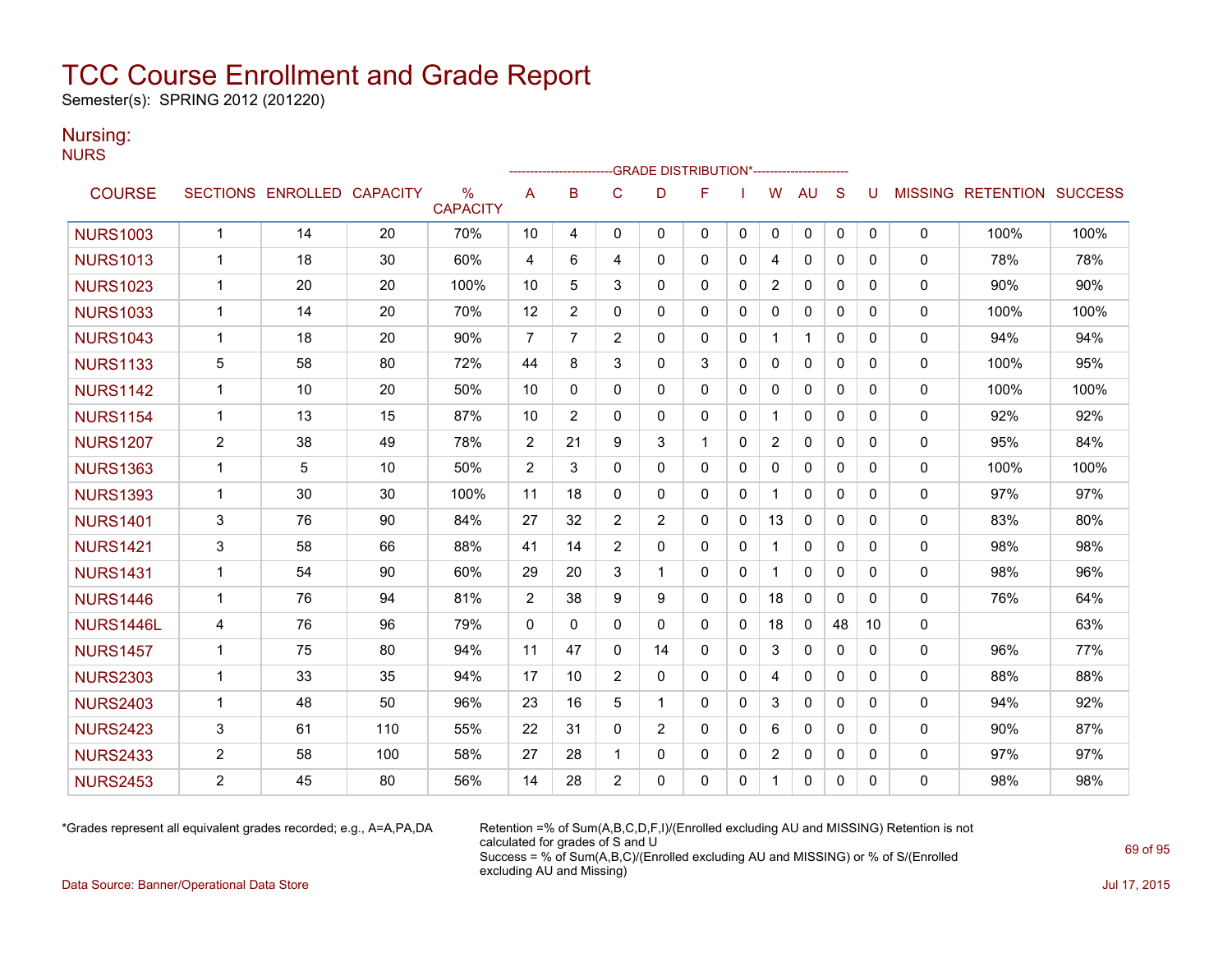Semester(s): SPRING 2012 (201220)

#### Nursing: **NURS**

| .               |        |                            |     |                      |    | ------------------------- |   |   | --GRADE DISTRIBUTION*----------------------- |   |    |          |              |          |                |           |                |
|-----------------|--------|----------------------------|-----|----------------------|----|---------------------------|---|---|----------------------------------------------|---|----|----------|--------------|----------|----------------|-----------|----------------|
| <b>COURSE</b>   |        | SECTIONS ENROLLED CAPACITY |     | %<br><b>CAPACITY</b> | A  | B                         |   | D |                                              |   | w  | AU       | <sub>S</sub> |          | <b>MISSING</b> | RETENTION | <b>SUCCESS</b> |
| <b>NURS2512</b> | ົ      | 77                         | 85  | 91%                  | 10 | 59                        |   | 5 |                                              |   |    | 0        |              | $\Omega$ | 0              | 99%       | 91%            |
| <b>NURS2543</b> | ົ<br>∠ | 73                         | 100 | 73%                  | 16 | 47                        | ົ | 4 |                                              | 0 | 4  | 0        |              | -0       | 0              | 95%       | 89%            |
| <b>NURS2564</b> | ົ      | 75                         | 100 | 75%                  | 14 | 50                        | ີ | ົ |                                              |   | 5  | $\Omega$ | $\Omega$     | $\Omega$ | 0              | 93%       | 89%            |
| <b>NURS2991</b> |        | 19                         | 19  | 100%                 | 0  |                           |   | 0 |                                              | 0 | 0  | 0        | 19           | -0       | 0              |           | 100%           |
| <b>NURS2992</b> | 5      | 75                         | 100 | 75%                  | 55 |                           | ◠ | 0 |                                              | 0 | 17 | 0        | 0            |          | 0              | 77%       | 77%            |

\*Grades represent all equivalent grades recorded; e.g., A=A,PA,DA Retention =% of Sum(A,B,C,D,F,I)/(Enrolled excluding AU and MISSING) Retention is not calculated for grades of S and U Success = % of Sum(A,B,C)/(Enrolled excluding AU and MISSING) or % of S/(Enrolled excluding AU and Missing)

Data Source: Banner/Operational Data Store Jul 17, 2015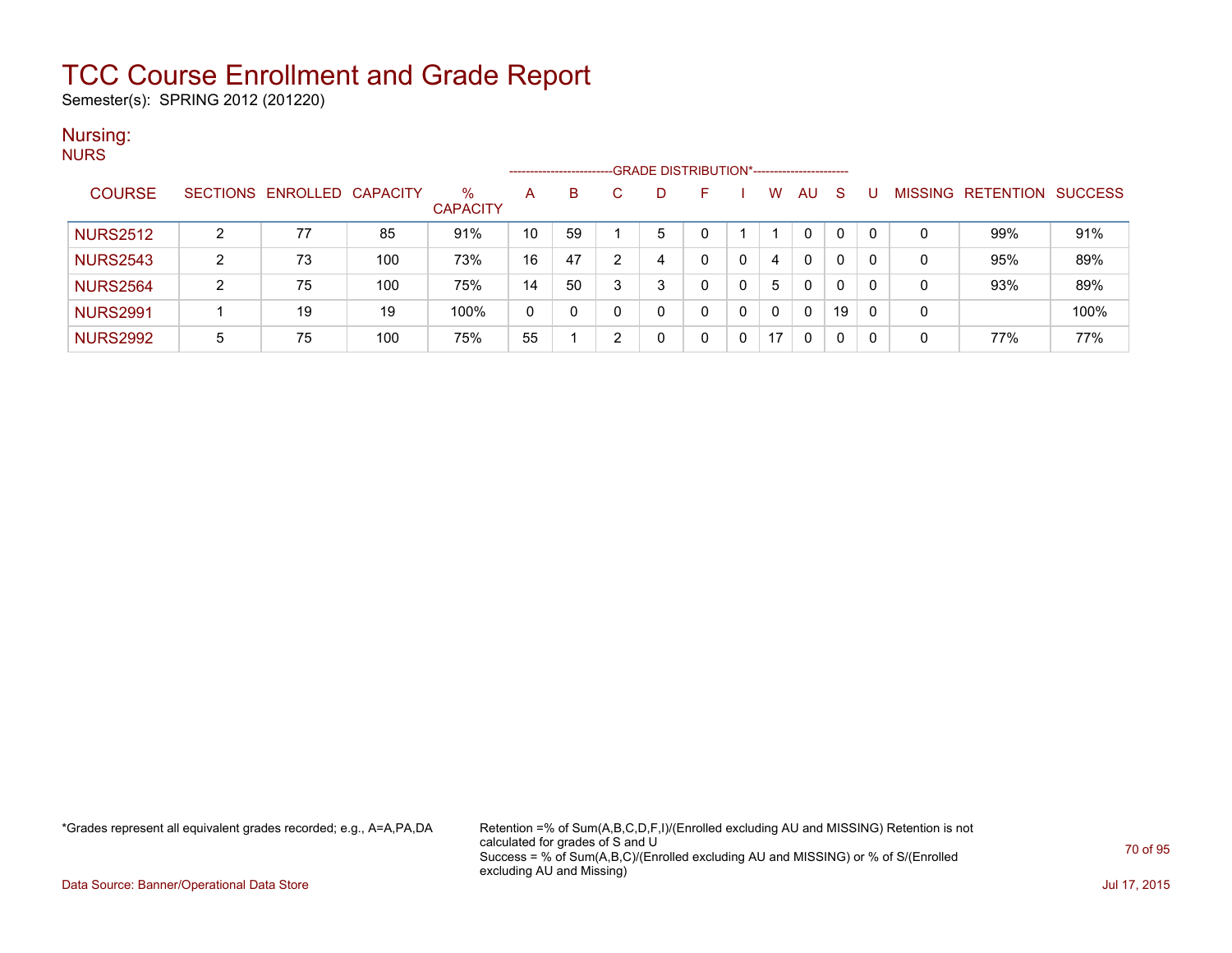Semester(s): SPRING 2012 (201220)

### Occupational Therapy Assistant: OCTA<sup>'</sup>

|               |                 |          |                 |                         | -------------------------GRADE DISTRIBUTION*----------------------- |   |          |   |   |   |              |              |              |          |                |                  |                |
|---------------|-----------------|----------|-----------------|-------------------------|---------------------------------------------------------------------|---|----------|---|---|---|--------------|--------------|--------------|----------|----------------|------------------|----------------|
| <b>COURSE</b> | <b>SECTIONS</b> | ENROLLED | <b>CAPACITY</b> | $\%$<br><b>CAPACITY</b> | A                                                                   | B | C.       | D | F |   | W            | AU           | S            |          | <b>MISSING</b> | <b>RETENTION</b> | <b>SUCCESS</b> |
| OCTA1203      | $\overline{2}$  | 34       | 40              | 85%                     | 17                                                                  |   |          |   |   |   |              | $\mathbf{0}$ | $\mathbf{0}$ |          | 0              | 79%              | 74%            |
| OCTA1293      |                 | 20       | 20              | 100%                    | 12                                                                  |   | $\Omega$ |   | 0 | 0 |              | $\mathbf{0}$ | 0            | $\Omega$ | 0              | 95%              | 95%            |
| OCTA1403      |                 | 16       | 20              | 80%                     | 14                                                                  | 2 |          |   | 0 | 0 | $\mathbf{0}$ | $\mathbf{0}$ | 0            | $\Omega$ | 0              | 100%             | 100%           |
| OCTA1443      |                 | 20       | 20              | 100%                    | 14                                                                  | 4 |          |   | 0 | 0 |              | $\mathbf{0}$ | 0            |          | 0              | 95%              | 95%            |
| OCTA1483      |                 | 16       | 20              | 80%                     | 8                                                                   | 8 |          |   | 0 | 0 | 0            | $\mathbf{0}$ | 0            | $\Omega$ | 0              | 100%             | 100%           |
| OCTA2356      |                 | 17       | 20              | 85%                     | 14                                                                  |   | $\Omega$ |   | 0 | 2 | $\mathbf{0}$ | $\mathbf{0}$ | 0            | $\Omega$ | 0              | 100%             | 88%            |
| OCTA2376      |                 | 17       | 20              | 85%                     | 15                                                                  | 0 | 0        | 0 | 0 | 0 | $\mathbf{2}$ | $\mathbf{0}$ | 0            | 0        | 0              | 88%              | 88%            |

\*Grades represent all equivalent grades recorded; e.g., A=A,PA,DA Retention =% of Sum(A,B,C,D,F,I)/(Enrolled excluding AU and MISSING) Retention is not calculated for grades of S and U Success = % of Sum(A,B,C)/(Enrolled excluding AU and MISSING) or % of S/(Enrolled excluding AU and Missing)

Data Source: Banner/Operational Data Store Jul 17, 2015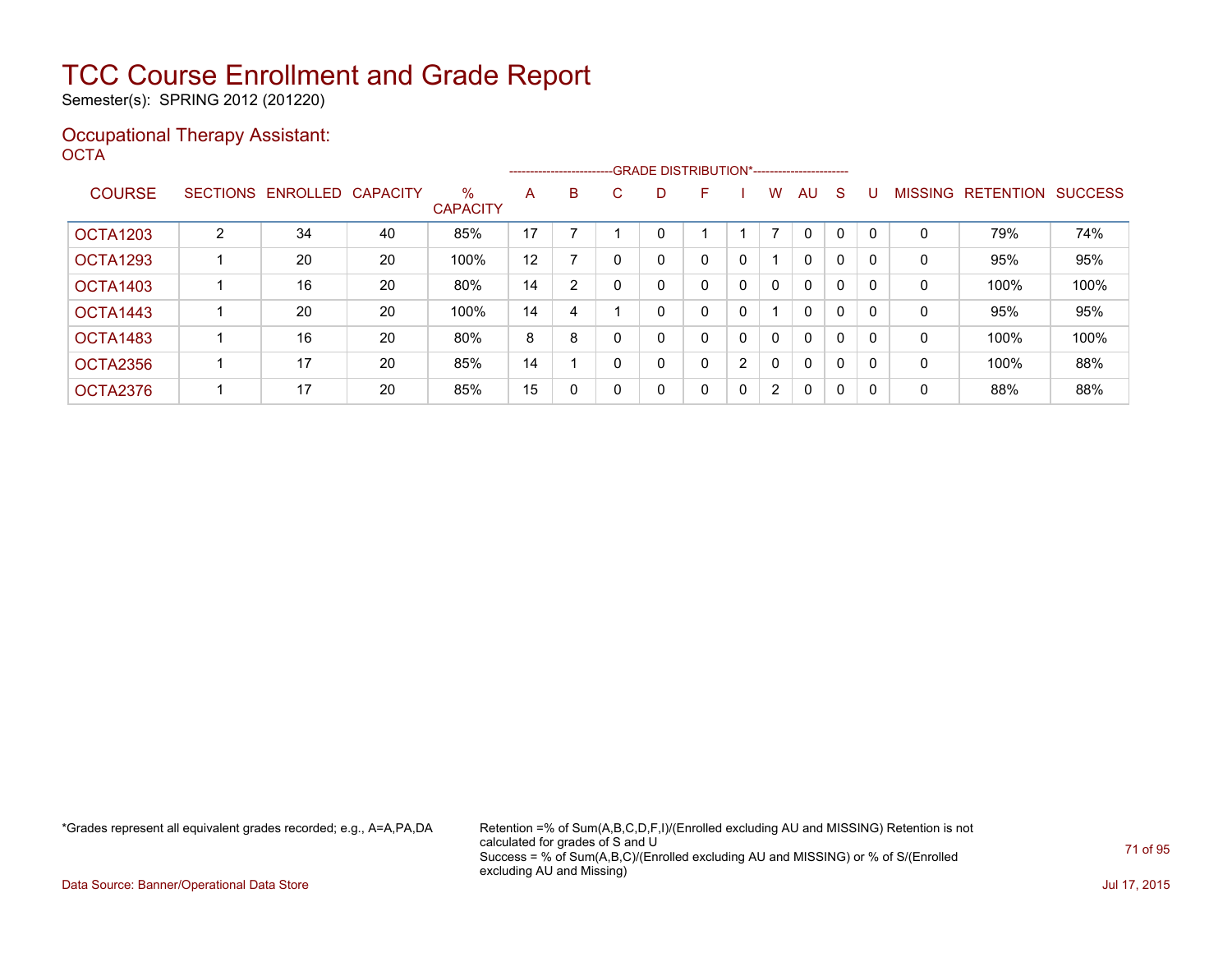Semester(s): SPRING 2012 (201220)

### Physical Education:

**PHED** 

|                 |                |                   |                 | -GRADE DISTRIBUTION*----------------------<br>------------------------- |                |                |                |                |                |              |              |              |              |   |              |                                  |      |
|-----------------|----------------|-------------------|-----------------|-------------------------------------------------------------------------|----------------|----------------|----------------|----------------|----------------|--------------|--------------|--------------|--------------|---|--------------|----------------------------------|------|
| <b>COURSE</b>   |                | SECTIONS ENROLLED | <b>CAPACITY</b> | $\%$<br><b>CAPACITY</b>                                                 | A              | B              | C              | D              | F              |              | W            | AU           | S            | U |              | <b>MISSING RETENTION SUCCESS</b> |      |
| <b>PHFD1002</b> | $\mathbf{1}$   | 5                 | 15              | 33%                                                                     | 3              | 1              | 0              | 0              | $\mathbf 1$    | 0            | 0            | 0            | $\mathbf 0$  | 0 | 0            | 100%                             | 80%  |
| <b>PHED1092</b> | $\mathbf 1$    | 13                | 15              | 87%                                                                     | 6              | 3              | 1              | $\Omega$       | 2              | $\Omega$     | $\mathbf{1}$ | $\Omega$     | $\Omega$     | 0 | $\mathbf{0}$ | 92%                              | 77%  |
| <b>PHED1113</b> | 5              | 89                | 99              | 90%                                                                     | 24             | 31             | 10             | 4              | 9              | 0            | 11           | $\mathbf{0}$ | $\mathbf{0}$ | 0 | 0            | 88%                              | 73%  |
| <b>PHED1143</b> | 1              | 26                | 40              | 65%                                                                     | 7              | 6              | 3              | $\overline{2}$ | 5              | 0            | 3            | $\mathbf{0}$ | 0            | 0 | 0            | 88%                              | 62%  |
| <b>PHED1202</b> | $\mathbf{1}$   | 5                 | 8               | 62%                                                                     | 5              | 0              | $\mathbf{0}$   | 0              | 0              | 0            | 0            | 0            | 0            | 0 | 0            | 100%                             | 100% |
| <b>PHED1252</b> | 3              | 25                | 32              | 78%                                                                     | 18             | $\overline{2}$ | 1              | 1              | $\Omega$       | $\Omega$     | 3            | $\mathbf{0}$ | $\Omega$     | 0 | $\mathbf{0}$ | 88%                              | 84%  |
| <b>PHED1282</b> | $\overline{2}$ | 10                | 16              | 62%                                                                     | $\overline{7}$ | $\overline{2}$ | 0              | $\mathbf{0}$   | 0              | 0            | $\mathbf{1}$ | $\mathbf{0}$ | $\mathbf{0}$ | 0 | 0            | 90%                              | 90%  |
| <b>PHED1302</b> | $\mathbf{1}$   | 1                 | 15              | 7%                                                                      | $\mathbf{0}$   | 0              | $\mathbf{0}$   | $\mathbf{0}$   | $\mathbf{0}$   | 0            | $\mathbf{1}$ | $\mathbf{0}$ | $\Omega$     | 0 | 0            | $0\%$                            | 0%   |
| <b>PHED1341</b> | 3              | 20                | 36              | 56%                                                                     | 15             | 1              | $\mathbf{0}$   | $\mathbf{0}$   | $\mathbf 1$    | 0            | 3            | $\mathbf{0}$ | $\Omega$     | 0 | 0            | 85%                              | 80%  |
| <b>PHED1401</b> | $\overline{2}$ | 21                | 32              | 66%                                                                     | 15             | $\Omega$       | 1              | $\Omega$       | 0              | $\Omega$     | 5            | $\mathbf{0}$ | $\Omega$     | 0 | $\mathbf{0}$ | 76%                              | 76%  |
| <b>PHED1412</b> | 3              | 39                | 50              | 78%                                                                     | 26             | 4              | $\overline{2}$ |                | $\overline{c}$ | 0            | 3            | $\mathbf 1$  | $\mathbf{0}$ | 0 | 0            | 92%                              | 84%  |
| <b>PHED1422</b> | $\overline{2}$ | 16                | 27              | 59%                                                                     | 11             | $\overline{2}$ | $\mathbf{0}$   | $\mathbf{0}$   | 2              | 0            | 1            | $\mathbf{0}$ | $\mathbf{0}$ | 0 | $\mathbf{0}$ | 94%                              | 81%  |
| <b>PHED1552</b> | $\mathbf 1$    | 5                 | 20              | 25%                                                                     | 4              | $\Omega$       | $\Omega$       | $\mathbf{0}$   | $\mathbf{0}$   | 0            | $\mathbf 1$  | $\mathbf{0}$ | $\Omega$     | 0 | 0            | 80%                              | 80%  |
| <b>PHED1632</b> | $\overline{2}$ | 21                | 30              | 70%                                                                     | 18             | 3              | 0              | 0              | $\mathbf{0}$   | 0            | 0            | $\mathbf{0}$ | $\mathbf{0}$ | 0 | 0            | 100%                             | 100% |
| <b>PHED1652</b> | 4              | 36                | 40              | 90%                                                                     | 27             | $\overline{2}$ | 1              | $\Omega$       | 0              | 0            | 6            | $\mathbf{0}$ | $\Omega$     | 0 | 0            | 83%                              | 83%  |
| <b>PHED2042</b> | $\mathbf 1$    | 3                 | 20              | 15%                                                                     | 3              | 0              | $\mathbf{0}$   | $\mathbf{0}$   | 0              | 0            | $\mathbf{0}$ | $\mathbf{0}$ | $\Omega$     | 0 | $\mathbf{0}$ | 100%                             | 100% |
| <b>PHED2092</b> | $\mathbf 1$    | $\overline{2}$    | 10              | 20%                                                                     | $\overline{2}$ | $\Omega$       | $\Omega$       | $\mathbf{0}$   | 0              | $\Omega$     | $\mathbf{0}$ | $\mathbf{0}$ | $\Omega$     | 0 | 0            | 100%                             | 100% |
| <b>PHED2111</b> | $\mathbf{1}$   | 28                | 40              | 70%                                                                     | 18             | 3              | 1              | $\overline{2}$ | 0              | 0            | 4            | $\mathbf{0}$ | $\Omega$     | 0 | 0            | 86%                              | 79%  |
| <b>PHED2212</b> | 8              | 154               | 180             | 86%                                                                     | 111            | 20             | 3              | $\mathbf{0}$   | 2              |              | 17           | $\mathbf{0}$ | $\mathbf{0}$ | 0 | 0            | 89%                              | 87%  |
| <b>PHED2252</b> | $\mathbf 1$    | 3                 | 15              | 20%                                                                     | 3              | $\Omega$       | $\mathbf{0}$   | $\mathbf{0}$   | $\Omega$       | 0            | $\mathbf{0}$ | $\mathbf{0}$ | $\Omega$     | 0 | 0            | 100%                             | 100% |
| <b>PHED2263</b> | $\mathbf 1$    | 37                | 40              | 92%                                                                     | 9              | 10             | 7              | 4              | 4              | 0            | 3            | $\mathbf{0}$ | 0            | 0 | 0            | 92%                              | 70%  |
| <b>PHED2282</b> | 1              | 1                 | 8               | 12%                                                                     | 1              | 0              | $\Omega$       | 0              | 0              | $\mathbf{0}$ | 0            | $\mathbf{0}$ | 0            | 0 | 0            | 100%                             | 100% |

\*Grades represent all equivalent grades recorded; e.g., A=A,PA,DA Retention =% of Sum(A,B,C,D,F,I)/(Enrolled excluding AU and MISSING) Retention is not calculated for grades of S and U Success = % of Sum(A,B,C)/(Enrolled excluding AU and MISSING) or % of S/(Enrolled excluding AU and Missing)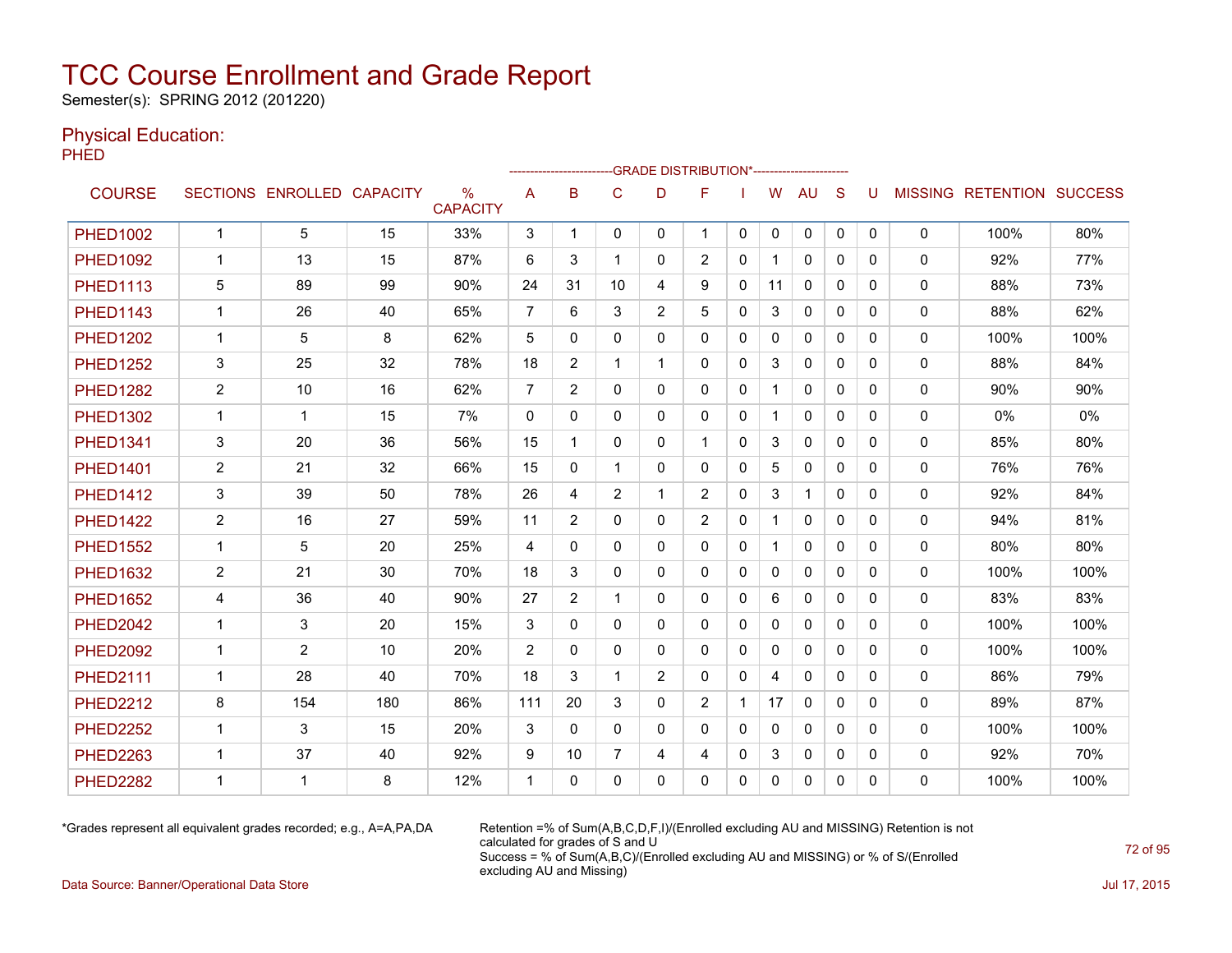Semester(s): SPRING 2012 (201220)

### Physical Education:

PHED

|                 |                 |                |                 |                         |                |          |   |   | -----------------------GRADE DISTRIBUTION*----------------------- |                |   |                |          |          |                |                  |                |
|-----------------|-----------------|----------------|-----------------|-------------------------|----------------|----------|---|---|-------------------------------------------------------------------|----------------|---|----------------|----------|----------|----------------|------------------|----------------|
| <b>COURSE</b>   | <b>SECTIONS</b> | ENROLLED       | <b>CAPACITY</b> | $\%$<br><b>CAPACITY</b> | A              | B        | Ü | D | F                                                                 |                | W | AU             | S        |          | <b>MISSING</b> | <b>RETENTION</b> | <b>SUCCESS</b> |
| <b>PHED2312</b> | 2               | 26             | 27              | 96%                     | 14             | 6        |   | 0 | $\overline{2}$                                                    | 0              | 4 | $\mathbf 0$    | $\Omega$ | $\Omega$ | $\Omega$       | 85%              | 77%            |
| <b>PHED2322</b> | 3               | 47             | 50              | 94%                     | 37             |          |   | 0 | 3                                                                 | $\Omega$       | 4 | $\overline{2}$ | 0        |          | 0              | 91%              | 84%            |
| <b>PHED2332</b> |                 | 15             | 15              | 100%                    | 12             |          |   |   | 0                                                                 | 0              |   | $\mathbf{0}$   | 0        | 0        | 0              | 93%              | 87%            |
| <b>PHED2422</b> |                 | 11             | 20              | 55%                     | 9              |          |   | 0 | 0                                                                 | 0              |   | $\Omega$       | $\Omega$ | $\Omega$ | 0              | 91%              | 91%            |
| <b>PHED2432</b> |                 | 2              | 20              | 10%                     | $\overline{2}$ | $\Omega$ |   | 0 | 0                                                                 | $\Omega$       | 0 | $\Omega$       | $\Omega$ |          | 0              | 100%             | 100%           |
| <b>PHED2513</b> |                 | $\overline{2}$ | 10              | 20%                     | A              | 0        |   | 0 | 0                                                                 | 0              |   | $\Omega$       | 0        |          | 0              | 50%              | 50%            |
| <b>PHED2603</b> |                 | 22             | 22              | 100%                    | 16             | 4        |   |   | 0                                                                 | 0              |   | $\mathbf{0}$   | $\Omega$ | 0        | 0              | 95%              | 91%            |
| <b>PHED2653</b> |                 | 20             | 21              | 95%                     | 14             | 5        |   | 0 | $\overline{ }$                                                    | 0              | 0 | $\mathbf{0}$   | $\Omega$ | $\Omega$ | $\mathbf{0}$   | 100%             | 95%            |
| <b>PHED2992</b> |                 | 88             | 101             | 87%                     | 56             | 9        | 6 | 3 | 3                                                                 | $\overline{2}$ | 9 | $\mathbf{0}$   | 0        |          | 0              | 90%              | 81%            |

\*Grades represent all equivalent grades recorded; e.g., A=A,PA,DA Retention =% of Sum(A,B,C,D,F,I)/(Enrolled excluding AU and MISSING) Retention is not calculated for grades of S and U Success = % of Sum(A,B,C)/(Enrolled excluding AU and MISSING) or % of S/(Enrolled excluding AU and Missing)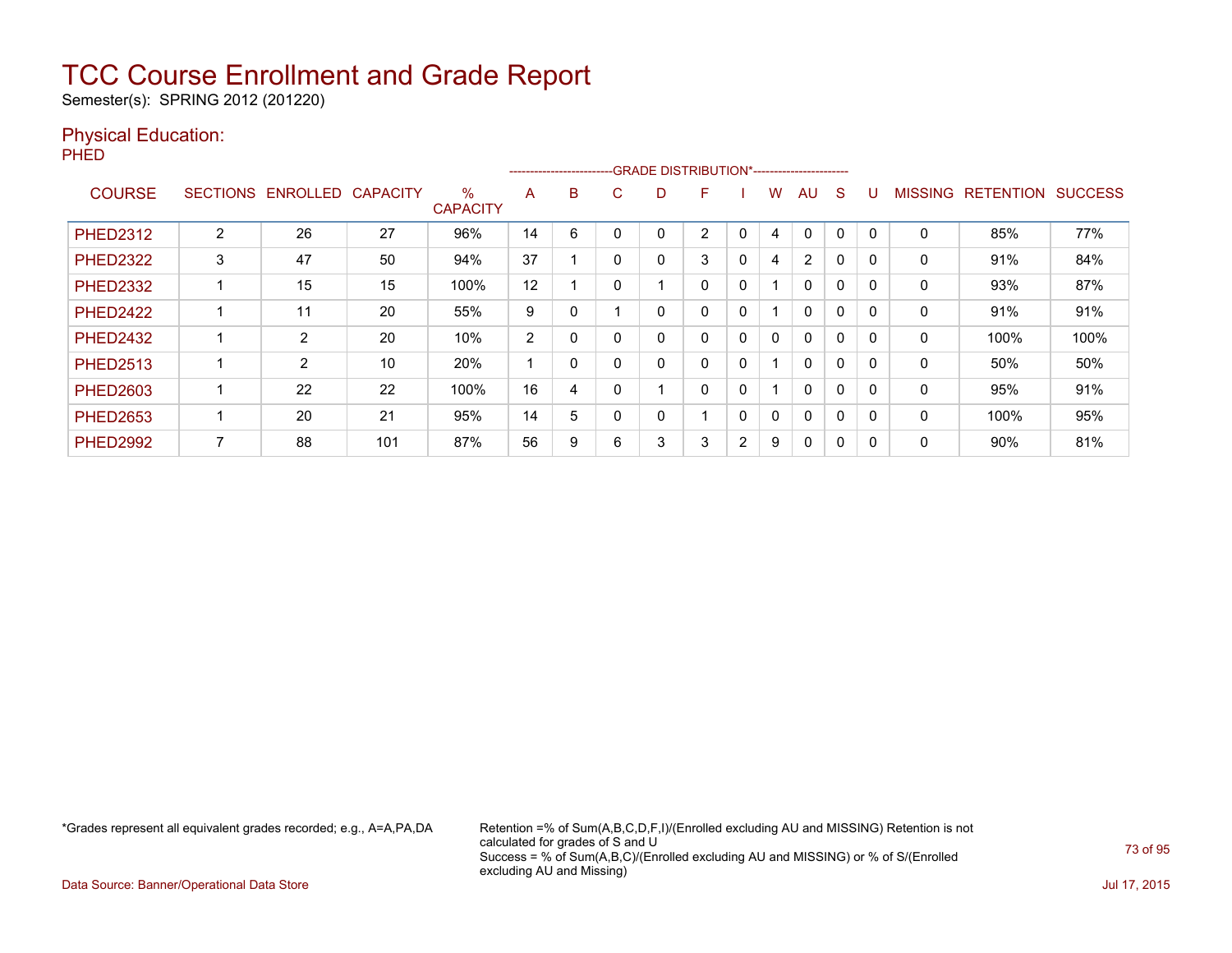Semester(s): SPRING 2012 (201220)

### Philosophy:

PHIL

|                 |                 |          |                 |                         |                |          | --------------------------GRADE DISTRIBUTION*----------------------- |    |                |              |    |              |              |          |                |                  |                |
|-----------------|-----------------|----------|-----------------|-------------------------|----------------|----------|----------------------------------------------------------------------|----|----------------|--------------|----|--------------|--------------|----------|----------------|------------------|----------------|
| <b>COURSE</b>   | <b>SECTIONS</b> | ENROLLED | <b>CAPACITY</b> | $\%$<br><b>CAPACITY</b> | A              | B        | C                                                                    | D  |                |              | W. | AU           | S            | U        | <b>MISSING</b> | <b>RETENTION</b> | <b>SUCCESS</b> |
| <b>PHIL1113</b> | 14              | 279      | 500             | 56%                     | 77             | 62       | 31                                                                   | 11 | 58             | $\mathbf{0}$ | 39 | $\Omega$     | $\Omega$     | $\Omega$ |                | 86%              | 61%            |
| <b>PHIL1143</b> | 9               | 78       | 214             | 36%                     | 47             | 12       | 4                                                                    | 4  | ⇁              | 0            | 4  | $\mathbf{0}$ | 0            |          | 0              | 95%              | 81%            |
| <b>PHIL1213</b> | 4               | 40       | 135             | 30%                     | 12             | 3        | 6                                                                    | 4  | 5              | 0            | 10 | $\mathbf{0}$ | $\Omega$     | 0        | 0              | 75%              | 52%            |
| <b>PHIL1223</b> | 4               | 27       | 50              | 54%                     | 19             | 3        |                                                                      |    |                | 0            | 3  | $\Omega$     | $\mathbf{0}$ | 0        | 0              | 89%              | 81%            |
| <b>PHIL2113</b> |                 | 15       | 30              | 50%                     | 4              | 2        | 3                                                                    | 0  | 5              | 0            |    | $\mathbf{0}$ | $\mathbf{0}$ | 0        | 0              | 93%              | 60%            |
| <b>PHIL2133</b> |                 | 16       | 25              | 64%                     | 15             | $\Omega$ |                                                                      | 0  | 0              | 0            |    | $\Omega$     | 0            | 0        | 0              | 94%              | 94%            |
| <b>PHIL2153</b> | 2               | 49       | 60              | 82%                     | $\overline{2}$ | 9        |                                                                      | 2  | $\overline{2}$ | 0            | 27 | $\Omega$     | 0            |          | 0              | 45%              | 37%            |

\*Grades represent all equivalent grades recorded; e.g., A=A,PA,DA Retention =% of Sum(A,B,C,D,F,I)/(Enrolled excluding AU and MISSING) Retention is not calculated for grades of S and U Success = % of Sum(A,B,C)/(Enrolled excluding AU and MISSING) or % of S/(Enrolled excluding AU and Missing)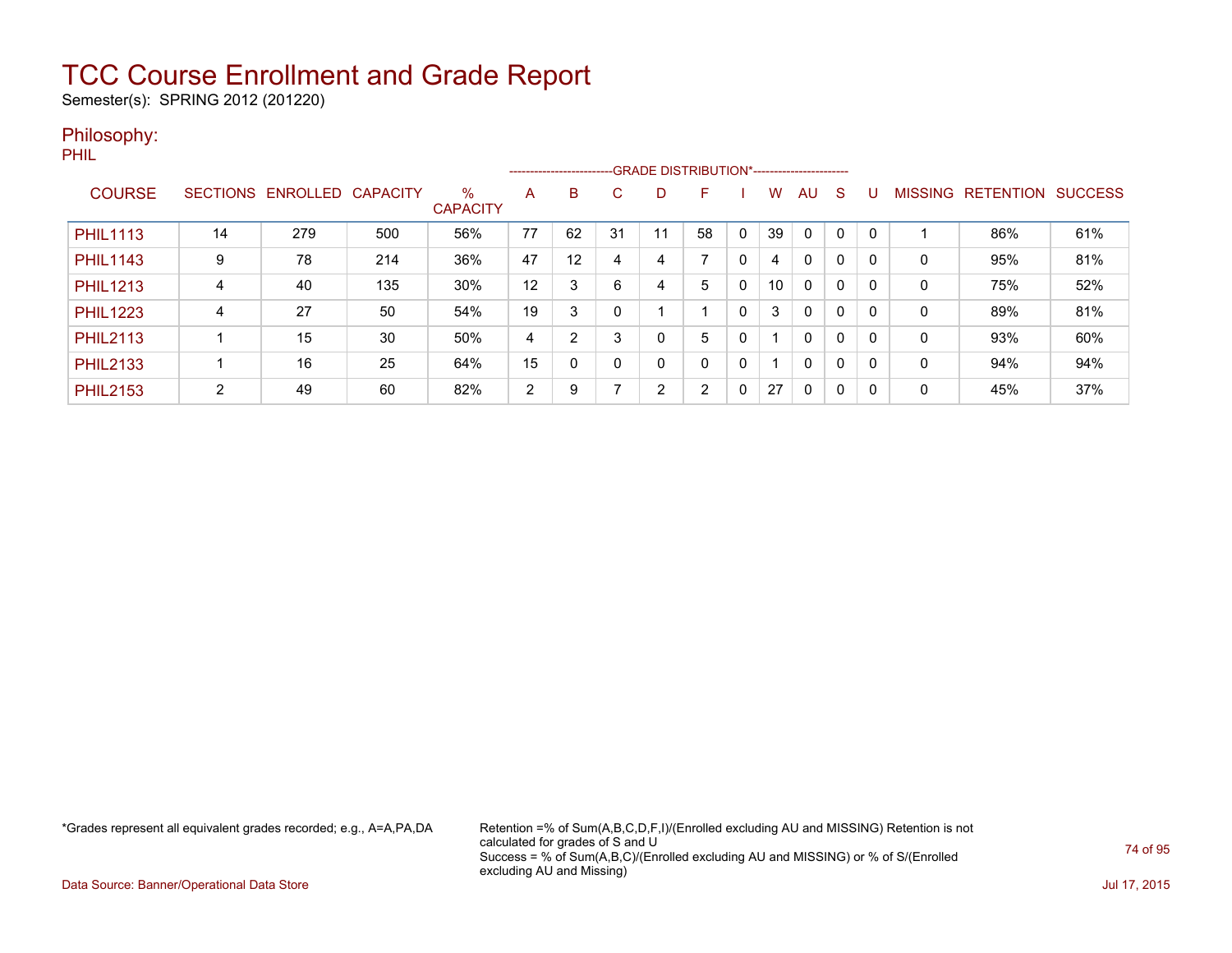Semester(s): SPRING 2012 (201220)

### Pharmacy Technology:

PHMT

|                 |                            |    |                      |    |    | -GRADE DISTRIBUTION*----------------------- |  |   |              |  |                           |     |
|-----------------|----------------------------|----|----------------------|----|----|---------------------------------------------|--|---|--------------|--|---------------------------|-----|
| <b>COURSE</b>   | SECTIONS ENROLLED CAPACITY |    | %<br><b>CAPACITY</b> | A  | B. |                                             |  | W | AU           |  | MISSING RETENTION SUCCESS |     |
| <b>PHMT1318</b> | 15                         | 20 | 75%                  | 9  |    |                                             |  |   | $\mathbf{0}$ |  | 100%                      | 93% |
| <b>PHMT1414</b> | 15                         | 35 | 43%                  | 14 |    |                                             |  |   | 0            |  | 100%                      | 93% |
| <b>PHMT1524</b> | 15                         | 40 | 38%                  | 14 |    |                                             |  |   | 0            |  | 100%                      | 93% |

\*Grades represent all equivalent grades recorded; e.g., A=A,PA,DA Retention =% of Sum(A,B,C,D,F,I)/(Enrolled excluding AU and MISSING) Retention is not calculated for grades of S and U Success = % of Sum(A,B,C)/(Enrolled excluding AU and MISSING) or % of S/(Enrolled excluding AU and Missing)

Data Source: Banner/Operational Data Store Jul 17, 2015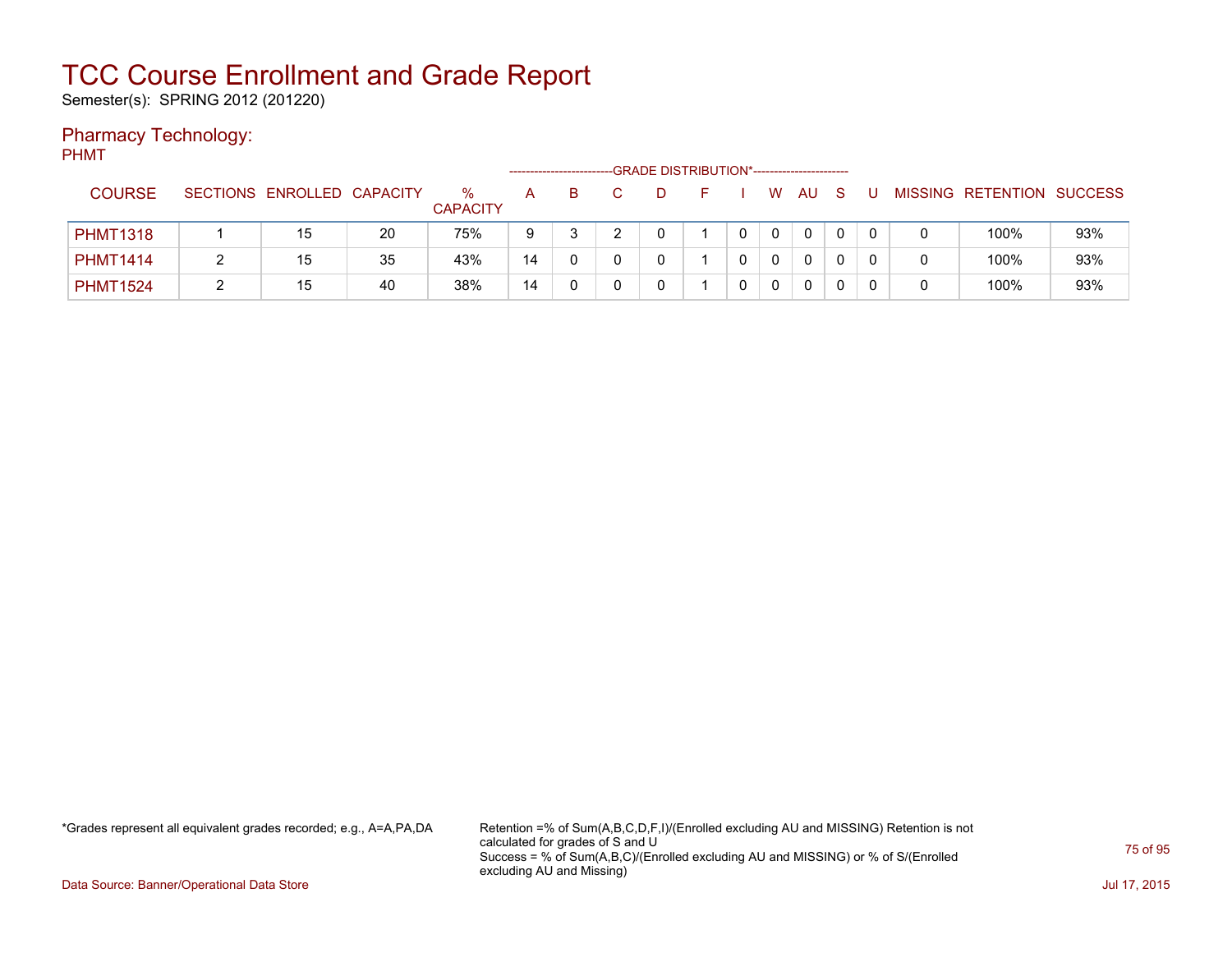Semester(s): SPRING 2012 (201220)

### Physical Science:

PH<sub>SC</sub>

|                 |    |                            |     |                      |    |    |    |    | -GRADE DISTRIBUTION*----------------------- |   |              |          |              |   |   |                           |      |
|-----------------|----|----------------------------|-----|----------------------|----|----|----|----|---------------------------------------------|---|--------------|----------|--------------|---|---|---------------------------|------|
| <b>COURSE</b>   |    | SECTIONS ENROLLED CAPACITY |     | %<br><b>CAPACITY</b> | A  | B. |    |    | н.                                          |   | W            | AU       | -S           |   |   | MISSING RETENTION SUCCESS |      |
| <b>PHSC1114</b> | 15 | 237                        | 340 | 70%                  | 68 | 63 | 46 | 13 | 14                                          | 0 | 33           | 0        | $\mathbf{0}$ | 0 | 0 | 86%                       | 75%  |
| <b>PHSC2111</b> | 2  | 13                         | 35  | 37%                  | 13 |    |    |    |                                             |   | $\mathbf{0}$ | $\Omega$ | 0            | 0 | 0 | 100%                      | 100% |
| <b>PHSC2131</b> |    | 5                          | 15  | 33%                  | 4  |    |    |    |                                             |   | $\mathbf 0$  | 0        | 0            |   | 0 | 100%                      | 100% |
| <b>PHSC2161</b> |    | 6                          | 20  | 30%                  | 4  |    |    |    |                                             |   | $\mathbf 0$  | 0        | 0            |   | 0 | 100%                      | 100% |

\*Grades represent all equivalent grades recorded; e.g., A=A,PA,DA Retention =% of Sum(A,B,C,D,F,I)/(Enrolled excluding AU and MISSING) Retention is not calculated for grades of S and U Success = % of Sum(A,B,C)/(Enrolled excluding AU and MISSING) or % of S/(Enrolled excluding AU and Missing)

Data Source: Banner/Operational Data Store Jul 17, 2015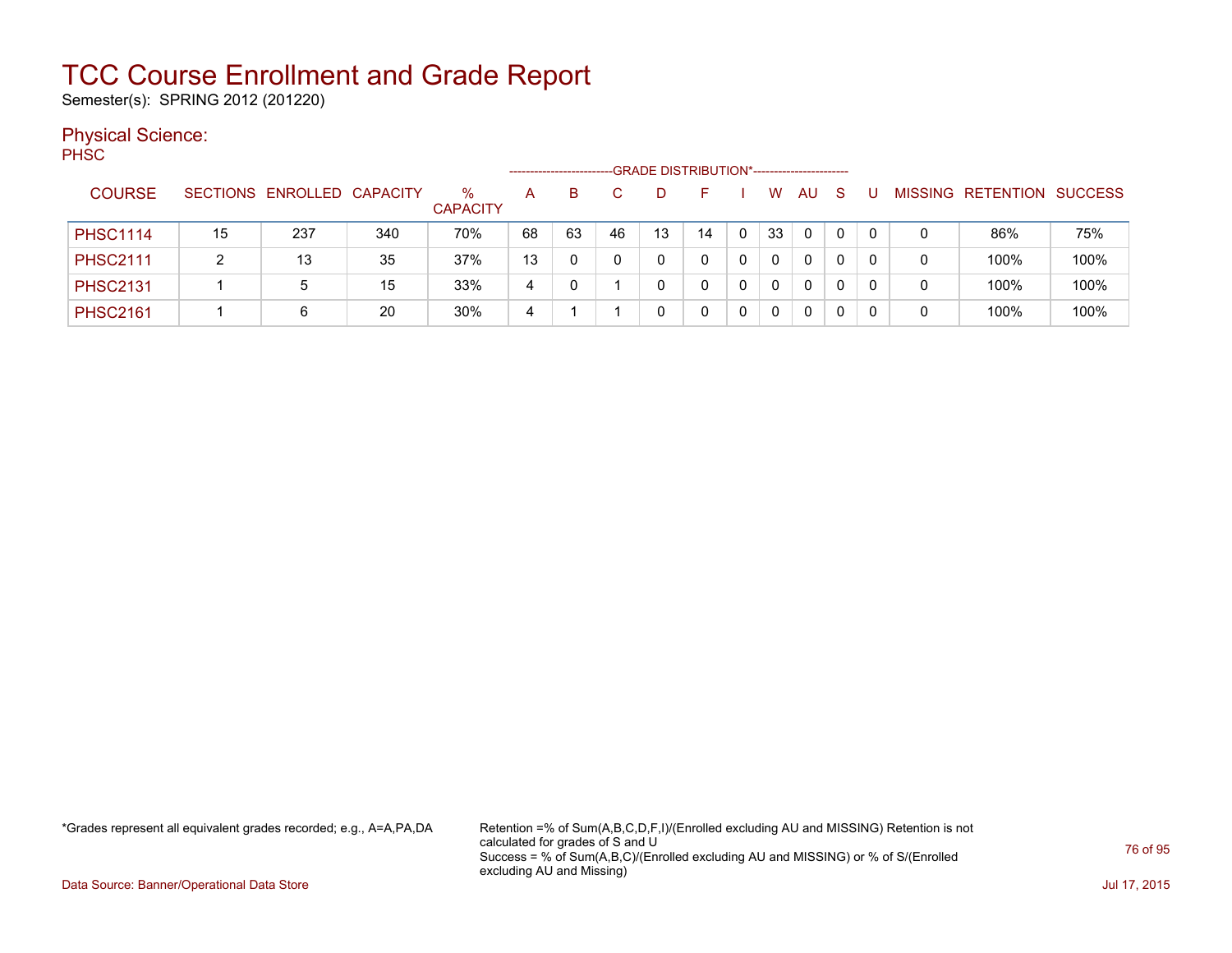Semester(s): SPRING 2012 (201220)

#### Physical Therapist Assistant: PHTA

|                 |                 |          |                 |                         |    |          | -------------------------GRADE                DISTRIBUTION*--------------------- |   |   |          |              |              |              |          |                |                  |                |
|-----------------|-----------------|----------|-----------------|-------------------------|----|----------|----------------------------------------------------------------------------------|---|---|----------|--------------|--------------|--------------|----------|----------------|------------------|----------------|
| <b>COURSE</b>   | <b>SECTIONS</b> | ENROLLED | <b>CAPACITY</b> | $\%$<br><b>CAPACITY</b> | A  | B        | C.                                                                               | D | F |          | w            | AU           | S            |          | <b>MISSING</b> | <b>RETENTION</b> | <b>SUCCESS</b> |
| <b>PHTA1231</b> | 3               | 33       | 36              | 92%                     | 30 |          | $\overline{2}$                                                                   |   | 0 | 0        | $\mathbf{0}$ | $\mathbf{0}$ | 0            | $\Omega$ | 0              | 100%             | 100%           |
| <b>PHTA1363</b> | 2               | 34       | 36              | 94%                     | 11 | 19       | 3                                                                                | 0 | 0 | 0        | 0            |              | $\mathbf{0}$ | 0        | 0              | 100%             | 100%           |
| <b>PHTA1383</b> |                 | 33       | 36              | 92%                     | 18 | 15       | $\Omega$                                                                         |   | 0 | 0        | 0            | $\Omega$     | 0            | $\Omega$ | 0              | 100%             | 100%           |
| <b>PHTA1392</b> | 3               | 34       | 36              | 94%                     | 16 | 17       |                                                                                  |   | 0 | 0        | 0            | $\Omega$     | 0            | $\Omega$ | 0              | 100%             | 100%           |
| <b>PHTA2113</b> | 3               | 23       | 51              | 45%                     | 16 | 6        |                                                                                  |   | 0 | 0        | 0            | 0            | 0            | $\Omega$ | 0              | 100%             | 100%           |
| <b>PHTA2383</b> | 3               | 23       | 46              | 50%                     | 3  | 18       | $\overline{2}$                                                                   | 0 | 0 | 0        | 0            | $\mathbf{0}$ | 0            | 0        | 0              | 100%             | 100%           |
| <b>PHTA2432</b> | 3               | 23       | 36              | 64%                     | 22 | $\Omega$ |                                                                                  |   | 0 | $\Omega$ | 0            | $\mathbf{0}$ | $\Omega$     | $\Omega$ | 0              | 100%             | 100%           |
| <b>PHTA2522</b> | 4               | 23       | 33              | 70%                     | 22 |          | 0                                                                                | 0 | 0 | 0        | 0            | $\mathbf{0}$ | 0            | $\Omega$ | 0              | 100%             | 100%           |
| <b>PHTA2551</b> |                 | 23       | 36              | 64%                     | 12 | 10       |                                                                                  | 0 | 0 | $\Omega$ | 0            | $\mathbf{0}$ | 0            | 0        | 0              | 100%             | 100%           |
| <b>PHTA2991</b> |                 | 4        |                 | 100%                    |    | 0        | 0                                                                                |   | 0 | 0        | 0            | $\mathbf{0}$ | 0            |          | 0              | 100%             | 100%           |

\*Grades represent all equivalent grades recorded; e.g., A=A,PA,DA Retention =% of Sum(A,B,C,D,F,I)/(Enrolled excluding AU and MISSING) Retention is not calculated for grades of S and U Success = % of Sum(A,B,C)/(Enrolled excluding AU and MISSING) or % of S/(Enrolled excluding AU and Missing)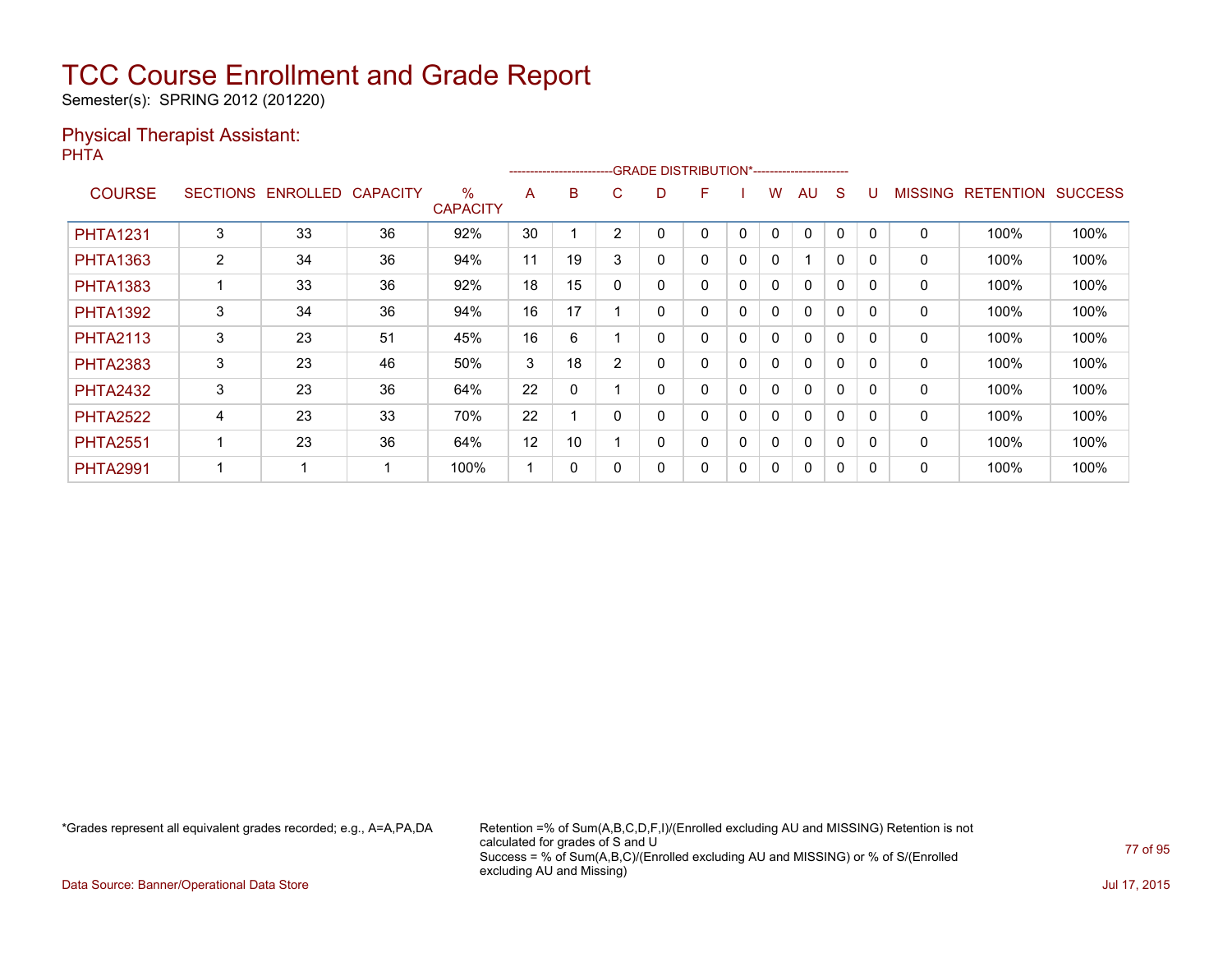Semester(s): SPRING 2012 (201220)

### Physics:

**PHYS** 

|                 |                 |          |                 |                      |    |    |       | --------------------------GRADE DISTRIBUTION*----------------------- |   |              |                |              |              |   |                |                  |                |
|-----------------|-----------------|----------|-----------------|----------------------|----|----|-------|----------------------------------------------------------------------|---|--------------|----------------|--------------|--------------|---|----------------|------------------|----------------|
| <b>COURSE</b>   | <b>SECTIONS</b> | ENROLLED | <b>CAPACITY</b> | %<br><b>CAPACITY</b> | A  | B  | C.    | D                                                                    | F |              | W              | AU           | S            |   | <b>MISSING</b> | <b>RETENTION</b> | <b>SUCCESS</b> |
| <b>PHYS1003</b> |                 | 10       | 20              | 50%                  | 4  | っ  |       |                                                                      | າ |              | $\overline{2}$ | $\mathbf 0$  | 0            |   | 0              | 80%              | 60%            |
| <b>PHYS1014</b> |                 | 10       | 20              | 50%                  |    | 2  |       | 0                                                                    | 3 | 0            | 3              | $\mathbf{0}$ | 0            |   | 0              | 70%              | 40%            |
| <b>PHYS1114</b> | 11              | 209      | 264             | 79%                  | 76 | 51 | 34    | 8                                                                    | 5 | 0            | 35             | $\mathbf{0}$ | 0            |   | 0              | 83%              | 77%            |
| <b>PHYS1214</b> | 5               | 79       | 116             | 68%                  | 31 | 17 | 14    | $\overline{2}$                                                       | 3 | $\Omega$     | 12             | $\mathbf{0}$ | 0            |   | 0              | 85%              | 78%            |
| <b>PHYS2034</b> | 3               | 73       | 72              | 101%                 | 24 | 19 | $-11$ |                                                                      | 0 | $\Omega$     | 12             | $\mathbf{0}$ | 0            |   | 0              | 84%              | 74%            |
| <b>PHYS2124</b> | C<br>∠          | 47       | 48              | 98%                  | 22 | 11 | 11    | $\overline{2}$                                                       | 0 | 0            |                | $\mathbf{0}$ | 0            |   | 0              | 98%              | 94%            |
| <b>PHYS2992</b> |                 | 3        | 8               | 38%                  | 3  | 0  | 0     | 0                                                                    | 0 | $\mathbf{0}$ | $\Omega$       | $\mathbf{0}$ | $\mathbf{0}$ | 0 | 0              | 100%             | 100%           |

\*Grades represent all equivalent grades recorded; e.g., A=A,PA,DA Retention =% of Sum(A,B,C,D,F,I)/(Enrolled excluding AU and MISSING) Retention is not calculated for grades of S and U Success = % of Sum(A,B,C)/(Enrolled excluding AU and MISSING) or % of S/(Enrolled excluding AU and Missing)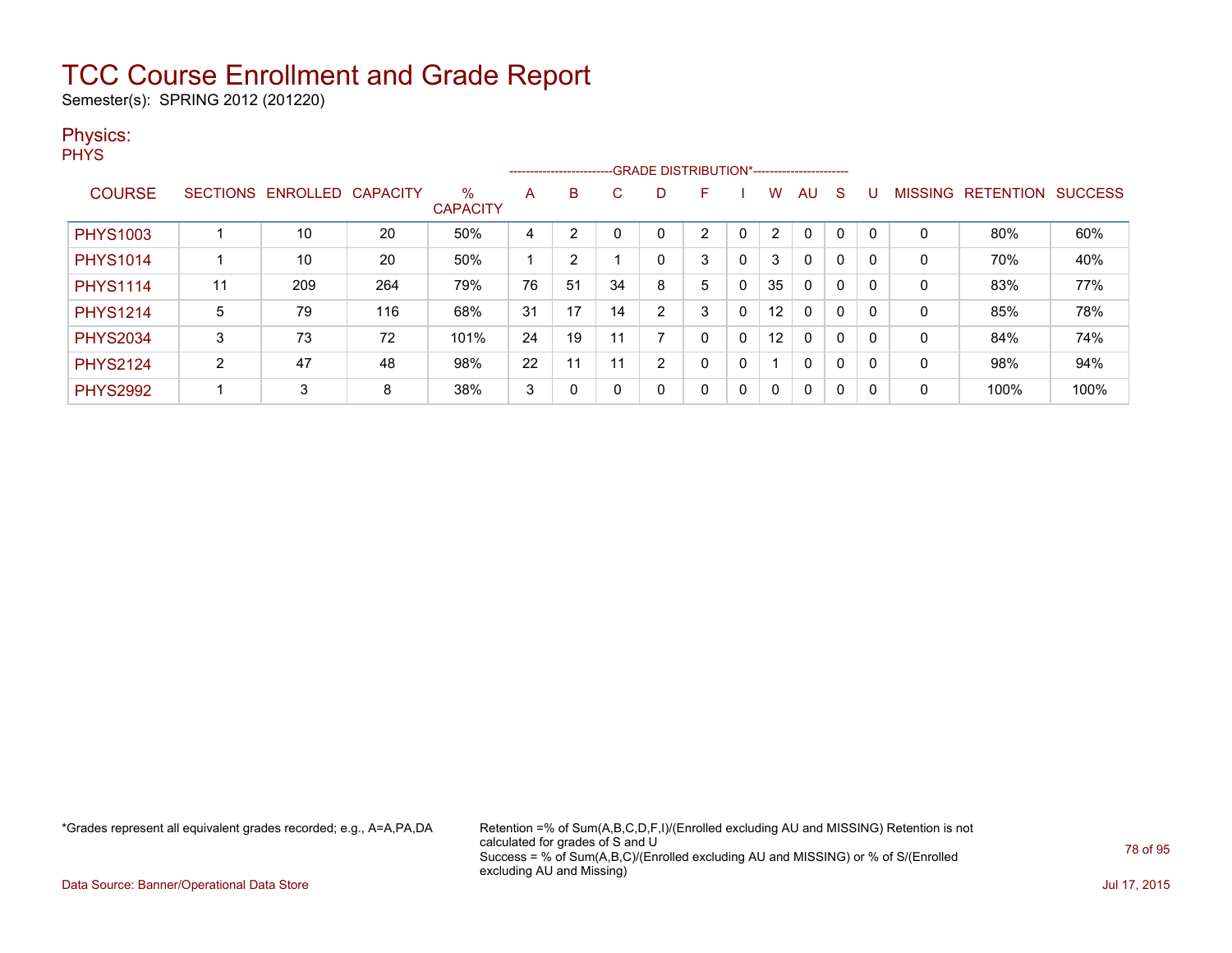Semester(s): SPRING 2012 (201220)

### Paralegal:

PLGL

|                 |                 |                 |                 |                      |    |                |                | --------------------------GRADE DISTRIBUTION*----------------------- |   |              |                          |              |             |              |                |                  |                |
|-----------------|-----------------|-----------------|-----------------|----------------------|----|----------------|----------------|----------------------------------------------------------------------|---|--------------|--------------------------|--------------|-------------|--------------|----------------|------------------|----------------|
| <b>COURSE</b>   | <b>SECTIONS</b> | <b>ENROLLED</b> | <b>CAPACITY</b> | %<br><b>CAPACITY</b> | A  | B              | C              | D                                                                    | F |              | W                        | AU           | S           |              | <b>MISSING</b> | <b>RETENTION</b> | <b>SUCCESS</b> |
| <b>PLGL1213</b> | 2               | 22              | 50              | 44%                  | 6  | 5              | 3              |                                                                      | 0 | $\mathbf{0}$ | $\overline{\phantom{a}}$ | 0            | 0           | $\Omega$     | 0              | 68%              | 64%            |
| <b>PLGL1313</b> |                 | 16              | 30              | 53%                  | 4  | 9              | $\overline{2}$ | 0                                                                    | 0 | 0            |                          | 0            | $\mathbf 0$ |              | 0              | 94%              | 94%            |
| <b>PLGL2303</b> |                 | 9               | 20              | 45%                  | 5  | 0              | 3              | 0                                                                    | 0 | $\Omega$     |                          | 0            | 0           | $\Omega$     | 0              | 89%              | 89%            |
| <b>PLGL2333</b> |                 | 15              | 25              | 60%                  | 14 |                |                | 0                                                                    | 0 | $\mathbf{0}$ | 0                        | 0            | $\mathbf 0$ |              | 0              | 100%             | 100%           |
| <b>PLGL2343</b> |                 | 10              | 17              | 59%                  | 5  | 4              |                | 0                                                                    | 0 |              | 0                        | 0            | 0           | $\Omega$     | 0              | 100%             | 90%            |
| <b>PLGL2353</b> |                 | 13              | 25              | 52%                  | 9  | 3              |                | 0                                                                    | 0 | 0            | 0                        | $\mathbf{0}$ | 0           |              | 0              | 100%             | 100%           |
| <b>PLGL2363</b> |                 | 11              | 20              | 55%                  | 4  |                |                |                                                                      |   | 0            | 4                        | 0            | $\mathbf 0$ | <sup>0</sup> | $\mathbf{0}$   | 64%              | 45%            |
| <b>PLGL2453</b> |                 | 8               | 25              | 32%                  | 6  | $\overline{2}$ | 0              | 0                                                                    | 0 | 0            | 0                        | $\mathbf{0}$ | $\Omega$    | $\Omega$     | 0              | 100%             | 100%           |
| <b>PLGL2813</b> |                 |                 | 10              | 10%                  |    | 0              |                | 0                                                                    | 0 | 0            | 0                        | $\mathbf{0}$ | 0           |              | 0              | 100%             | 100%           |

\*Grades represent all equivalent grades recorded; e.g., A=A,PA,DA Retention =% of Sum(A,B,C,D,F,I)/(Enrolled excluding AU and MISSING) Retention is not calculated for grades of S and U Success = % of Sum(A,B,C)/(Enrolled excluding AU and MISSING) or % of S/(Enrolled excluding AU and Missing)

Data Source: Banner/Operational Data Store Jul 17, 2015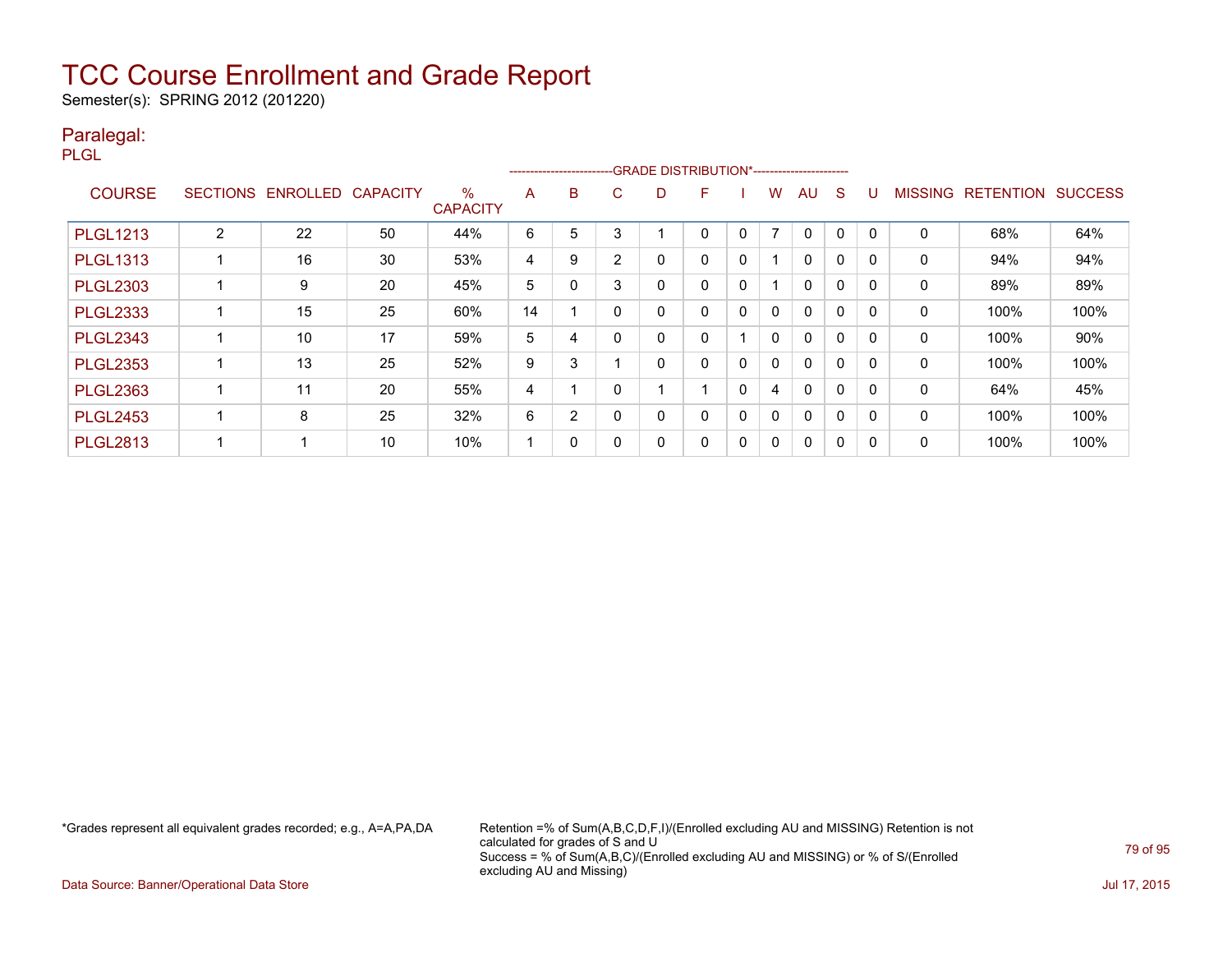Semester(s): SPRING 2012 (201220)

#### Political Science: POLS

| ິ               |    |                            |       |                      |     |     |     |     | -GRADE DISTRIBUTION*----------------------- |   |          |              |    |     |   |                   |                |
|-----------------|----|----------------------------|-------|----------------------|-----|-----|-----|-----|---------------------------------------------|---|----------|--------------|----|-----|---|-------------------|----------------|
| <b>COURSE</b>   |    | SECTIONS ENROLLED CAPACITY |       | %<br><b>CAPACITY</b> | А   | B   |     |     |                                             |   | W        | AU           | -S |     |   | MISSING RETENTION | <b>SUCCESS</b> |
| <b>POLS1113</b> | 82 | 2.193                      | 2,825 | 78%                  | 775 | 495 | 297 | 141 | 250                                         | 4 | 231      | $\Omega$     | 0  | - 0 |   | 89%               | 71%            |
| <b>POLS2013</b> |    |                            |       | 100%                 |     |     |     | 0   |                                             | 0 | $\Omega$ | $\mathbf{0}$ | 0  |     | 0 | 100%              | 100%           |
| <b>POLS2023</b> |    | 11                         | 30    | 37%                  | 3   |     | ີ   |     |                                             | 0 | $\Omega$ | $\mathbf{0}$ | 0  |     |   | 100%              | 73%            |
| <b>POLS2033</b> |    | 4                          | 30    | 13%                  | 3   |     |     |     |                                             | 0 | 0        | $\mathbf{0}$ | 0  |     |   | 100%              | 75%            |

\*Grades represent all equivalent grades recorded; e.g., A=A,PA,DA Retention =% of Sum(A,B,C,D,F,I)/(Enrolled excluding AU and MISSING) Retention is not calculated for grades of S and U Success = % of Sum(A,B,C)/(Enrolled excluding AU and MISSING) or % of S/(Enrolled excluding AU and Missing)

Data Source: Banner/Operational Data Store Jul 17, 2015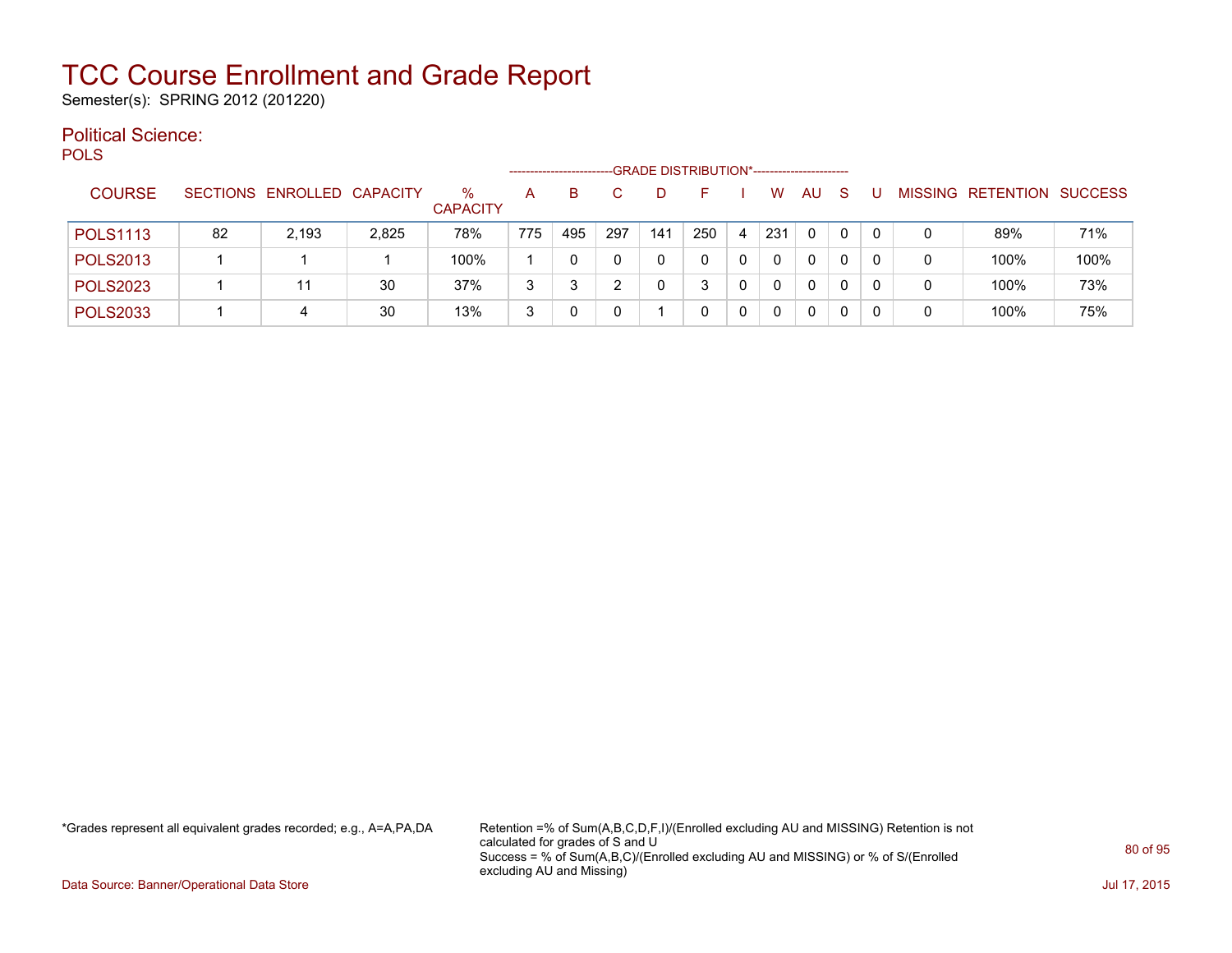Semester(s): SPRING 2012 (201220)

#### Portuguese:

| <b>PORT</b>     |  |    |                 |  | ------------------------GRADE DISTRIBUTION*----------------------- |                |                 |                |  |                                                                               |     |
|-----------------|--|----|-----------------|--|--------------------------------------------------------------------|----------------|-----------------|----------------|--|-------------------------------------------------------------------------------|-----|
| <b>COURSE</b>   |  |    | <b>CAPACITY</b> |  |                                                                    |                |                 |                |  | SECTIONS ENROLLED CAPACITY 3 % A B C D F I W AU S U MISSING RETENTION SUCCESS |     |
| <b>PORT1103</b> |  | 20 | 40%             |  | $\overline{0}$                                                     | $\overline{0}$ | $0 \mid 3 \mid$ | $\overline{0}$ |  | 62%                                                                           | 62% |

\*Grades represent all equivalent grades recorded; e.g., A=A,PA,DA Retention =% of Sum(A,B,C,D,F,I)/(Enrolled excluding AU and MISSING) Retention is not calculated for grades of S and U Success = % of Sum(A,B,C)/(Enrolled excluding AU and MISSING) or % of S/(Enrolled excluding AU and Missing)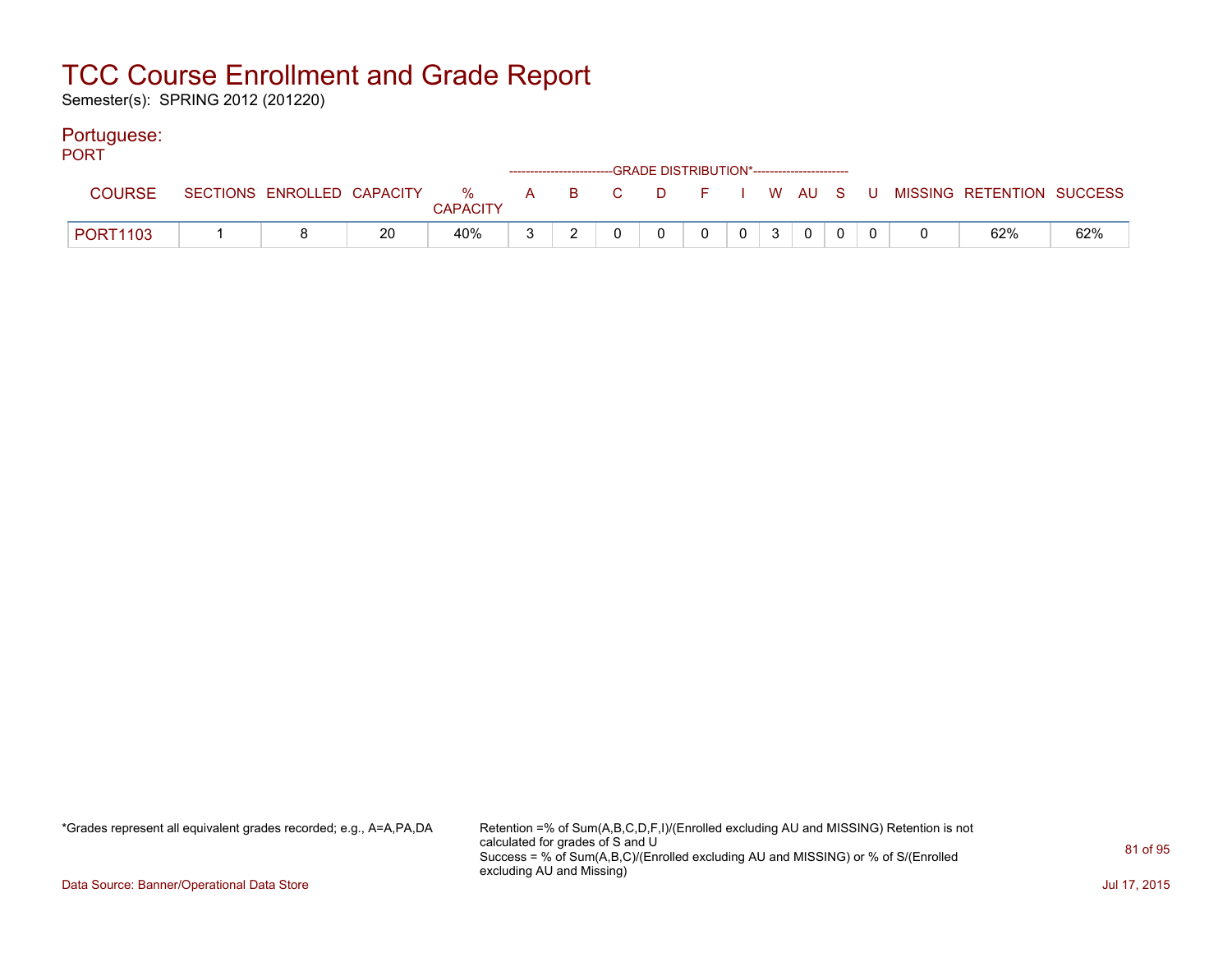Semester(s): SPRING 2012 (201220)

### Process Technology:

PRCT

|                 |                            |    |                      | --------------------- |   |  | -GRADE DISTRIBUTION*----------------------- |                |              |        |  |                           |      |
|-----------------|----------------------------|----|----------------------|-----------------------|---|--|---------------------------------------------|----------------|--------------|--------|--|---------------------------|------|
| <b>COURSE</b>   | SECTIONS ENROLLED CAPACITY |    | %<br><b>CAPACITY</b> | A                     | B |  |                                             |                |              | W AU S |  | MISSING RETENTION SUCCESS |      |
| <b>PRCT2024</b> |                            | 20 | 40%                  |                       |   |  |                                             | $\overline{0}$ | $\mathbf{0}$ |        |  | 100%                      | 100% |
| <b>PRCT2134</b> |                            | 20 | 35%                  | 3                     |   |  |                                             |                |              |        |  | 86%                       | 86%  |

\*Grades represent all equivalent grades recorded; e.g., A=A,PA,DA Retention =% of Sum(A,B,C,D,F,I)/(Enrolled excluding AU and MISSING) Retention is not calculated for grades of S and U Success = % of Sum(A,B,C)/(Enrolled excluding AU and MISSING) or % of S/(Enrolled excluding AU and Missing)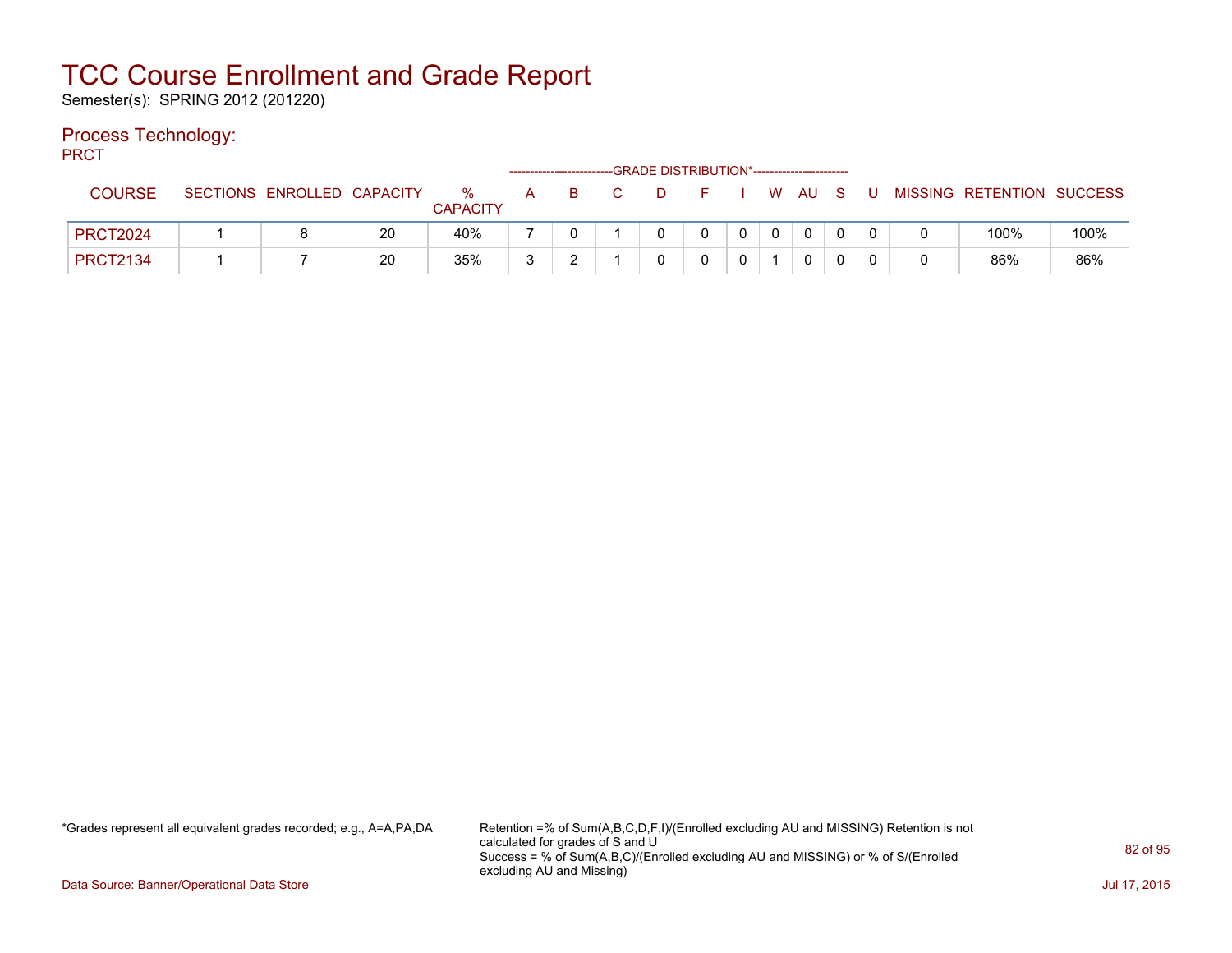Semester(s): SPRING 2012 (201220)

### Psychology:

PSYC

|                 |                |                            |       |                      |                         |          |             | -GRADE DISTRIBUTION*----------------------- |                |              |                |              |          |          |                |                          |      |
|-----------------|----------------|----------------------------|-------|----------------------|-------------------------|----------|-------------|---------------------------------------------|----------------|--------------|----------------|--------------|----------|----------|----------------|--------------------------|------|
| <b>COURSE</b>   |                | SECTIONS ENROLLED CAPACITY |       | %<br><b>CAPACITY</b> | A                       | в        | С           | D                                           | F              |              | w              | AU           | S        |          | <b>MISSING</b> | <b>RETENTION SUCCESS</b> |      |
| <b>PSYC1113</b> | 76             | 1.746                      | 2,305 | 76%                  | 538                     | 385      | 291         | 110                                         | 178            |              | 243            | $\mathbf{0}$ | $\Omega$ | $\Omega$ | 0              | 86%                      | 70%  |
| <b>PSYC1313</b> | 9              | 191                        | 241   | 79%                  | 62                      | 40       | 39          | 10                                          | 22             | 0            | 18             | 0            | 0        | 0        | 0              | 91%                      | 74%  |
| <b>PSYC2023</b> | 31             | 789                        | 1,019 | 77%                  | 333                     | 191      | 98          | 26                                          | 46             | $\mathbf{0}$ | 95             | $\mathbf{0}$ | 0        | 0        | 0              | 88%                      | 79%  |
| <b>PSYC2053</b> | 4              | 55                         | 65    | 85%                  | 24                      | 14       | 9           | 3                                           | 3              | $\mathbf{0}$ | $\overline{2}$ | $\mathbf{0}$ | 0        | 0        | 0              | 96%                      | 85%  |
| <b>PSYC2133</b> | 1              | 9                          | 10    | 90%                  | $\overline{7}$          | $\Omega$ | $\mathbf 0$ | $\Omega$                                    | $\Omega$       |              |                | 0            | 0        | 0        | 0              | 89%                      | 78%  |
| <b>PSYC2213</b> |                | 18                         | 20    | 90%                  | 5                       | 6        | 2           |                                             | $\mathbf{0}$   | $\mathbf{0}$ | 4              | $\mathbf{0}$ | 0        | 0        | 0              | 78%                      | 72%  |
| <b>PSYC2223</b> | $\mathbf 1$    | 11                         | 20    | 55%                  | 3                       | 2        | 3           | $\Omega$                                    | $\Omega$       | $\mathbf{0}$ | 3              | $\mathbf{0}$ | $\Omega$ | 0        | 0              | 73%                      | 73%  |
| <b>PSYC2323</b> |                | 18                         | 30    | 60%                  | 12                      | 4        | $\mathbf 0$ | $\Omega$                                    | $\overline{2}$ | 0            |                | $\Omega$     | 0        | 0        | 0              | 100%                     | 89%  |
| <b>PSYC2423</b> | 5              | 119                        | 155   | 77%                  | 54                      | 34       | 18          | $\mathbf{0}$                                | 5              | $\mathbf{0}$ | 8              | $\mathbf{0}$ | 0        | 0        | 0              | 93%                      | 89%  |
| <b>PSYC2523</b> | $\overline{2}$ | 47                         | 50    | 94%                  | 22                      | 9        | 4           | 5                                           | 3              | $\mathbf{0}$ | 4              | $\mathbf{0}$ | $\Omega$ | 0        | 0              | 91%                      | 74%  |
| <b>PSYC2533</b> | 1              | 13                         | 30    | 43%                  | 13                      | $\Omega$ | $\mathbf 0$ | $\Omega$                                    | $\Omega$       | $\mathbf{0}$ | 0              | $\mathbf{0}$ | 0        | 0        | $\mathbf{0}$   | 100%                     | 100% |
| <b>PSYC2633</b> | 1              | 11                         | 20    | 55%                  | $\overline{2}$          | $\Omega$ | 4           | $\overline{2}$                              | $\overline{2}$ | $\mathbf{0}$ |                | $\mathbf{0}$ | $\Omega$ | 0        | 0              | 91%                      | 55%  |
| <b>PSYC2713</b> | 1              | 13                         | 13    | 100%                 | $\overline{\mathbf{1}}$ | 4        | 2           | $\Omega$                                    | 3              | $\mathbf{0}$ | 3              | $\mathbf{0}$ | $\Omega$ | 0        | 0              | 77%                      | 54%  |
| <b>PSYC2813</b> | 4              | 61                         | 68    | 90%                  | 11                      | 18       | 10          | 4                                           | 5              | $\mathbf{0}$ | 13             | $\mathbf{0}$ | 0        | 0        | $\Omega$       | 79%                      | 64%  |

\*Grades represent all equivalent grades recorded; e.g., A=A,PA,DA Retention =% of Sum(A,B,C,D,F,I)/(Enrolled excluding AU and MISSING) Retention is not calculated for grades of S and U Success = % of Sum(A,B,C)/(Enrolled excluding AU and MISSING) or % of S/(Enrolled excluding AU and Missing)

Data Source: Banner/Operational Data Store Jul 17, 2015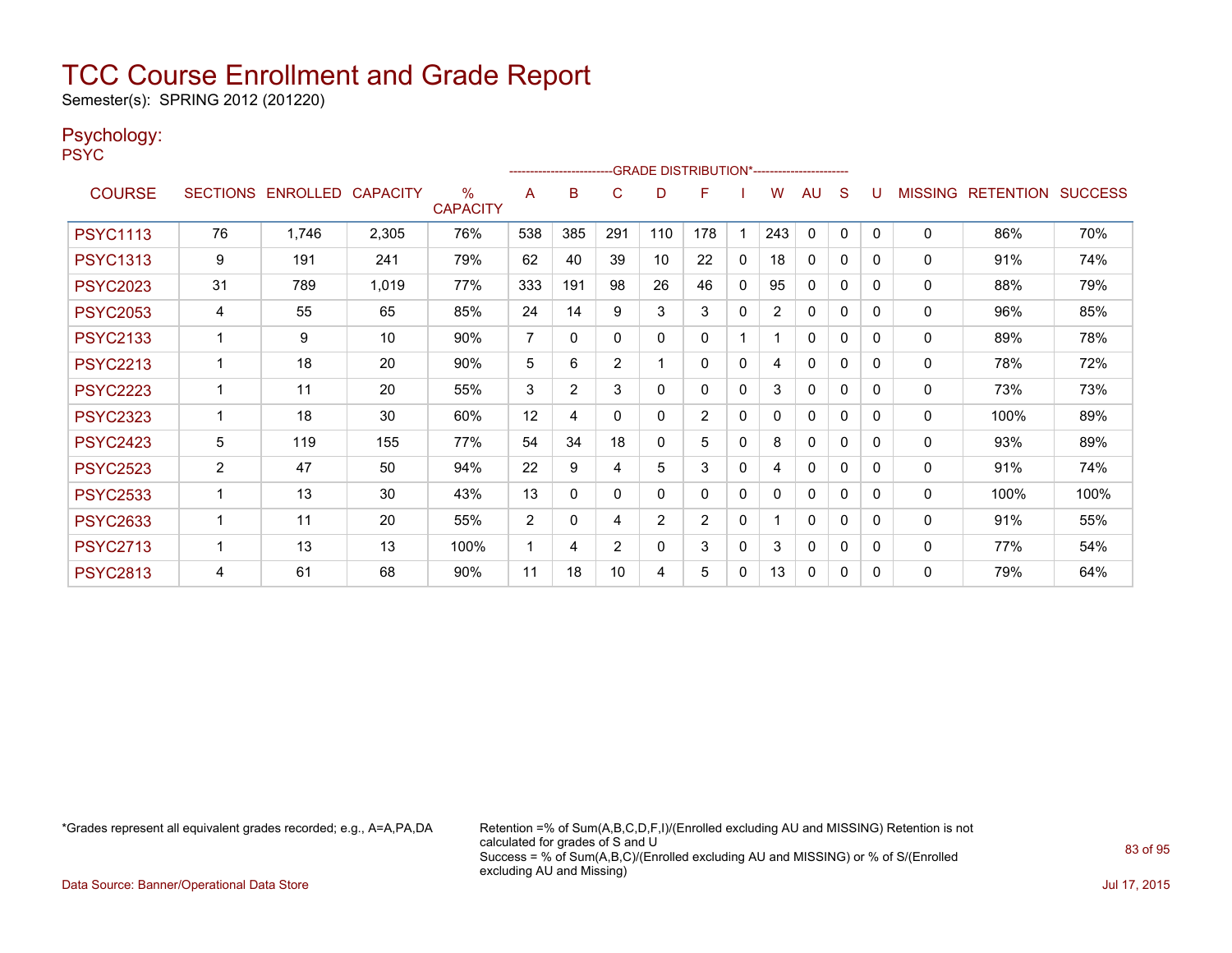Semester(s): SPRING 2012 (201220)

#### Quality Control Technology: **QCTT**

|               |   |                            |    |                         | -------------------- |    |   | -GRADE DISTRIBUTION*----------------------- |    |          |             |              |    |   |                   |                |
|---------------|---|----------------------------|----|-------------------------|----------------------|----|---|---------------------------------------------|----|----------|-------------|--------------|----|---|-------------------|----------------|
| <b>COURSE</b> |   | SECTIONS ENROLLED CAPACITY |    | $\%$<br><b>CAPACITY</b> | A                    | B  | C | D                                           | н. | W        | AU          | <sub>S</sub> |    |   | MISSING RETENTION | <b>SUCCESS</b> |
| QCTT1223      | າ | 32                         | 36 | 89%                     | 13                   | 10 | 6 | 0                                           |    | 3        | $\mathbf 0$ | 0            |    | 0 | 91%               | 91%            |
| QCTT1313      |   | 22                         | 25 | 88%                     | 9                    | 6  |   |                                             | 0  | 4        | 0           | 0            |    | 0 | 82%               | 82%            |
| QCTT1443      | 2 | 14                         | 30 | 47%                     | 14                   |    |   | 0                                           | 0  | $\Omega$ | 0           | 0            |    | 0 | 100%              | 100%           |
| QCTT2153      |   | 5                          | 15 | 33%                     | 5                    |    |   | 0                                           | 0  | $\Omega$ | 0           | 0            | -0 | 0 | 100%              | 100%           |
| QCTT2333      |   | 15                         | 18 | 83%                     | 14                   |    |   |                                             |    | $\Omega$ | 0           | 0            |    | 0 | 100%              | 100%           |

\*Grades represent all equivalent grades recorded; e.g., A=A,PA,DA Retention =% of Sum(A,B,C,D,F,I)/(Enrolled excluding AU and MISSING) Retention is not calculated for grades of S and U Success = % of Sum(A,B,C)/(Enrolled excluding AU and MISSING) or % of S/(Enrolled excluding AU and Missing)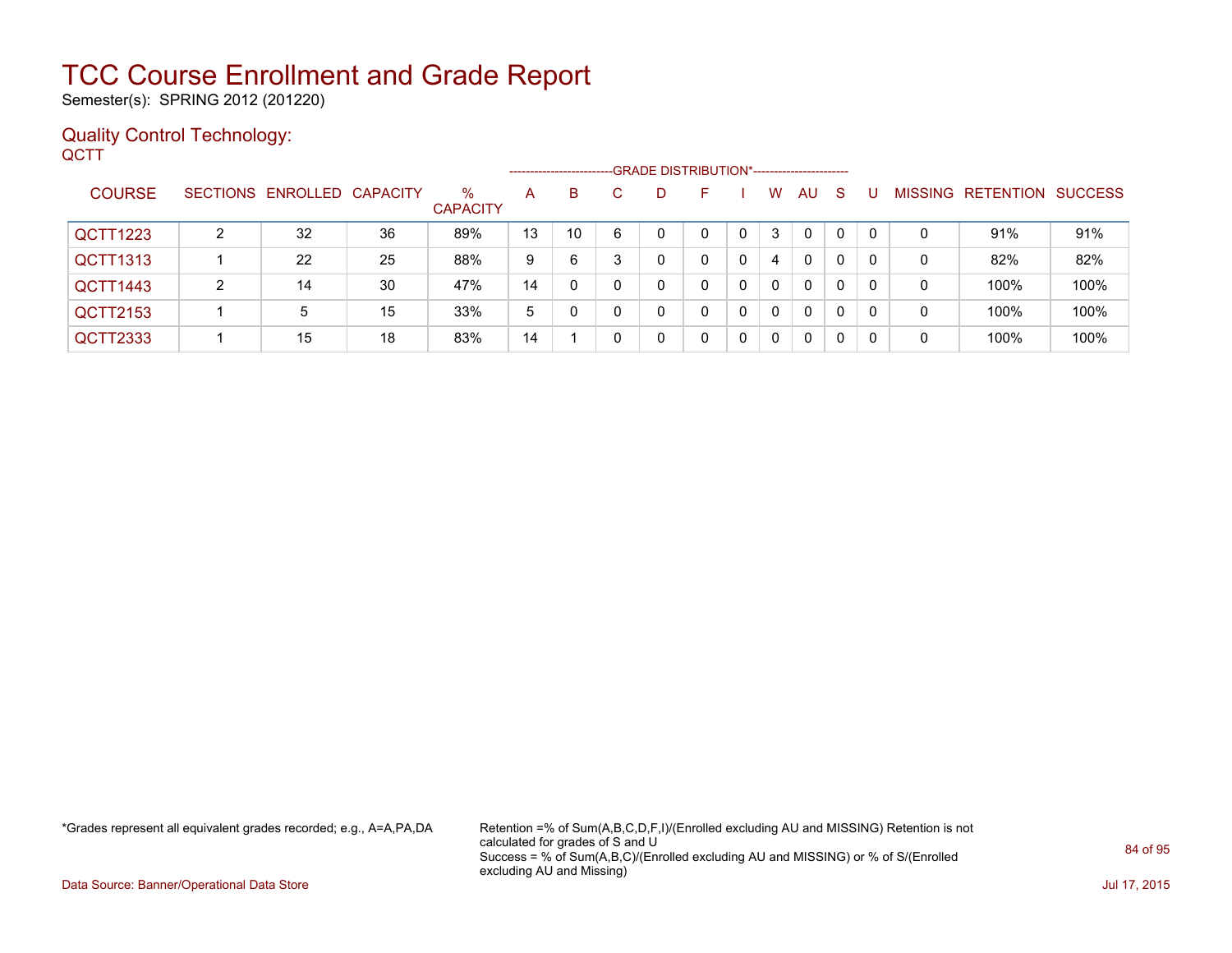Semester(s): SPRING 2012 (201220)

### Radiography:

RADT

|                 |                |                   |                 |                         |                |                | -------------------------GRADE                DISTRIBUTION*--------------------- |   |   |          |    |              |              |          |                |                   |      |
|-----------------|----------------|-------------------|-----------------|-------------------------|----------------|----------------|----------------------------------------------------------------------------------|---|---|----------|----|--------------|--------------|----------|----------------|-------------------|------|
| <b>COURSE</b>   |                | SECTIONS ENROLLED | <b>CAPACITY</b> | $\%$<br><b>CAPACITY</b> | A              | B              | C                                                                                | D | F |          | w  | AU           | <sub>S</sub> | U        | <b>MISSING</b> | RETENTION SUCCESS |      |
| <b>RADT1201</b> |                | 30                | 30              | 100%                    | 27             | 0              | 0                                                                                | 0 | 0 | 0        | 3  | $\mathbf{0}$ | 0            | $\Omega$ | 0              | 90%               | 90%  |
| <b>RADT1212</b> | $\overline{2}$ | 61                | 60              | 102%                    | 8              | 11             | 14                                                                               | 0 | 3 | 0        | 25 | 0            | $\Omega$     | 0        | 0              | 59%               | 54%  |
| <b>RADT1224</b> |                | 16                | $\mathbf 0$     |                         | 16             | $\Omega$       | 0                                                                                | 0 | 0 | 0        | 0  | $\mathbf{0}$ | $\Omega$     | $\Omega$ | 0              | 100%              | 100% |
| <b>RADT1313</b> |                | 16                | $\mathbf 0$     |                         | 15             |                | 0                                                                                | 0 | 0 | 0        | 0  | $\mathbf{0}$ | 0            | $\Omega$ | 0              | 100%              | 100% |
| <b>RADT1333</b> | $\overline{2}$ | 22                | 30              | 73%                     | 14             | 7              |                                                                                  | 0 | 0 | $\Omega$ | 0  | $\Omega$     | $\Omega$     | $\Omega$ | 0              | 100%              | 100% |
| <b>RADT1344</b> | 2              | 22                | 32              | 69%                     | 18             | 4              | 0                                                                                | 0 | 0 | 0        | 0  | 0            | 0            | $\Omega$ | 0              | 100%              | 100% |
| <b>RADT1372</b> |                | 16                | $\mathbf 0$     |                         | 14             | $\overline{2}$ | 0                                                                                | 0 | 0 | 0        | 0  | $\mathbf{0}$ | $\mathbf{0}$ | $\Omega$ | 0              | 100%              | 100% |
| <b>RADT1382</b> | $\overline{2}$ | 22                | 30              | 73%                     | 10             | 10             | $\overline{2}$                                                                   | 0 | 0 | 0        | 0  | $\mathbf{0}$ | $\Omega$     | $\Omega$ | 0              | 100%              | 100% |
| <b>RADT2314</b> |                | 7                 | 0               |                         | 4              | 3              | $\Omega$                                                                         | 0 | 0 | 0        | 0  | $\mathbf{0}$ | $\Omega$     | $\Omega$ | 0              | 100%              | 100% |
| <b>RADT2323</b> | $\overline{2}$ | 26                | 30              | 87%                     | 8              | 16             | $\overline{2}$                                                                   | 0 | 0 | 0        | 0  | $\mathbf{0}$ | 0            | $\Omega$ | 0              | 100%              | 100% |
| <b>RADT2336</b> |                | 7                 | 0               |                         | $\overline{2}$ | 3              | $\overline{2}$                                                                   | 0 | 0 | $\Omega$ | 0  | $\mathbf{0}$ | 0            | $\Omega$ | 0              | 100%              | 100% |
| <b>RADT2343</b> |                | 7                 | $\mathbf 0$     |                         | 3              | 4              | 0                                                                                | 0 | 0 | 0        | 0  | $\mathbf{0}$ | 0            | $\Omega$ | 0              | 100%              | 100% |
| <b>RADT2356</b> | $\overline{2}$ | 26                | 30              | 87%                     | 19             | 7              | 0                                                                                | 0 | 0 | 0        | 0  | $\mathbf{0}$ | 0            | $\Omega$ | 0              | 100%              | 100% |
| <b>RADT2383</b> |                | 7                 | $\mathbf 0$     |                         | 6              |                | 0                                                                                | 0 | 0 | 0        | 0  | $\Omega$     | 0            | $\Omega$ | 0              | 100%              | 100% |

\*Grades represent all equivalent grades recorded; e.g., A=A,PA,DA Retention =% of Sum(A,B,C,D,F,I)/(Enrolled excluding AU and MISSING) Retention is not calculated for grades of S and U Success = % of Sum(A,B,C)/(Enrolled excluding AU and MISSING) or % of S/(Enrolled excluding AU and Missing)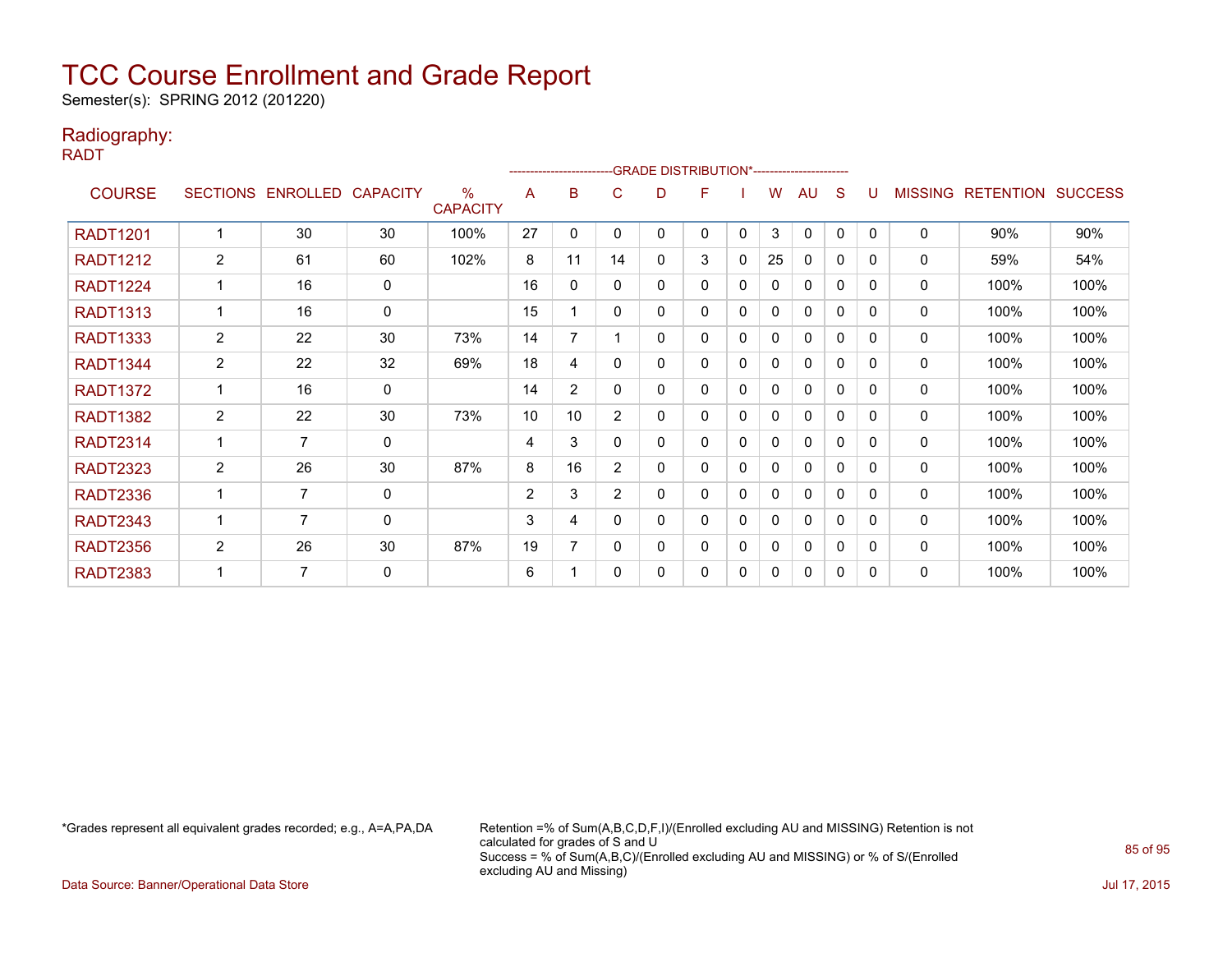Semester(s): SPRING 2012 (201220)

### Religious Studies:

RELG

|                 |                 |          |                 |                         |    | --------------------------GRADE DISTRIBUTION*----------------------- |   |   |          |   |                          |              |              |              |                |                  |                |
|-----------------|-----------------|----------|-----------------|-------------------------|----|----------------------------------------------------------------------|---|---|----------|---|--------------------------|--------------|--------------|--------------|----------------|------------------|----------------|
| <b>COURSE</b>   | <b>SECTIONS</b> | ENROLLED | <b>CAPACITY</b> | $\%$<br><b>CAPACITY</b> | A  | B                                                                    | С | D | E        |   | W                        | AU.          | <sub>S</sub> |              | <b>MISSING</b> | <b>RETENTION</b> | <b>SUCCESS</b> |
| <b>RELG1113</b> | っ               | 29       | 40              | 72%                     | 8  | 9                                                                    | 3 |   | 2        |   | 6                        | $\mathbf 0$  | $\Omega$     | $\Omega$     | 0              | 79%              | 69%            |
| <b>RELG1213</b> | 4               | 48       | 155             | 31%                     | 18 | 6                                                                    | 4 | 3 | 9        | 0 | $\overline{\phantom{a}}$ | $\mathbf{0}$ | $\Omega$     | $\mathbf{0}$ |                | 85%              | 60%            |
| <b>RELG1223</b> | 4               | 35       | 50              | 70%                     | 18 | 8                                                                    | C |   | $\Omega$ | 0 | 6                        | $\mathbf{0}$ | $\mathbf{0}$ | $\mathbf{0}$ | 0              | 83%              | 80%            |
| <b>RELG2113</b> | 3               | 53       | 90              | 59%                     | 13 | 10                                                                   | 9 |   | 3        | 0 | 17                       | $\mathbf{0}$ | $\mathbf{0}$ | $\mathbf{0}$ | 0              | 68%              | 60%            |
| <b>RELG2123</b> | 3               | 42       | 105             | 40%                     |    | 9                                                                    | 9 | 3 | 2        | 0 | $12 \overline{ }$        | $\mathbf{0}$ | $\mathbf{0}$ | $\mathbf{0}$ | 0              | 71%              | 60%            |
| <b>RELG2233</b> |                 | 5        | 20              | 25%                     | 4  | $\Omega$                                                             |   | 0 | 0        | 0 |                          | $\mathbf{0}$ | $\Omega$     | $\mathbf{0}$ | 0              | 80%              | 80%            |
| <b>RELG2243</b> |                 | 8        | 10              | 80%                     | 3  | $\Omega$                                                             | 3 |   |          | 0 | $\Omega$                 | $\mathbf{0}$ | $\Omega$     | $\mathbf{0}$ | 0              | 100%             | 75%            |

\*Grades represent all equivalent grades recorded; e.g., A=A,PA,DA Retention =% of Sum(A,B,C,D,F,I)/(Enrolled excluding AU and MISSING) Retention is not calculated for grades of S and U Success = % of Sum(A,B,C)/(Enrolled excluding AU and MISSING) or % of S/(Enrolled excluding AU and Missing)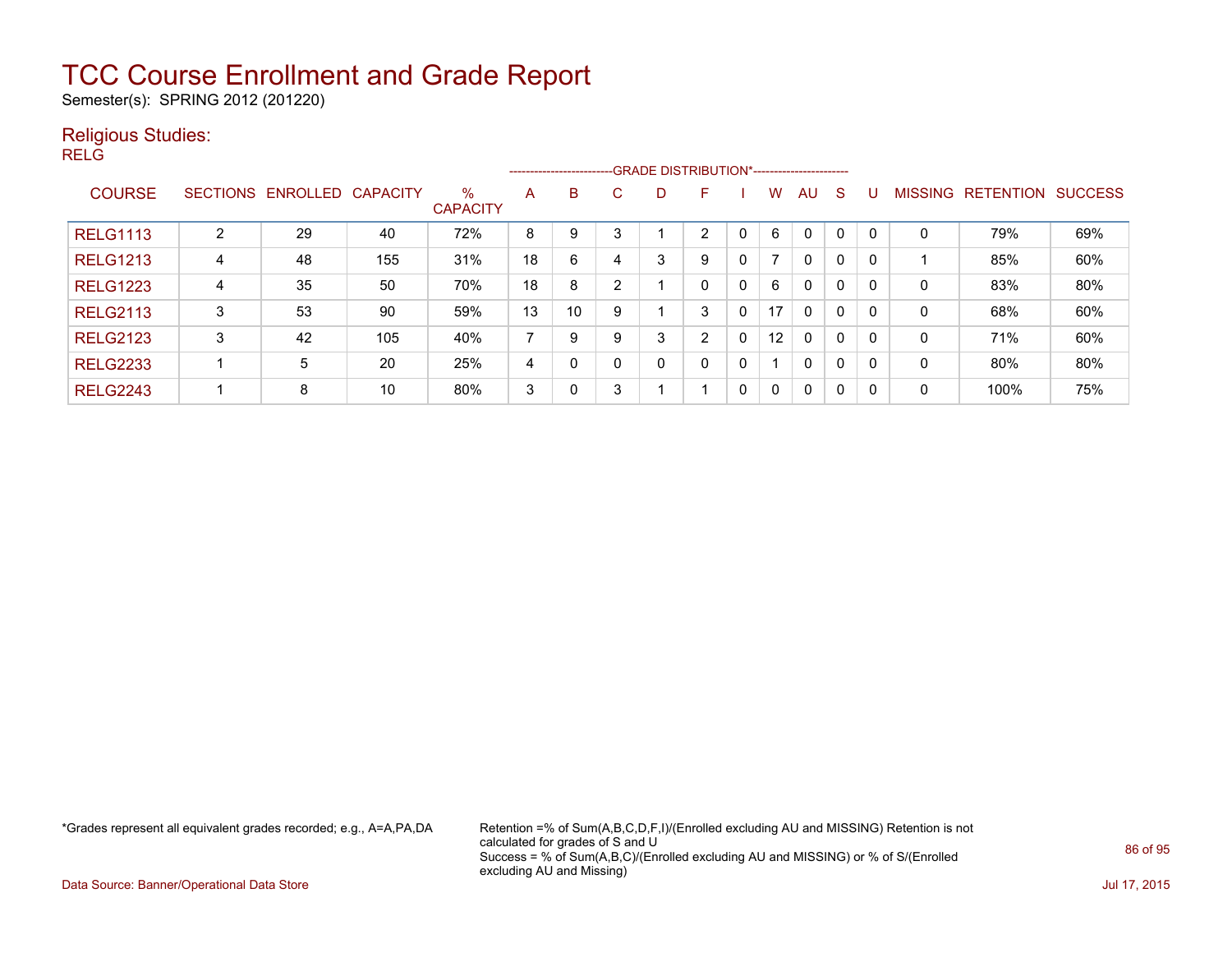Semester(s): SPRING 2012 (201220)

### Respiratory Care:

RESP

|                 |                 |                 |                 |                         |    | ------------------------ |   | -- GRADE DISTRIBUTION*------------------------ |   |   |   |          |          |          |                |                  |                |
|-----------------|-----------------|-----------------|-----------------|-------------------------|----|--------------------------|---|------------------------------------------------|---|---|---|----------|----------|----------|----------------|------------------|----------------|
| <b>COURSE</b>   | <b>SECTIONS</b> | <b>ENROLLED</b> | <b>CAPACITY</b> | $\%$<br><b>CAPACITY</b> | A  | B                        | C | D                                              | F |   | w | AU       | S        |          | <b>MISSING</b> | <b>RETENTION</b> | <b>SUCCESS</b> |
| <b>RESP1403</b> |                 | 22              | 30              | 73%                     | 5  | 11                       | 6 | 0                                              | 0 | 0 | 0 | 0        | 0        | 0        | 0              | 100%             | 100%           |
| <b>RESP1413</b> | 10              | 22              | 50              | 44%                     | 20 | 2                        |   | 0                                              | 0 | 0 | 0 | 0        | 0        | 0        | 0              | 100%             | 100%           |
| <b>RESP1443</b> |                 | 22              | 25              | 88%                     | ⇁  | 10                       | 5 | 0                                              | 0 | 0 | 0 | $\Omega$ | $\Omega$ | $\Omega$ | 0              | 100%             | 100%           |
| <b>RESP2352</b> |                 | 20              | 30              | 67%                     | 14 | 5                        |   | 0                                              | 0 | 0 | 0 | $\Omega$ | 0        | 0        | 0              | 100%             | 100%           |
| <b>RESP2413</b> | 10              | 14              | 50              | 28%                     | 8  | 6                        |   | 0                                              | 0 | 0 | 0 | $\Omega$ | $\Omega$ | 0        | 0              | 100%             | 100%           |
| <b>RESP2452</b> |                 | 15              | 30              | 50%                     | 6  |                          | 2 | 0                                              | 0 | 0 | 0 | $\Omega$ | $\Omega$ | 0        | 0              | 100%             | 100%           |
| <b>RESP2493</b> |                 | 15              | 25              | 60%                     | ⇁  | 6                        | ົ | 0                                              | 0 | 0 | 0 | 0        | 0        | 0        | 0              | 100%             | 100%           |
| <b>RESP2563</b> |                 | 15              | 30              | 50%                     | 6  | 8                        |   | 0                                              | 0 | 0 | 0 | $\Omega$ | 0        | 0        | 0              | 100%             | 100%           |

\*Grades represent all equivalent grades recorded; e.g., A=A,PA,DA Retention =% of Sum(A,B,C,D,F,I)/(Enrolled excluding AU and MISSING) Retention is not calculated for grades of S and U Success = % of Sum(A,B,C)/(Enrolled excluding AU and MISSING) or % of S/(Enrolled excluding AU and Missing)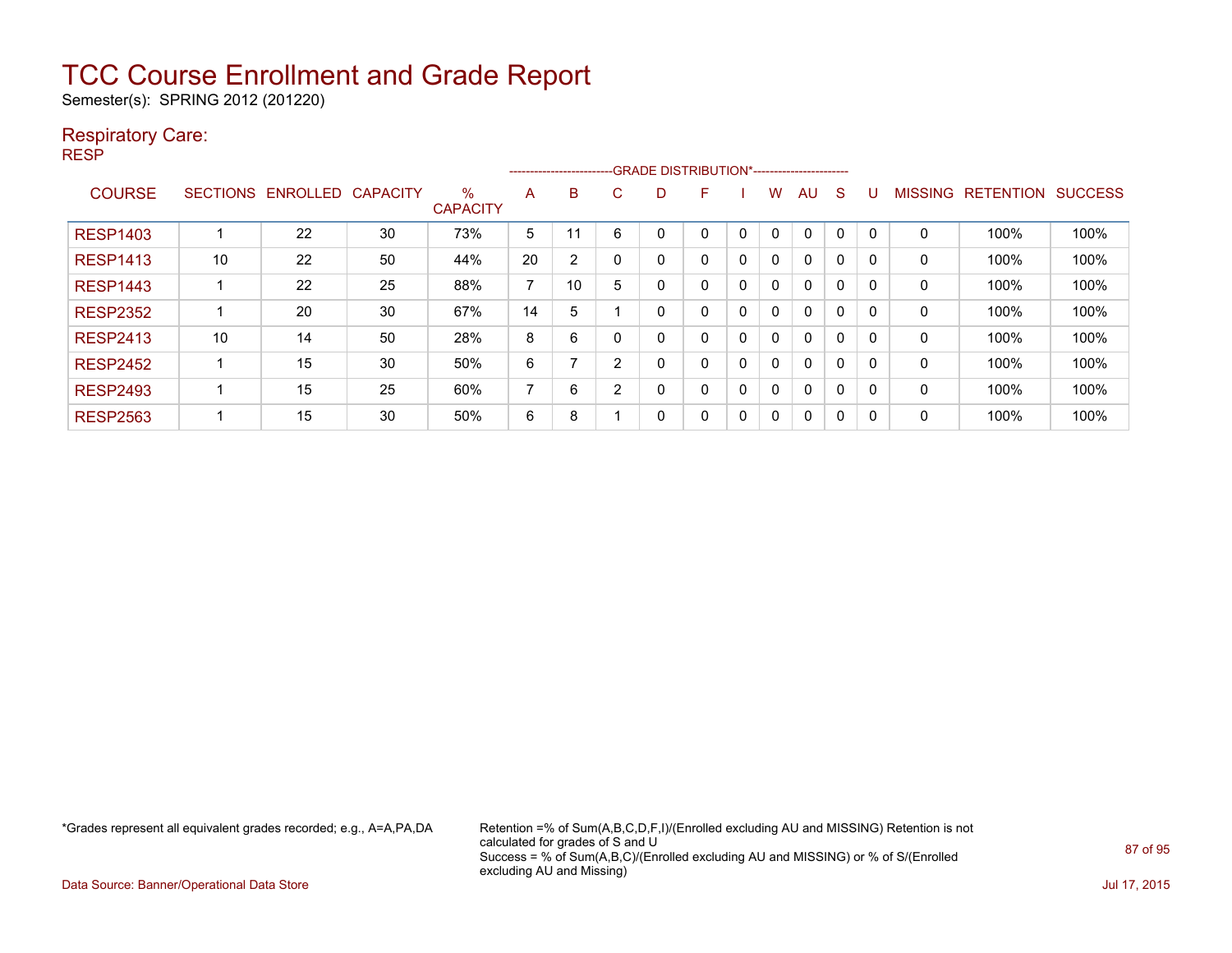Semester(s): SPRING 2012 (201220)

#### Russian:

RUSS

| $\sim$          |                            |    |                  |   |    | ------------------------GRADE DISTRIBUTION*----------------------- |  |   |              |          |    |                           |     |
|-----------------|----------------------------|----|------------------|---|----|--------------------------------------------------------------------|--|---|--------------|----------|----|---------------------------|-----|
| COURSE          | SECTIONS ENROLLED CAPACITY |    | $\%$<br>CAPACITY | A | B. | D                                                                  |  |   | W AU S       |          | J. | MISSING RETENTION SUCCESS |     |
| <b>RUSS1103</b> | 12                         | 20 | 60%              |   |    |                                                                    |  | 5 |              |          |    | 55%                       | 45% |
| <b>RUSS1213</b> | 10                         | 20 | 50%              | ◠ |    |                                                                    |  | ົ | $\mathbf{0}$ | $\Omega$ |    | 80%                       | 70% |

\*Grades represent all equivalent grades recorded; e.g., A=A,PA,DA Retention =% of Sum(A,B,C,D,F,I)/(Enrolled excluding AU and MISSING) Retention is not calculated for grades of S and U Success = % of Sum(A,B,C)/(Enrolled excluding AU and MISSING) or % of S/(Enrolled excluding AU and Missing)

Data Source: Banner/Operational Data Store Jul 17, 2015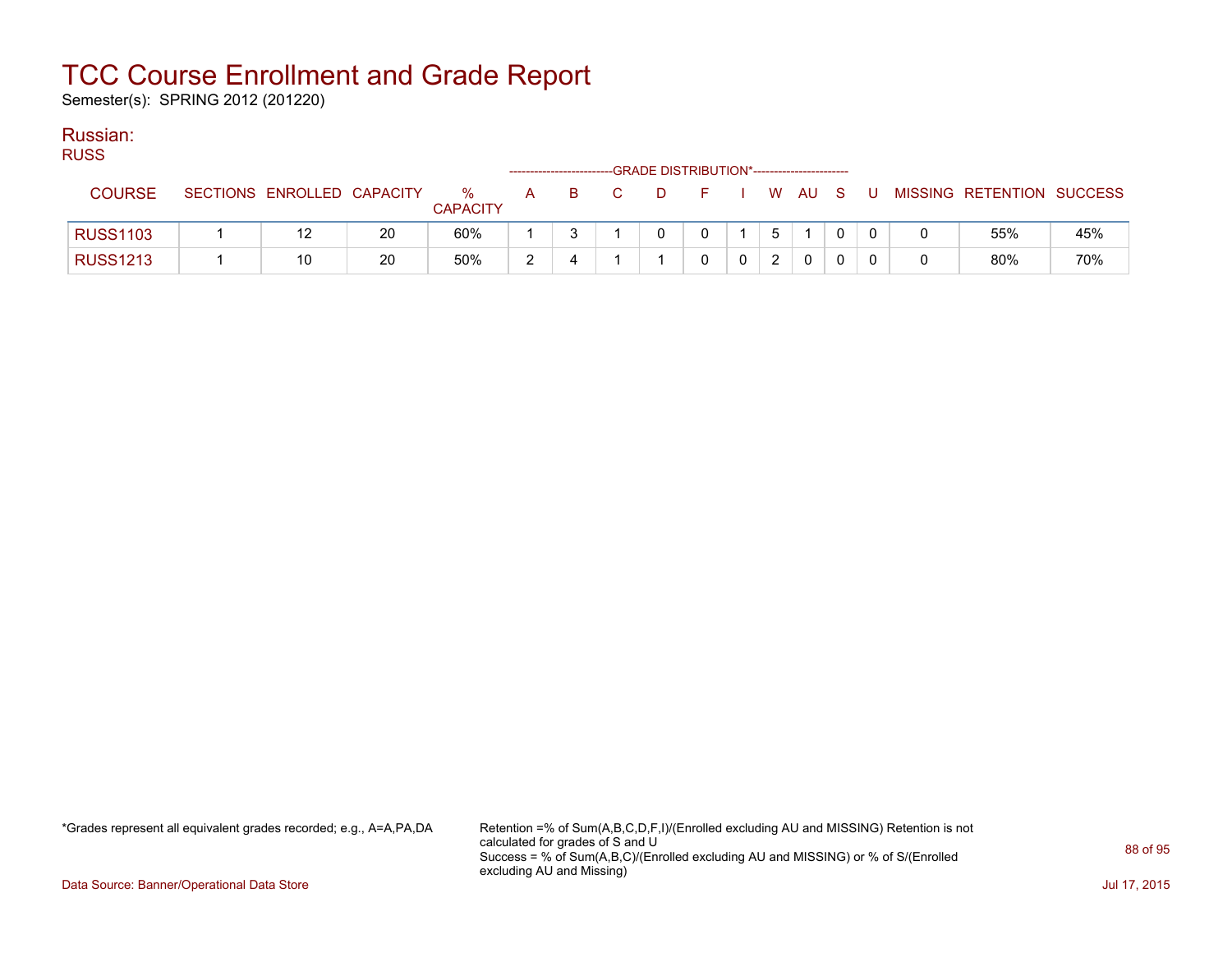Semester(s): SPRING 2012 (201220)

### Sociology:

**SOCI** 

|                 |                |                            |     |                      |                | ----------------------- |          |              | -GRADE DISTRIBUTION*----------------------- |              |                |              |              |              |                |                          |      |
|-----------------|----------------|----------------------------|-----|----------------------|----------------|-------------------------|----------|--------------|---------------------------------------------|--------------|----------------|--------------|--------------|--------------|----------------|--------------------------|------|
| <b>COURSE</b>   |                | SECTIONS ENROLLED CAPACITY |     | %<br><b>CAPACITY</b> | A              | B                       | C        | D            | F                                           |              | W              | AU           | S            | U            | <b>MISSING</b> | <b>RETENTION SUCCESS</b> |      |
| <b>SOCI1113</b> | 29             | 620                        | 940 | 66%                  | 250            | 135                     | 66       | 34           | 33                                          |              | 100            |              | $\mathbf{0}$ | $\mathbf{0}$ | 0              | 84%                      | 73%  |
| <b>SOCI1133</b> |                | 8                          | 10  | 80%                  | 5              | 0                       | $\Omega$ | $\Omega$     | 2                                           | $\mathbf{0}$ |                | $\mathbf{0}$ | 0            | 0            | 0              | 88%                      | 62%  |
| <b>SOCI2013</b> | 3              | 57                         | 80  | 71%                  | 23             | 16                      | 4        | 6            | 3                                           | 0            | 5              | 0            | 0            | $\Omega$     | 0              | 91%                      | 75%  |
| <b>SOCI2043</b> | $\overline{2}$ | 38                         | 40  | 95%                  | 3              | 12                      | 6        | 3            |                                             | $\mathbf{0}$ | 13             | $\mathbf{0}$ | 0            | 0            | 0              | 66%                      | 55%  |
| <b>SOCI2053</b> | 4              | 22                         | 35  | 63%                  | 7              | 6                       | 5        | 2            | 0                                           | $\mathbf{0}$ | $\overline{2}$ | $\mathbf{0}$ | 0            | 0            | 0              | 91%                      | 82%  |
| <b>SOCI2113</b> | 5              | 79                         | 110 | 72%                  | 34             | 13                      | 6        | 3            | 10                                          | $\mathbf{0}$ | 13             | 0            | 0            | 0            | 0              | 84%                      | 67%  |
| <b>SOCI2123</b> |                | 38                         | 40  | 95%                  | 3              | 6                       | 4        | 4            | 5                                           | $\mathbf{0}$ | 16             | 0            | 0            | 0            | 0              | 58%                      | 34%  |
| <b>SOCI2143</b> | ٠              | 10                         | 20  | 50%                  | 4              | $\Omega$                | $\Omega$ | 0            | $\Omega$                                    | $\mathbf{0}$ | 6              | 0            | 0            | 0            | 0              | 40%                      | 40%  |
| <b>SOCI2223</b> |                | 3                          | 20  | 15%                  | 1              |                         |          | 0            | 0                                           | $\mathbf{0}$ |                | 0            | 0            | 0            | 0              | 100%                     | 100% |
| <b>SOCI2243</b> | ×,             | 9                          | 30  | 30%                  | 8              | 1                       | $\Omega$ | $\mathbf{0}$ | 0                                           | $\mathbf{0}$ | $\Omega$       | $\mathbf{0}$ | $\mathbf{0}$ | 0            | 0              | 100%                     | 100% |
| <b>SOCI2713</b> |                | 6                          | 7   | 86%                  | $\overline{2}$ | 0                       |          |              | 0                                           | 0            | 2              | 0            | 0            | 0            | 0              | 67%                      | 50%  |
| <b>SOCI2813</b> | 4              | 39                         | 52  | 75%                  | 9              | 6                       | 5        | 4            | 9                                           | 0            | 6              | $\mathbf{0}$ | $\mathbf{0}$ | 0            | 0              | 85%                      | 51%  |
| <b>SOCI2993</b> | $\overline{2}$ | 32                         | 40  | 80%                  | 10             | 14                      | 4        | 0            | 0                                           | 0            | 4              | $\mathbf{0}$ | 0            | 0            | 0              | 88%                      | 88%  |

\*Grades represent all equivalent grades recorded; e.g., A=A,PA,DA Retention =% of Sum(A,B,C,D,F,I)/(Enrolled excluding AU and MISSING) Retention is not calculated for grades of S and U Success = % of Sum(A,B,C)/(Enrolled excluding AU and MISSING) or % of S/(Enrolled excluding AU and Missing)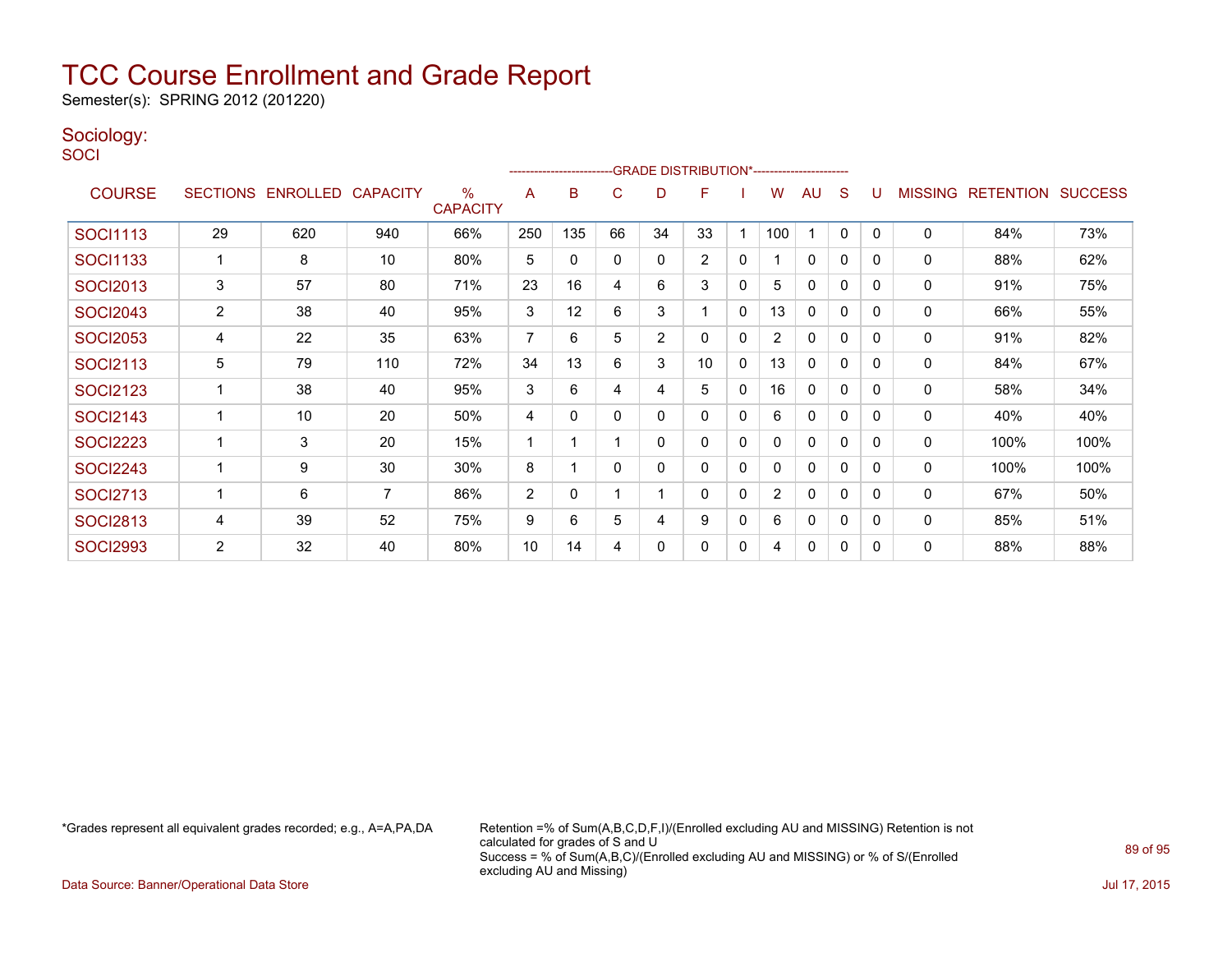Semester(s): SPRING 2012 (201220)

### Spanish:

SPAN

|                 |                 |                   |     |                                  |                | --------------------- |                |    | <b>GRADE DISTRIBUTION*----------------------</b> |             |              |              |          |              |                |                  |                |
|-----------------|-----------------|-------------------|-----|----------------------------------|----------------|-----------------------|----------------|----|--------------------------------------------------|-------------|--------------|--------------|----------|--------------|----------------|------------------|----------------|
| <b>COURSE</b>   | <b>SECTIONS</b> | ENROLLED CAPACITY |     | $\frac{0}{0}$<br><b>CAPACITY</b> | Α              | B                     | C              | D  | F                                                |             | w            | AU           | S        |              | <b>MISSING</b> | <b>RETENTION</b> | <b>SUCCESS</b> |
| <b>SPAN1001</b> | $\mathsf 3$     | 24                | 60  | 40%                              | 17             | 4                     |                | 0  | $\overline{2}$                                   | 0           | 0            | 0            | 0        | $\mathbf{0}$ | 0              | 100%             | 92%            |
| <b>SPAN1003</b> | 2               | 27                | 50  | 54%                              | 21             | 5                     | 0              | 0  | 0                                                | 0           |              | 0            | 0        | 0            | 0              | 96%              | 96%            |
| <b>SPAN1103</b> | 20              | 354               | 510 | 69%                              | 119            | 87                    | 42             | 18 | 29                                               | 0           | 59           | 0            | 0        | 0            | 0              | 83%              | 70%            |
| <b>SPAN1201</b> | 1               | 8                 | 20  | 40%                              | 8              | 0                     | $\Omega$       | 0  | 0                                                | 0           | 0            | $\mathbf{0}$ | 0        | 0            | 0              | 100%             | 100%           |
| <b>SPAN1213</b> | 15              | 171               | 370 | 46%                              | 79             | 40                    | 16             | 0  | 8                                                |             | 23           | 4            | $\Omega$ | $\Omega$     | 0              | 86%              | 81%            |
| <b>SPAN1313</b> | 5               | 41                | 120 | 34%                              | 21             | 6                     | 3              | 4  |                                                  | 0           | 5            | 1            | 0        | 0            | 0              | 88%              | 75%            |
| <b>SPAN1413</b> | 4               | 40                | 95  | 42%                              | 25             | 8                     | 4              | 0  | 2                                                | $\mathbf 0$ | $\mathbf{0}$ | 1            | $\Omega$ | 0            | $\mathbf{0}$   | 100%             | 95%            |
| <b>SPAN2113</b> | 1               | 11                | 25  | 44%                              | 6              | 4                     |                | 0  | 0                                                | 0           | $\mathbf{0}$ | $\mathbf{0}$ | 0        | 0            | $\Omega$       | 100%             | 100%           |
| <b>SPAN2143</b> | 1               | $\overline{7}$    | 20  | 35%                              | 4              | $\Omega$              | $\overline{2}$ |    | 0                                                | 0           | 0            | $\mathbf{0}$ | 0        | $\Omega$     | 0              | 100%             | 86%            |
| <b>SPAN2213</b> | 2               | 19                | 40  | 48%                              | 13             | 5                     | $\mathbf{0}$   | 0  | 0                                                | 0           | 0            | 1            | $\Omega$ | 0            | 0              | 100%             | 100%           |
| <b>SPAN2421</b> | 1               | 5                 | 15  | 33%                              | 5              | $\Omega$              | $\mathbf{0}$   | 0  | 0                                                | $\mathbf 0$ | $\mathbf{0}$ | $\mathbf{0}$ | $\Omega$ | 0            | 0              | 100%             | 100%           |
| <b>SPAN2443</b> | 1               | 10                | 20  | 50%                              | 9              | 0                     | $\Omega$       | 0  | 0                                                | $\Omega$    |              | $\Omega$     | 0        | 0            | 0              | 90%              | 90%            |
| <b>SPAN2453</b> |                 | 13                | 20  | 65%                              | 13             | $\Omega$              | 0              | 0  | 0                                                | 0           | $\mathbf{0}$ | $\mathbf{0}$ | 0        | 0            | 0              | 100%             | 100%           |
| <b>SPAN2473</b> | 2               | 17                | 40  | 42%                              | 16             |                       | $\mathbf{0}$   | 0  | 0                                                | 0           | $\mathbf{0}$ | $\mathbf{0}$ | 0        | 0            | 0              | 100%             | 100%           |
| <b>SPAN2543</b> |                 | 10                | 20  | 50%                              | 7              | 3                     | $\mathbf{0}$   | 0  | 0                                                | 0           | 0            | $\mathbf{0}$ | $\Omega$ | 0            | $\mathbf{0}$   | 100%             | 100%           |
| <b>SPAN2663</b> | 1               | 10                | 20  | 50%                              | 9              | 0                     | $\Omega$       | 0  | 0                                                | 0           |              | 0            | 0        | 0            | 0              | 90%              | 90%            |
| <b>SPAN2993</b> | $\overline{2}$  | 9                 | 20  | 45%                              | $\overline{7}$ | $\overline{2}$        | $\Omega$       | 0  | 0                                                | 0           | $\mathbf{0}$ | 0            | 0        | <sup>0</sup> | 0              | 100%             | 100%           |

\*Grades represent all equivalent grades recorded; e.g., A=A,PA,DA Retention =% of Sum(A,B,C,D,F,I)/(Enrolled excluding AU and MISSING) Retention is not calculated for grades of S and U Success = % of Sum(A,B,C)/(Enrolled excluding AU and MISSING) or % of S/(Enrolled excluding AU and Missing)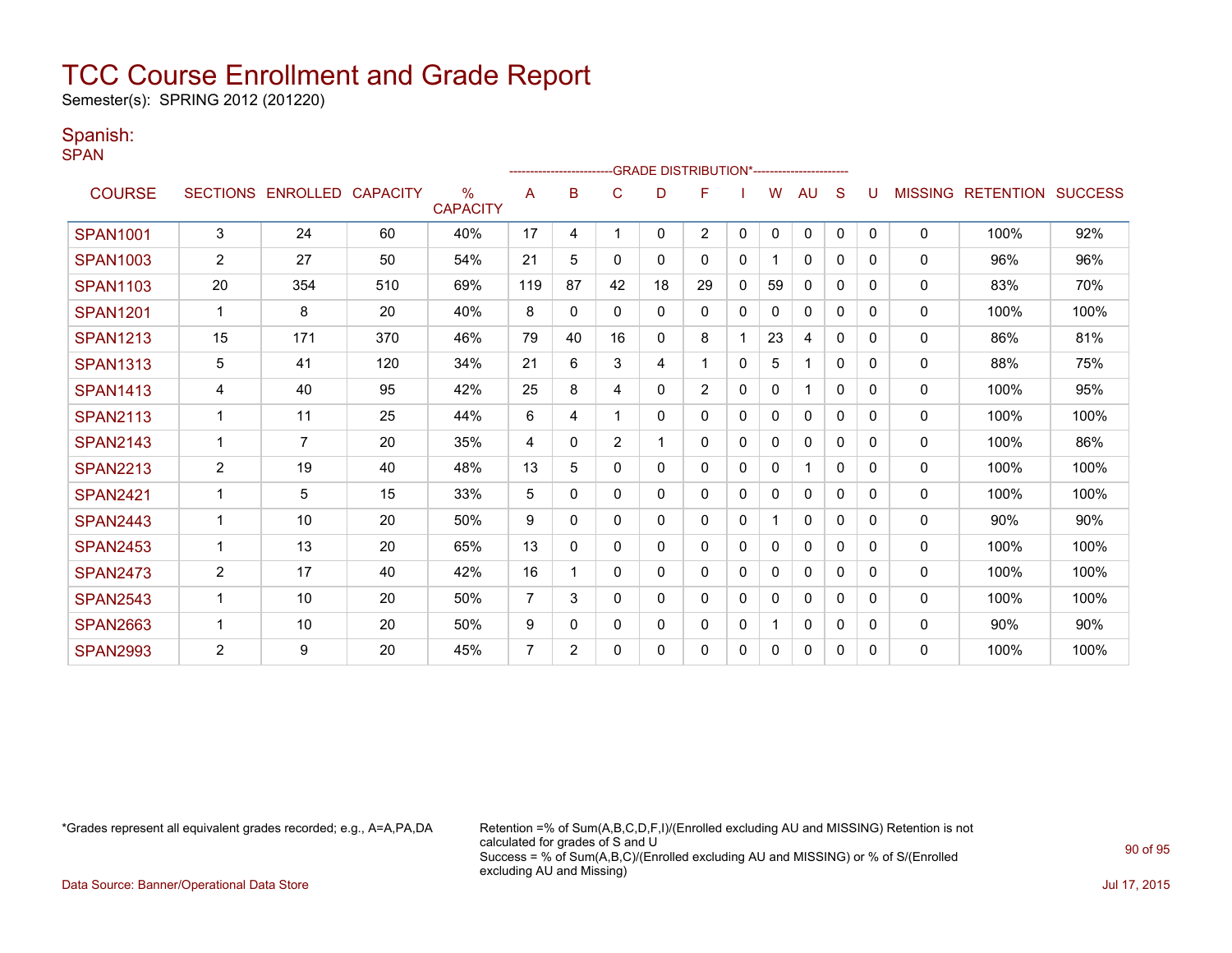Semester(s): SPRING 2012 (201220)

### Speech:

SPCH

|                 |                 |          |                 |                      |                | ----------------------- |             |    | -GRADE DISTRIBUTION*----------------------- |              |     |              |          |   |                |                  |                |
|-----------------|-----------------|----------|-----------------|----------------------|----------------|-------------------------|-------------|----|---------------------------------------------|--------------|-----|--------------|----------|---|----------------|------------------|----------------|
| <b>COURSE</b>   | <b>SECTIONS</b> | ENROLLED | <b>CAPACITY</b> | %<br><b>CAPACITY</b> | A              | B                       | C           | D  | F                                           |              | w   | AU           | S        |   | <b>MISSING</b> | <b>RETENTION</b> | <b>SUCCESS</b> |
| <b>SPCH1013</b> |                 | 5        | 25              | 20%                  | 2              |                         |             | 0  | 0                                           | 0            |     | $\Omega$     | 0        | 0 | $\mathbf 0$    | 80%              | 80%            |
| <b>SPCH1113</b> | 59              | 1,055    | 1,479           | 71%                  | 427            | 270                     | 104         | 35 | 95                                          |              | 123 | 0            | 0        |   | $\Omega$       | 88%              | 76%            |
| <b>SPCH2053</b> | 5               | 59       | 120             | 49%                  | 20             | 13                      |             |    | 13                                          | 0            | 4   |              | $\Omega$ | 0 | 0              | 93%              | 69%            |
| <b>SPCH2103</b> | 4               | 32       | 100             | 32%                  | 17             | 3                       | 5           |    |                                             | 0            | 5   | 0            | 0        | 0 | 0              | 84%              | 78%            |
| <b>SPCH2233</b> |                 | 8        | 20              | 40%                  | 7              | $\Omega$                | $\mathbf 0$ | 0  | 0                                           | 0            |     | $\Omega$     | 0        | 0 | $\mathbf 0$    | 88%              | 88%            |
| <b>SPCH2333</b> | 2               | 6        | 40              | 15%                  | 6              | 0                       | $\mathbf 0$ | 0  | $\Omega$                                    | $\mathbf 0$  |     | $\Omega$     | 0        |   | 0              | 100%             | 100%           |
| <b>SPCH2343</b> |                 |          | 20              | 5%                   |                | 0                       | $\mathbf 0$ | 0  | $\Omega$                                    | 0            |     | $\Omega$     | 0        | 0 | $\Omega$       | 100%             | 100%           |
| <b>SPCH2351</b> |                 | 2        | 20              | 10%                  | $\overline{2}$ | 0                       | $\Omega$    | 0  | $\Omega$                                    | $\mathbf{0}$ |     | $\Omega$     | $\Omega$ | 0 | 0              | 100%             | 100%           |
| <b>SPCH2993</b> |                 |          | 10              | 10%                  |                | 0                       | 0           | 0  | 0                                           | 0            |     | $\mathbf{0}$ | 0        |   | $\mathbf 0$    | 100%             | 100%           |

\*Grades represent all equivalent grades recorded; e.g., A=A,PA,DA Retention =% of Sum(A,B,C,D,F,I)/(Enrolled excluding AU and MISSING) Retention is not calculated for grades of S and U Success = % of Sum(A,B,C)/(Enrolled excluding AU and MISSING) or % of S/(Enrolled excluding AU and Missing)

Data Source: Banner/Operational Data Store Jul 17, 2015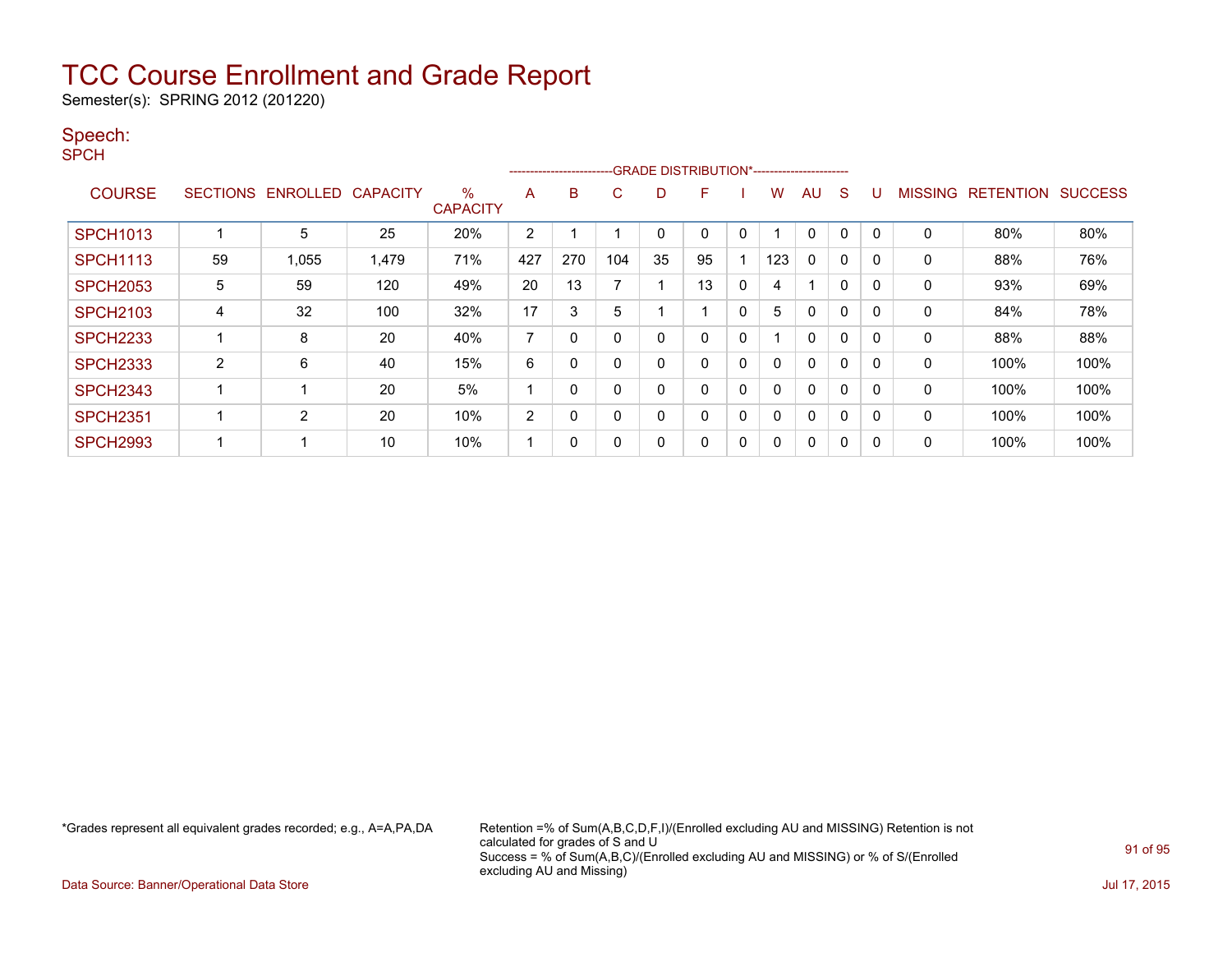Semester(s): SPRING 2012 (201220)

### Surgical Technology:

**SRGT** 

|                 |                 |                 |                 |                         |                |                |   |   | <u>-----------------------GRADE DISTRIBUTION</u> |          |   | `------------------------- |              |              |                |                  |                |
|-----------------|-----------------|-----------------|-----------------|-------------------------|----------------|----------------|---|---|--------------------------------------------------|----------|---|----------------------------|--------------|--------------|----------------|------------------|----------------|
| <b>COURSE</b>   | <b>SECTIONS</b> | <b>ENROLLED</b> | <b>CAPACITY</b> | $\%$<br><b>CAPACITY</b> | A              | B              | C | D | F                                                |          | W | AU                         | S            | U            | <b>MISSING</b> | <b>RETENTION</b> | <b>SUCCESS</b> |
| <b>SRGT1102</b> | $\overline{2}$  | 14              | 20              | 70%                     | 9              | 5              | 0 | 0 | 0                                                | 0        | 0 | $\mathbf{0}$               | $\mathbf{0}$ | $\mathbf{0}$ | $\mathbf{0}$   | 100%             | 100%           |
| <b>SRGT1112</b> | $\overline{2}$  | 14              | 20              | 70%                     | 8              | 6              | 0 | 0 | 0                                                | $\Omega$ | 0 | $\mathbf{0}$               | 0            | $\mathbf{0}$ | 0              | 100%             | 100%           |
| <b>SRGT1124</b> | -1              | 5               | 10              | 50%                     | 4              |                | 0 | 0 | 0                                                | 0        | 0 | 0                          | 0            | 0            | $\Omega$       | 100%             | 100%           |
| <b>SRGT1211</b> | $\overline{2}$  | 12              | 20              | 60%                     | 10             | $\overline{2}$ | 0 | 0 | 0                                                | 0        | 0 | $\mathbf{0}$               | 0            | 0            | 0              | 100%             | 100%           |
| <b>SRGT1222</b> | $\overline{2}$  | 9               | 20              | 45%                     | 5              | 4              | 0 | 0 | 0                                                | 0        | 0 | $\mathbf{0}$               | 0            | $\Omega$     | $\mathbf{0}$   | 100%             | 100%           |
| <b>SRGT1324</b> | $\mathbf 1$     | 6               | 10              | 60%                     | 3              | 3              | 0 | 0 | 0                                                | 0        | 0 | $\Omega$                   | 0            | 0            | $\mathbf{0}$   | 100%             | 100%           |
| <b>SRGT1333</b> | $\overline{2}$  | 14              | 20              | 70%                     | 9              | 5              | 0 | 0 | 0                                                | 0        | 0 | 0                          | 0            | 0            | 0              | 100%             | 100%           |
| <b>SRGT1341</b> |                 | 8               | 10              | 80%                     | 8              | 0              | 0 | 0 | 0                                                | 0        | 0 | $\mathbf{0}$               | $\Omega$     | $\Omega$     | 0              | 100%             | 100%           |
| <b>SRGT2221</b> |                 | 3               | 10              | 30%                     | 3              | $\Omega$       | N | 0 | 0                                                | 0        | 0 | 0                          | 0            | $\Omega$     | $\mathbf{0}$   | 100%             | 100%           |
| <b>SRGT2312</b> | 2               | 14              | 20              | 70%                     | 5              | 9              | 0 | 0 | 0                                                | 0        | 0 | 0                          | 0            | $\Omega$     | 0              | 100%             | 100%           |
| <b>SRGT2323</b> |                 | 8               | 10              | 80%                     | 6              | $\overline{2}$ | 0 | 0 | 0                                                | 0        | 0 | 0                          | 0            | 0            | $\mathbf{0}$   | 100%             | 100%           |
| <b>SRGT2332</b> |                 | 5               | 10              | 50%                     | 4              |                | 0 | 0 | 0                                                | 0        | 0 | $\Omega$                   | 0            | 0            | 0              | 100%             | 100%           |
| <b>SRGT2434</b> | -1              | 5               | 10              | 50%                     | $\overline{2}$ | 3              | 0 | 0 | 0                                                | 0        | 0 | 0                          | 0            | 0            | 0              | 100%             | 100%           |
| <b>SRGT2442</b> |                 | 5               | 0               |                         | 3              | $\overline{2}$ | ი | 0 | $\Omega$                                         | 0        | 0 | $\mathbf 0$                | 0            | 0            | $\mathbf{0}$   | 100%             | 100%           |

-------------------------GRADE DISTRIBUTION\*-----------------------

\*Grades represent all equivalent grades recorded; e.g., A=A,PA,DA Retention =% of Sum(A,B,C,D,F,I)/(Enrolled excluding AU and MISSING) Retention is not calculated for grades of S and U Success = % of Sum(A,B,C)/(Enrolled excluding AU and MISSING) or % of S/(Enrolled excluding AU and Missing)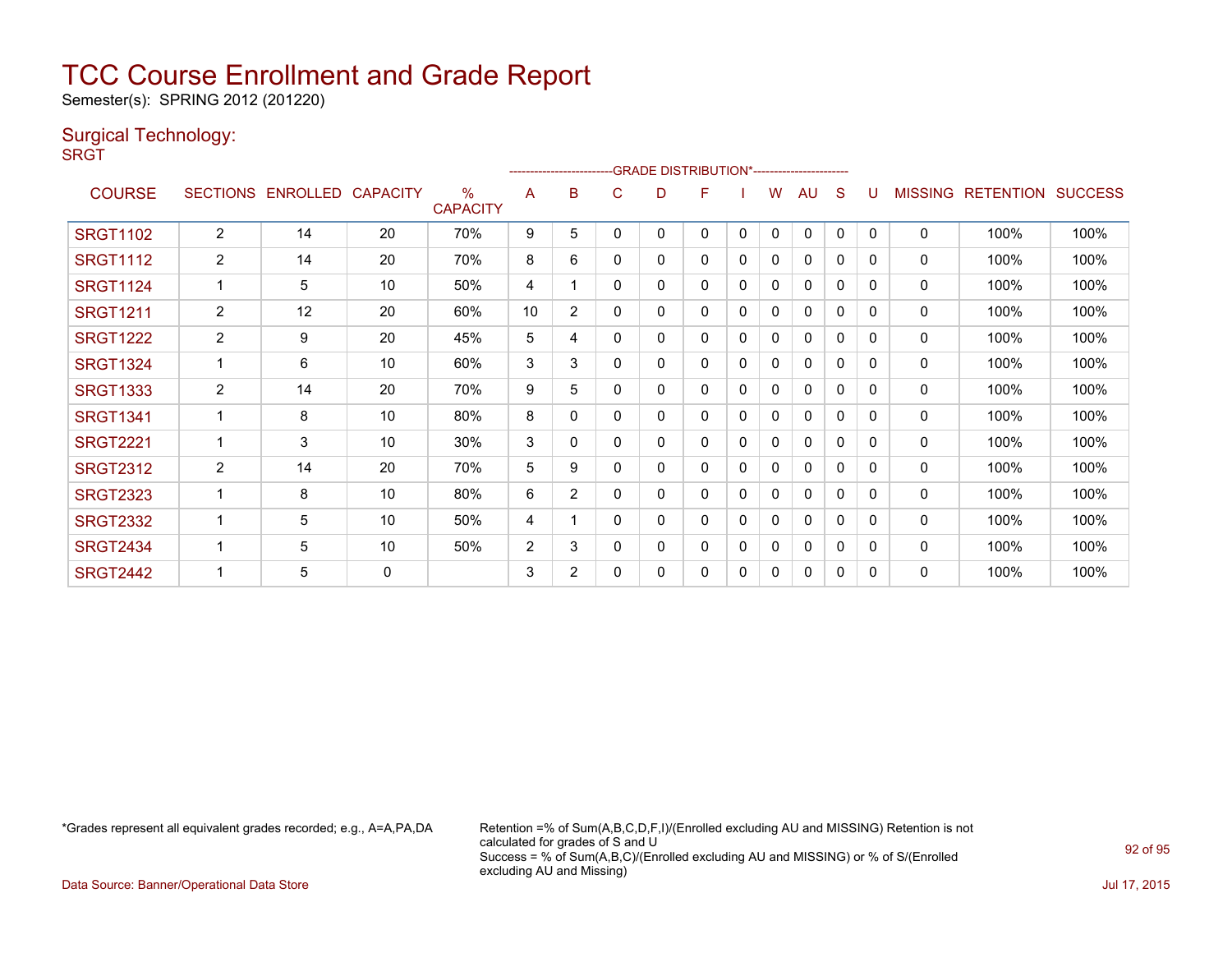Semester(s): SPRING 2012 (201220)

### Surveying Technology:

SURV

|                 |                            |    |                         |   |   | -GRADE DISTRIBUTION*----------------------- |   |          |              |   |  |                           |      |
|-----------------|----------------------------|----|-------------------------|---|---|---------------------------------------------|---|----------|--------------|---|--|---------------------------|------|
| <b>COURSE</b>   | SECTIONS ENROLLED CAPACITY |    | $\%$<br><b>CAPACITY</b> | A | B |                                             |   | W        | AU           | S |  | MISSING RETENTION SUCCESS |      |
| <b>SURV2334</b> |                            | 30 | 27%                     |   |   |                                             | 0 |          | 0            |   |  | 88%                       | 88%  |
| <b>SURV2373</b> |                            | 16 | 19%                     | 3 |   |                                             |   | $\Omega$ | $\mathbf{0}$ |   |  | 100%                      | 100% |
| <b>SURV2393</b> | 6                          | 30 | 20%                     | 6 |   |                                             |   |          | 0            |   |  | 100%                      | 100% |

\*Grades represent all equivalent grades recorded; e.g., A=A,PA,DA Retention =% of Sum(A,B,C,D,F,I)/(Enrolled excluding AU and MISSING) Retention is not calculated for grades of S and U Success = % of Sum(A,B,C)/(Enrolled excluding AU and MISSING) or % of S/(Enrolled excluding AU and Missing)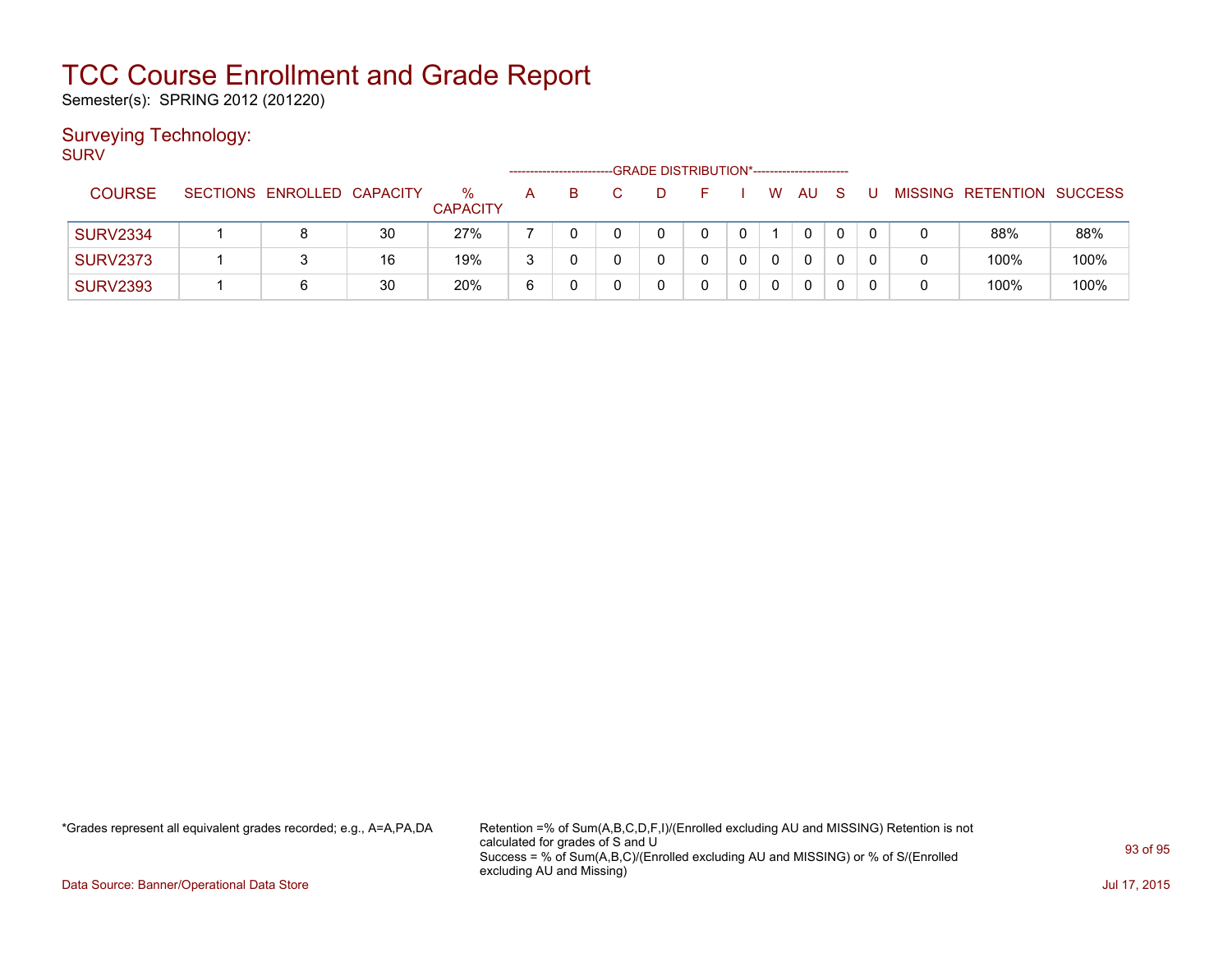Semester(s): SPRING 2012 (201220)

### Theatre:

THEA

|                 |                 |                |                 |                                  |                |   |                | ------------------------GRADE                DISTRIBUTION*---------------------- |                |              |                |              |              |              |                |                  |                |
|-----------------|-----------------|----------------|-----------------|----------------------------------|----------------|---|----------------|----------------------------------------------------------------------------------|----------------|--------------|----------------|--------------|--------------|--------------|----------------|------------------|----------------|
| <b>COURSE</b>   | <b>SECTIONS</b> | ENROLLED       | <b>CAPACITY</b> | $\frac{0}{0}$<br><b>CAPACITY</b> | A              | B | C              | D                                                                                | F              |              | w              | AU           | S            |              | <b>MISSING</b> | <b>RETENTION</b> | <b>SUCCESS</b> |
| <b>THEA1043</b> |                 | 6              | 15              | 40%                              | $\overline{2}$ | 3 |                | 0                                                                                | 0              | 0            | 0              | 0            | 0            | $\Omega$     | 0              | 100%             | 100%           |
| <b>THEA1053</b> | $\overline{2}$  | 20             | 40              | 50%                              | $\overline{7}$ | 5 | 2              |                                                                                  | 3              | $\mathbf{0}$ | $\overline{2}$ | 0            | 0            | $\Omega$     | $\mathbf 0$    | 90%              | 70%            |
| <b>THEA1093</b> | $\overline{2}$  | 22             | 44              | 50%                              | 3              | 9 | $\overline{2}$ | $\overline{2}$                                                                   | 3              | 0            | 3              | 0            | 0            | $\Omega$     | 0              | 86%              | 64%            |
| <b>THEA1143</b> |                 | 8              | 10              | 80%                              | 6              |   | 0              | 0                                                                                | 0              | $\mathbf{0}$ |                | $\Omega$     | 0            | $\mathbf{0}$ | $\mathbf 0$    | 88%              | 88%            |
| <b>THEA1242</b> |                 | 5              | 5               | 100%                             |                |   |                | 0                                                                                | 0              | 0            | $\overline{2}$ | 0            | $\mathbf{0}$ | $\Omega$     | $\mathbf 0$    | 60%              | 60%            |
| <b>THEA1562</b> |                 | 11             | 12              | 92%                              | 7              | 3 | 0              | 0                                                                                |                | $\mathbf{0}$ | $\mathbf{0}$   | 0            | $\mathbf{0}$ | 0            | 0              | 100%             | 91%            |
| <b>THEA2013</b> |                 | 9              | 15              | 60%                              | 6              |   | 0              | 0                                                                                | $\overline{2}$ | 0            | 0              | 0            | $\mathbf{0}$ | $\Omega$     | 0              | 100%             | 78%            |
| <b>THEA2053</b> |                 | 6              | 20              | 30%                              | $\overline{c}$ | 2 | $\overline{2}$ | 0                                                                                | 0              | $\Omega$     | 0              | 0            | 0            | 0            | 0              | 100%             | 100%           |
| <b>THEA2143</b> |                 | 4              | 20              | 20%                              | 3              | 0 |                | 0                                                                                | 0              | 0            | 0              | $\mathbf{0}$ | $\mathbf{0}$ | $\Omega$     | 0              | 100%             | 100%           |
| <b>THEA2233</b> |                 | 3              | 10              | 30%                              | 3              | 0 | 0              | 0                                                                                | 0              | $\Omega$     | $\mathbf{0}$   | 0            | 0            | 0            | 0              | 100%             | 100%           |
| <b>THEA2273</b> |                 | $\overline{2}$ | 5               | 40%                              | 2              | 0 | 0              | 0                                                                                | 0              | 0            | 0              | 0            | $\mathbf{0}$ | $\Omega$     | 0              | 100%             | 100%           |
| <b>THEA2333</b> |                 | 9              | 15              | 60%                              | $\overline{7}$ |   | 0              | 0                                                                                |                | 0            | 0              | 0            | 0            | $\Omega$     | 0              | 100%             | 89%            |
| <b>THEA2453</b> |                 | 6              | 8               | 75%                              | 4              |   | 0              | 0                                                                                | 0              | 0            |                | 0            | 0            | $\Omega$     | 0              | 83%              | 83%            |

\*Grades represent all equivalent grades recorded; e.g., A=A,PA,DA Retention =% of Sum(A,B,C,D,F,I)/(Enrolled excluding AU and MISSING) Retention is not calculated for grades of S and U Success = % of Sum(A,B,C)/(Enrolled excluding AU and MISSING) or % of S/(Enrolled excluding AU and Missing)